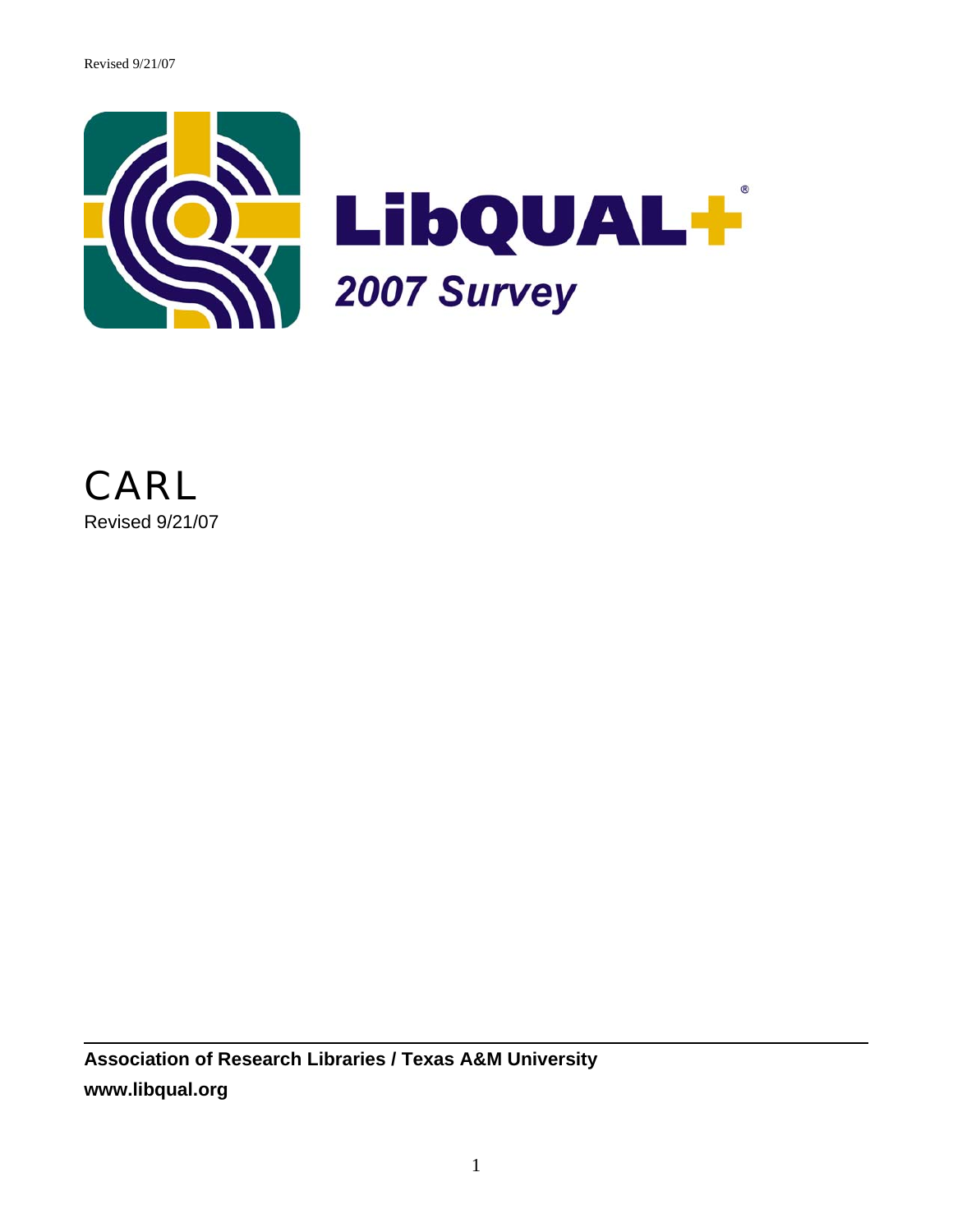Revised 9/21/07



# CARL

**Contributors** 

**Colleen Cook MaShana Davis** 

**Fred Heath Martha Kyrillidou Community** 

**Bruce Thompson Controller Controller Bruce Texas A&M University Controller Association of F** 

**Texas A&M University Association of Research Libraries** 

**University of Texas Association of Research Libraries** 

**Association of Research Libraries** 

**Association of Research Libraries / Texas A&M University www.libqual.org**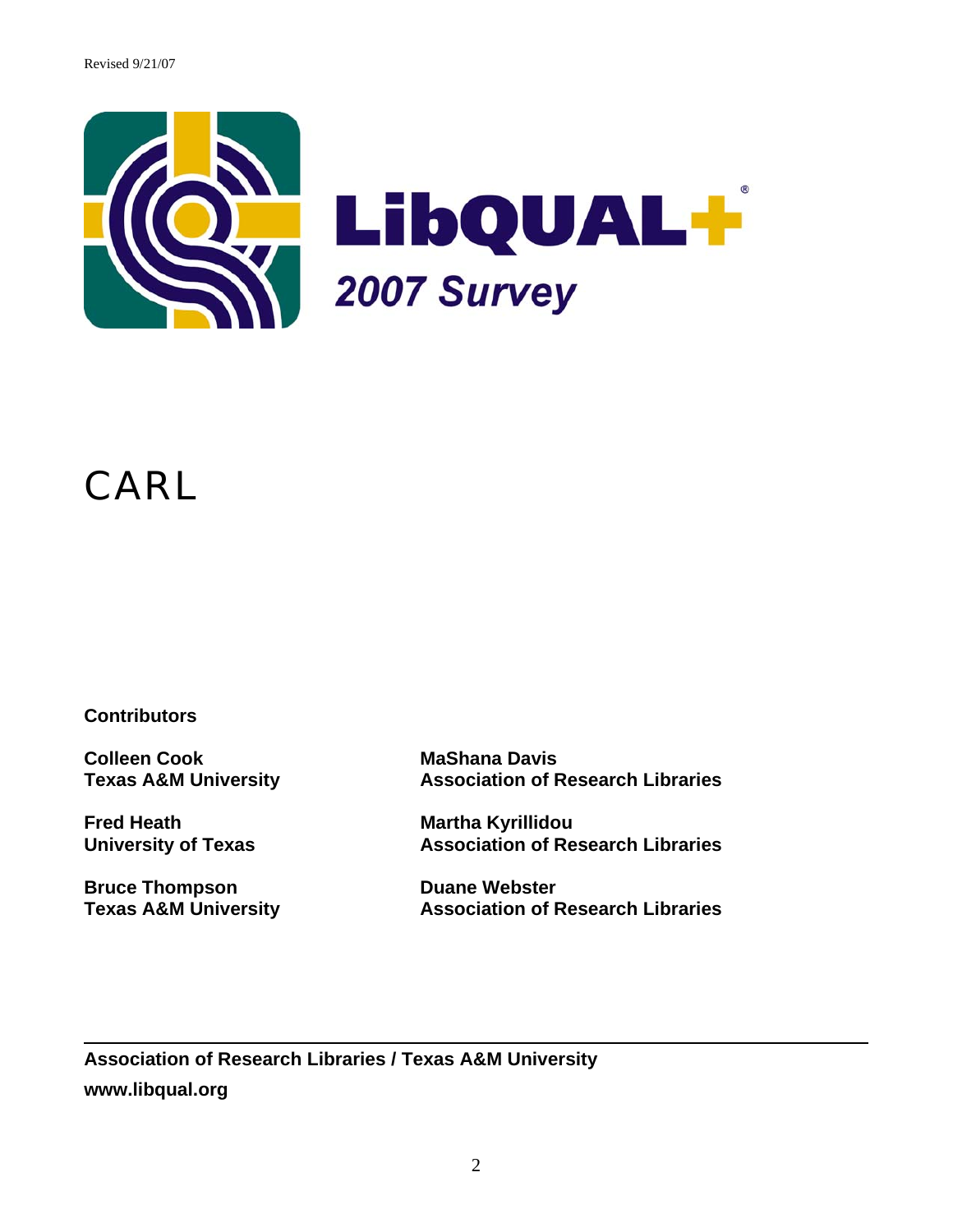Revised 9/21/07

Association of Research Libraries 21 Dupont Circle NW Suite 800 Washington, DC 20036 Phone 202-296-2296 Fax 202-872-0884 http://www.libqual.org Copyright © 2007 Association of Research Libraries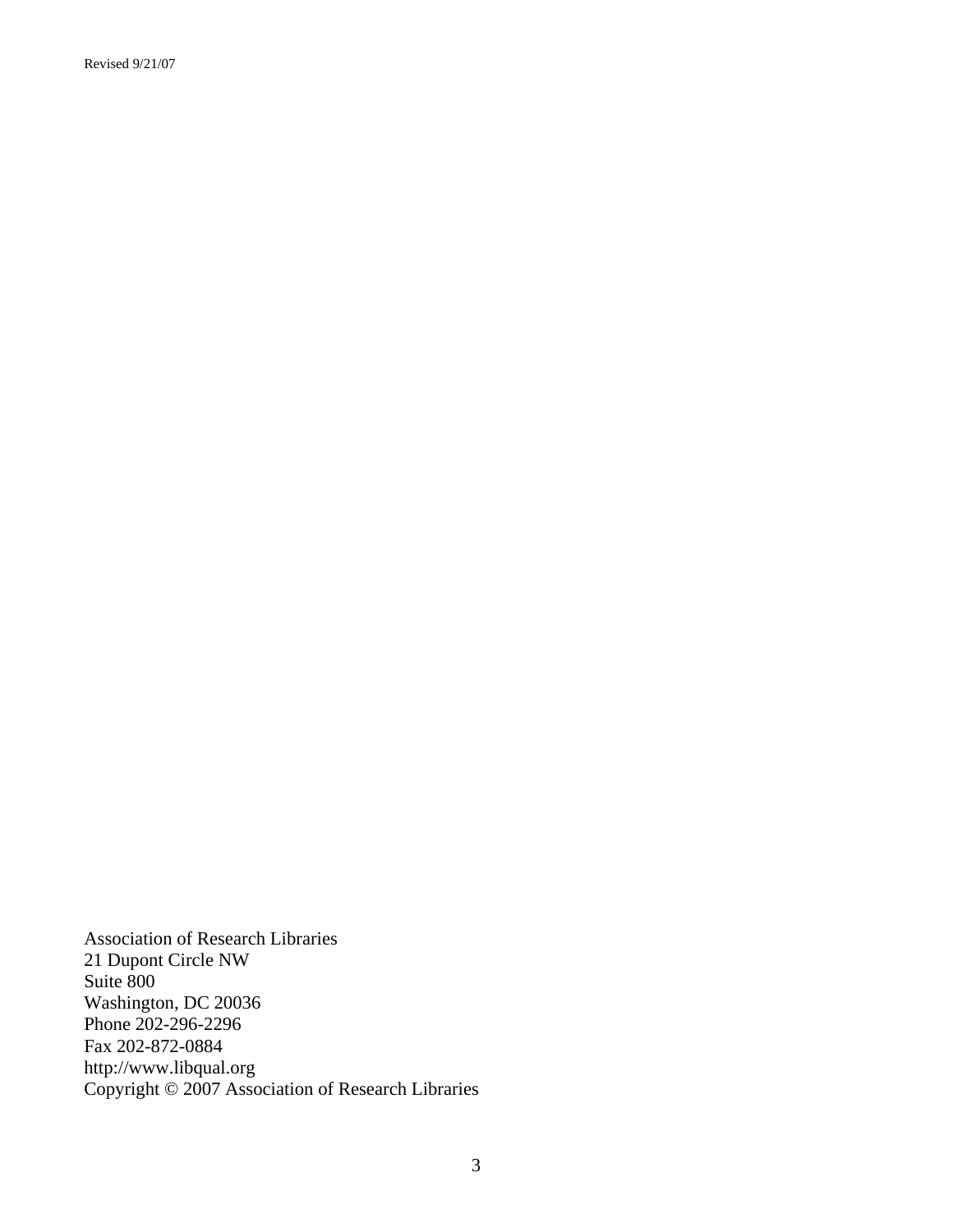# **1 Introduction**

# **1.1 Acknowledgements**

This notebook contains information from the 2007 administration of the LibQUAL $+^{\circ}$  protocol. The material on the following pages is drawn from the analysis of responses from the participating institutions collected in 2007.

The LibQUAL+® project requires the skills of a dedicated group. We would like to thank several members of the LibQUAL+® team for their key roles in the development of this service. From Texas A&M University, the qualitative leadership of Yvonna Lincoln has been key to the project's integrity. The behind-the-scenes roles of Bill Chollet and others from the library Systems and Training units were also formative in the early years. From the Association of Research Libraries, we are appreciative of the past contributions of Consuella Askew, Richard Groves, Amy Hoseth, Mary Jackson, Jonathan Sousa, and Benny Yu.

A New Measures initiative of this scope is possible only as the collaborative effort of many libraries. To the directors and liaisons at all participating libraries goes the largest measure of gratitude. Without your commitment, the development of LibQUAL $+^{\circ}$  would not have been possible. We would like to extend a special thank you to all administrators at the participating consortia and libraries that are making this project happen effectively across various institutions.

We would like to acknowledge the role of the Fund for the Improvement of Post-secondary Education (FIPSE), U.S. Department of Education, which provided grant funds of \$498,368 over a three-year period (2001-03).

We would also like to acknowledge the support of the National Science Foundation (NSF) for its grant of \$245,737 over a three-year period (2002-04) to adapt the LibQUAL+ $^{\circ}$  instrument for use in the science, math, engineering, and technology education digital library community, an assessment tool in development now called DigiQUAL. We would like to express our thanks for the financial support that has enabled the researchers engaged in this project to exceed all of our expectations in stated goals and objectives and deliver a remarkable assessment tool to the library community.

Colleen Cook MaShana Davis

Fred Heath Martha Kyrillidou

Bruce Thompson Duane Webster

Texas A&M University **Association** Christianus Association of Research Libraries

University of Texas Association of Research Libraries

Texas A&M University **Association** Association of Research Libraries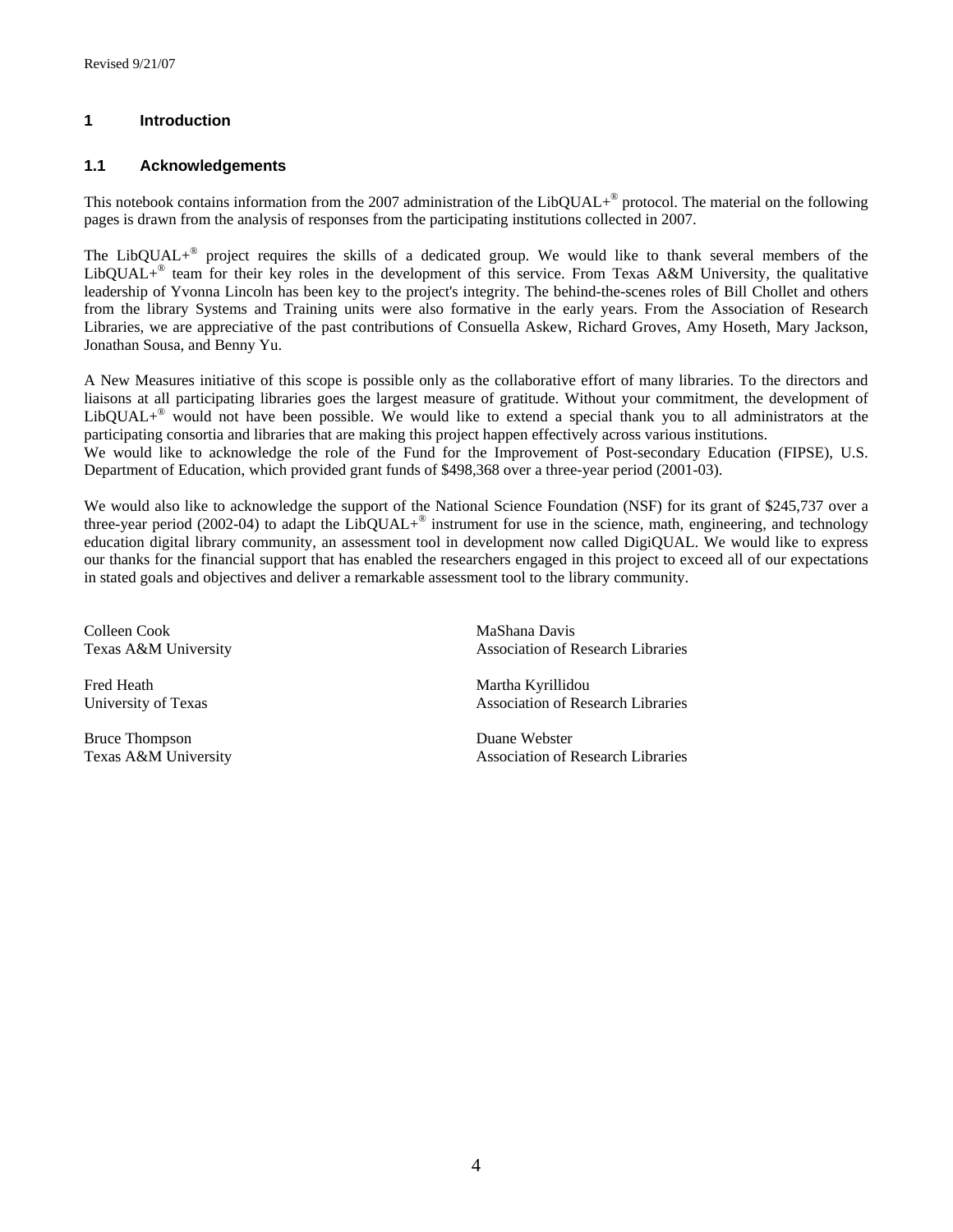# **1.2 LibQUAL+®: a Project from StatsQUAL™**

I would personally like to say a word about the development of LibQUAL+® over the last few years and to thank the people that have been involved in this effort. LibQUAL+® would not have been possible without the many people who have offered their time and constructive feedback over the years for the cause of improving library services. In a sense, LibQUAL+® has built three kinds of partnerships: one between ARL and Texas A&M University, a second one among the participating libraries and their staff, and a third one comprising the thousands of users who have provided their valuable survey responses over the years.

LibQUAL+® was initiated in 2000 as an experimental project for benchmarking perceptions of library service quality across 13 ARL libraries under the leadership of Fred Heath and Colleen Cook, then both at Texas A&M University Libraries. It matured quickly into a standard assessment tool that has been applied at more than 1,000 libraries, collecting information on more than half a million library users. Each year since 2003, we have had more than 200 libraries conduct LibQUAL+®, more than 100,000 users respond, and annually more than 50,000 users provide rich comments about the ways they use their libraries.

There have been numerous advancements over the years. In 2005, libraries were able to conduct LibQUAL+® over a two session period (Session I: January to May and Session II: July to December). The LibQUAL+® servers were moved from Texas A&M University to an external hosting facility under the ARL brand known as StatsQUAL™. Through the StatsQUAL™ gateway we will continue to provide innovative tools for libraries to assess and manage their environments in the coming years. In 2006, we added the LibQUAL+® Analytics (for more information, see Section 1.6).

LibQUAL+® findings have engaged thousands of librarians in discussions with colleagues and ARL on what these findings mean for local libraries, for their regions, and for the future of libraries across the globe. Consortia have supported their members' participation in LibQUAL+® in order to offer an informed understanding of the changes occurring in their shared environment. Summary highlights have been published on an annual basis showcasing the rich array of information available through LibQUAL+®:

LibQUAL+® 2006 Survey Highlights <**http://www.libqual.org/documents/admin/LibQUALHighlights2006.pdf**>

LibQUAL+® 2005 Survey Highlights **<http://www.libqual.org/documents/admin/LibQUALHighlights20051.pdf>** 

LibQUAL+® 2004 Survey Highlights **<http://www.libqual.org/documents/admin/ExecSummary%201.3.pdf>** 

LibQUAL+® 2003 Survey Highlights **<http://www.libqual.org/documents/admin/ExecSummary1.1\_locked.pdf>** 

Summary published reports have also been made available: **<http://www.arl.org/pubscat/libqualpubs.html>**

The socio-economic and technological changes that are taking place around us are affecting the ways users interact with libraries. We used to think that libraries could provide reliable and reasonably complete access to published and scholarly output, yet we now know from LibQUAL+® that users have an insatiable appetite for content. No library can ever have sufficient information content that would come close to satisfying this appetite.

The team at ARL and beyond has worked hard to nurture the community that has been built around LibQUAL+®. We believe that closer collaboration and sharing of resources will bring libraries nearer to meeting the ever changing needs of their demanding users. It is this spirit of collaboration and a willingness to view the world of libraries as an organic, integrated, and cohesive environment that can bring forth major innovations and break new ground. Innovation and aggressive marketing of the role of libraries in benefiting their communities strengthen libraries.

In an example of collaboration, LibQUAL+® participants are sharing their results within the LibQUAL+® community with an openness that nevertheless respects the confidentiality of each institution and its users. LibQUAL+® participants are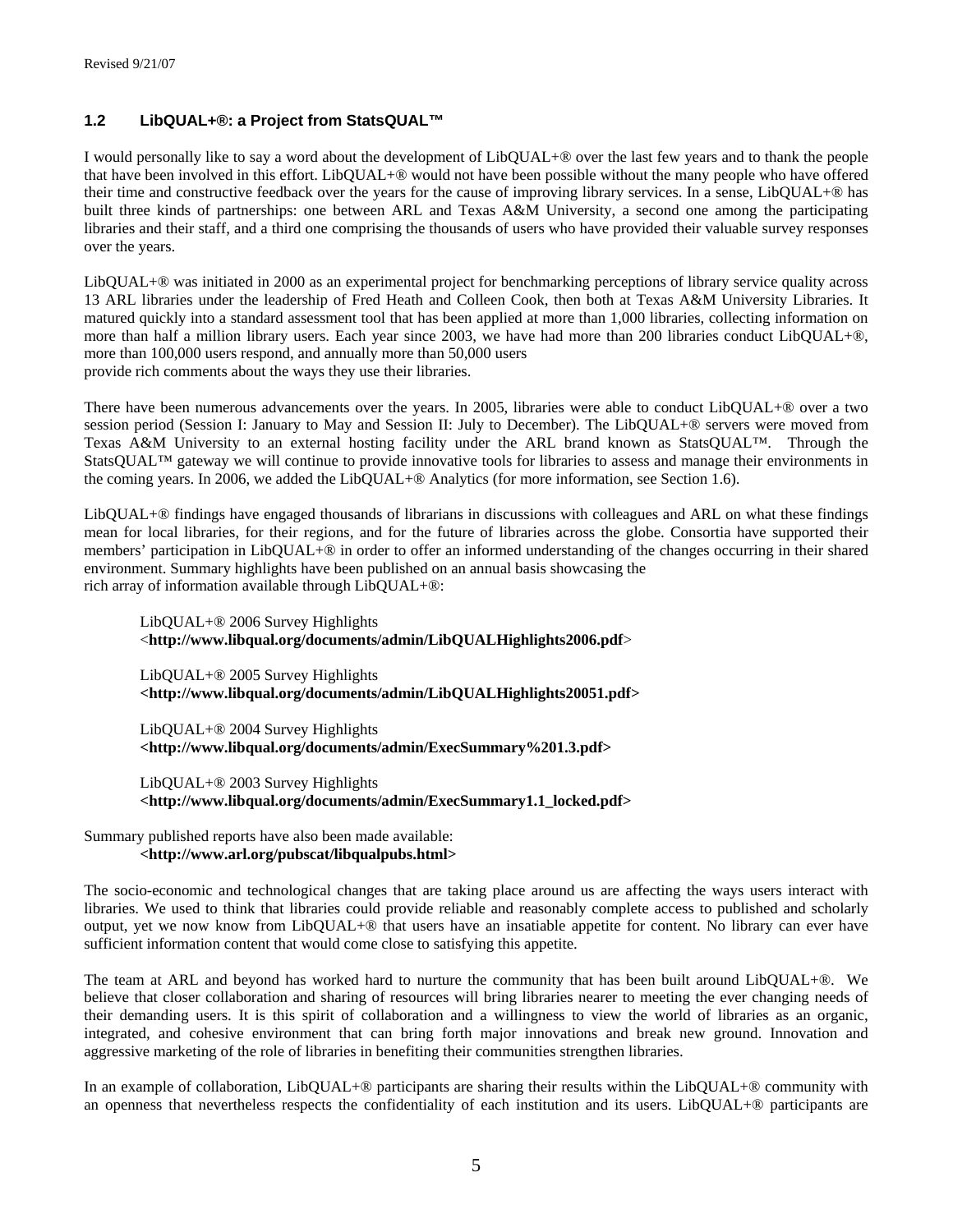actively shaping our Share Fair gatherings, our in-person events, and our understanding of how the collected data can be used. LibQUAL+® offers a rich resource that can be viewed using many lenses, should be interpreted in multiple ways, and is a powerful tool libraries can use to understand their environment.

LibQUAL+® is a community mechanism for improving libraries and I hope we see an increasing number of libraries utilizing it successfully in the years to come. I look forward to your continuing active involvement in helping us understand the many ways we can improve library services.

With warm regards,

Martha Kyrillidou Director, ARL Statistics and Service Quality Programs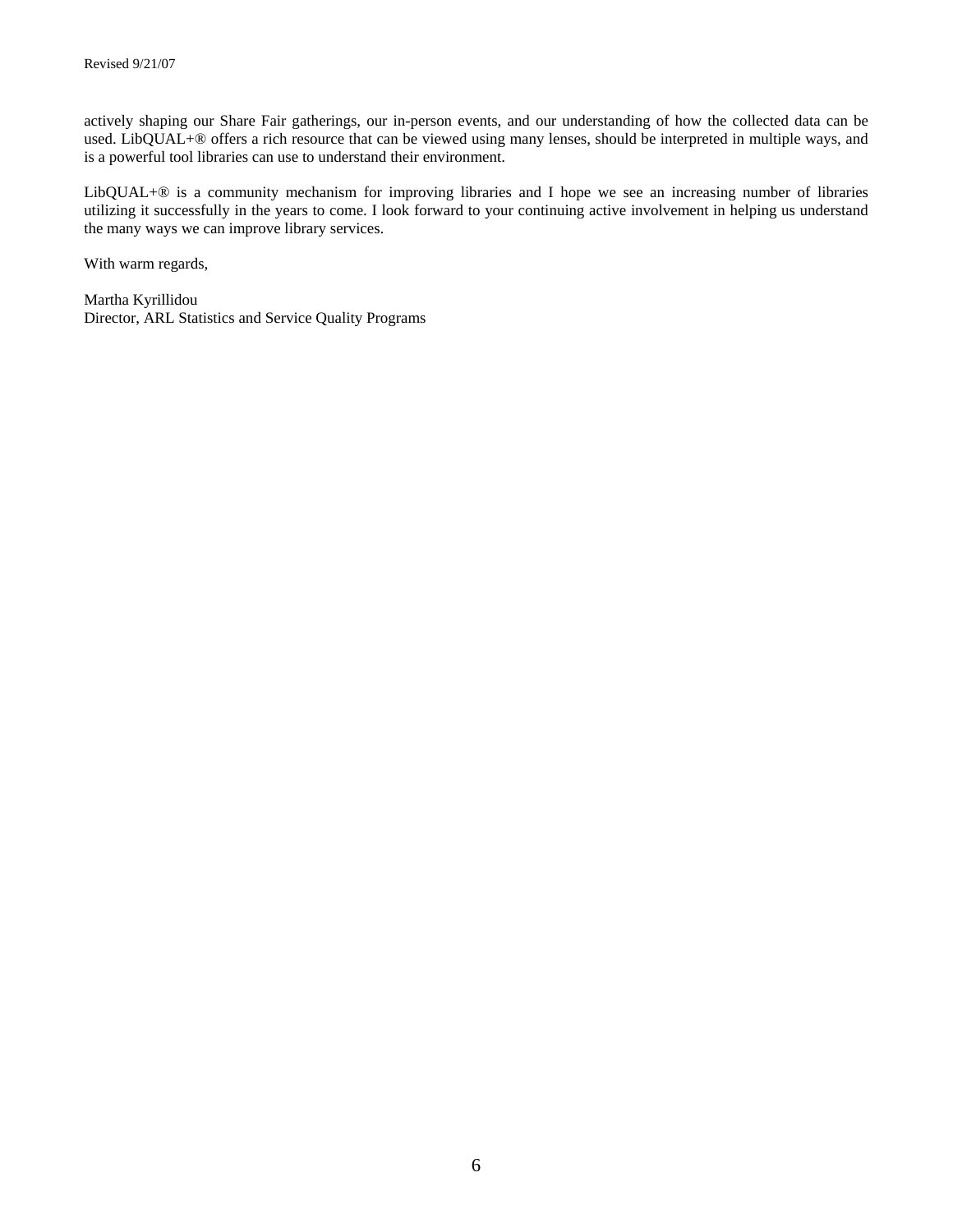# **1.3 LibQUAL+®: Defining and Promoting Library Service Quality**

# **What is LibQUAL+®?**

LibQUAL+® is a suite of services that libraries use to solicit, track, understand, and act upon users' opinions of service quality. These services are offered to the library community by the Association of Research Libraries (ARL). The program's centerpiece is a rigorously tested Web-based survey bundled with training that helps libraries assess and improve library services, change organizational culture, and market the library. The goals of LibQUAL+® are to:

- Foster a culture of excellence in providing library service
- Help libraries better understand user perceptions of library service quality
- Collect and interpret library user feedback systematically over time
- Provide libraries with comparable assessment information from peer institutions
- Identify best practices in library service
- Enhance library staff members' analytical skills for interpreting and acting on data

As of spring 2007, more than 1,000 libraries have participated in the LibQUAL+® survey, including Canadian government libraries, colleges and universities, community colleges, health sciences and hospital/medical libraries, law libraries, public libraries, and secondary school libraries---some through various consortia, others as independent participants. LibQUAL+® has expanded internationally, with participating institutions in Canada, the U.K. and other European countries as well as Australia and South Africa. It has been translated into a number of languages, including Afrikaans, Chinese (Traditional), Danish, Dutch, Finnish, French, German, Norwegian, and Swedish. The growing LibQUAL+® community of participants and its extensive dataset are rich resources for improving library services.

# **How will LibQUAL+® benefit your library?**

Library administrators have successfully used LibQUAL+<sup>®</sup> survey data to identify best practices, analyze deficits, and effectively allocate resources. Benefits to participating institutions include:

- Institutional data and reports that enable you to assess whether your library services are meeting user expectations
- Aggregate data and reports that allow you to compare your library's performance with that of peer institutions
- Workshops designed for participants
- Access to an online library of LibQUAL+® research articles
- The opportunity to become part of a community interested in developing excellence in library services

LibQUAL+® gives your library users a chance to tell you where your services need improvement so you can respond to and better manage their expectations. You can develop services that better meet your users' expectations by comparing your library's data with that of peer institutions and examining the practices of those libraries that are evaluated highly by their users.

#### **How is the LibQUAL+® survey conducted?**

Conducting the LibQUAL+® survey requires little technical expertise on your part. You invite your users to take the survey by distributing the URL for your library's Web form via e-mail. Respondents complete the survey form and their answers are sent to a central database. The data are analyzed and presented to you in reports describing your users' desired, perceived, and minimum expectations of service.

#### **What are the origins of the LibQUAL+® survey?**

The LibQUAL+® survey evolved from a conceptual model based on the SERVQUAL instrument, a popular tool for assessing service quality in the private sector. The Texas A&M University Libraries and other libraries used modified SERVQUAL instruments for several years; those applications revealed the need for a newly adapted tool that would serve the particular requirements of libraries. ARL, representing the largest research libraries in North America, partnered with Texas A&M University Libraries to develop, test, and refine LibQUAL+®. This effort was supported in part by a three-year grant from the U.S. Department of Education's Fund for the Improvement of Post-Secondary Education (FIPSE).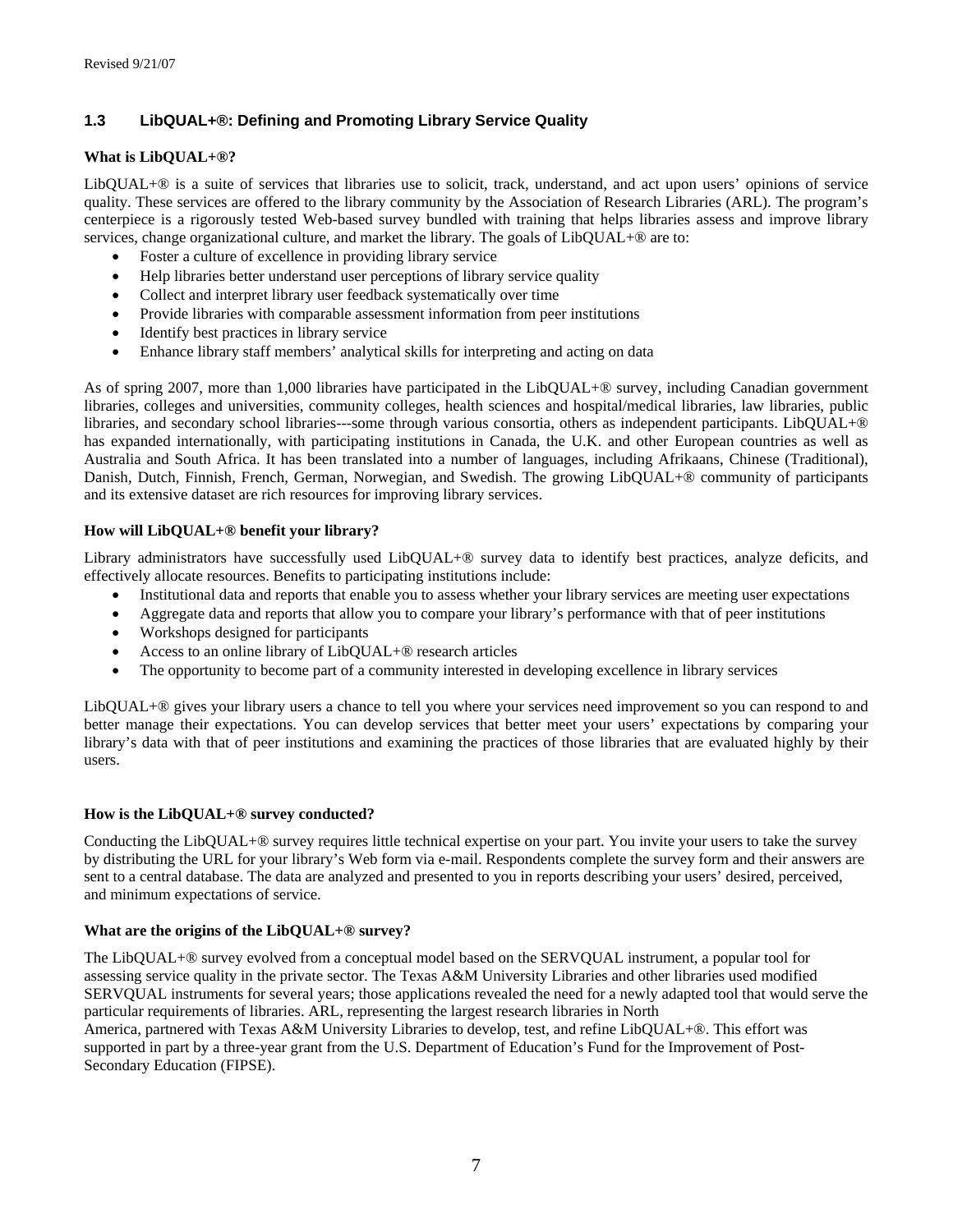# **1.4 Web Access to Data**

Data summaries from the 2007 iteration of the LibQUAL+® survey will be available to project participants online via the LibQUAL+® survey management site:

**<http://www.libqual.org/Manage/Results/index.cfm>.**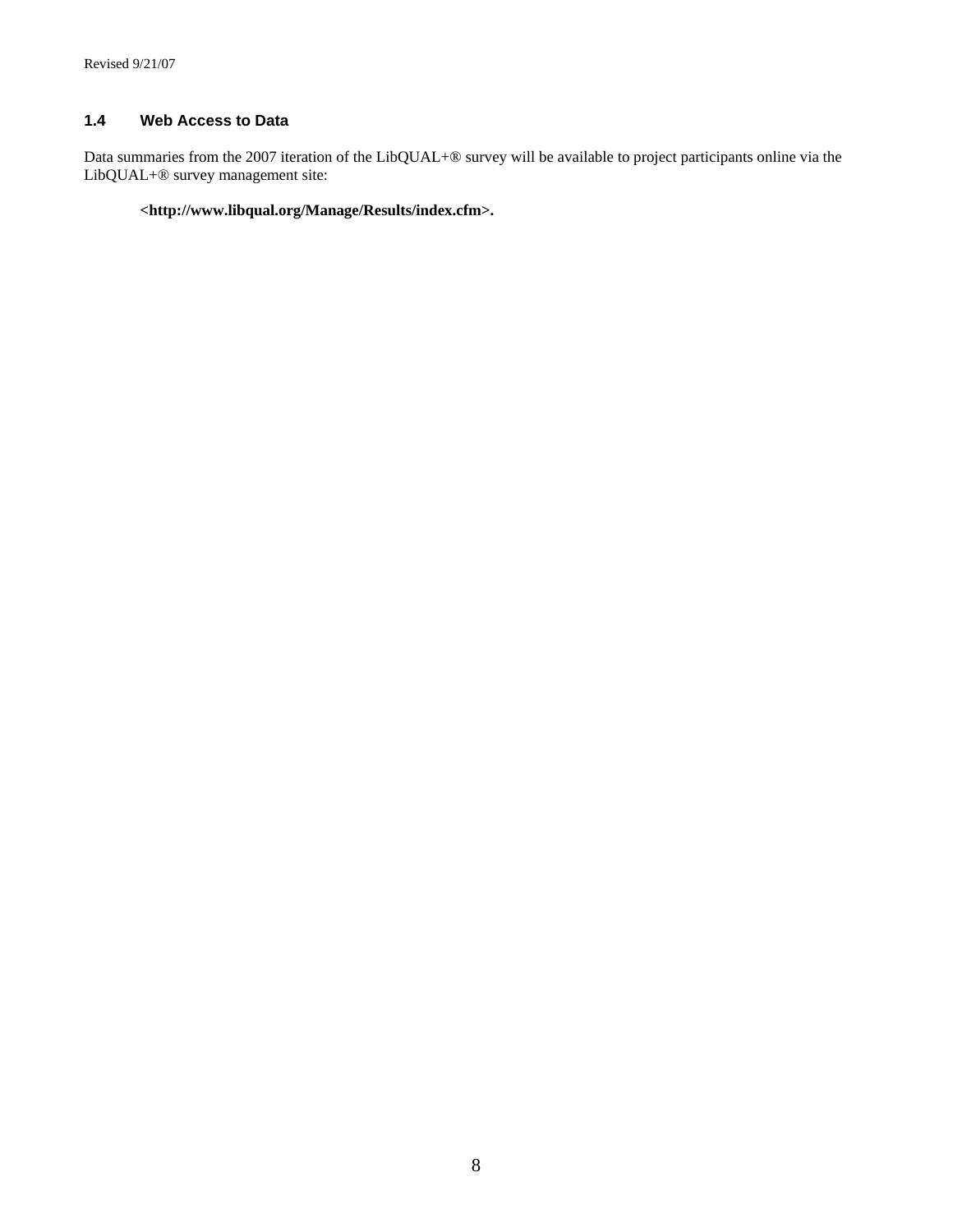# **1.5 Explanation of Charts and Tables**

A working knowledge of how to read and derive relevant information from the tables and charts used in your LibQUAL+® results notebook is essential. In addition to the explanatory text below, you can find a self –paced tutorial on the project web site at:

#### <**http://www.libqual.org/Information/Tools/index.cfm>.**

Both the online tutorial and the text below are designed to help you understand your survey results and present and explain those results to others at your library.

#### **Radar Charts**

Radar charts are commonly used throughout the following pages to display both aggregate results and results from individual institutions. Basic information about radar charts is outlined below, and additional descriptive information is included throughout this notebook.

#### **What is a radar chart?**

Radar charts are useful when you want to look at several different factors all related to one item. Sometimes called "spider charts" or "polar charts", radar charts feature multiple axes or "spokes" along which data can be plotted. Variations in the data are shown by distance from the center of the chart. Lines connect the data points for each series, forming a spiral around the center.

In the case of the LibQUAL+® survey results, each axis represents a different survey question. Questions are identified by a code at the end of each axis. The three dimensions measured by the survey are grouped together on the radar charts, and each dimension is labeled: Affect of Service (AS), Information Control (IC), and Library as Place (LP).

Radar charts are used in this notebook to present the item summaries (the results from the 22 core survey questions).

#### **How to read a radar chart**

Radar charts are an effective way to show strengths and weaknesses graphically by enabling you to observe symmetry or uniformity of data. Points close to the center indicate a low value, while points near the edge indicate a high value. When interpreting a radar chart, it is important to check each individual axis as well as the chart's overall shape in order to gain a complete understanding of its meaning. You can see how much data fluctuates by observing whether the spiral is smooth or has spikes of variability.

Respondents' minimum, desired, and perceived levels of service quality are plotted on each axis of your LibQUAL+® radar charts. The resulting "gaps" between the three levels are shaded in blue, yellow, green, and red. Generally, a radar graph shaded blue and yellow indicates that users' perceptions of service fall within the "zone of tolerance"; the distance between minimum expectations and perceptions of service quality is shaded in blue, and the distance between their desired and perceived levels of service quality is shown in yellow. When users' perceptions fall outside the "zone of tolerance," the graph will include areas of red and green shading. If the distance between users' minimum expectations and perceptions of service delivery is represented in red, that indicates a negative service adequacy gap score. If the distance between the desired level of service and perceptions of service delivery is represented in green, that indicates a positive service superiority gap score.

#### **Means**

The mean of a collection of numbers is their arithmetic average, computed by adding them up and dividing by their total number. In this notebook, means are provided for users' minimum, desired, and perceived levels of service quality for each item on the LibQUAL+® survey. Means are also provided for the general satisfaction and information literacy outcomes questions.

#### **Standard Deviation**

Standard deviation is a measure of the spread of data around their mean. The standard deviation (SD) depends on calculating the average distance of each score from the mean. In this notebook, standard deviations are provided for every mean presented in the tables.

#### **Service Adequacy**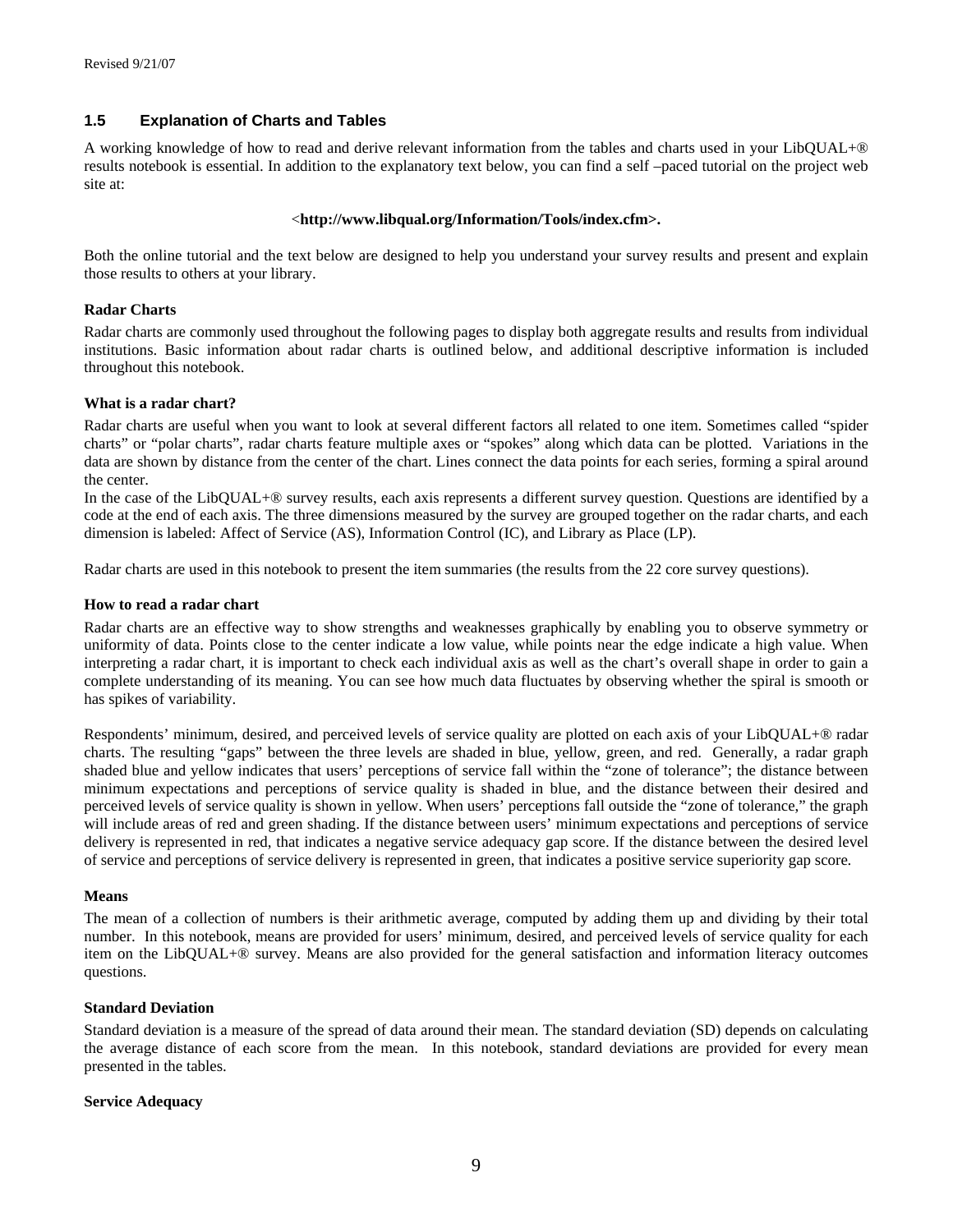The service adequacy gap score is calculated by subtracting the minimum score from the perceived score on any given question, for each user. Both means and standard deviations are provided for service adequacy gap scores on each item of the survey, as well as for each of the three dimensions of library service quality. In general, service adequacy is an indicator of the extent to which you are meeting the minimum expectations of your users. A negative service adequacy gap score indicates that your users' perceived level of service quality is below their minimum level of service quality and is printed in red.

#### **Service Superiority**

The service superiority gap score is calculated by subtracting the desired score from the perceived score on any given question, for each user. Both means and standard deviations are provided for service superiority gap scores on each item of the survey, as well as for each of the three dimensions of library service quality. In general, service superiority is an indicator of the extent to which you are exceeding the desired expectations of your users. A positive service superiority gap score indicates that your users' perceived level of service quality is above their desired level of service quality and is printed in green.

Sections with charts and tables are omitted from the following pages when there are three or fewer individuals in a specific group.

In consortia notebooks, institution type summaries are not shown if there is only one library for an institution type. Individual library notebooks are produced separately for each participant.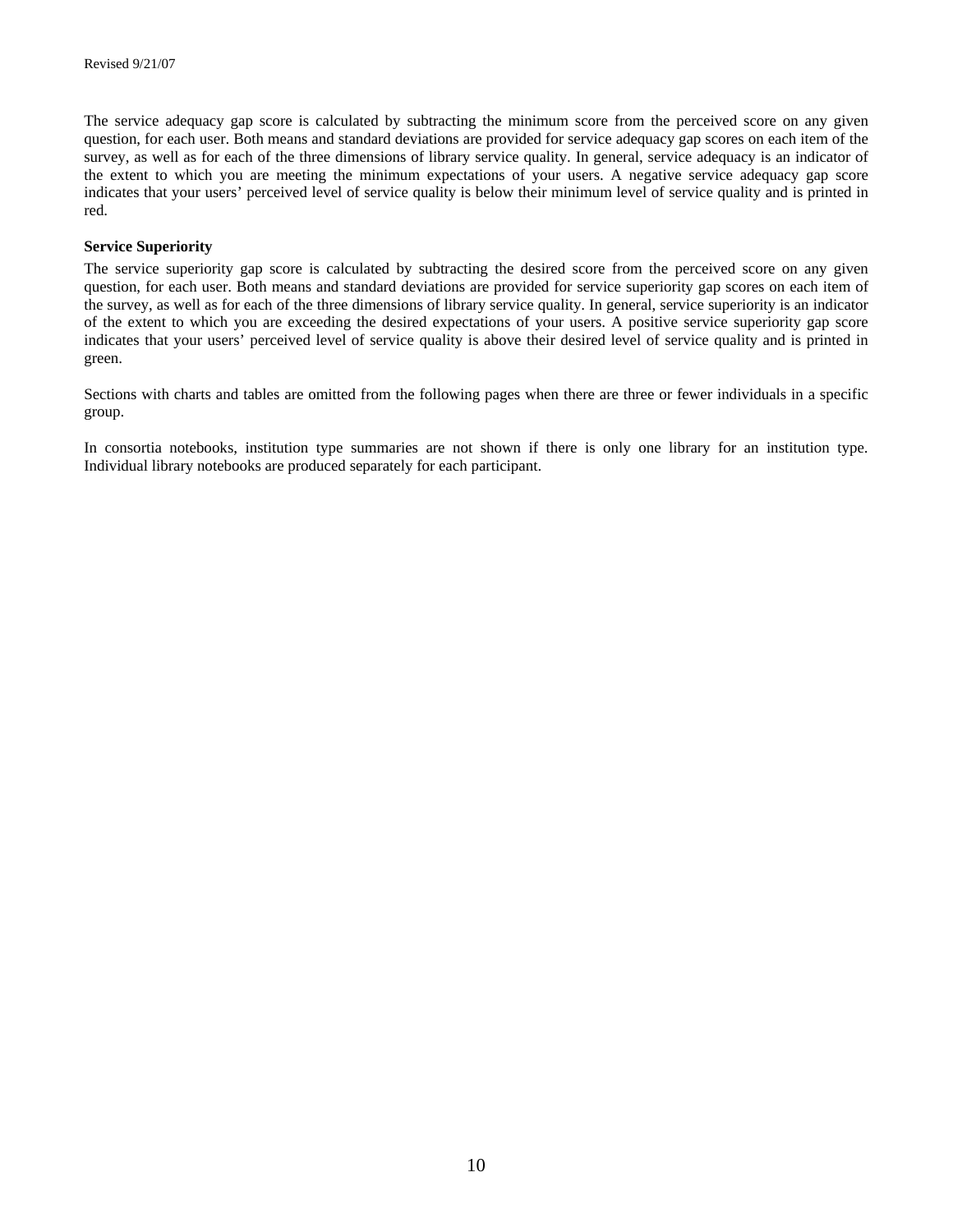# **1.6 A Few Words about LibQUAL+® 2007**

Libraries today confront escalating pressure to demonstrate impact. As Cullen (2001) has noted,

Academic libraries are currently facing their greatest challenge since the explosion in tertiary education and academic publishing which began after World War II... [T]he emergence of the virtual university, supported by the virtual library, calls into question many of our basic assumptions about the role of the academic library, and the security of its future. Retaining and growing their customer base, and focusing more energy on meeting their customers' expectations is the only way for academic libraries to survive in this volatile environment. (pp. 662-663).

Today, "A measure of library quality based solely on collections has become obsolete" (Nitecki, 1996, p. 181). These considerations have prompted the Association of Research Libraries (ARL) to sponsor a number of "New Measures" initiatives. The New Measures efforts represent a collective determination on the part of the ARL membership to augment the collection-count and fiscal input measures that comprise the ARL Index and ARL Statistics, to date the most consistently collected statistics for research libraries, with outcome measures such as assessments of service quality and satisfaction. One New Measures Initiative is the LibQUAL+® service (Cook, Heath & B. Thompson, 2002, 2003; Heath, Cook, Kyrillidou & Thompson, 2002; Thompson, Cook & Heath, 2003; Thompson, Cook & Thompson, 2002).

Within a service-quality assessment model, "only customers judge quality; all other judgments are **essentially irrelevant**" (Zeithaml, Parasuraman, Berry, 1990, p. 16). LibQUAL+® was modeled on the 22-item SERVQUAL tool developed by Parasuraman, Berry and Zeithaml (Parasuraman, Berry & Zeithaml, 1991). However, SERVQUAL has been shown to measure some issues not particularly relevant in libraries, and to not measure some issues of considerable interest to library users.

The final 22 LibQUAL+® items were developed through several iterations of studies involving a larger pool of 56 items. The selection of items employed in the LibQUAL+® survey has been grounded in the *users' perspective* as revealed in a series of qualitative studies involving a larger pool of items. The items were identified following qualitative research interviews with student and faculty library users at several different universities (Cook, 2002a; Cook & Heath, 2001).

LibQUAL+® is **not** just a list of 22 standardized items. First, LibQUAL+® offers libraries the ability to select five optional local service quality assessment items. Second, the survey includes a comments box soliciting open-ended user views. *Almost half of the people responding to the LibQUAL+® survey provide valuable feedback through the comments box.* These openended comments are helpful for not only (a) understanding **why** users provide certain ratings, but also (b) understanding **what policy changes** users suggest, because many users feel the obligation to be constructive. Participating libraries are finding the real-time access to user comments one of the most useful devices in challenging library administrators to think outside of the box and develop innovative ways for improving library services.

LibQUAL+® is one of 11 ways of listening to users, called a *total market survey*. As Berry (1995) explained,

When well designed and executed, total market surveys provide a range of information unmatched by any other method... A critical facet of total market surveys (and the reason for using the word 'total') is the measurement of competitors' service quality. This [also] requires using non-customers in the sample to rate the service of their suppliers. (p. 37)

Although (a) measuring perceptions of both users and non-users, and (b) collecting perceptions data with regard to peer institutions can provide important insights Berry recommended using multiple listening methods and emphasized that "Ongoing data collection... is a necessity. Transactional surveys, total market surveys, and employee research should always be included" (Berry, 1995, p. 54).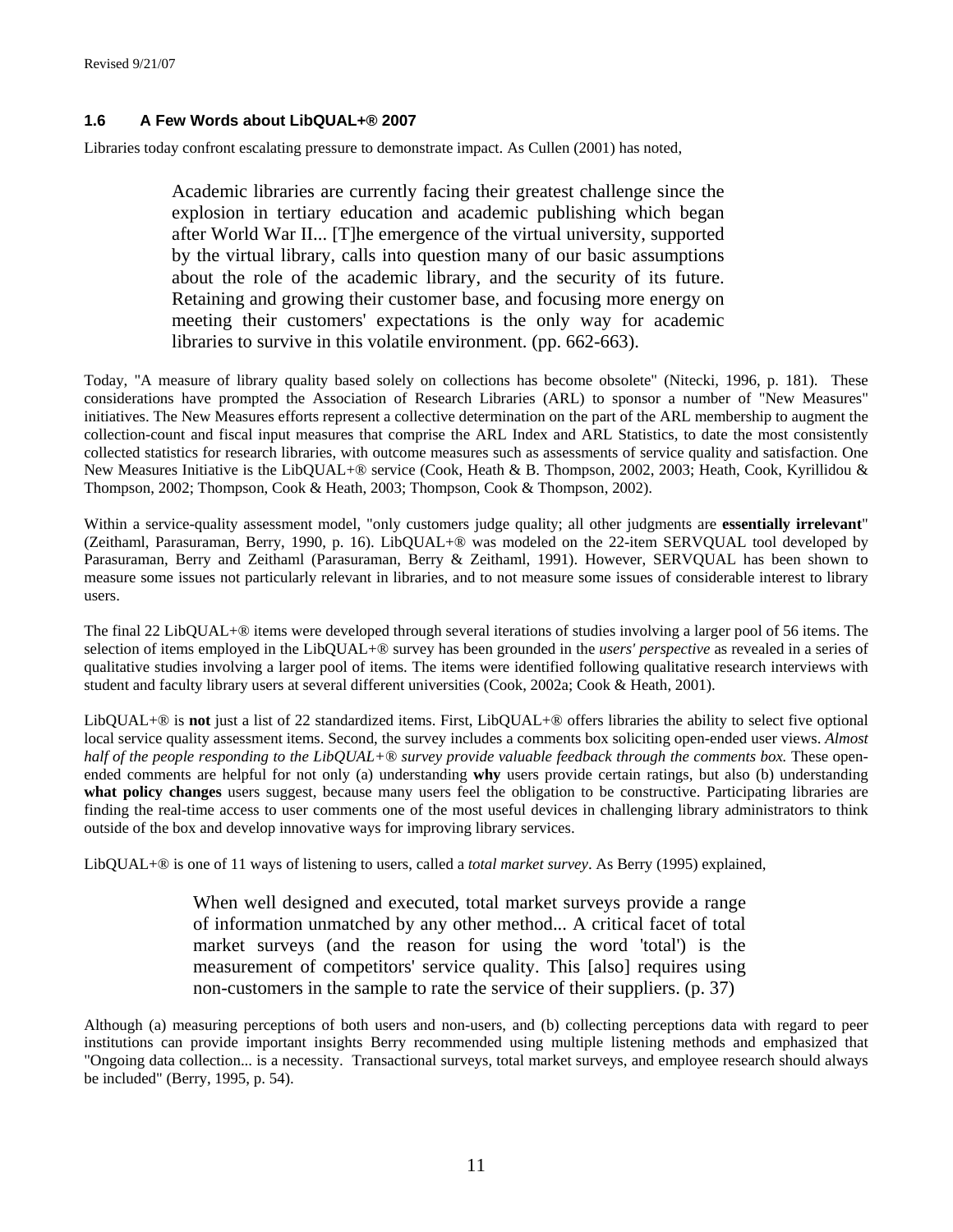#### **Score Scaling**

"Perceived" scores on the 22 LibQUAL+® core items, the three subscales, and the total score, are all scaled 1 to 9, with 9 being the most favorable. Both the gap scores ("Adequacy" = "Perceived" - "Minimum"; "Superiority" = "Perceived" - "Desired") are scaled such that higher scores are more favorable. Thus, an *adequacy* gap score of +1.2 on an item, subscale, or total score is better than an adequacy gap score of +1.0. A *superiority* gap score of -0.5 on an item, subscale, or total score is better than a superiority gap score of -1.0.

#### **Using LibQUAL+® Data**

In some cases LibQUAL+® data may confirm prior expectations and library staff will readily formulate action plans to remedy perceived deficiencies. But in many cases library decision-makers will seek additional information to corroborate interpretations or to better understand the dynamics underlying user perceptions.

For example, once an interpretation is formulated, library staff might review recent submissions of users to suggestion boxes to evaluate whether LibQUAL+® data are consistent with interpretations, and the suggestion box data perhaps also provide user suggestions for remedies. User focus groups also provide a powerful way to explore problems and potential solutions. A university-wide retreat with a small-group facilitated discussion to solicit suggestions for improvement is another follow-up mechanism that has been implemented in several LibQUAL+® participating libraries.

Indeed, the open-ended comments gathered as part of LibQUAL+® are themselves useful in fleshing out insights into perceived library service quality. Respondents often use the comments box on the survey to make constructive suggestions on specific ways to address their concerns. Qualitative analysis of these comments can be very fruitful. In short, LibQUAL+® is not 22 items. LibQUAL+® is 22 items plus a comments box!

Cook (2002b) provided case study reports of how staff at various libraries have employed data from prior renditions of LibQUAL+®. Heath, Kyrillidou, and Askew edited a special issue of the *Journal of Library Administration* (Vol. 40, No. 3/4) reporting additional case studies on the use of LibQUAL+® data to aid the improvement of library service quality. This special issue has also been published by Hayworth Press as a monograph. These publications can be ordered by sending an email to libqual@arl.org.

#### **2007 Data Screening**

The 22 LibQUAL+® core items measure perceptions of total service quality, as well as three sub-dimensions of perceived library quality: (a) *Service Affect* (9 items, such as "willingness to help users"); (b) *Information Control* (8 items, such as "a library Web site enabling me to locate information on my own" and "print and/or electronic journal collections I require for my work"); and (c) *Library as Place* (5 items, such as "a getaway for study, learning, or research").

However, as happens in any survey, in 2007 some users provided incomplete data, inconsistent data, or both. In compiling the summary data reported here, several criteria were used to determine which respondents to omit from these analyses.

**1. Complete Data.** The Web software that presents the 22 core items monitors whether a given user has completed all items. On each of these items, in order to submit the survey successfully, users must provide a rating of (a) minimallyacceptable service, (b) desired service, and (c) perceived service or rate the item "not applicable" ("NA"). If these conditions are not met, when the user attempts to leave the Web page presenting the 22 core items, the software shows the user where missing data are located, and requests complete data. The user may of course abandon the survey without completing all the items. *Only records with complete data on the 22 items and where respondents chose a "user group," if applicable, were retained in summary statistics.* 

**2. Excessive "NA" Responses.** Because some institutions provided access to a lottery drawing for an incentive (e.g., a Palm PDA) for completing the survey, some users might have selected "NA" choices for all or most of the items rather than reporting their actual perceptions. Or, some users may have views on such a narrow range of quality issues that their data are not very informative. *In this survey it was decided that records containing more than 11 "NA" responses should be eliminated from the summary statistics.* 

**3. Excessive Inconsistent Responses.** On the LibQUAL+® survey, user perceptions can be interpreted by locating "perceived" results within the "zone of tolerance" defined by data from the "minimum" and the "desired" ratings. For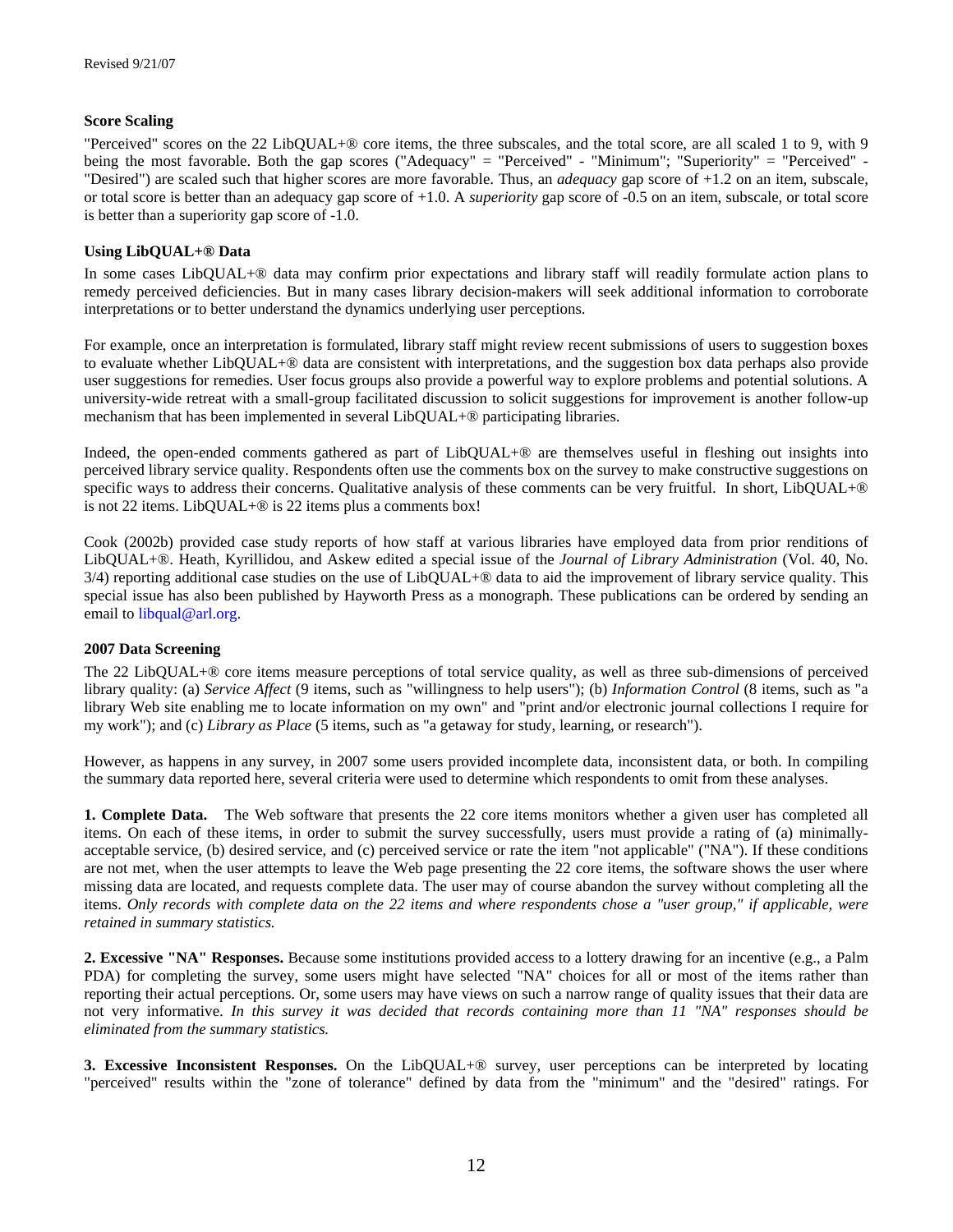example, a mean "perceived" rating of 7.5 on the 1-to-9 (9 is highest) scale might be very good if the mean "desired" rating is 6.0. But a 7.5 perception score is less satisfactory if the mean "desired" rating is 8.6, or if the mean "minimum" rating is 7.7.

One appealing feature of such a "gap measurement model" is that the rating format provides a check for inconsistencies (i.e., score inversions) in the response data (Thompson, Cook & Heath, 2000). Logically, on a given item the "minimum" rating should not be higher than the "desired" rating on the same item. For each user a count of such inconsistencies, ranging from "0" to "22," was made. *Records containing more than 9 logical inconsistencies were eliminated from the summary statistics.*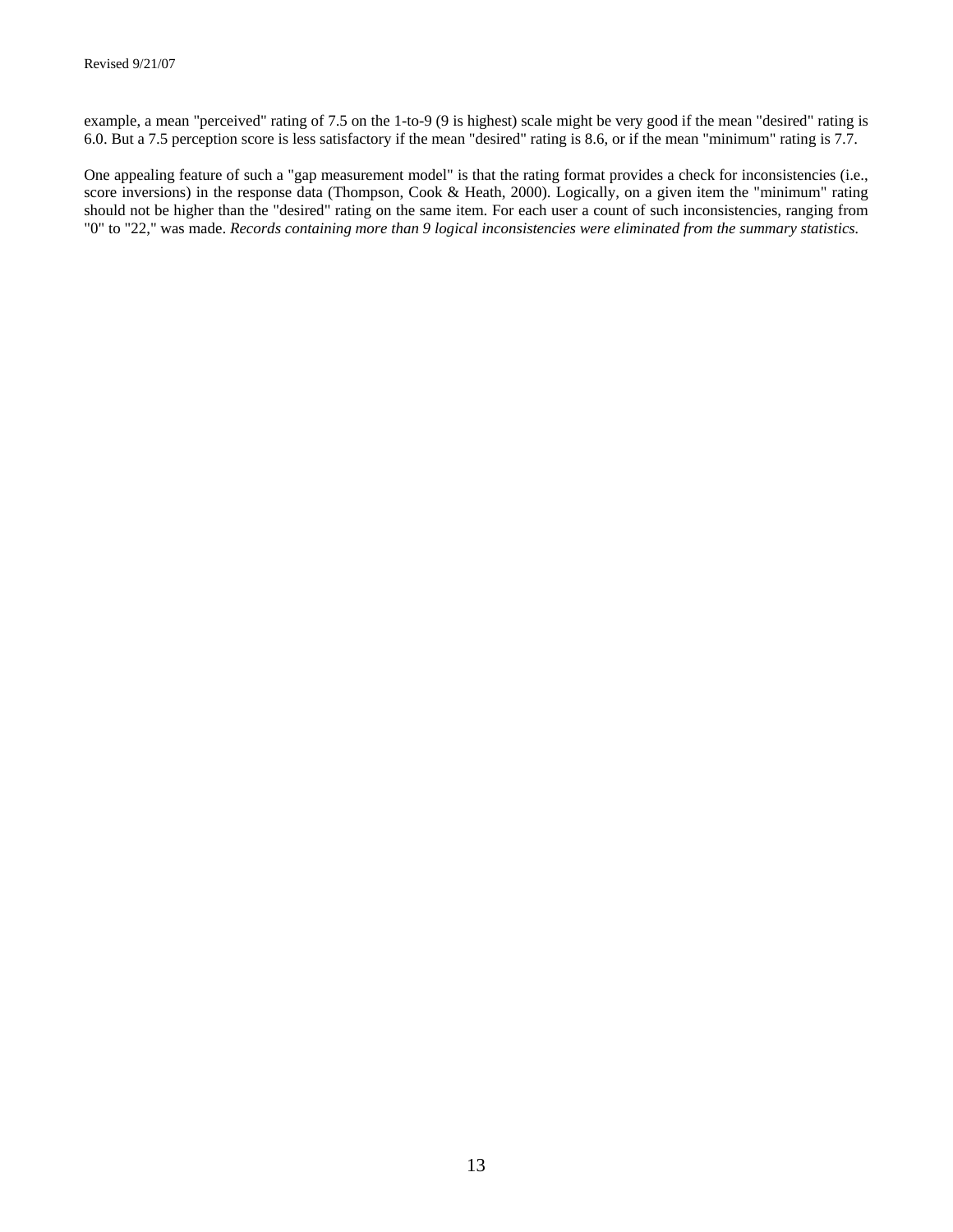#### **LibQUAL+® Norms**

An important way to interpret LibQUAL+® data is by examining the zones of tolerance for items, the three subscale scores, and the total scores. However, the collection of such a huge number of user perceptions has afforded us with the unique opportunity to create norms tables that provide yet another perspective on results.

Norms tell us how scores "stack up" within a particular user group. For example, on the 1-to-9 (9 is highest) scale, users might provide a mean "perceived" rating of 6.5 on an item, "the printed library materials I need for my work." The same users might provide a mean rating on "minimum" for this item of 7.0, and a mean service-adequacy "gap score" (i.e., "perceived" minus "minimum") of -0.5.

The zone-of-tolerance perspective suggests that this library is not doing well on this item, because "perceived" falls below "minimally acceptable." This is important to know. But there is also a second way (i.e., normatively) to interpret the data. Both perspectives can be valuable.

A total market survey administered to more than 100,000 users, as was LibQUAL+® in 2004 and 2005, affords the opportunity to ask normative questions such as, "How does a mean 'perceived' score of 6.5 stack up among all individual users who completed the survey?", or "How does a mean service-adequacy gap score of -0.5 stack up among the gap scores of all institutions participating in the survey?"

If 70 percent of individual users generated "perceived" ratings lower than 6.5, 6.5 might not be so bad. And if 90 percent of institutions had service-adequacy gap scores lower than -0.5 (e.g., -0.7, -1.1), a mean gap score of -0.5 might actually be quite good. Users simply may have quite high expectations in this area. They may also communicate their dissatisfaction by rating both (a) "perceived" lower and (b) "minimum" higher.

This does not mean that a service-adequacy gap score of -0.5 is necessarily a cause for celebration. But a service-adequacy gap score of -0.5 on an item for which 90 percent of institutions have a lower gap score is a different gap score than the same -0.5 for a different item in which 90 percent of institutions have a higher service-adequacy gap score.

Only norms give us insight into this comparative perspective. And a local user-satisfaction survey (as against a total market survey) can never provide this insight.

**Common Misconception Regarding Norms.** An unfortunate and incorrect misconception is that norms make value statements. Norms do not make value statements! Norms make fact statements. If you are a forest ranger, and you make \$25,000 a year, a norms table might inform you of the fact that you make less money than 85 percent of the adults in the United States.

But if you love the outdoors, you do not care very much about money, and you are very service -oriented, this fact statement might not be relevant to you. Or, in the context of your values, you might interpret this fact as being quite satisfactory.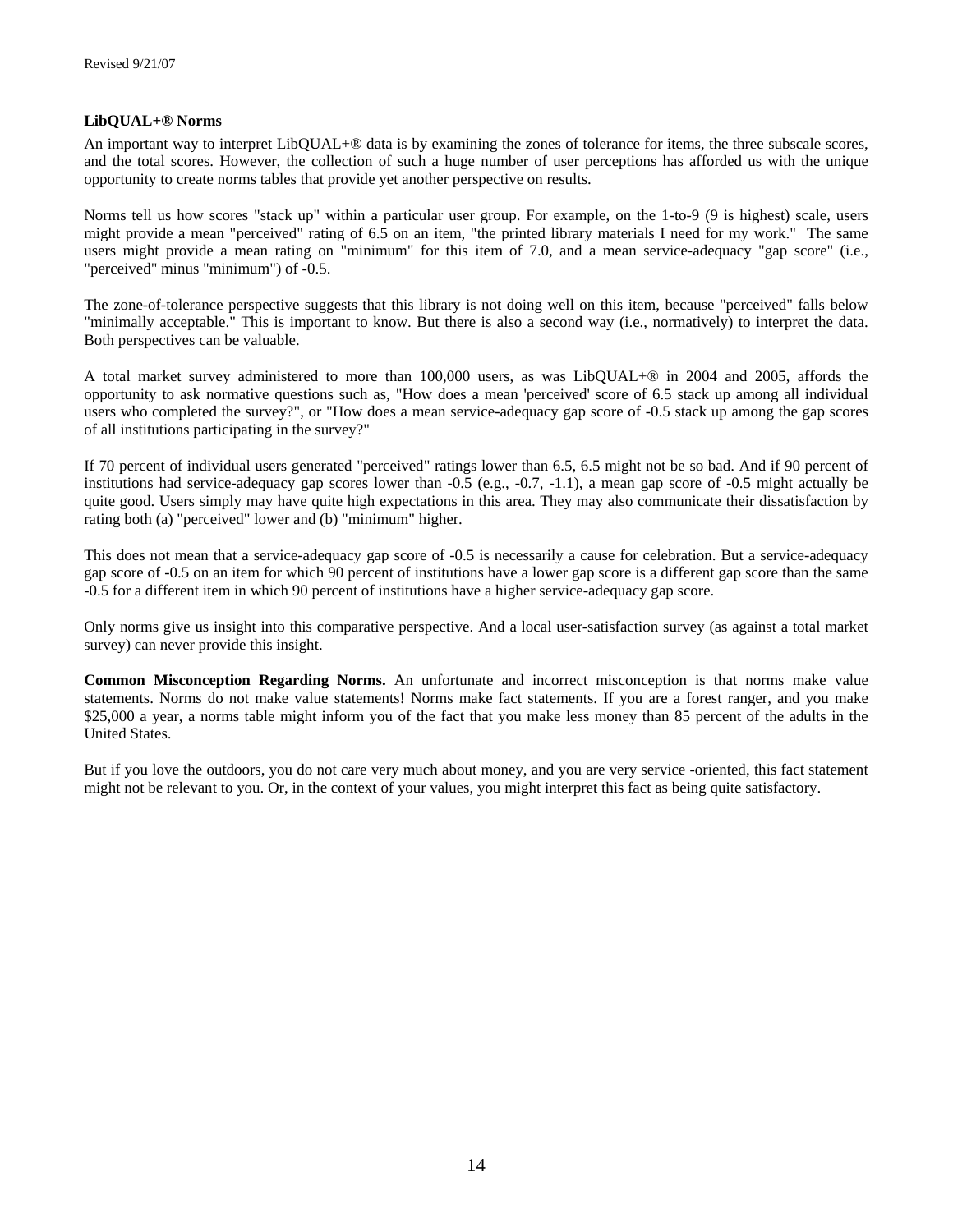**LibQUAL+® Norms Tables.** Of course, the fact statements made by the LibQUAL+® norms are only valuable if you care about the dimensions being evaluated by the measure. More background on LibQUAL+® norms is provided by Cook and Thompson (2001), and Cook, Heath and B. Thompson (2002). LibQUAL+® norms for earlier years are available on the Web at the following URLs:

#### **<http://www.coe.tamu.edu/~bthompson/libq2005.htm> <http://www.coe.tamu.edu/~bthompson/libq2004.htm>.**

#### **Response Rates**

At the American Library Association (ALA) Midwinter Meeting in San Antonio in January 2000, participants were cautioned that response rates on the final LibQUAL+® survey would probably range from 25-33 percent. Higher response rates can be realized (a) with shorter surveys that (b) are directly action-oriented (Cook, Heath & R.L. Thompson, 2000). For example, a very high response rate could be realized by a library director administering the following one-item survey to users:

Instructions. Please tell us what time to close the library every day. In the future **we will close at whatever time receives the most votes**.

Should we close the library at?

(A) 10 p.m. (B) 11 p.m. (C) Midnight (D) 2 p.m.

Lower response rates will be expected for total market surveys measuring general perceptions of users across institutions, and when an intentional effort is made to solicit perceptions of both users and non -users. Two considerations should govern the evaluation of LibQUAL+® response rates.

**Minimum Response Rates.** Response rates are computed by dividing the number of completed surveys at an institution by the number of persons asked to complete the survey. However, we do not know the actual response rates on LibQUAL+®, because we do not know the correct denominators for these calculations.

For example, given inadequacy in records at schools, we are not sure how many e-mail addresses for users are accurate. And we do not know how many messages to invite participation were actually opened. In other words, what we know for LibQUAL+® is the "lower-bound estimate" of response rates.

For example, if 200 out of 800 solicitations result in completed surveys, we know that the response rate is at least 25 percent. But because we are not sure whether 800 e-mail addresses were correct or that 800 e-mail messages were opened, we are not sure that 800 is the correct denominator. The response rate involving only correct e-mail addresses might be 35 or 45 percent. We don't know the exact response rate.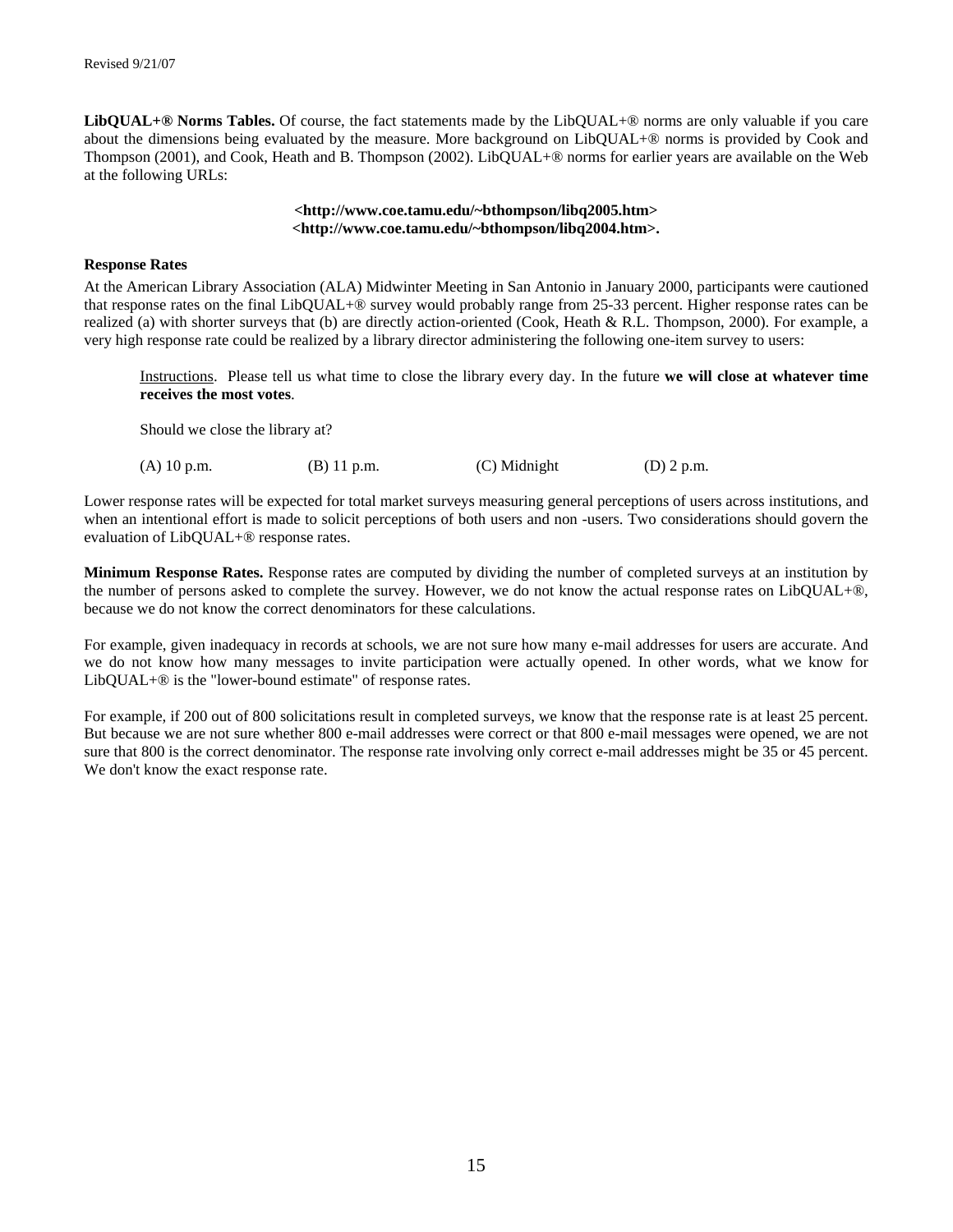**Representativeness versus Response Rate.** If 100 percent of the 800 people we randomly selected to complete our survey did so, then we can be assured that the results are representative of all users. But if only 25 percent of the 800 users complete the survey, the representativeness of the results is not assured. Nor is unrepresentativeness assured.

Representativeness is actually a matter of degree. And several institutions each with 25 percent response rates may have data with different degrees of representativeness.

We can never be sure about how representative our data are as long as not everyone completes the survey. But we can at least address this concern by comparing the demographic profiles of survey completers with the population (Thompson, 2000). At which university below would one feel more confident that LibQUAL+® results were reasonably representative?

|                          | <b>Alpha University</b> |  |  |  |
|--------------------------|-------------------------|--|--|--|
| Completers $(n=200/800)$ | Population $(N=16,000)$ |  |  |  |
| Gender                   | Gender                  |  |  |  |
| Students 53% female      | Students 51% female     |  |  |  |
| Faculty 45% female       | Faculty 41% female      |  |  |  |
| <b>Disciplines</b>       | Disciplines             |  |  |  |
| Liberal Arts 40%         | Liberal Arts 35%        |  |  |  |
| Science 15%              | Science 20%             |  |  |  |
| Other $45%$              | Other $45%$             |  |  |  |
|                          | <b>Omega University</b> |  |  |  |
| Completers $(n=200/800)$ | Population $(N=23,000)$ |  |  |  |
| Gender                   | Gender                  |  |  |  |
| Students 35% female      | Students 59% female     |  |  |  |
| Faculty 65% female       | Faculty 43% female      |  |  |  |
| Disciplines              | Disciplines             |  |  |  |
| Liberal Arts 40%         | Liberal Arts 15%        |  |  |  |
| Science 20%              | Science 35%             |  |  |  |

The persuasiveness of such analyses is greater as the number of variables used in the comparisons is greater. The LibQUAL+® software has been expanded to automate these comparisons and to output side-by-side graphs and tables comparing sample and population profiles for given institutions. Show these to people who question result representativeness.

Other 40% Other 50% Other 50%

However, one caution is in order regarding percentages. When total n is small for an institution, or within a particular subgroup, huge changes in percentages can result from very small shifts in numbers.

#### **LibQUAL+® Interactive Statistics**

In addition to the institution and group notebooks and the norms, LibQUAL+® has also provided an interactive environment for data analysis where institutions can mine institutional data for peer comparisons in 2003 and 2004.

The LibQUAL+® Interactive Statistics for these years includes graphing capabilities for all LibQUAL+® scores (total and dimension scores) for each individual institution or groups of institutions. Graphs may be generated in either JPEG format for presentation purposes or flash format that includes more detailed information for online browsing. Tables may also be produced in an interactive fashion for one or multiple selections of variables for all individual institutions or groups of participating institutions. To access the LibQUAL+® Interactive Statistics online, go to:

#### **<http://www.libqual.org/Manage/Results/index.cfm>.**

#### **LibQUAL+® Analytics**

The LibQUAL+® Analytics is a new tool that permits participants to dynamically create institution-specific tables and charts for different subgroups and across years. The current interface grants access to 2004-2006 statistical data and has two sections: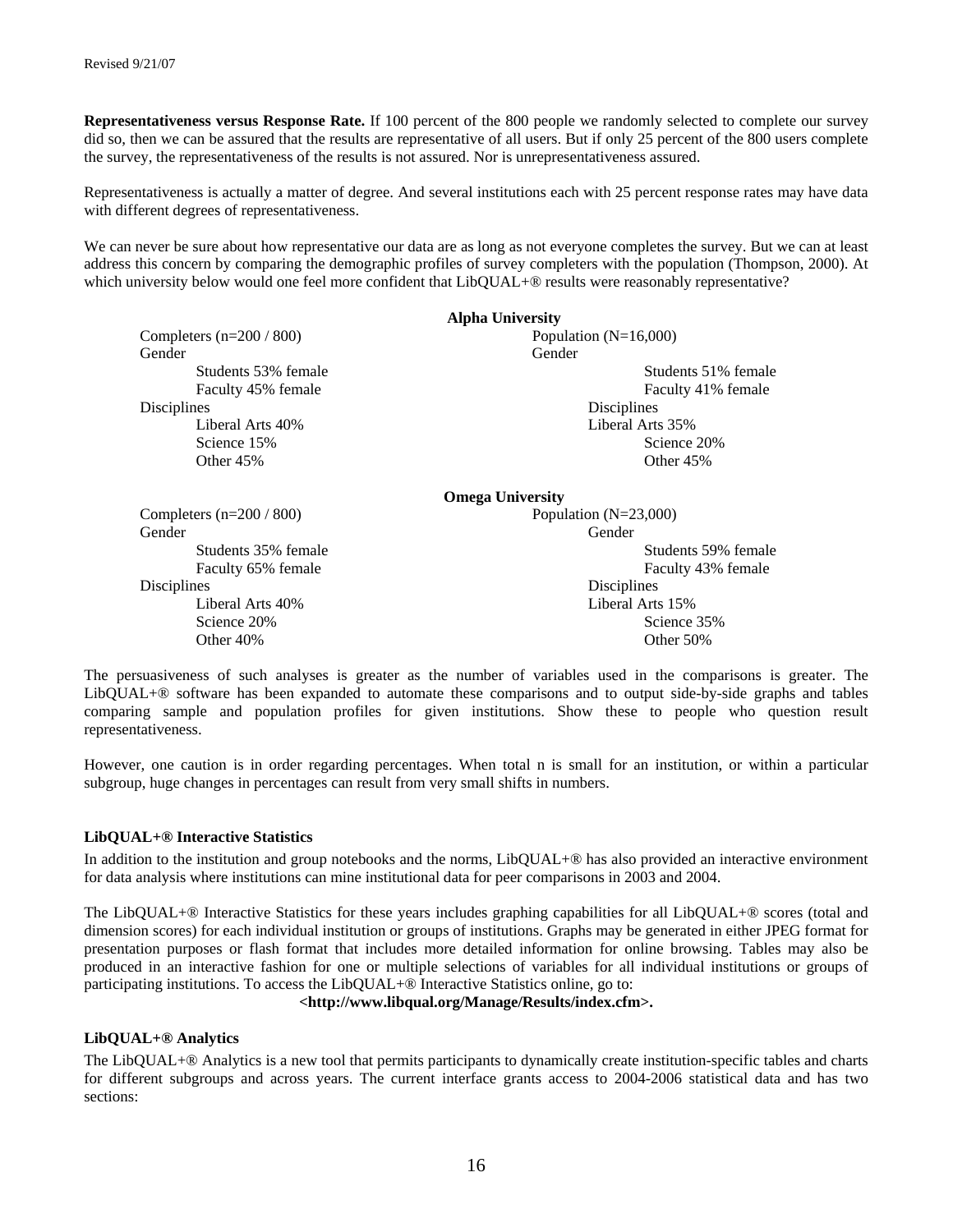**(a) Institution Explorer** includes a summary of all questions and dimension means for any combination of user groups and disciplines.

**(b) Longitudinal Analysis** allows participants to perform longitudinal comparisons of their data across survey years.

These two functionalities are only the beginning of our effort to provide more customized analysis. More features are in development based on feedback we receive from our participants.

#### **Survey Data**

In addition to the notebooks, the norms, the Interactive Statistics, and the Analytics, LibQUAL+® also makes available (a) raw survey data in SPSS at the request of participating libraries, and (b) raw survey data in Excel for all participating libraries. Additional training using the SPSS data file is available as a follow-up workshop and through the Service Quality Evaluation Academy (see below), which also offers training on analyzing qualitative data. The survey comments are also downloadable in Excel format from the Web site.

#### **ARL Service Quality Evaluation Academy**

LibQUAL+® is an important tool in the New Measures toolbox that librarians can use to improve service quality. But, even more fundamentally, the LibQUAL+® initiative is more than a single tool. LibQUAL+® is an effort to create a culture of data-driven service quality assessment and service quality improvement within libraries. Such a culture must be informed by more than one tool, and by more than only one of the 11 ways of listening to users. To facilitate a culture of service quality assessment, and to facilitate more informed usage of LibQUAL+® data, the Association of Research Libraries has created the ARL Service Quality Evaluation Academy. For more information about the Academy, see the LibQUAL+® events page at <**http://www.libqual.org/Events/index.cfm>.** 

The intensive, five-day Academy teaches both qualitative and quantitative skills that library staff can use to evaluate and generate service-quality assessment information. The Academy is one more resource for library staff who would like to develop enhanced service-quality assessment skills.

For more information, about LibQUAL+® or the Association of Research Libraries' Statistics and Measurement program, see:

#### **<http://www.libqual.org/> <http://www.statsqual.org/> <http://www.arl.org/stats/>.**

#### **References:**

Berry, L.L. (1995). On great service: A framework for action. New York: The Free Press.

Cook, C.C., Heath F., Thompson, B. LibQUAL+® from the UK Perspective. 5th Northumbria International Conference Proceedings, Durham, UK, July, 2003.

Cook, C.C. (2002a). A mixed-methods approach to the identification and measurement of academic library service quality constructs: LibQUAL+®. (Doctoral dissertation, Texas A&M University, 2001). *Dissertation Abstracts International*, 62: 2295A. (University Microfilms No. AAT3020024).

Cook, C. (Guest Ed.). (2002b). Library decision-makers speak to their uses of their LibQUAL+® data: Some LibQUAL+® case studies. *Performance Measurement and Metrics*, 3.

Cook, C., & Heath, F. (2001). Users' perceptions of library service quality: A "LibQUAL+®" qualitative study. *Library Trends*, 49: 548-584.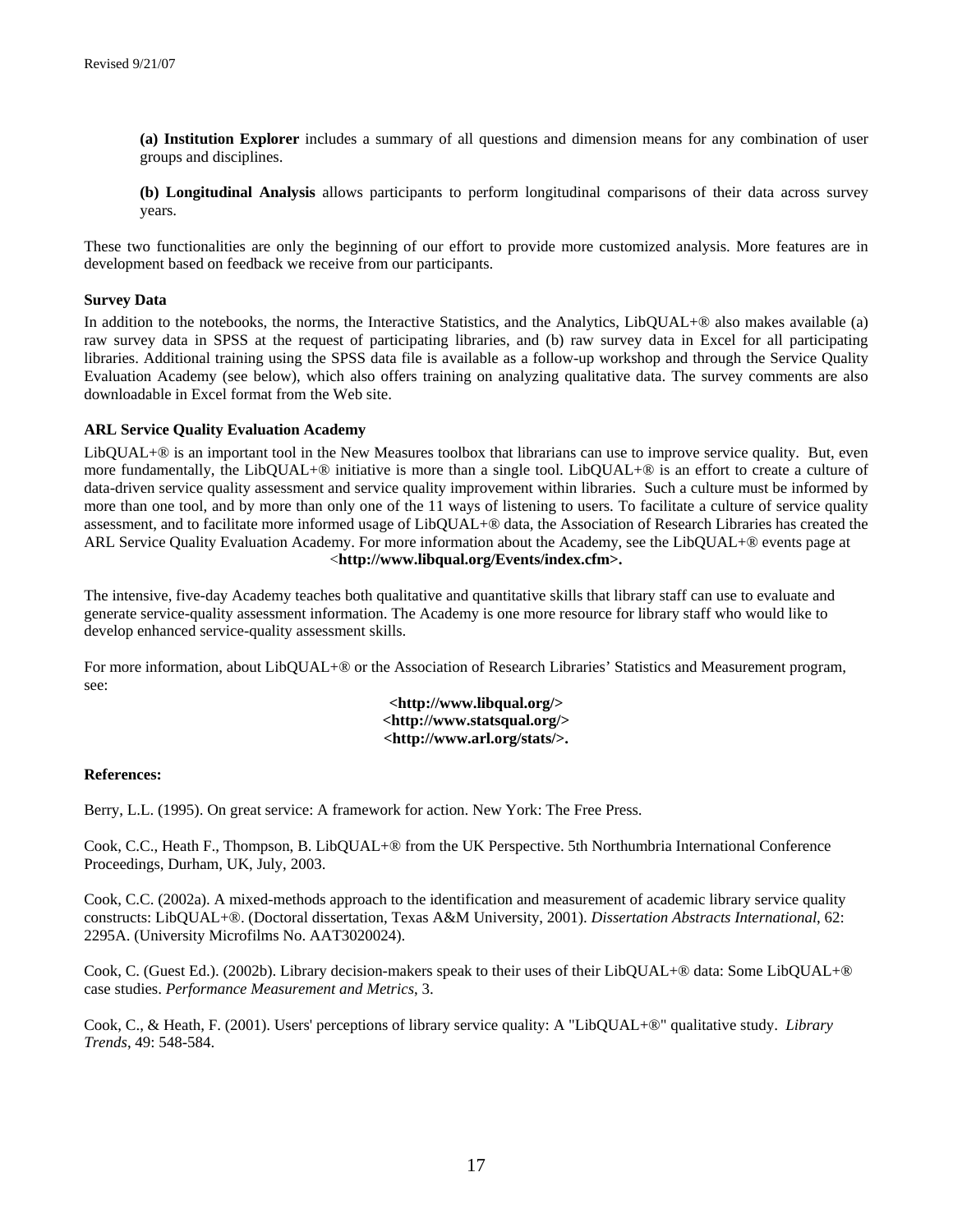Cook, C., Heath, F. & Thompson, B. (2002). Score norms for improving library service quality: A LibQUAL+® study. *portal: Libraries and the Academy*, 2: 13-26.Cook, C., Heath, F. & Thompson, B. (2003). "Zones of tolerance" in perceptions of library service quality: A LibQUAL+® study. *portal: Libraries and the Academy*, 3: 113-123.

Cook, C., Heath, F., & Thompson, R.L. (2000). A meta-analysis of response rates in Web- or Internet-based surveys. *Educational and Psychological Measurement*, 60: 821-836.

Cook, C., & Thompson, B. (2001). Psychometric properties of scores from the Web-based LibQUAL+® study of perceptions of library service quality. *Library Trends*, 49: 585-604.

Cullen, R. (2001). Perspectives on user satisfaction surveys. *Library Trends*, 49: 662-686.

Heath, F., Kyrillidou, M. & Askew, C.A. (Guest Eds.). (2004). Libraries report on their LibQUAL+® findings: From Data to Action. *Journal of Library Administration* (40) 3/4 (2004).

Heath, F., Cook, C., Kyrillidou, M., & Thompson, B. (2002). ARL Index and other validity correlates of LibQUAL+® scores. *portal: Libraries and the Academy*, 2: 27-42.

Kyrillidou, M. (2005). The globalization of library assessment and the role of LibQUAL+®. From library science to information science: studies in honor of G. Kakouri (Athens, Greece: Tipothito-Giorgos Dardanos, 2005). [in Greek]

Kyrillidou, M. (2005/2006). Library assessment as a collaborative enterprise. *Resource Sharing and Information Networks*, 18 ½: 73-87.

Kyrillidou, M. (2006). Measuring library service quality: A perceived outcome for libraries. In Peter Hernon (Ed.), Robert E. Dugan (Ed.), and Candy Schwartz (Ed.), *Revisiting Outcomes Assessment in Higher Education* (pp. 351-366). Westport, CT: Library Unlimited.

Kyrillidou, M., Olshen, T., Heath, F., Bonnelly, C., and Cote, J. P. Cross-cultural implementation of LibQUAL+®: the French language experience. 5th Northumbria International Conference Proceedings, Durham, UK, July, 2003.

Kyrillidou, M. and Young, M. (2005). ARL Statistics 2003-04. Washington, DC: Association of Research Libraries.

Nitecki, D.A. (1996). Changing the concept and measure of service quality in academic libraries. The *Journal of Academic Librarianship*, 22: 181-190.

Parasuraman, A., Berry, L.L., and Zeithaml, V.A. (1991). Refinement and reassessment of the SERVQUAL scale. *Journal of Retailing*, 67: 420-450.

Thompson, B. (2000, October). Representativeness versus response rate: It ain't the response rate! Paper presented at the Association of Research Libraries (ARL) Measuring Service Quality Symposium on the New Culture of Assessment: Measuring Service Quality, Washington, DC.

Thompson, B., Cook, C., & Heath, F. (2000). The LibQUAL+® gap measurement model: The bad, the ugly, and the good of gap measurement. *Performance Measurement and Metrics*, 1: 165-178.

Thompson, B., Cook, C., & Heath, F. (2003). Structure of perceptions of service quality in libraries: A LibQUAL+® study. *Structural Equation Modeling*, 10: 456-464.

Thompson, B., Cook, C., & Thompson, R.L. (2002). Reliability and structure of LibQUAL+® scores: Measuring perceived library service quality. *portal: Libraries and the Academy*, 2: 3-12.

Thompson, B., Cook, C., & Kyrillidou, M. (2005). Concurrent validity of LibQUAL+® scores: What do LibQUAL+® scores measure? *Journal of Academic Librarianship*, 31: 517-522.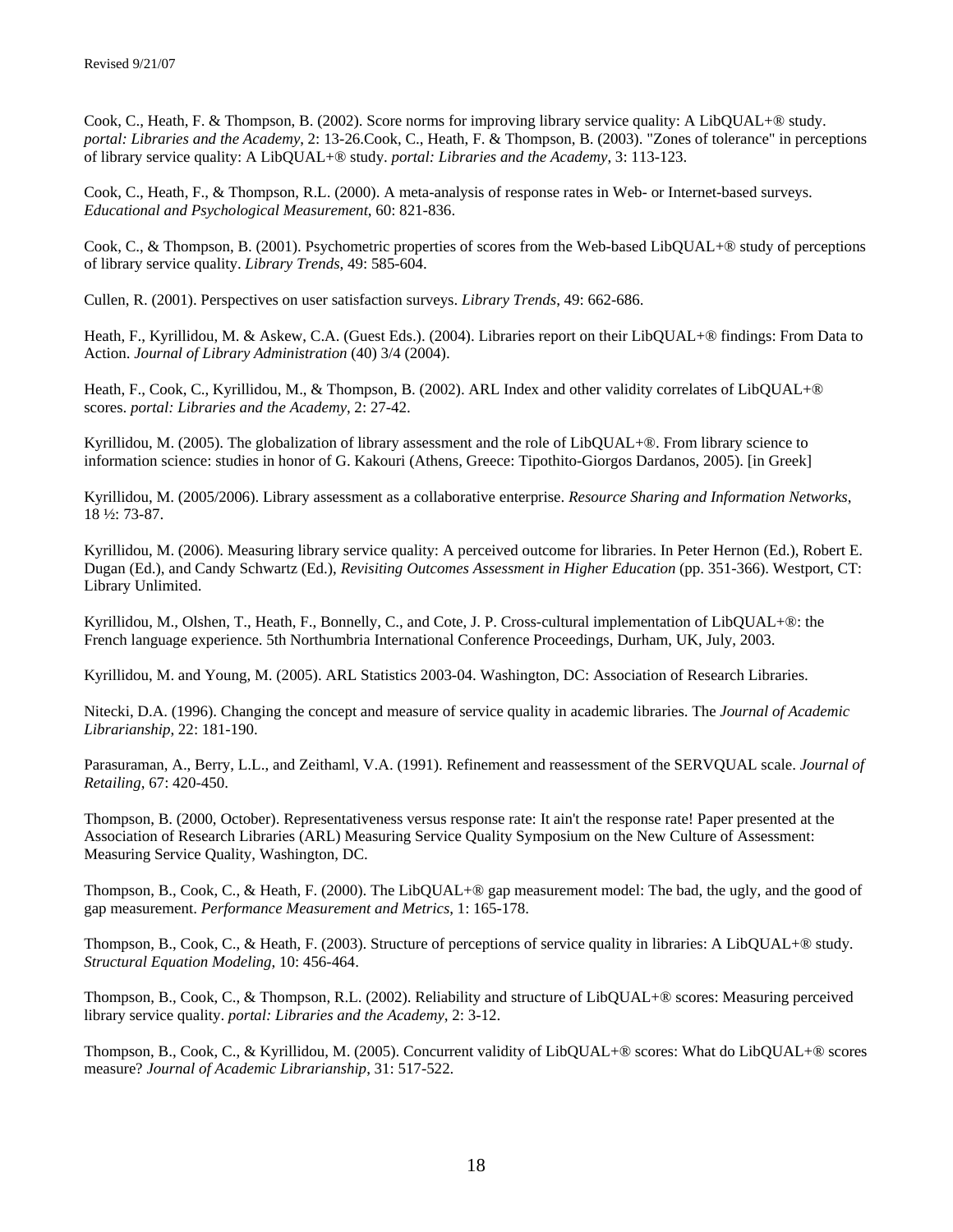Thompson, B., Cook, C., & Kyrillidou, M. (2006). Using localized survey items to augment standardized benchmarking measures: A LibQUAL+® study. *portal: Libraries and the Academy*, 6(2): 219-230.

Thompson, B., Cook, C., & Kyrillidou, M. (2006). Stability of library service quality benchmarking norms across time and cohorts: A LibQUAL+® study. Paper presented at the Asia-Pacific Conference of Library and Information Education and Practice (A-LIEP), Singapore.

Thompson, B., Cook, C., Kyrillidou, M. (2006). How can you evaluate the integrity of your library assessment data: Intercontinental LibQUAL+® analysis used as concrete heuristic examples. Paper presented at the Library Assessment Conference: Building Effective, Sustainable, and Practical Assessment, Charlottesville, VA.

Zeithaml, V.A., Parasuraman, A., Berry, L.L. (1990). Delivering quality service: Balancing customer perceptions and expectations. New York: Free Press.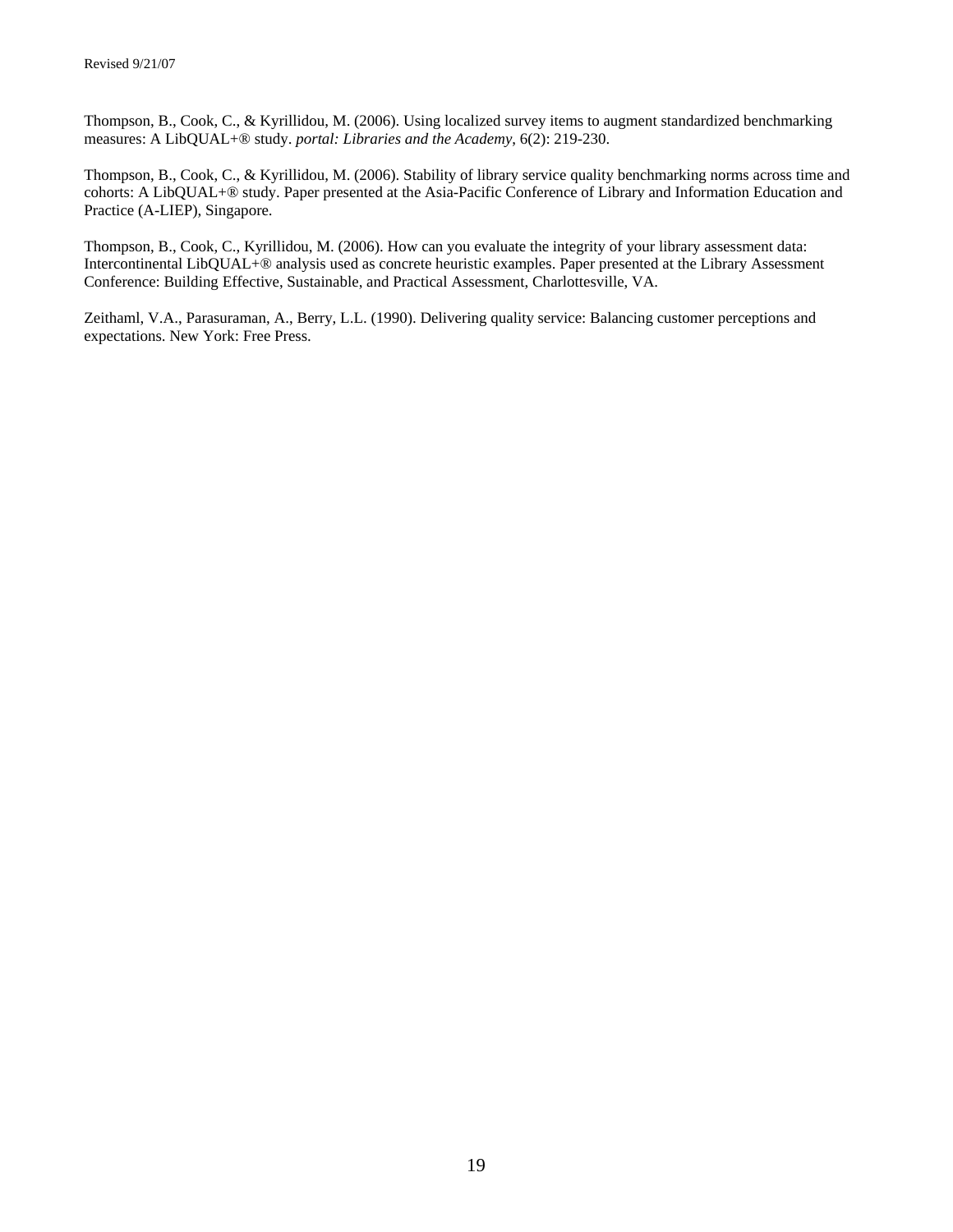# **2 Respondents by Institution for CARL**

Below is a listing of all the consortium institutions that participated in the 2007 LibQUAL+® survey. Where applicable, they have been separated out by library type (e.g. Academic Health Sciences, College or University, Community College). The number of respondents from each institution and the percentage of the total number of consortium respondents that they represent are provided.

| <b>Institution Name</b>                                         |                   | <b>Respondent</b><br>n | Respondent<br>$\%$ |
|-----------------------------------------------------------------|-------------------|------------------------|--------------------|
| <b>Canadian Government</b>                                      |                   |                        |                    |
| 1) Canada Institute for Scientific and Technical Information    |                   | 431                    | 1.68%              |
| 2) Institut canadien de l'information scientifique et technique |                   | 100                    | 0.39%              |
|                                                                 | <b>Sub Total:</b> | 531                    | 2.07%              |
| <b>College or University</b>                                    |                   |                        |                    |
| 3) Carleton University                                          |                   | 764                    | 2.98%              |
| 4) Concordia University Libraries                               |                   | 949                    | 3.70%              |
| 5) Concordia University Libraries - French                      |                   | 18                     | 0.07%              |
| 6) Dalhousie University                                         |                   | 1,278                  | 4.99%              |
| 7) McMaster University Libraries                                |                   | 716                    | 2.79%              |
| 8) Memorial University of Newfoundland                          |                   | 819                    | 3.19%              |
| 9) Queen's University                                           |                   | 1,594                  | 6.22%              |
| 10) Université de Montréal                                      |                   | 464                    | 1.81%              |
| 11) Université de Sherbrooke                                    |                   | 2,230                  | 8.70%              |
| 12) Université du Québec à Montréal                             |                   | 1,893                  | 7.38%              |
| 13) Université Laval                                            |                   | 1,177                  | 4.59%              |
| 14) University of Alberta - French                              |                   | 10                     | 0.04%              |
| 15) University of Alberta Libraries                             |                   | 528                    | 2.06%              |
| 16) University of British Columbia Library                      |                   | 711                    | 2.77%              |
| 17) University of Calgary Libraries and Cultural Resources      |                   | 686                    | 2.68%              |
| 18) University of Guelph                                        |                   | 1,332                  | 5.20%              |
| 19) University of Manitoba                                      |                   | 963                    | 3.76%              |
| 20) University of Manitoba - French                             |                   | $\overline{4}$         | 0.02%              |
| 21) University of New Brunswick                                 |                   | 1,120                  | 4.37%              |
| 22) University of Ottawa - English                              |                   | 444                    | 1.73%              |
| 23) University of Ottawa - French                               |                   | 178                    | 0.69%              |
| 24) University of Saskatchewan Library                          |                   | 500                    | 1.95%              |
| 25) University of Toronto Libraries                             |                   | 594                    | 2.32%              |
| 26) University of Toronto Mississauga                           |                   | 258                    | 1.01%              |
| 27) University of Toronto Scarborough Library                   |                   | 227                    | 0.89%              |
| 28) University of Victoria Libraries                            |                   | 562                    | 2.19%              |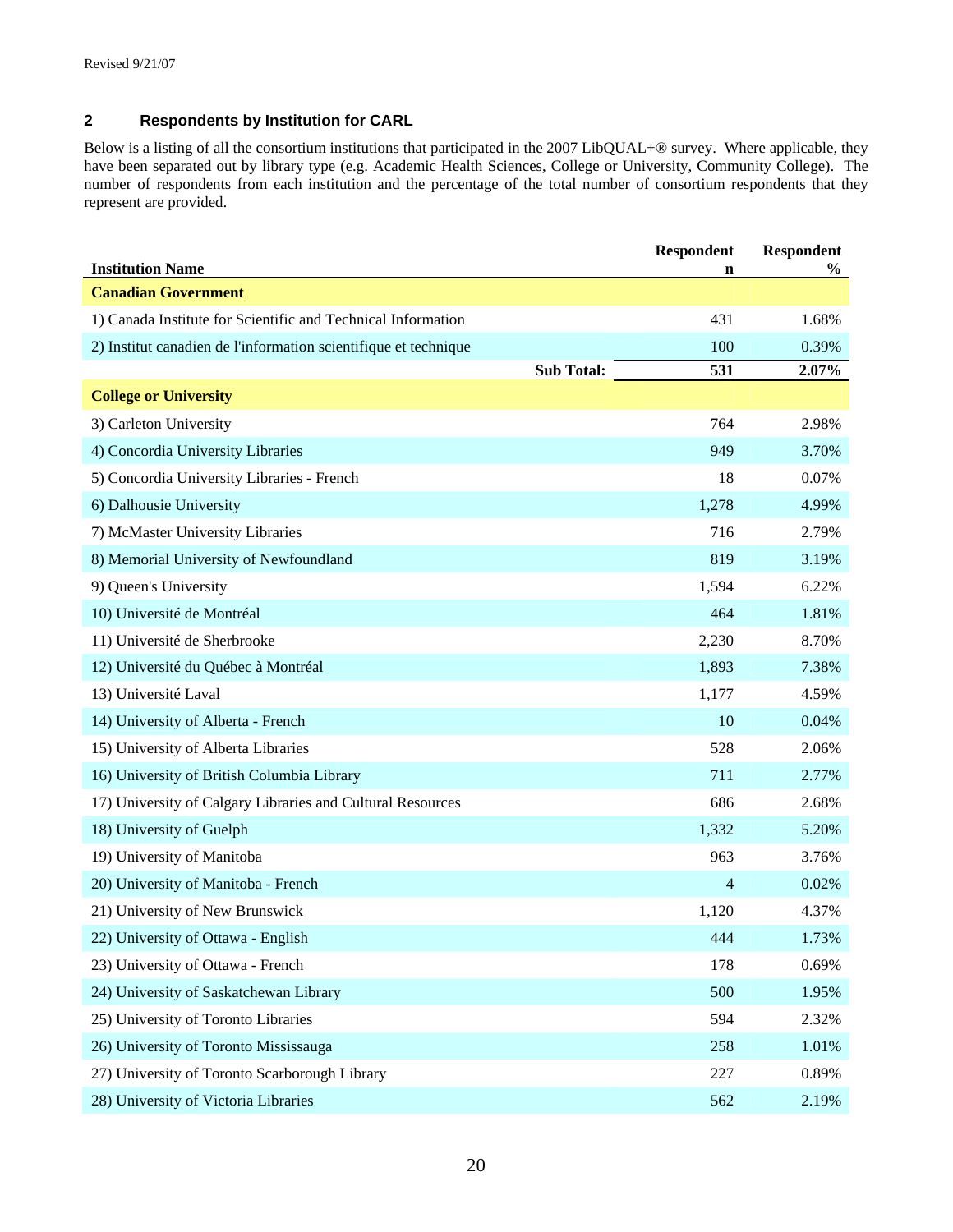| <b>Grand Total:</b>               |                   | 25,635 | 100.00% |
|-----------------------------------|-------------------|--------|---------|
|                                   | <b>Sub Total:</b> | 25,104 | 97.93%  |
| 32) York University Libraries     |                   | 879    | 3.43%   |
| 31) University of Windsor         |                   | 1.476  | 5.76%   |
| 30) University of Western Ontario |                   | 2,165  | 8.45%   |
| 29) University of Waterloo        |                   | 565    | 2.20%   |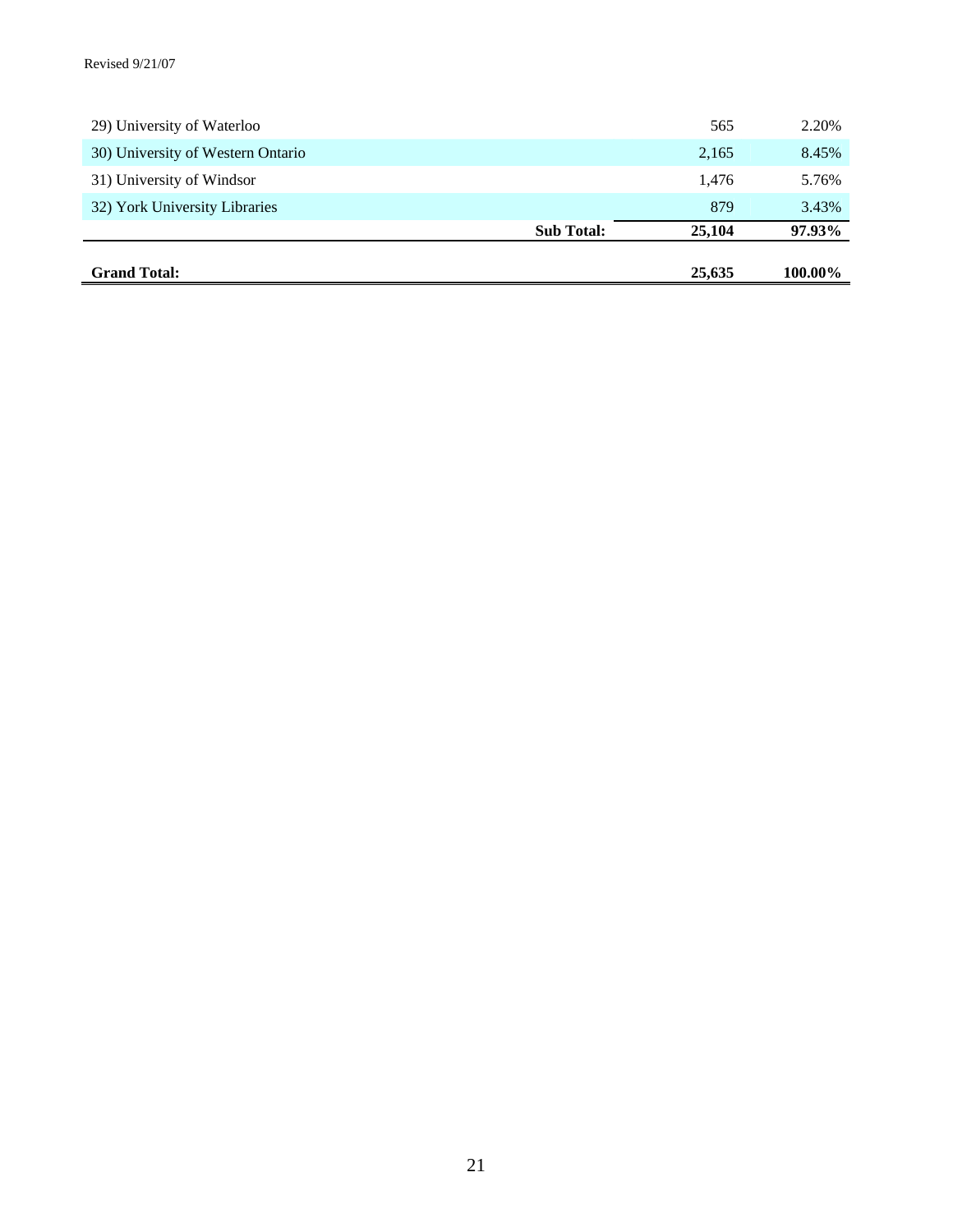# **3 College or University Demographic Summary for CARL**

# **3.1 Respondents by User Group**

|                            |                   | <b>Respondent</b> | <b>Respondent</b> |
|----------------------------|-------------------|-------------------|-------------------|
| <b>User Group</b>          |                   | $\mathbf n$       | $\frac{0}{0}$     |
| <b>Undergraduate</b>       |                   |                   |                   |
| First year                 |                   | 3,385             | 13.48%            |
| Second year                |                   | 3,188             | 12.70%            |
| Third year                 |                   | 3,704             | 14.75%            |
| Fourth year                |                   | 3,029             | 12.07%            |
| Fifth year and above       |                   | 875               | 3.49%             |
| Non-degree                 |                   | 215               | 0.86%             |
|                            | <b>Sub Total:</b> | 14,396            | 57.35%            |
| <b>Graduate</b>            |                   |                   |                   |
| Masters                    |                   | 3,742             | 14.91%            |
| Doctoral                   |                   | 2,153             | 8.58%             |
| Non-degree or Undecided    |                   | 176               | 0.70%             |
|                            | <b>Sub Total:</b> | 6,071             | 24.18%            |
| <b>Faculty</b>             |                   |                   |                   |
| <b>Adjunct Faculty</b>     |                   | 133               | 0.53%             |
| <b>Assistant Professor</b> |                   | 937               | 3.73%             |
| <b>Associate Professor</b> |                   | 963               | 3.84%             |
| Lecturer                   |                   | 362               | 1.44%             |
| Professor                  |                   | 956               | 3.81%             |
| Other Academic Status      |                   | 287               | 1.14%             |
|                            | <b>Sub Total:</b> | 3,638             | 14.49%            |
| <b>Library Staff</b>       |                   |                   |                   |
| Administrator              |                   | $8\phantom{1}$    | 0.03%             |
| Manager, Head of Unit      |                   | 33                | 0.13%             |
| <b>Public Services</b>     |                   | 149               | 0.59%             |
| Systems                    |                   | 11                | 0.04%             |
| <b>Technical Services</b>  |                   | 34                | 0.14%             |
| Other                      |                   | 32                | 0.13%             |
|                            | <b>Sub Total:</b> | 267               | 1.06%             |
| <b>Staff</b>               |                   |                   |                   |
| <b>Research Staff</b>      |                   | 298               | 1.19%             |
| Other staff positions      |                   | 434               | 1.73%             |
|                            | <b>Sub Total:</b> | 732               | 2.92%             |
| <b>Total:</b>              |                   | 25,104            | 100.00%           |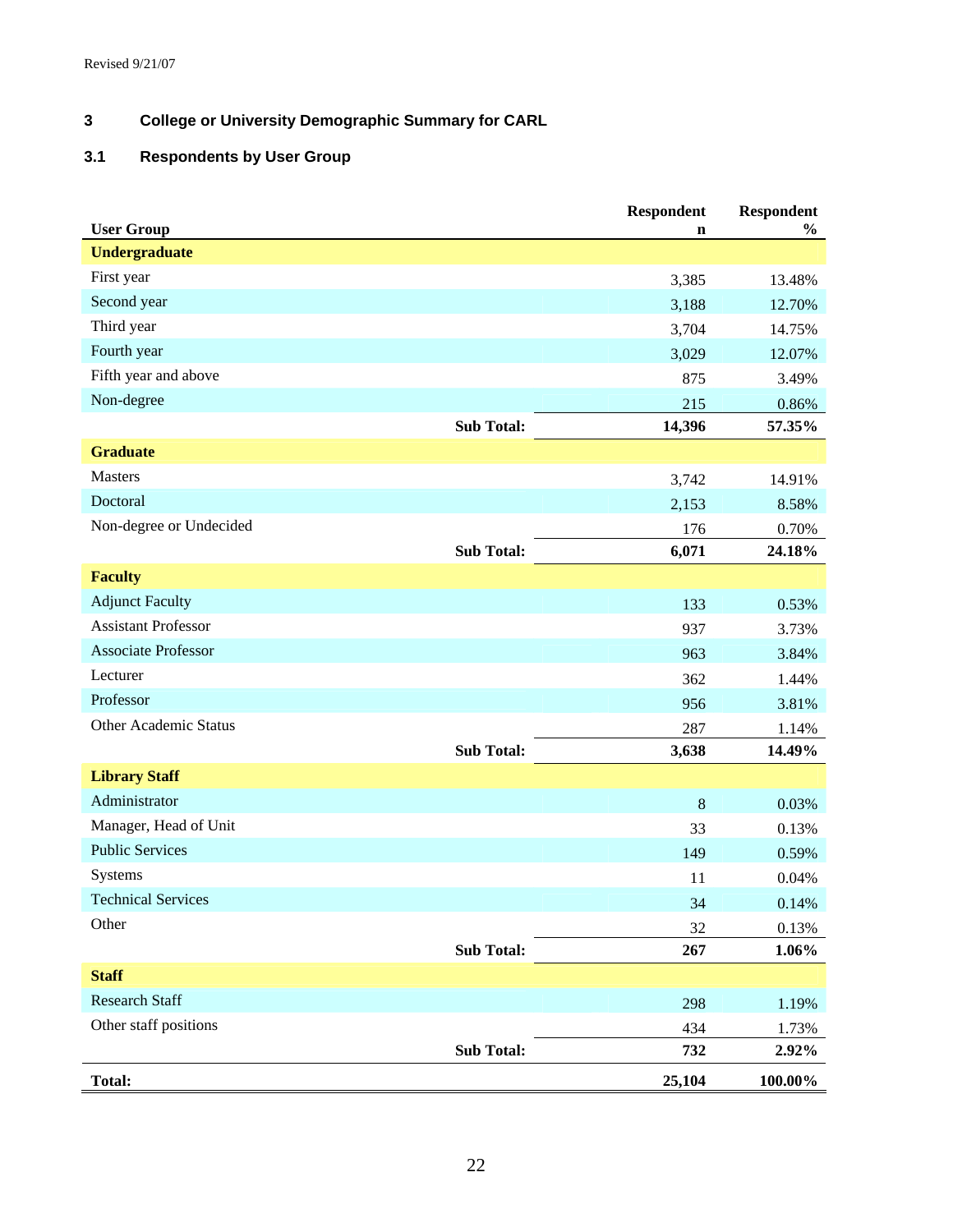# **3.2 Population and Respondent Profile by User Sub-Group**

The chart and table below show a breakdown of survey respondents by sub-group (e.g. First year, Masters, Professor), based on user responses to the demographic questions at the end of the survey instrument and the demographic data provided by institutions in the online Representativeness section\*.

The chart maps percentage of respondents for each user subgroup in red. Population percentages for each user subgroup are mapped in blue. The table shows the number and percentage for each user sub-group for the general population (N) and for survey respondents (n).

*\*Note: Participating institutions were not required to complete the Representativeness section. When population data is missing or incomplete, it is because this data was not provided.* 



Respondent Profile by User Sub-Group

**Population Profile by User Sub-Group**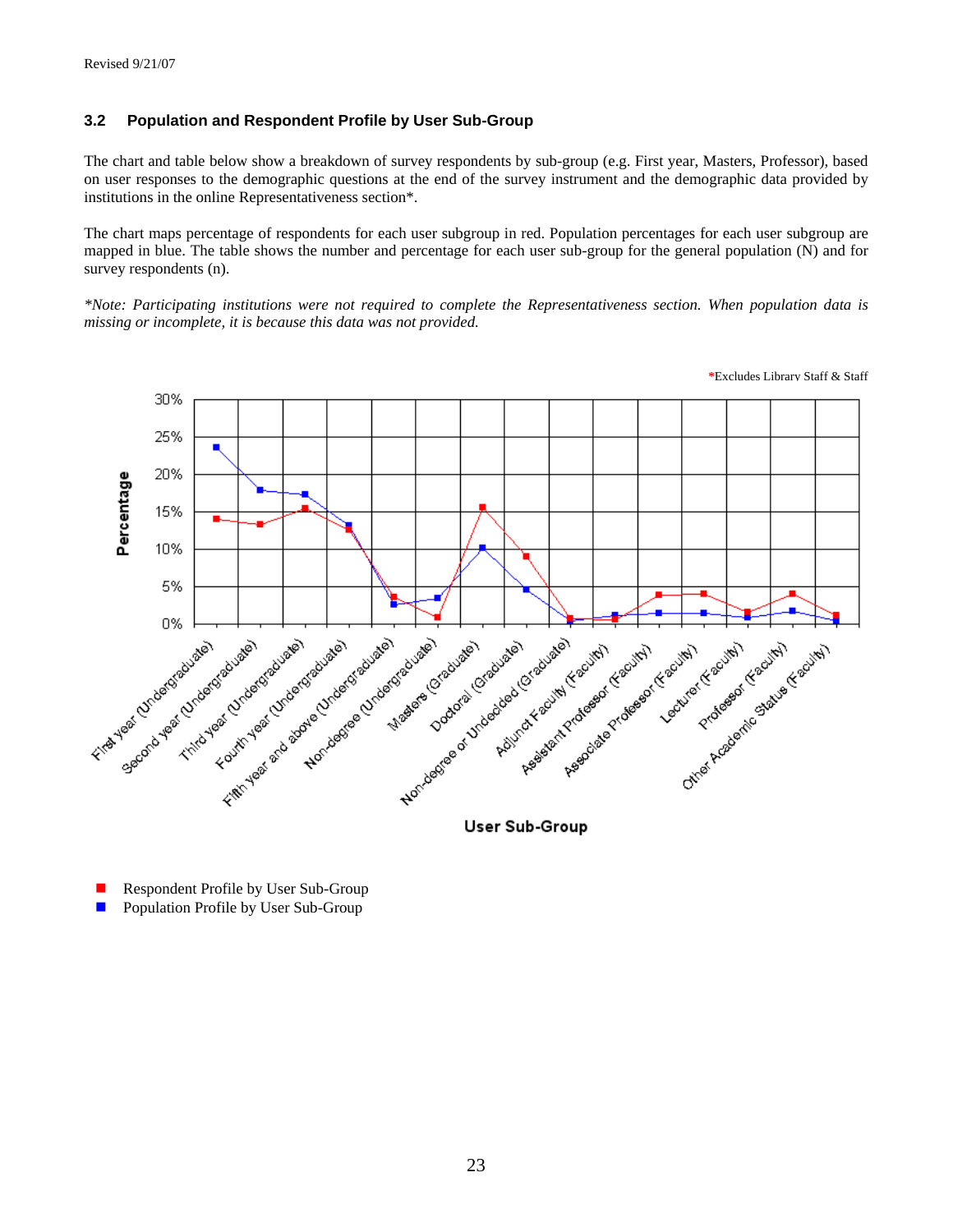| <b>User Group</b>                    | <b>Population</b><br>$\mathbf n$ | <b>Population</b><br>$\frac{0}{0}$ | <b>Respondent</b><br>$\mathbf n$ | <b>Respondent</b><br>$\frac{0}{0}$ | $\%N - \%n$ |
|--------------------------------------|----------------------------------|------------------------------------|----------------------------------|------------------------------------|-------------|
| First year (Undergraduate)           | 188,144                          | 23.57%                             | 3,385                            | 14.04%                             | 9.53%       |
| Second year (Undergraduate)          | 142,260                          | 17.82%                             | 3,188                            | 13.23%                             | 4.60%       |
| Third year (Undergraduate)           | 137,839                          | 17.27%                             | 3,704                            | 15.37%                             | 1.90%       |
| Fourth year (Undergraduate)          | 105,219                          | 13.18%                             | 3,029                            | 12.57%                             | 0.62%       |
| Fifth year and above (Undergraduate) | 20,084                           | 2.52%                              | 875                              | 3.63%                              | $-1.11%$    |
| Non-degree (Undergraduate)           | 26,830                           | 3.36%                              | 215                              | 0.89%                              | 2.47%       |
| Masters (Graduate)                   | 81,320                           | 10.19%                             | 3,742                            | 15.52%                             | $-5.34%$    |
| Doctoral (Graduate)                  | 36,940                           | 4.63%                              | 2,153                            | 8.93%                              | $-4.30%$    |
| Non-degree or Undecided (Graduate)   | 3,959                            | 0.50%                              | 176                              | 0.73%                              | $-0.23%$    |
| <b>Adjunct Faculty (Faculty)</b>     | 9,647                            | 1.21%                              | 133                              | 0.55%                              | 0.66%       |
| <b>Assistant Professor (Faculty)</b> | 11,042                           | 1.38%                              | 937                              | 3.89%                              | $-2.50%$    |
| <b>Associate Professor (Faculty)</b> | 10,896                           | 1.36%                              | 963                              | 4.00%                              | $-2.63%$    |
| Lecturer (Faculty)                   | 7,286                            | 0.91%                              | 362                              | 1.50%                              | $-0.59%$    |
| Professor (Faculty)                  | 13,402                           | 1.68%                              | 956                              | 3.97%                              | $-2.29%$    |
| Other Academic Status (Faculty)      | 3,374                            | 0.42%                              | 287                              | 1.19%                              | $-0.77%$    |
| <b>Total:</b>                        | 798,242                          | 100.00%                            | 24,105                           | 100.00%                            | $0.00\%$    |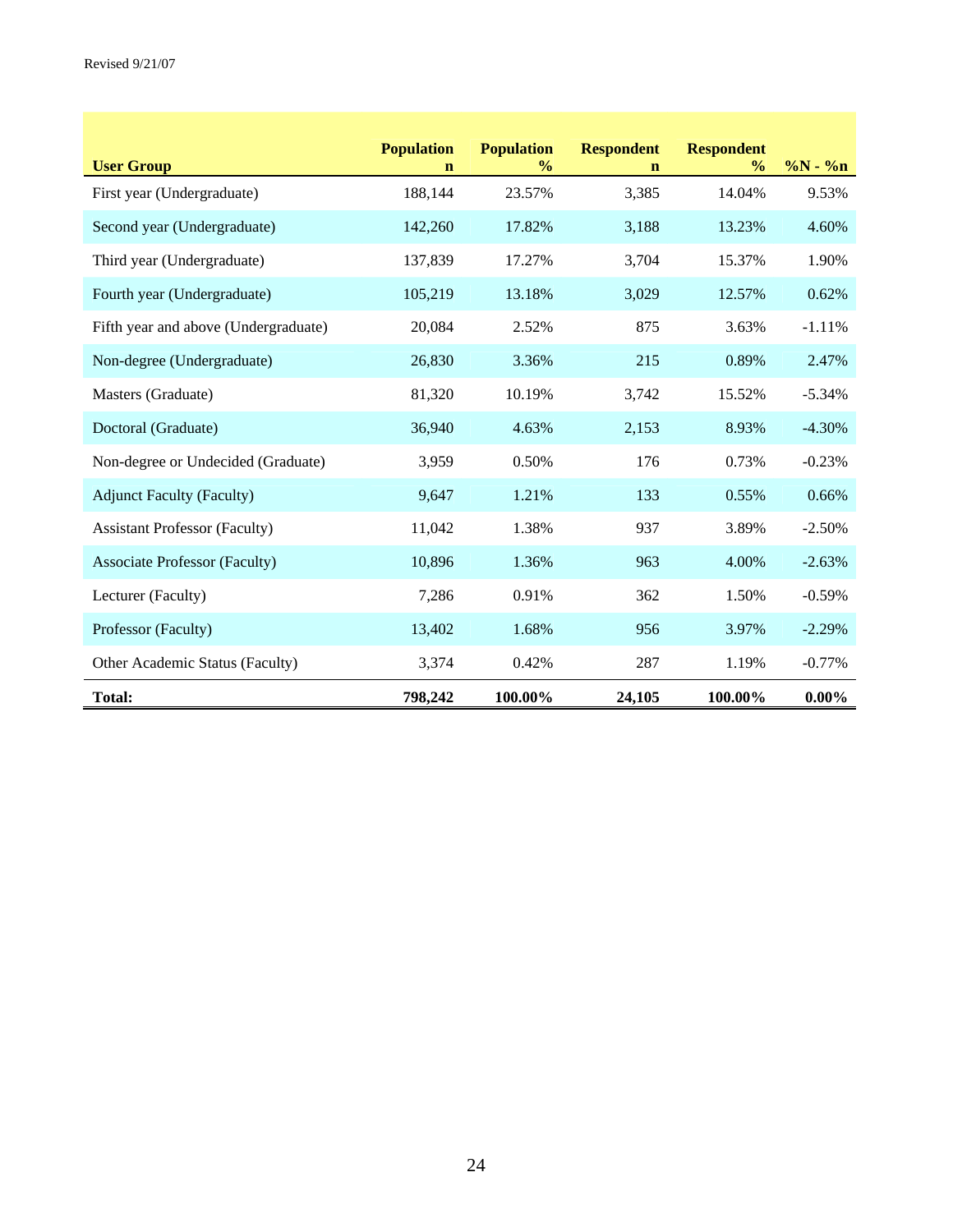# **3.3 Population and Respondent Profiles by Standard Discipline**

The chart and table below show a breakdown of survey respondents by discipline, based on user responses to the demographic questions and the demographic data provided by institutions in the online Representativeness section\*.

This section shows survey respondents broken down based on the LibQUAL+® standard discipline categories. The chart maps percentage of respondents for each discipline in red. Population percentages for each discipline are mapped in blue. The table shows the number and percentage for each discipline, for the general population (N) and for survey respondents (n).

*\*Note: Participating institutions were not required to complete the Representativeness section. When population data is missing or incomplete, it is because this data was not provided.* 



Respondent Profile by Discipline

Population Profile by Discipline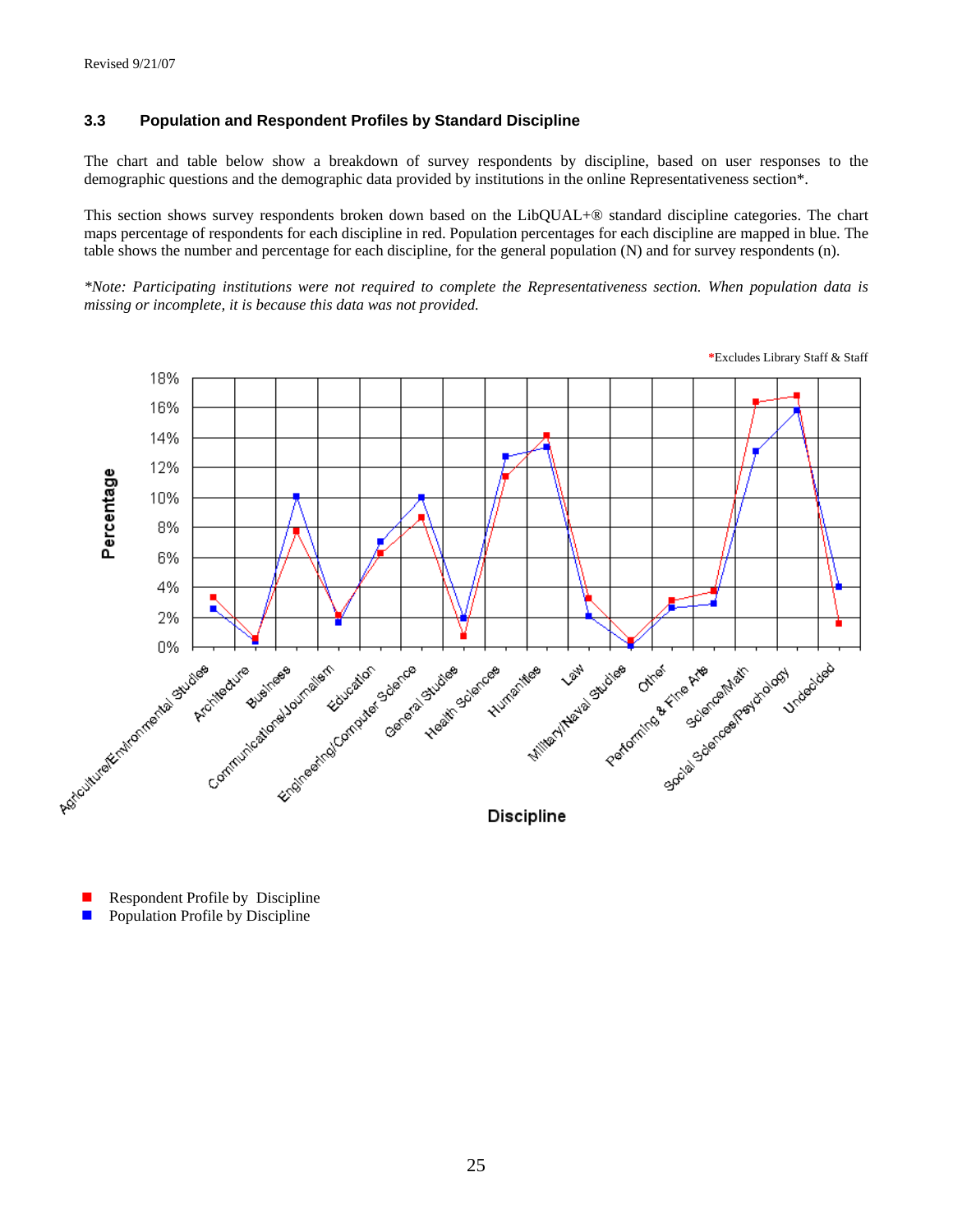| <b>Discipline</b>                 | <b>Population</b><br>N | <b>Population</b><br>$\frac{0}{0}$ | <b>Respondent</b><br>$\mathbf n$ | <b>Respondent</b><br>$\frac{0}{0}$ | $\%N - \%n$ |
|-----------------------------------|------------------------|------------------------------------|----------------------------------|------------------------------------|-------------|
| Agriculture/Environmental Studies | 21,222                 | 2.56%                              | 792                              | 3.29%                              | $-0.72%$    |
| Architecture                      | 2,690                  | 0.33%                              | 130                              | 0.54%                              | $-0.21%$    |
| <b>Business</b>                   | 82,949                 | 10.02%                             | 1,857                            | 7.71%                              | 2.32%       |
| Communications/Journalism         | 13,122                 | 1.59%                              | 508                              | 2.11%                              | $-0.52%$    |
| Education                         | 57,903                 | 7.00%                              | 1,509                            | 6.26%                              | 0.73%       |
| Engineering/Computer Science      | 82,488                 | 9.97%                              | 2,090                            | 8.67%                              | 1.29%       |
| <b>General Studies</b>            | 15,486                 | 1.87%                              | 177                              | 0.73%                              | 1.14%       |
| <b>Health Sciences</b>            | 105,529                | 12.75%                             | 2,748                            | 11.40%                             | 1.35%       |
| Humanities                        | 110,664                | 13.37%                             | 3,403                            | 14.12%                             | $-0.75%$    |
| Law                               | 16,791                 | 2.03%                              | 780                              | 3.24%                              | $-1.21%$    |
| Military/Naval Studies            | 856                    | 0.10%                              | 96                               | 0.40%                              | $-0.29%$    |
| Other                             | 21,804                 | 2.63%                              | 739                              | 3.07%                              | $-0.43%$    |
| Performing & Fine Arts            | 23,815                 | 2.88%                              | 890                              | 3.69%                              | $-0.82%$    |
| Science/Math                      | 108,105                | 13.06%                             | 3,953                            | 16.41%                             | $-3.34%$    |
| Social Sciences/Psychology        | 130,934                | 15.82%                             | 4,049                            | 16.80%                             | $-0.98%$    |
| Undecided                         | 33,137                 | 4.00%                              | 375                              | 1.56%                              | 2.45%       |
| <b>Total:</b>                     | 827,495                | 100.00%                            | 24,096                           | 100.00%                            | $0.00\%$    |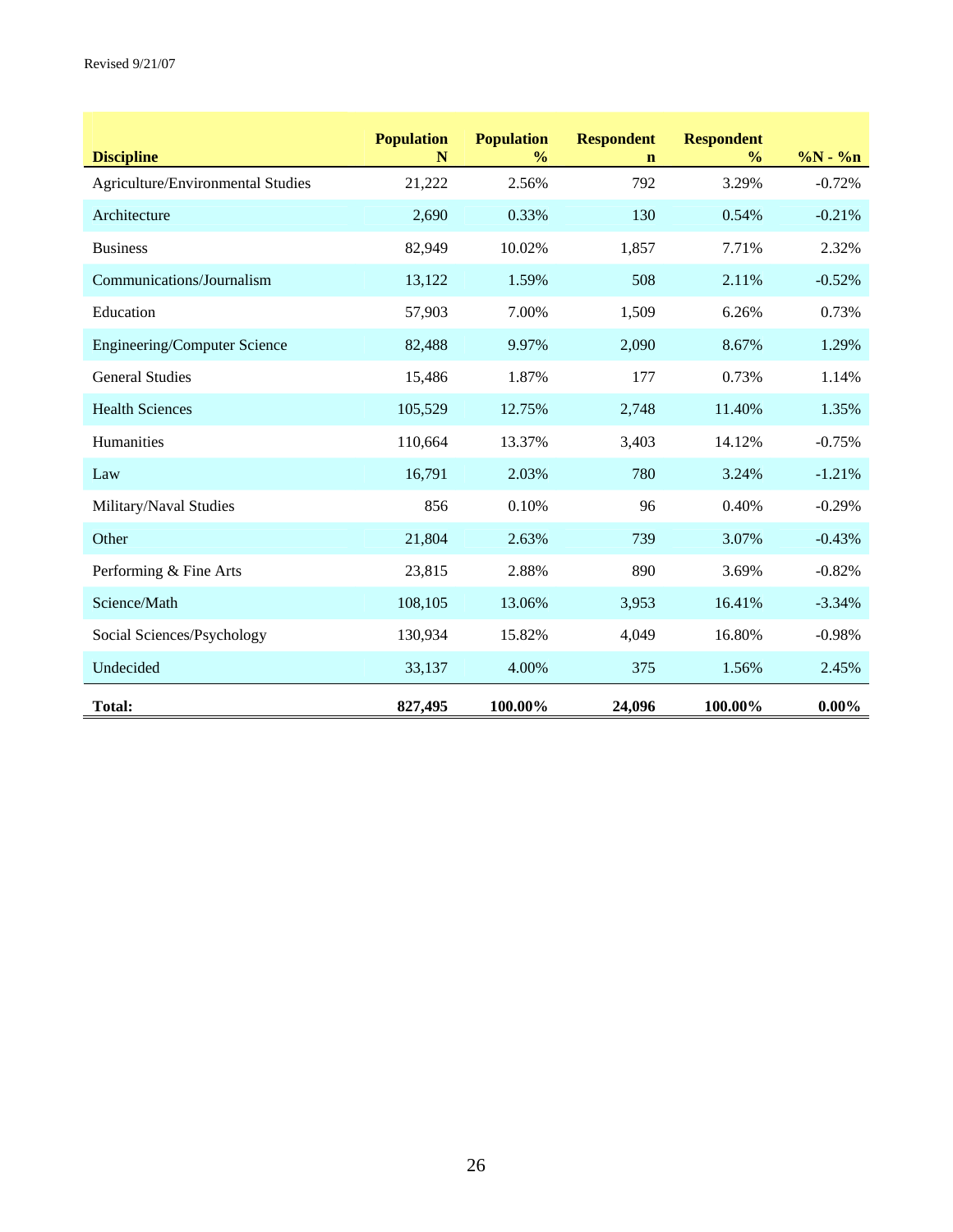# **3.4 Respondent Profile by Age**

This table shows a breakdown of survey respondents by age; both the number of respondents (n) and the percentage of the total number of respondents represented by each age group are displayed.

|               |                                  | *Excludes Library Staff            |
|---------------|----------------------------------|------------------------------------|
| Age           | <b>Respondent</b><br>$\mathbf n$ | <b>Respondent</b><br>$\frac{6}{6}$ |
| Under 18      | 45                               | 0.18%                              |
| $18 - 22$     | 9,500                            | 38.26%                             |
| $23 - 30$     | 8,011                            | 32.26%                             |
| $31 - 45$     | 4,175                            | 16.82%                             |
| $46 - 65$     | 2,884                            | 11.62%                             |
| Over 65       | 214                              | 0.86%                              |
| <b>Total:</b> | 24,829                           | 100.00%                            |

# **3.5 Population and Respondent Profiles by Sex**

The table below shows a breakdown of survey respondents by sex, based on user responses to the demographic questions and the demographic data provided by institutions in the online Representativeness section.\* The number and percentage for each sex are given for the general population and for survey respondents.

*\*Note: Participating institutions were not required to complete the Representativeness section. When population data is missing or incomplete, it is because this data was not provided.* 

|               |                   |                                    |                        | *Excludes Library Staff            |
|---------------|-------------------|------------------------------------|------------------------|------------------------------------|
| <b>Sex</b>    | <b>Population</b> | <b>Population</b><br>$\frac{0}{0}$ | <b>Respondent</b><br>n | <b>Respondent</b><br>$\frac{0}{0}$ |
| Female        | 480,475           | 56.03%                             | 15.271                 | 61.53%                             |
| Male          | 377,054           | 43.97%                             | 9.548                  | 38.47%                             |
| <b>Total:</b> | 857,529           | 100.00%                            | 24,819                 | 100.00%                            |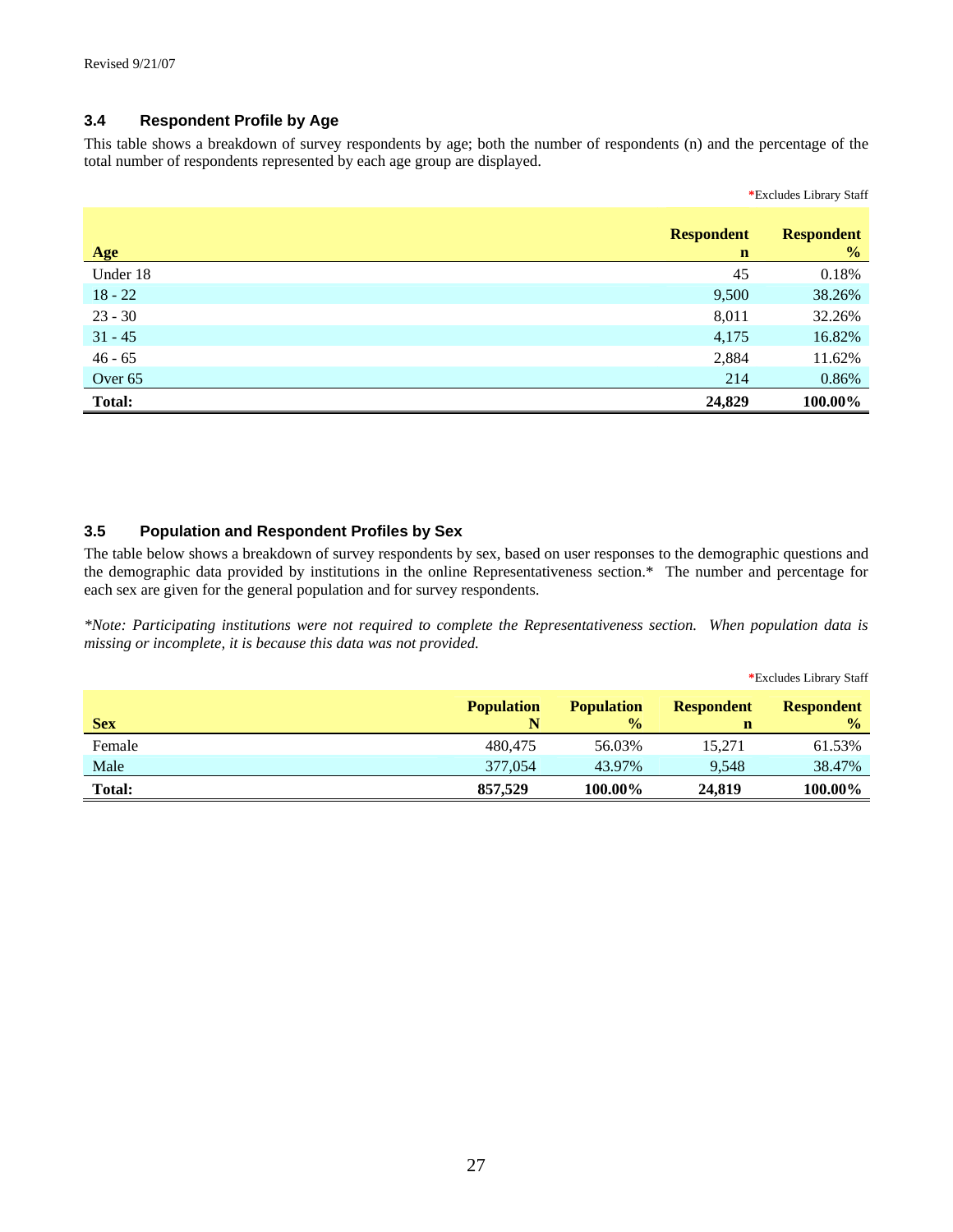# **4 College or University Libraries Survey Item Summary for CARL**

# **4.1 Core Questions Summary**

This radar chart shows aggregate results for the core survey questions. Each axis represents one question. A code to identify each question is displayed at the outer point of each axis. While questions for each dimension of library service quality are scattered randomly throughout the survey, on this chart they are grouped into sections: Affect of Service, Library as Place, and Information Control.

On each axis, respondents' minimum, desired, and perceived levels of service quality are plotted, and the resulting "gaps" between the three levels (representing service adequacy or service superiority) are shaded in blue, yellow, green, and red.

The two following tables show mean scores and standard deviations for each question, where n is the number of respondents for each particular question. (For a more detailed explanation of the headings, see the Introduction to this notebook.)



28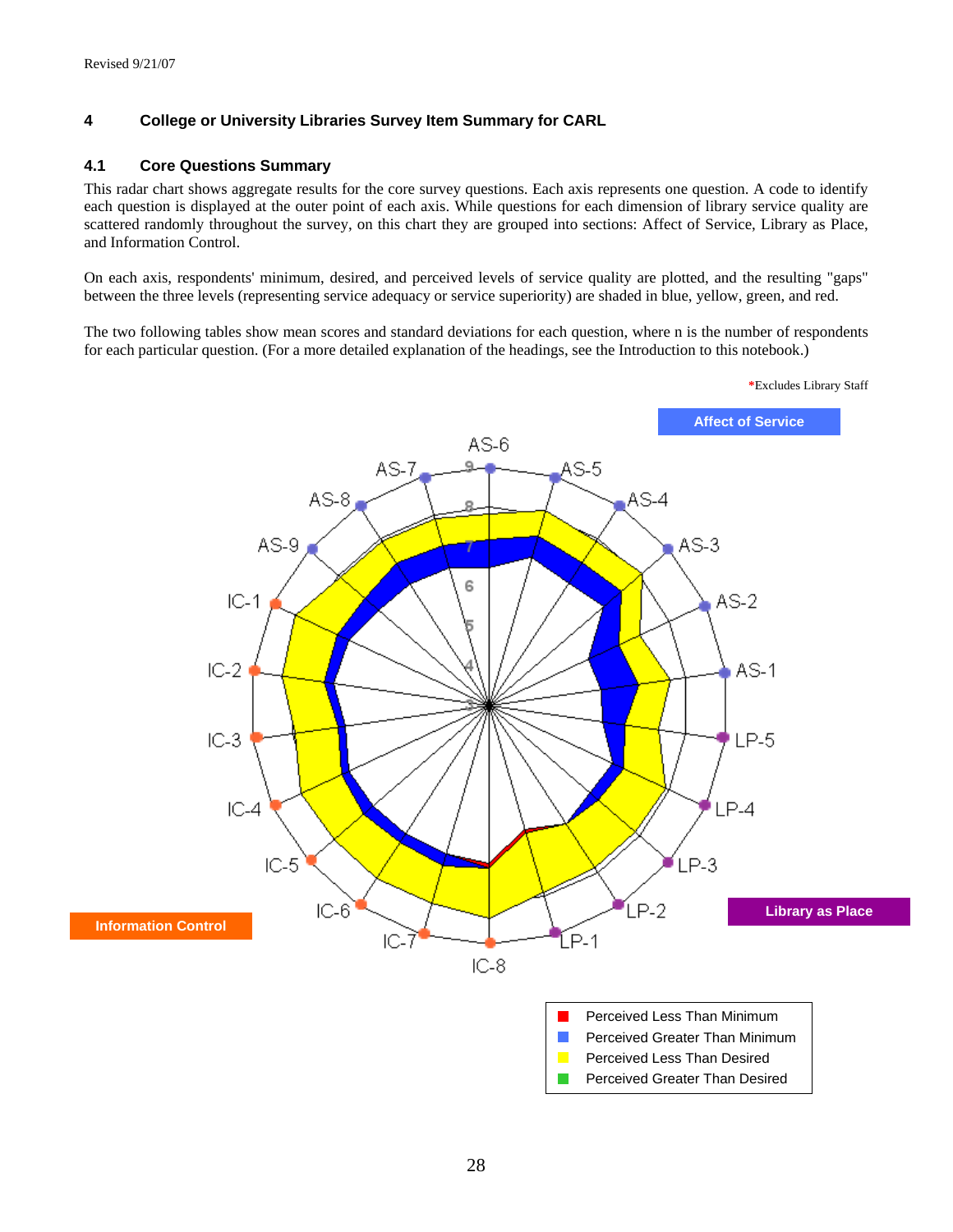| ID                       | <b>Question Text</b>                                                 | <b>Minimum</b><br><b>Mean</b> | <b>Desired</b><br><b>Mean</b> | Perceived<br><b>Mean</b> | <b>Adequacy</b><br><b>Mean</b> | <b>Superiority</b><br><b>Mean</b> | $\mathbf n$ |
|--------------------------|----------------------------------------------------------------------|-------------------------------|-------------------------------|--------------------------|--------------------------------|-----------------------------------|-------------|
| <b>Affect of Service</b> |                                                                      |                               |                               |                          |                                |                                   |             |
| $AS-1$                   | Employees who instill confidence in                                  | 5.83                          | 7.58                          | 6.76                     | 0.93                           | $-0.82$                           | 23,665      |
| $AS-2$                   | users<br>Giving users individual attention                           | 5.76                          | 7.17                          | 6.56                     | 0.80                           | $-0.61$                           | 23,595      |
| $AS-3$                   | Employees who are consistently<br>courteous                          | 6.80                          | 8.06                          | 7.38                     | 0.58                           | $-0.68$                           | 24,426      |
| $AS-4$                   | Readiness to respond to users'<br>questions                          | 6.66                          | 7.90                          | 7.27                     | 0.61                           | $-0.64$                           | 23,535      |
| $AS-5$                   | Employees who have the knowledge<br>to answer user questions         | 6.87                          | 8.09                          | 7.42                     | 0.55                           | $-0.67$                           | 23,662      |
| $AS-6$                   | Employees who deal with users in a<br>caring fashion                 | 6.45                          | 7.79                          | 7.15                     | 0.70                           | $-0.65$                           | 23,683      |
| $AS-7$                   | Employees who understand the<br>needs of their users                 | 6.61                          | 7.86                          | 7.18                     | 0.57                           | $-0.68$                           | 23,430      |
| $AS-8$                   | Willingness to help users                                            | 6.63                          | 7.90                          | 7.24                     | 0.62                           | $-0.66$                           | 23,605      |
| $AS-9$                   | Dependability in handling users'<br>service problems                 | 6.66                          | 7.91                          | 7.10                     | 0.44                           | $-0.81$                           | 19,540      |
|                          | <b>Information Control</b>                                           |                               |                               |                          |                                |                                   |             |
| $IC-1$                   | Making electronic resources<br>accessible from my home or office     | 6.87                          | 8.36                          | 7.17                     | 0.30                           | $-1.18$                           | 24,376      |
| $IC-2$                   | A library Web site enabling me to<br>locate information on my own    | 6.93                          | 8.25                          | 7.14                     | 0.22                           | $-1.11$                           | 24,621      |
| $IC-3$                   | The printed library materials I need<br>for my work                  | 6.64                          | 7.92                          | 6.81                     | 0.17                           | $-1.11$                           | 22,439      |
| $IC-4$                   | The electronic information resources<br>I need                       | 6.87                          | 8.21                          | 7.06                     | 0.20                           | $-1.14$                           | 24,295      |
| $IC-5$                   | Modern equipment that lets me<br>easily access needed information    | 6.83                          | 8.12                          | 7.15                     | 0.32                           | $-0.96$                           | 24,105      |
| $IC-6$                   | Easy-to-use access tools that allow<br>me to find things on my own   | 6.84                          | 8.16                          | 7.09                     | 0.24                           | $-1.07$                           | 24,263      |
| $IC-7$                   | Making information easily<br>accessible for independent use          | 6.86                          | 8.16                          | 7.19                     | 0.33                           | $-0.96$                           | 24,098      |
| $IC-8$                   | Print and/or electronic journal<br>collections I require for my work | 7.08                          | 8.33                          | 6.94                     | $-0.13$                        | $-1.38$                           | 23,352      |
| <b>Library as Place</b>  |                                                                      |                               |                               |                          |                                |                                   |             |
| $LP-1$                   | Library space that inspires study and<br>learning                    | 6.29                          | 7.85                          | 6.22                     | $-0.08$                        | $-1.63$                           | 23,702      |
| $LP-2$                   | Quiet space for individual activities                                | 6.54                          | 7.85                          | 6.55                     | 0.01                           | $-1.30$                           | 23,252      |
| $LP-3$                   | A comfortable and inviting location                                  | 6.33                          | 7.83                          | 6.60                     | 0.27                           | $-1.23$                           | 23,977      |
| $LP-4$                   | A getaway for study, learning, or<br>research                        | 6.43                          | 7.88                          | 6.71                     | 0.29                           | $-1.16$                           | 23,239      |
| $LP-5$                   | Community space for group learning<br>and group study                | 5.87                          | 7.26                          | 6.42                     | 0.55                           | $-0.84$                           | 20,974      |
| <b>Overall:</b>          |                                                                      | 6.58                          | 7.94                          | 6.97                     | 0.38                           | $-0.97$                           | 24,837      |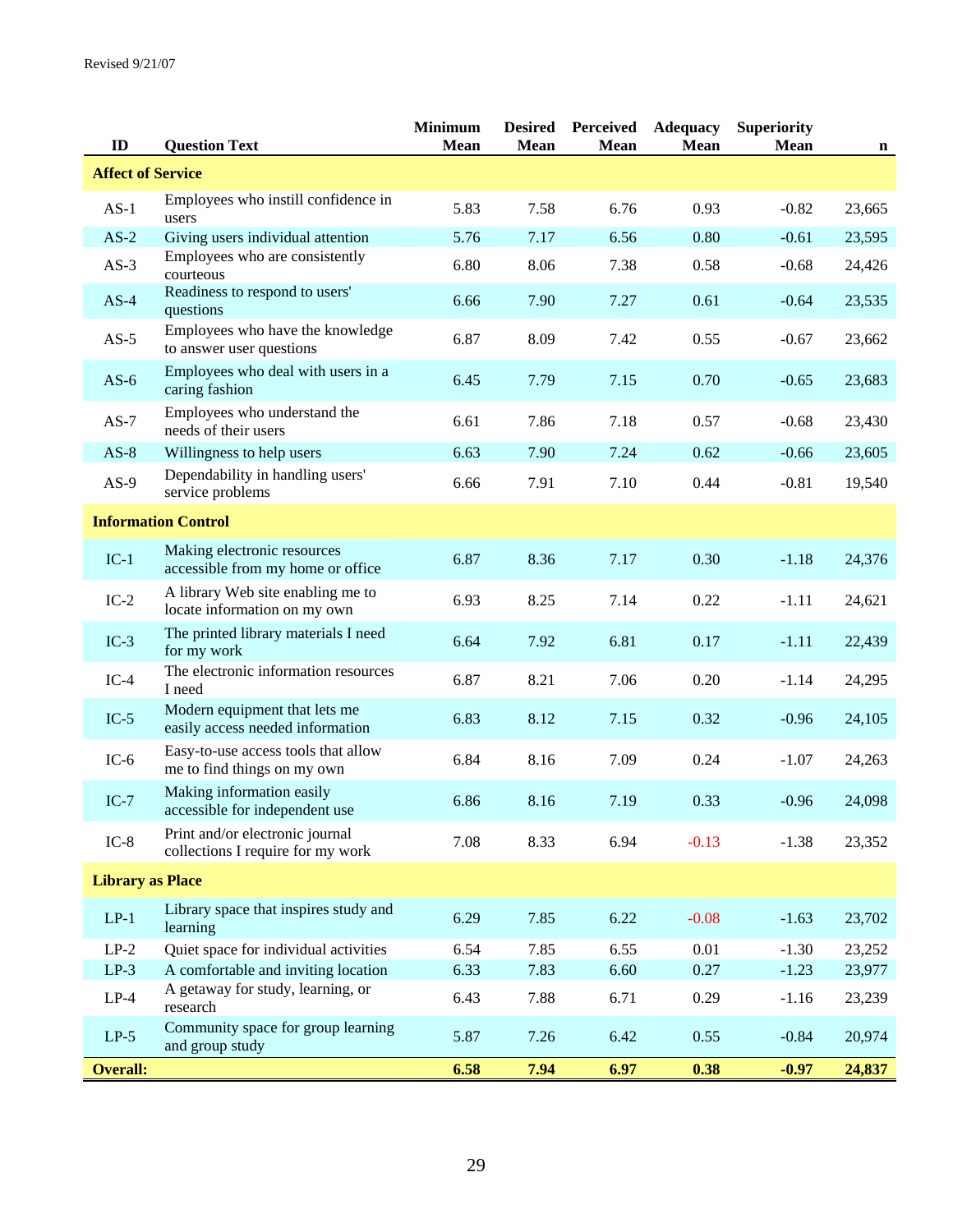| ID                      | <b>Question Text</b>                                                 | <b>Minimum</b><br><b>SD</b> | <b>Desired</b><br><b>SD</b> | Perceived<br><b>SD</b> | <b>Adequacy</b><br><b>SD</b> | <b>Superiority</b><br>SD | $\mathbf n$ |
|-------------------------|----------------------------------------------------------------------|-----------------------------|-----------------------------|------------------------|------------------------------|--------------------------|-------------|
|                         | <b>Affect of Service</b>                                             |                             |                             |                        |                              |                          |             |
| $AS-1$                  | Employees who instill confidence in<br>users                         | 1.69                        | 1.41                        | 1.57                   | 1.81                         | 1.65                     | 23,665      |
| $AS-2$                  | Giving users individual attention                                    | 1.85                        | 1.64                        | 1.69                   | 1.82                         | 1.70                     | 23,595      |
| $AS-3$                  | Employees who are consistently<br>courteous                          | 1.67                        | 1.21                        | 1.56                   | 1.93                         | 1.66                     | 24,426      |
| $AS-4$                  | Readiness to respond to users' questions                             | 1.58                        | 1.24                        | 1.46                   | 1.73                         | 1.52                     | 23,535      |
| $AS-5$                  | Employees who have the knowledge to<br>answer user questions         | 1.57                        | 1.16                        | 1.40                   | 1.70                         | 1.46                     | 23,662      |
| $AS-6$                  | Employees who deal with users in a<br>caring fashion                 | 1.69                        | 1.33                        | 1.49                   | 1.81                         | 1.59                     | 23,683      |
| $AS-7$                  | Employees who understand the needs of<br>their users                 | 1.61                        | 1.25                        | 1.43                   | 1.74                         | 1.51                     | 23,430      |
| $AS-8$                  | Willingness to help users                                            | 1.64                        | 1.25                        | 1.47                   | 1.76                         | 1.53                     | 23,605      |
| $AS-9$                  | Dependability in handling users' service<br>problems                 | 1.59                        | 1.25                        | 1.49                   | 1.78                         | 1.59                     | 19,540      |
|                         | <b>Information Control</b>                                           |                             |                             |                        |                              |                          |             |
| $IC-1$                  | Making electronic resources accessible<br>from my home or office     | 1.66                        | 1.09                        | 1.60                   | 2.02                         | 1.73                     | 24,376      |
| $IC-2$                  | A library Web site enabling me to locate<br>information on my own    | 1.57                        | 1.10                        | 1.52                   | 1.87                         | 1.62                     | 24,621      |
| $IC-3$                  | The printed library materials I need for<br>my work                  | 1.65                        | 1.35                        | 1.56                   | 1.94                         | 1.78                     | 22,439      |
| $IC-4$                  | The electronic information resources I<br>need                       | 1.53                        | 1.11                        | 1.40                   | 1.83                         | 1.58                     | 24,295      |
| $IC-5$                  | Modern equipment that lets me easily<br>access needed information    | 1.55                        | 1.15                        | 1.42                   | 1.81                         | 1.57                     | 24,105      |
| $IC-6$                  | Easy-to-use access tools that allow me<br>to find things on my own   | 1.53                        | 1.11                        | 1.40                   | 1.81                         | 1.55                     | 24,263      |
| $IC-7$                  | Making information easily accessible<br>for independent use          | 1.51                        | 1.09                        | 1.35                   | 1.74                         | 1.48                     | 24,098      |
| $IC-8$                  | Print and/or electronic journal<br>collections I require for my work | 1.57                        | 1.09                        | 1.57                   | 2.04                         | 1.75                     | 23,352      |
| <b>Library as Place</b> |                                                                      |                             |                             |                        |                              |                          |             |
| $LP-1$                  | Library space that inspires study and<br>learning                    | 1.77                        | 1.50                        | 1.86                   | 2.34                         | 2.24                     | 23,702      |
| $LP-2$                  | Quiet space for individual activities                                | 1.83                        | 1.55                        | 1.86                   | 2.39                         | 2.22                     | 23,252      |
| $LP-3$                  | A comfortable and inviting location                                  | 1.74                        | 1.38                        | 1.75                   | 2.20                         | 2.02                     | 23,977      |
| $LP-4$                  | A getaway for study, learning, or<br>research                        | 1.79                        | 1.46                        | 1.67                   | 2.13                         | 1.94                     | 23,239      |
| $LP-5$                  | Community space for group learning<br>and group study                | 2.03                        | 1.88                        | 1.79                   | 2.35                         | 2.26                     | 20,974      |
| <b>Overall:</b>         |                                                                      | 1.24                        | 0.85                        | 1.05                   | 1.36                         | 1.11                     | 24,837      |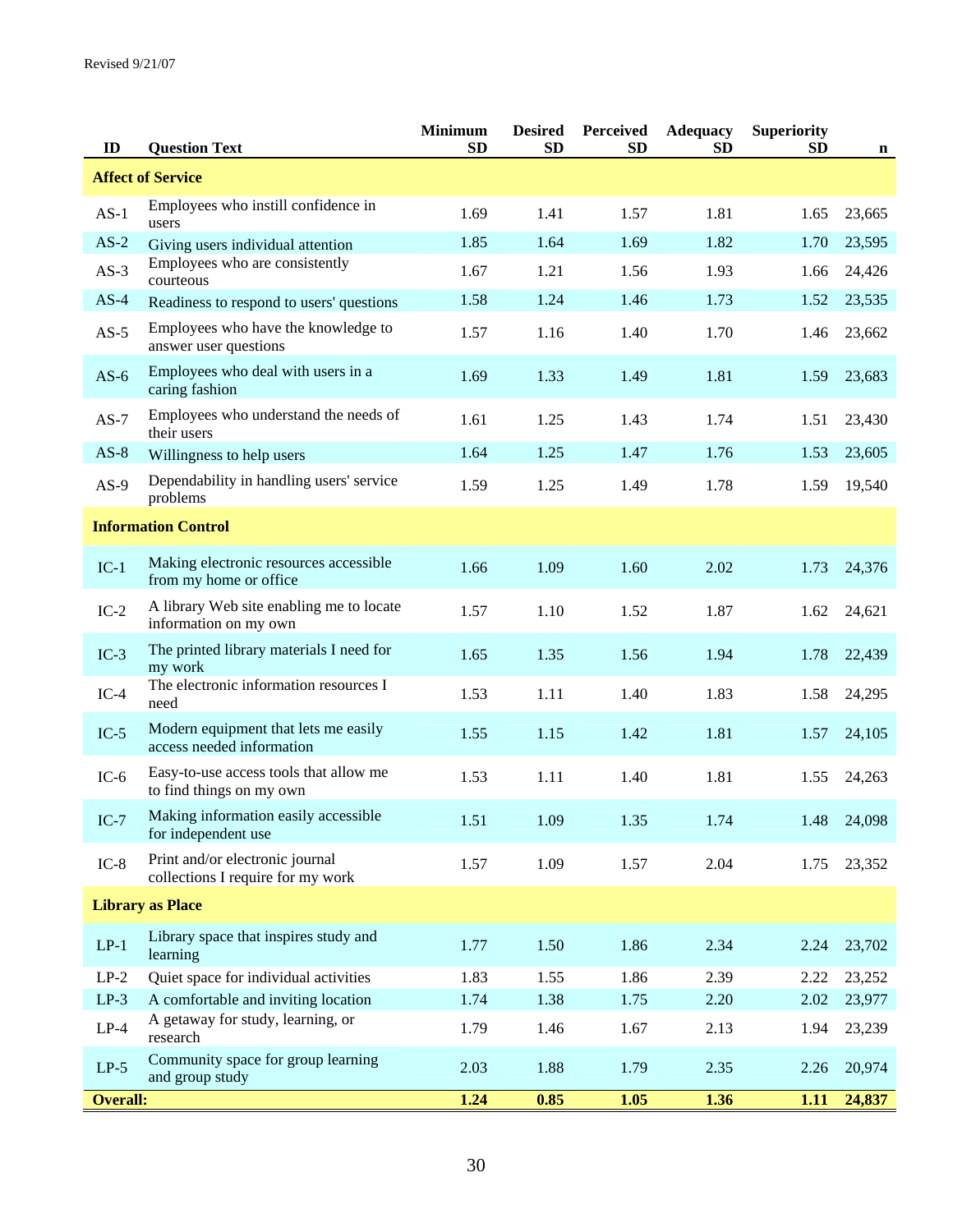# **4.2 Core Questions Dimensions Summary**

On the chart below, scores for each dimension of library service quality have been plotted graphically. The exterior bars represent the range of minimum to desired mean scores for each dimension. The interior bars represent the range of minimum to perceived mean scores (the service adequacy gap for each dimension of library service quality.



**\***Excludes Library Staff

**Range from Minimum to Desired** 

■ Range from Minimum to Perceived ("Adequacy Gap")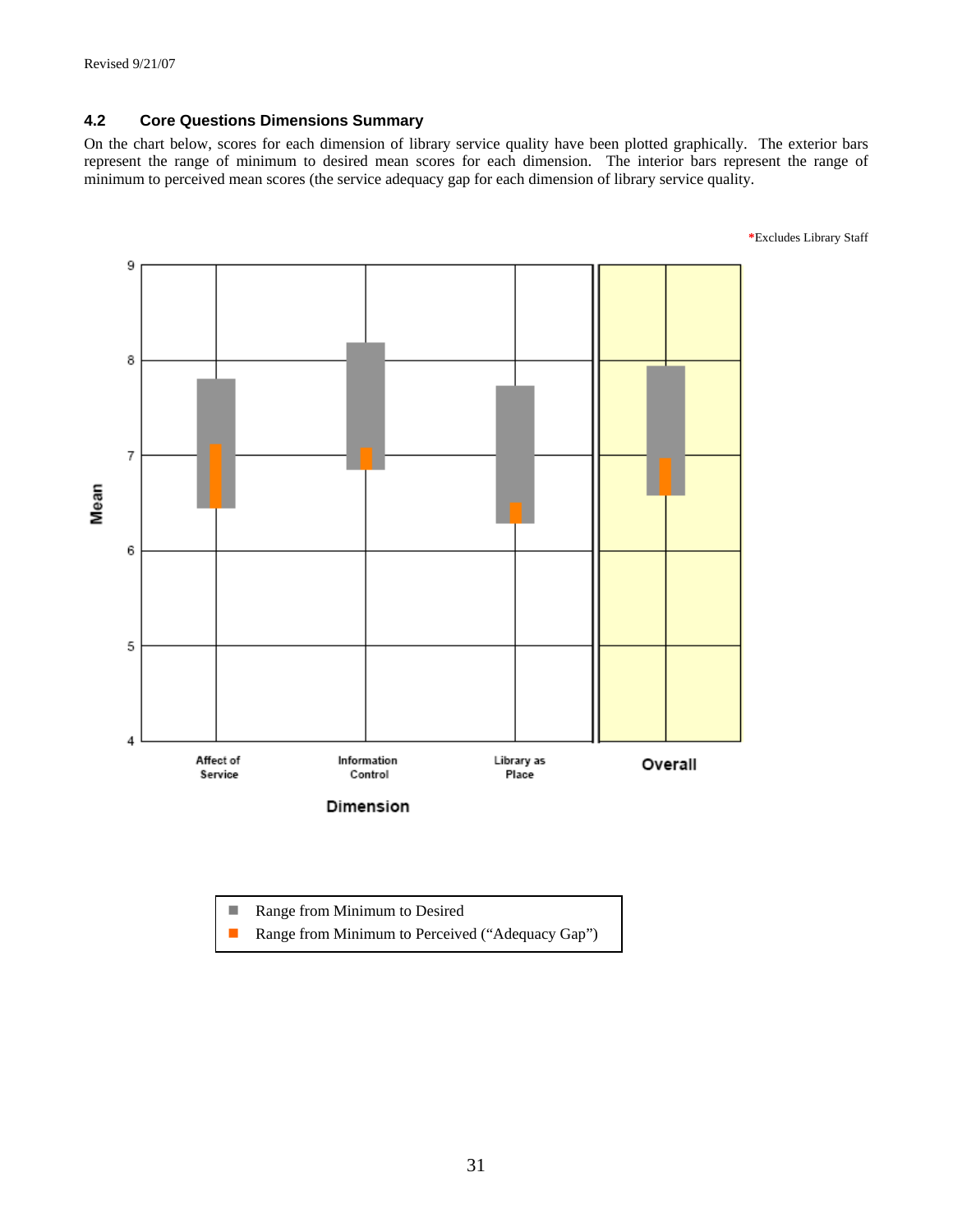The following table displays mean scores for each dimension of library service quality measured by the LibQUAL+® survey, where n is the number of respondents for each particular dimension. (For a more detailed explanation of the headings, see the Introduction to this notebook.) A complete listing of the survey questions and their dimensions can be found in Appendix A.

| <b>Dimension</b>           | <b>Minimum</b><br><b>Mean</b> | <b>Desired</b><br><b>Mean</b> | <b>Perceived</b><br><b>Mean</b> | <b>Adequacy</b><br><b>Mean</b> | <b>Superiority</b><br><b>Mean</b> | n      |
|----------------------------|-------------------------------|-------------------------------|---------------------------------|--------------------------------|-----------------------------------|--------|
| Affect of Service          | 6.46                          | 7.80                          | 7.11                            | 0.65                           | $-0.69$                           | 24,807 |
| <b>Information Control</b> | 6.86                          | 8.19                          | 7.07                            | 0.21                           | $-1.11$                           | 24,834 |
| Library as Place           | 6.29                          | 7.73                          | 6.51                            | 0.21                           | $-1.22$                           | 24,528 |
| <b>Overall:</b>            | 6.58                          | 7.94                          | 6.97                            | 0.38                           | $-0.97$                           | 24,837 |

The following table displays standard deviation for each dimension of library service quality measured by the LibQUAL+® survey, where n is the number of respondents for each particular dimension. (For a more detailed explanation of the headings, see the Introduction to this notebook.) A complete listing of the survey questions and their dimensions can be found in Appendix A.

|                            | <b>Minimum</b> | <b>Desired</b> | <b>Perceived</b> | <b>Adequacy</b> | <b>Superiority</b> |        |
|----------------------------|----------------|----------------|------------------|-----------------|--------------------|--------|
| <b>Dimension</b>           | <b>SD</b>      | <b>SD</b>      | <b>SD</b>        | <b>SD</b>       | <b>SD</b>          | n      |
| Affect of Service          | 1.36           | 1.01           | 1.21             | 1.43            | 1.23               | 24,807 |
| <b>Information Control</b> | 1.26           | 0.84           | 1.10             | 1.46            | 1.19               | 24,834 |
| Library as Place           | 1.52           | 1.24           | 1.44             | 1.85            | 1.69               | 24,528 |
| <b>Overall:</b>            | 1.24           | 0.85           | 1.05             | 1.36            | 1.11               | 24,837 |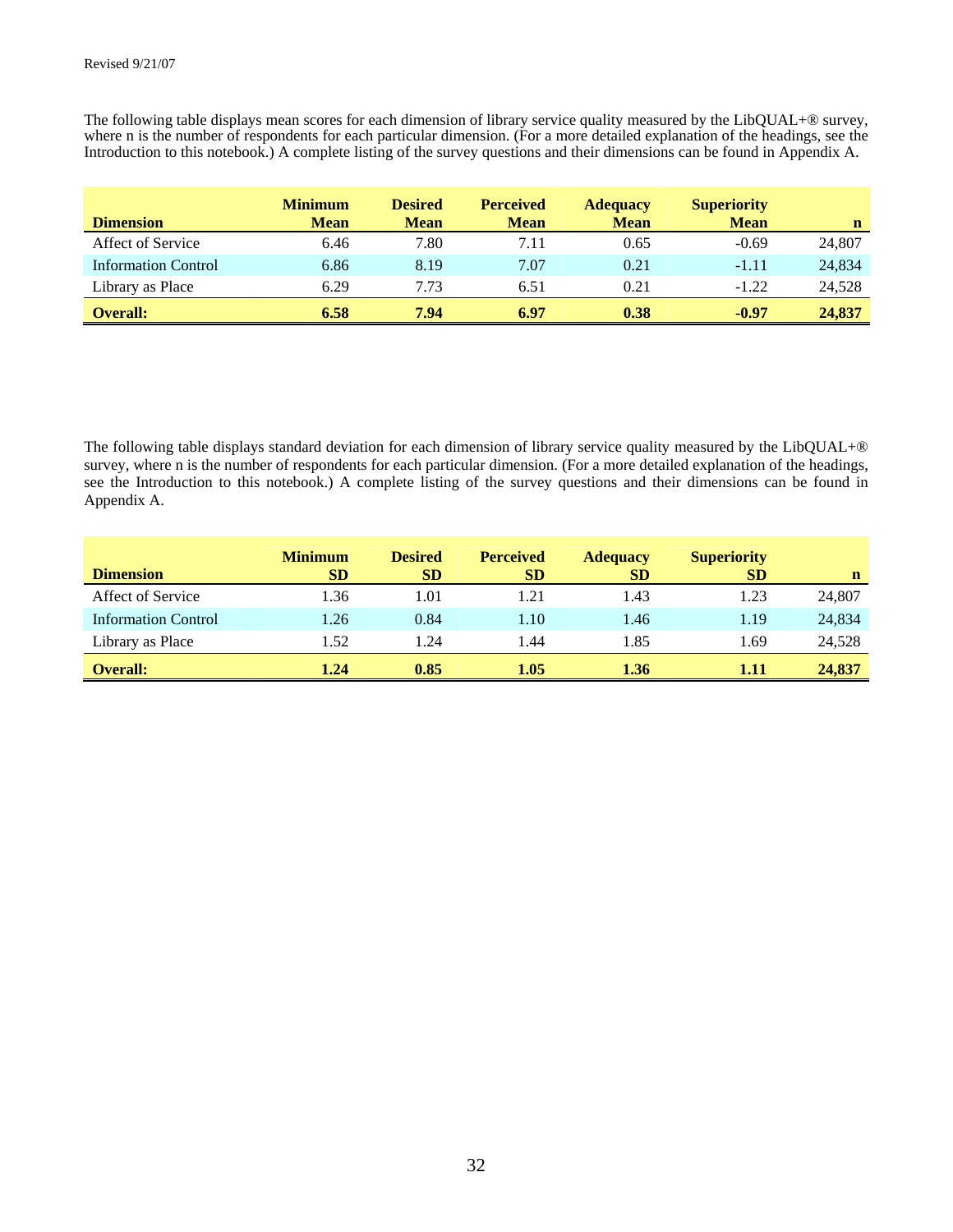# **4.3 Local Questions Summary**

This table shows mean scores for each of the local questions added by the individual libraries or consortium, where n is the number of respondents for each particular question. (For a more detailed explanation of the headings, see the Introduction of the notebook.)

|                                                                                                                                                       |                               |                               |                                 |                                |                                   | *Excludes Library Staff |
|-------------------------------------------------------------------------------------------------------------------------------------------------------|-------------------------------|-------------------------------|---------------------------------|--------------------------------|-----------------------------------|-------------------------|
| <b>Question Text</b>                                                                                                                                  | <b>Minimum</b><br><b>Mean</b> | <b>Desired</b><br><b>Mean</b> | <b>Perceived</b><br><b>Mean</b> | <b>Adequacy</b><br><b>Mean</b> | <b>Superiority</b><br><b>Mean</b> | $\mathbf n$             |
| A secure and safe place                                                                                                                               | 7.09                          | 8.12                          | 7.62                            | 0.53                           | $-0.50$                           | 1,899                   |
| Ability to navigate library Web pages easily                                                                                                          | 6.88                          | 8.21                          | 6.94                            | 0.07                           | $-1.27$                           | 15,881                  |
| Access to equipment that is not readily<br>available in my department, e.g., scanners, CD<br>burners, PDAs, syncing stations                          | 5.95                          | 7.29                          | 6.33                            | 0.38                           | $-0.96$                           | 2,570                   |
| Access to rare and historical materials                                                                                                               | 5.68                          | 7.06                          | 6.48                            | 0.80                           | $-0.58$                           | 545                     |
| Adequate hours of service                                                                                                                             | 6.83                          | 8.08                          | 7.39                            | 0.56                           | $-0.69$                           | 13,506                  |
| Assuring users of the accuracy and<br>confidentiality of their transactions                                                                           | 7.30                          | 8.28                          | 7.98                            | 0.68                           | $-0.30$                           | 401                     |
| Availability of subject specialist assistance                                                                                                         | 5.65                          | 7.30                          | 6.27                            | 0.62                           | $-1.03$                           | 1,312                   |
| Comprehensive collections of full text articles<br>online                                                                                             | 6.69                          | 8.22                          | 6.62                            | $-0.07$                        | $-1.60$                           | 777                     |
| Convenient business hours                                                                                                                             | 6.86                          | 8.12                          | 7.61                            | 0.75                           | $-0.51$                           | 1,940                   |
| Ease and timeliness in getting materials from<br>other libraries                                                                                      | 6.52                          | 7.93                          | 6.92                            | 0.39                           | $-1.02$                           | 9,605                   |
| Ease of use of electronic resources                                                                                                                   | 6.64                          | 7.99                          | 7.31                            | 0.67                           | $-0.68$                           | 2,153                   |
| Electronic resources matching my information<br>needs                                                                                                 | 6.85                          | 8.17                          | 6.89                            | 0.04                           | $-1.28$                           | 2,448                   |
| Improving library-use skills as a by-product of<br>seeking assistance from library staff                                                              | 5.82                          | 7.39                          | 6.91                            | 1.09                           | $-0.48$                           | 1,139                   |
| Librarians providing help that assists in finding<br>information needed now while improving my<br>research skills                                     | 6.55                          | 7.91                          | 7.57                            | 1.02                           | $-0.34$                           | 3,281                   |
| Librarians providing help that both assists in<br>finding the information needed now, and<br>improves skills useful in future information<br>searches | 6.62                          | 7.96                          | 7.47                            | 0.85                           | $-0.49$                           | 521                     |
| Librarians teaching me how to effectively use<br>the electronically available databases, journals,<br>and books                                       | 6.47                          | 7.73                          | 7.10                            | 0.63                           | $-0.63$                           | 1,673                   |
| Library orientations / instruction sessions                                                                                                           | 5.74                          | 7.01                          | 6.75                            | 1.01                           | $-0.26$                           | 2,628                   |
| Making me aware of library resources and<br>services                                                                                                  | 6.02                          | 7.41                          | 6.51                            | 0.49                           | $-0.89$                           | 15,218                  |
| Online course support (readings, links,<br>references)                                                                                                | 6.21                          | 7.81                          | 6.81                            | 0.59                           | $-1.01$                           | 1,182                   |
| Providing search tools that permit me to work<br>autonomously                                                                                         | 6.68                          | 8.05                          | 7.17                            | 0.49                           | $-0.88$                           | 1,841                   |
| Ready access to computers / Internet / software                                                                                                       | 6.80                          | 8.13                          | 7.62                            | 0.82                           | $-0.51$                           | 2,150                   |
| Space for group / individual study and research<br>needs                                                                                              | 6.32                          | 7.52                          | 6.12                            | $-0.20$                        | $-1.41$                           | 576                     |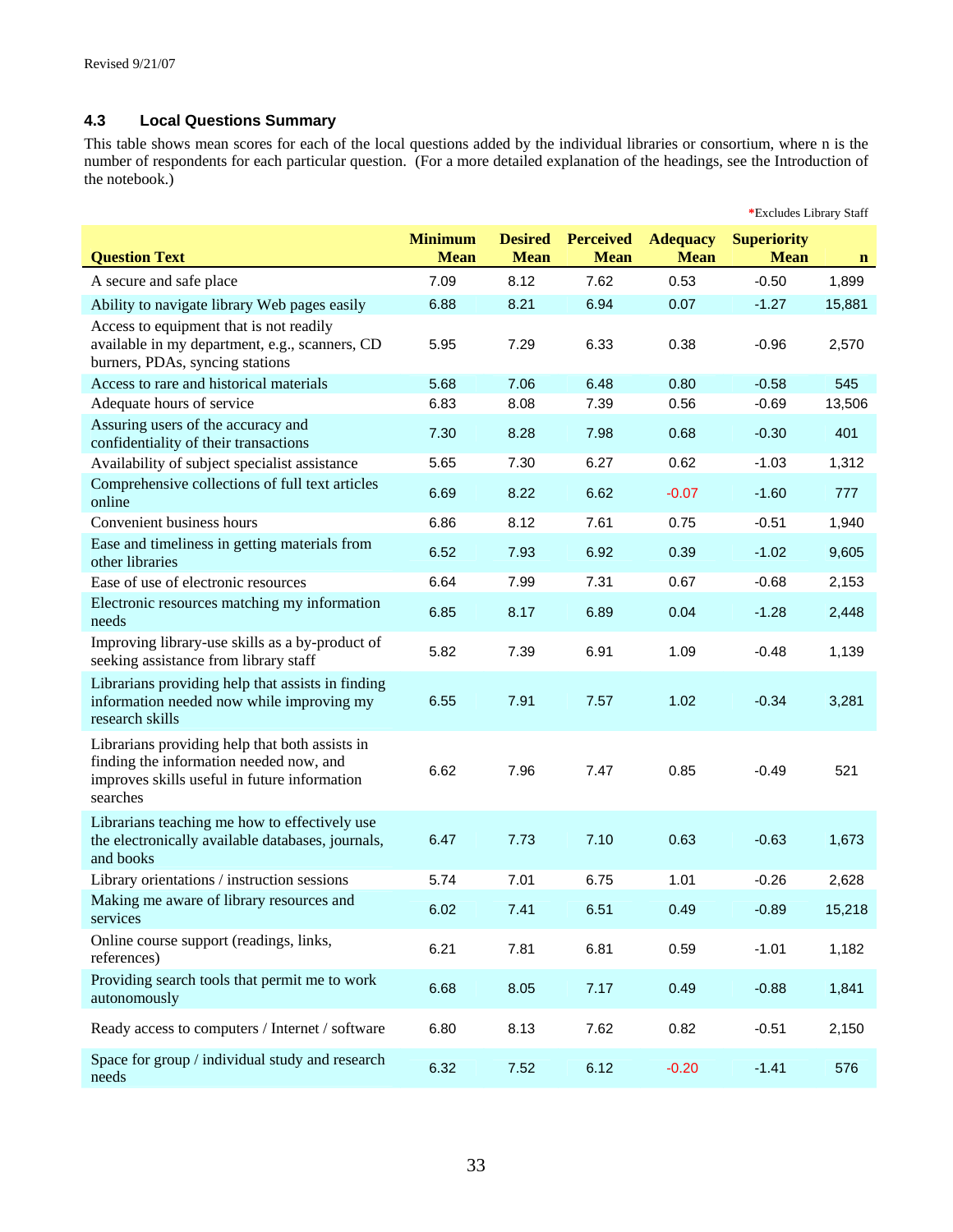| Space for students to study and work in groups                                 | 5.86 | 7.20 | 6.00 | 0.14    | $-1.20$ | 788    |
|--------------------------------------------------------------------------------|------|------|------|---------|---------|--------|
| Space that facilitates quiet study                                             | 6.48 | 7.65 | 6.16 | $-0.32$ | $-1.49$ | 609    |
| Teaching me how to access, evaluate, and use<br>information                    | 5.96 | 7.40 | 6.64 | 0.68    | $-0.76$ | 13,630 |
| Teaching me how to locate, evaluate, and use<br>information                    | 6.71 | 7.94 | 7.54 | 0.83    | $-0.40$ | 762    |
| The library program teaches me how to access,<br>evaluate, and use information | 6.15 | 7.43 | 6.63 | 0.48    | $-0.80$ | 676    |
| Timely document delivery / interlibrary loan                                   | 6.85 | 8.08 | 7.13 | 0.28    | $-0.95$ | 1.647  |
| Timely document delivery/interlibrary loan                                     | 6.49 | 7.92 | 7.49 | 1.00    | $-0.43$ | 1,418  |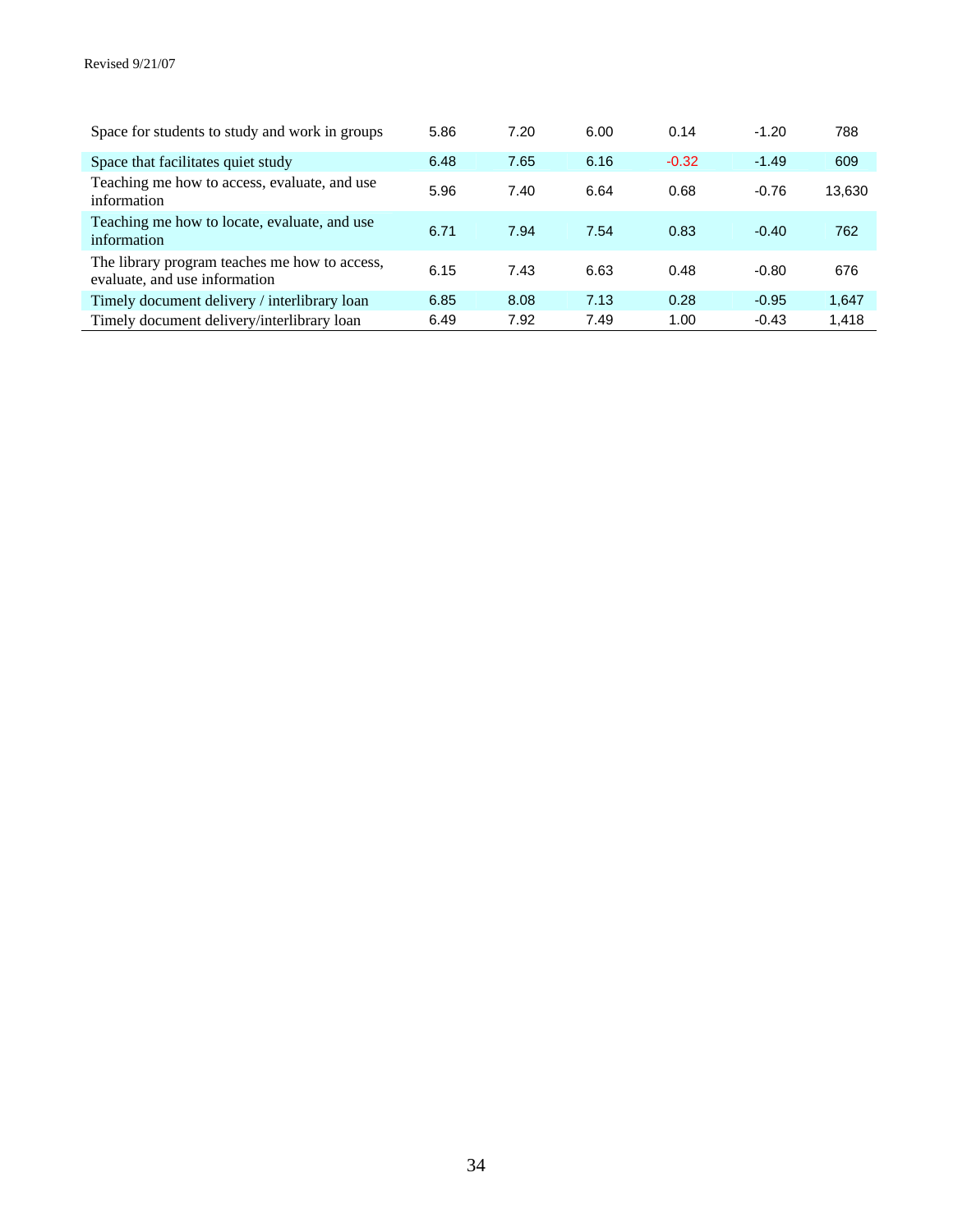This table displays the standard deviation for each local question added by the individual institution or consortium, where n is the number of respondents for each particular questions. (For a more detailed explanation of the headings, see the Introduction to this notebook.)

|                                                                                                                                                       |                             |                             |                               |                       | *Excludes Library Staff         |             |
|-------------------------------------------------------------------------------------------------------------------------------------------------------|-----------------------------|-----------------------------|-------------------------------|-----------------------|---------------------------------|-------------|
| <b>Question Text</b>                                                                                                                                  | <b>Minimum</b><br><b>SD</b> | <b>Desired</b><br><b>SD</b> | <b>Perceived</b><br><b>SD</b> | <b>Adequacy</b><br>SD | <b>Superiority</b><br><b>SD</b> | $\mathbf n$ |
| A secure and safe place                                                                                                                               | 1.90                        | 1.48                        | 1.42                          | 1.92                  | 1.63                            | 1,899       |
| Ability to navigate library Web pages easily                                                                                                          | 1.58                        | 1.12                        | 1.56                          | 1.98                  | 1.72                            | 15,881      |
| Access to equipment that is not readily<br>available in my department, e.g., scanners, CD<br>burners, PDAs, syncing stations                          | 1.77                        | 1.57                        | 1.79                          | 2.12                  | 2.02                            | 2,570       |
| Access to rare and historical materials                                                                                                               | 2.07                        | 2.01                        | 1.73                          | 2.07                  | 2.10                            | 545         |
| Adequate hours of service                                                                                                                             | 1.68                        | 1.26                        | 1.61                          | 2.13                  | 1.85                            | 13,506      |
| Assuring users of the accuracy and<br>confidentiality of their transactions                                                                           | 1.54                        | 0.99                        | 1.14                          | 1.38                  | 1.10                            | 401         |
| Availability of subject specialist assistance                                                                                                         | 1.80                        | 1.57                        | 1.72                          | 1.93                  | 1.89                            | 1,312       |
| Comprehensive collections of fulltext articles<br>online                                                                                              | 1.61                        | 1.20                        | 1.50                          | 2.03                  | 1.76                            | 777         |
| Convenient business hours                                                                                                                             | 1.49                        | 1.08                        | 1.43                          | 1.89                  | 1.61                            | 1,940       |
| Ease and timeliness in getting materials from<br>other libraries                                                                                      | 1.72                        | 1.33                        | 1.63                          | 2.03                  | 1.81                            | 9,605       |
| Ease of use of electronic resources                                                                                                                   | 1.41                        | 1.06                        | 1.35                          | 1.77                  | 1.55                            | 2,153       |
| Electronic resources matching my information<br>needs                                                                                                 | 1.41                        | 1.04                        | 1.44                          | 1.85                  | 1.66                            | 2,448       |
| Improving library-use skills as a by-product of<br>seeking assistance from library staff                                                              | 1.79                        | 1.44                        | 1.37                          | 1.77                  | 1.56                            | 1,139       |
| Librarians providing help that assists in finding<br>information needed now while improving my<br>research skills                                     | 1.59                        | 1.23                        | 1.41                          | 1.76                  | 1.53                            | 3,281       |
| Librarians providing help that both assists in<br>finding the information needed now, and<br>improves skills useful in future information<br>searches | 1.61                        | 1.25                        | 1.22                          | 1.57                  | 1.34                            | 521         |
| Librarians teaching me how to effectively use<br>the electronically available databases, journals,<br>and books                                       | 1.76                        | 1.40                        | 1.59                          | 1.95                  | 1.72                            | 1,673       |
| Library orientations / instruction sessions                                                                                                           | 2.03                        | 1.84                        | 1.79                          | 2.06                  | 1.88                            | 2,628       |
| Making me aware of library resources and<br>services                                                                                                  | 1.79                        | 1.52                        | 1.66                          | 2.01                  | 1.88                            | 15,218      |
| Online course support (readings, links,<br>references)                                                                                                | 1.67                        | 1.36                        | 1.40                          | 1.76                  | 1.59                            | 1,182       |
| Providing search tools that permit me to work<br>autonomously                                                                                         | 1.38                        | 1.02                        | 1.32                          | 1.64                  | 1.46                            | 1,841       |
| Ready access to computers / Internet / software                                                                                                       | 1.44                        | 1.02                        | 1.34                          | 1.75                  | 1.46                            | 2,150       |
| Space for group / individual study and research<br>needs                                                                                              | 2.08                        | 1.89                        | 1.82                          | 2.61                  | 2.49                            | 576         |
| Space for students to study and work in groups                                                                                                        | 2.01                        | 1.93                        | 1.89                          | 2.39                  | 2.41                            | 788         |
| Space that facilitates quiet study                                                                                                                    | 2.02                        | 1.82                        | 1.94                          | 2.75                  | 2.57                            | 609         |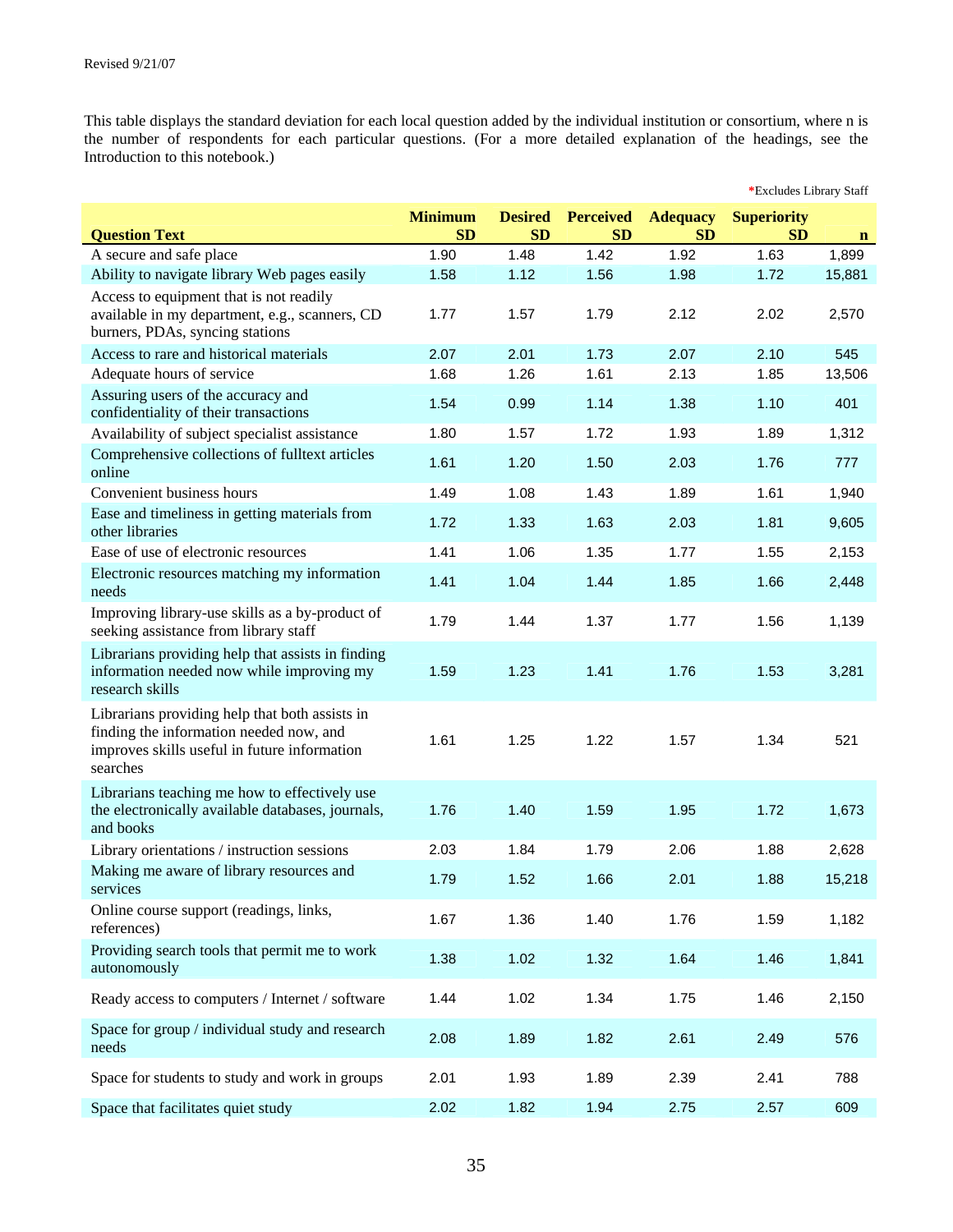| Teaching me how to access, evaluate, and use<br>information                    | 1.83 | 1.61 | 1.67 | 1.97 | 1.86 | 13.630 |
|--------------------------------------------------------------------------------|------|------|------|------|------|--------|
| Teaching me how to locate, evaluate, and use<br>information                    | 1.77 | 1.34 | 1.43 | 1.79 | 1.54 | 762    |
| The library program teaches me how to access,<br>evaluate, and use information | 1.91 | 1.72 | 1.69 | 1.92 | 1.88 | 676    |
| Timely document delivery / interlibrary loan                                   | 1.67 | 1.24 | 1.56 | 1.89 | 1.67 | 1,647  |
| Timely document delivery/interlibrary loan                                     | 1.48 | 1.12 | 1.36 | 1.82 | 1.56 | 1,418  |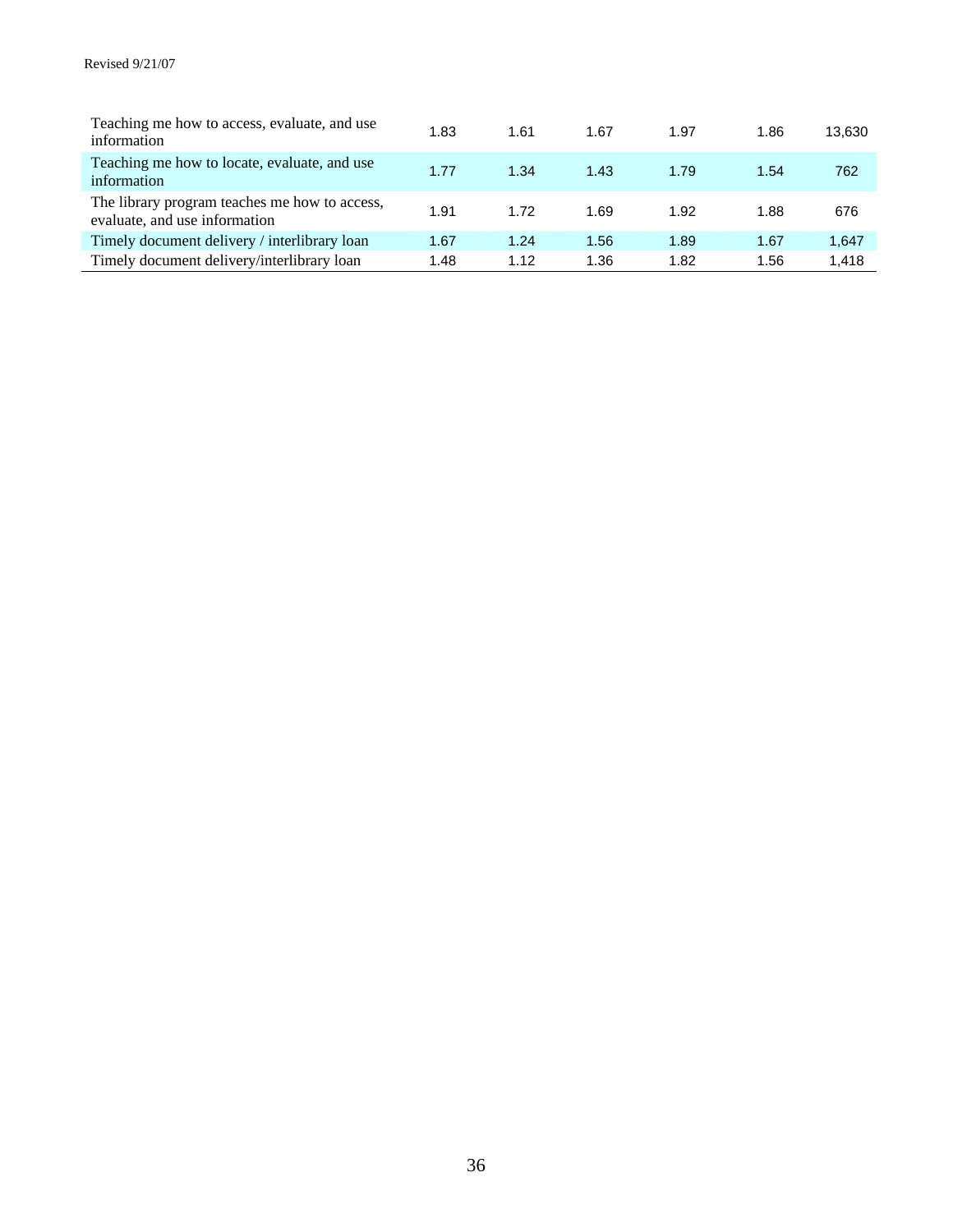# **4.4 General Satisfaction Questions Summary**

This table displays mean score and standard deviation for each of the general satisfaction questions: Satisfaction with Treatment, Satisfaction with Support, and Satisfaction with Overall Quality of Service, where n is the number of respondents for each particular question. These scores are calculated from responses to the general satisfaction questions on the LibQUAL+® survey, in which respondents rated their levels of general satisfaction on a scale from 1-9.

|                                                                                                      |             |           | *Excludes Library Staff |
|------------------------------------------------------------------------------------------------------|-------------|-----------|-------------------------|
| <b>Satisfaction Question</b>                                                                         | <b>Mean</b> | <b>SD</b> | n                       |
| In general, I am satisfied with the way in which I am treated at the library.                        | 7.38        | 1.52      | 24.835                  |
| In general, I am satisfied with library support for my learning, research, and/or teaching<br>needs. | 7.03        | 1.58      | 24.833                  |
| How would you rate the overall quality of the service provided by the library?                       | 7.12        | 1.30      | 24,834                  |

#### **4.5 Information Literacy Outcomes Questions Summary**

This table displays mean score and standard deviation for each of the information literacy outcomes questions, where n is the number of respondents for each particular question. These scores are calculated from responses to the information literacy outcomes questions on the LibQUAL+® survey, in which respondents rated their levels of general satisfaction on a scale from 1-9 with 1 being "strongly disagree" and 9 being "strongly agree."

|                                                                                     |             |           | *Excludes Library Staff |
|-------------------------------------------------------------------------------------|-------------|-----------|-------------------------|
| <b>Information Literacy Outcome Question</b>                                        | <b>Mean</b> | <b>SD</b> | n                       |
| The library helps me stay abreast of developments in my field(s) of interest.       | 6.22        | 1.79      | 24,835                  |
| The library aids my advancement in my academic discipline.                          | 6.89        | 1.64      | 24,835                  |
| The library enables me to be more efficient in my academic pursuits.                | 6.97        | 1.64      | 24.833                  |
| The library helps me distinguish between trustworthy and untrustworthy information. | 6.01        | 1.94      | 24,832                  |
| The library provides me with the information skills I need in my work or study.     | 6.36        | 1.78      | 24.833                  |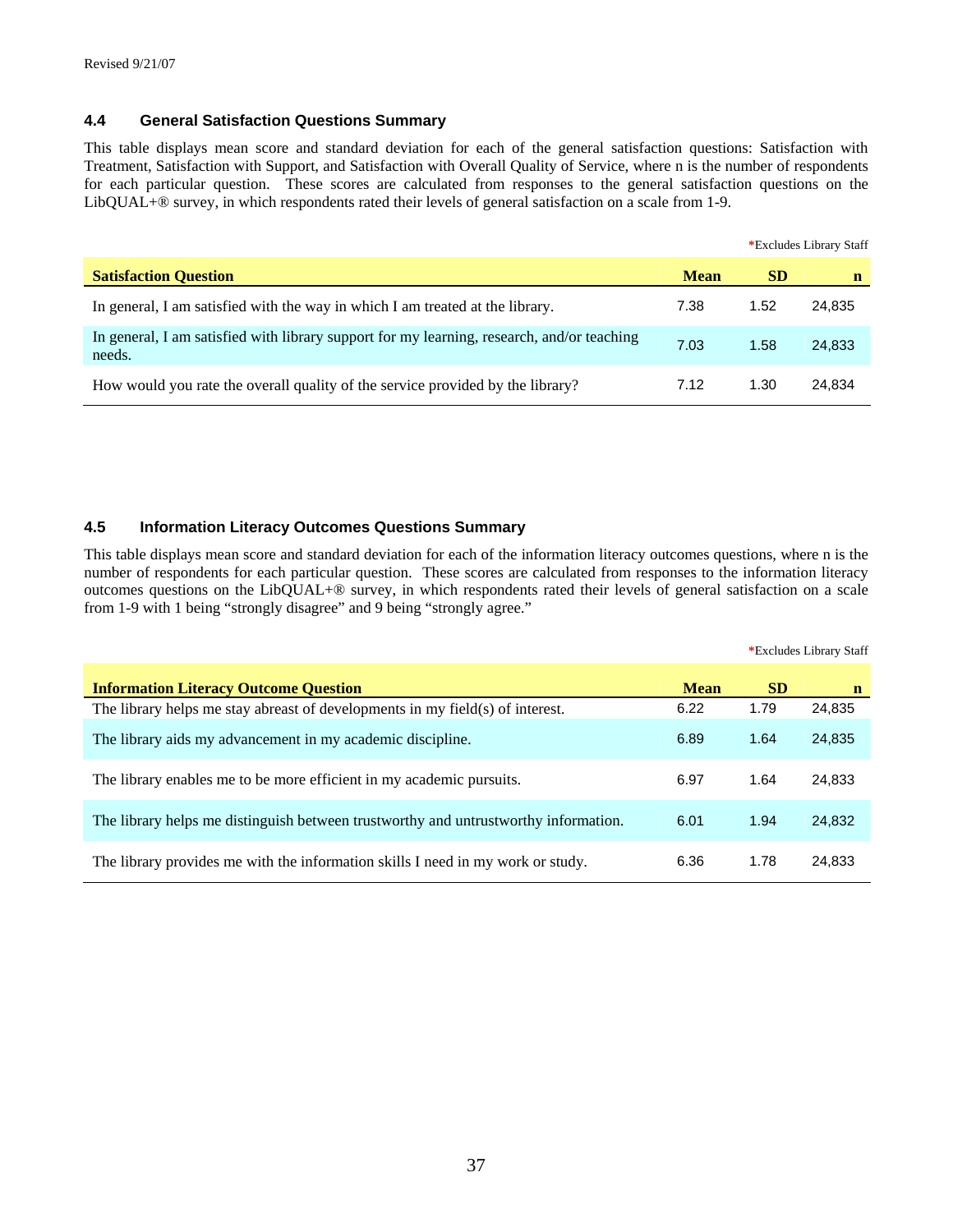# **4.6 Library Use Summary**

On the chart below, scores for each dimension of library service quality have been plotted graphically. The exterior bars represent the range minimum to desired mean scores for each dimension. The interior bars represent the range of minimum to perceived mean scores (the service adequacy gap for each dimension of library service quality.



|                                                                                   | <b>Daily</b> | <b>Weekly</b> | <b>Monthly</b> | <b>Ouarterly</b> | <b>Never</b> | n / %   |
|-----------------------------------------------------------------------------------|--------------|---------------|----------------|------------------|--------------|---------|
| How often do you use resources on library<br>premises?                            | 4,118        | 10,467        | 6,401          | 3,267            | 584          | 24,837  |
|                                                                                   | 16.58%       | 42.14%        | 25.77%         | 13.15%           | 2.35%        | 100.00% |
| How often do you access library resources                                         | 6,600        | 11,282        | 4,613          | 1,816            | 524          | 24,835  |
| through a library Web page?                                                       | 26.58%       | 45.43%        | 18.57%         | 7.31%            | 2.11%        | 100.00% |
| How often do you use Yahoo™, Google™,<br>or non-library gateways for information? | 17,408       | 5,077         | 1,257          | 573              | 520          | 24,835  |
|                                                                                   | 70.09%       | 20.44%        | 5.06%          | 2.31%            | 2.09%        | 100.00% |

**\***Excludes Library Staff

38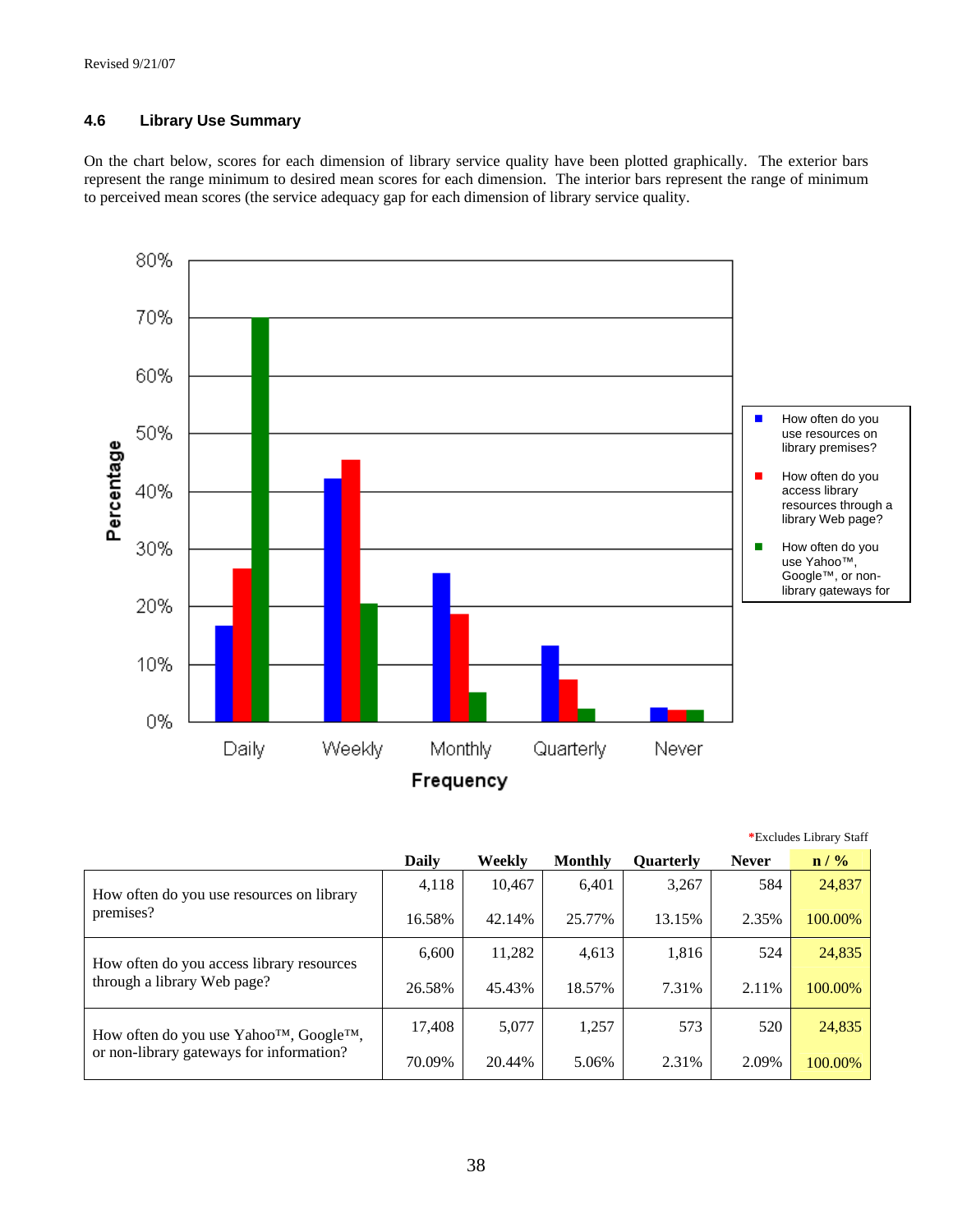## **5.0 College or University Libraries Undergraduate Summary for CARL**

### **5.1 Demographic Summary for Undergraduate**

### **5.1.1 Population and Respondent Profiles for Undergraduate Discipline**

The chart and table below show a breakdown of survey respondents by discipline, based on user responses to the demographic questions and the demographic data provided by institutions in the online Representativeness section.

This section shows survey respondents broken down based on the LibQUAL+® standard discipline categories. The chart maps percentage of respondents for each discipline in red. Population percentages for each discipline are mapped in blue. The table shows the number and percentage for each discipline, for the general population (N) and for survey respondents (n).



- Respondent Profile by User Sub-Group
- **Population Profile by User Sub-Group**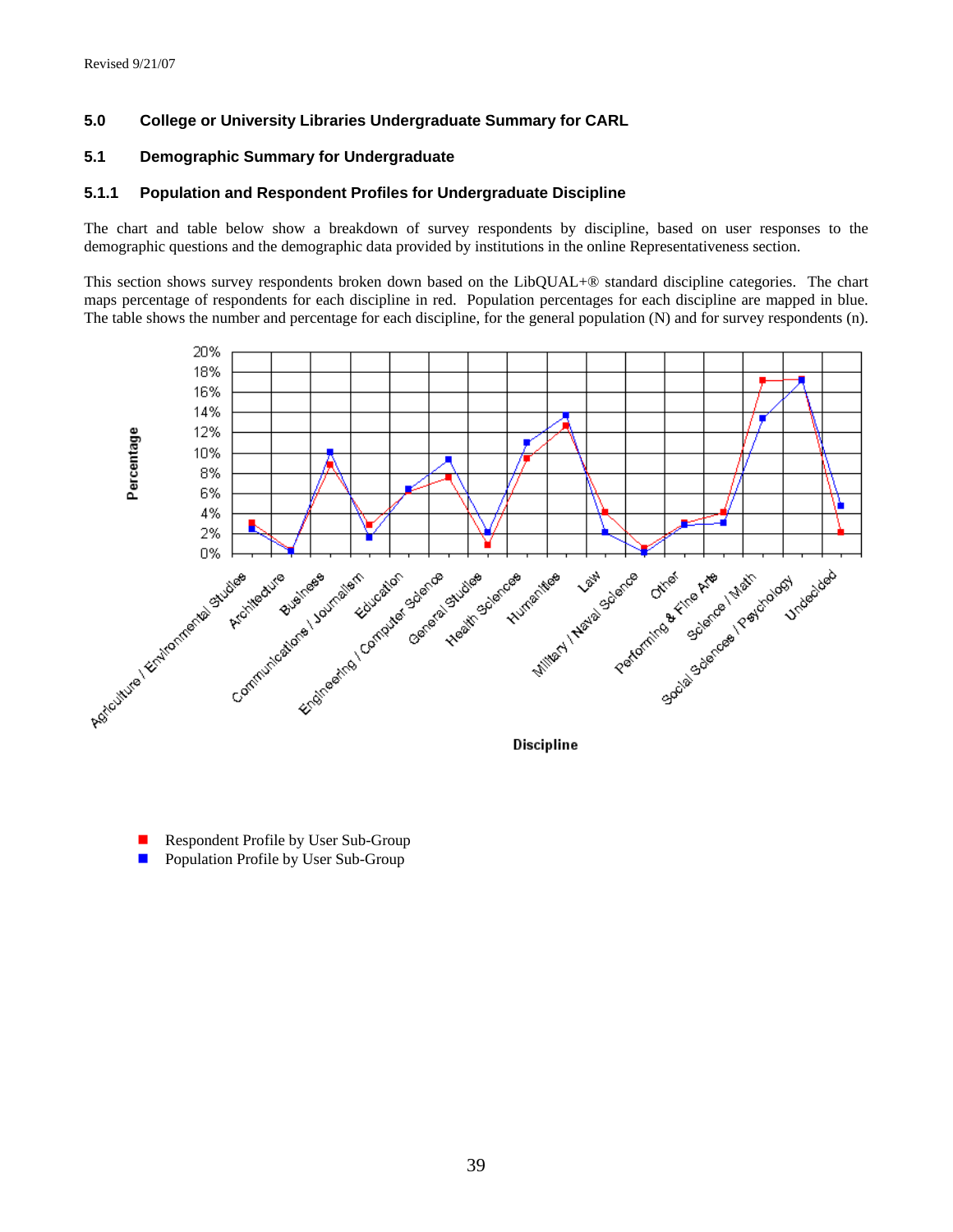|                                   | <b>Population</b> | <b>Population</b> | <b>Respondent</b> | <b>Respondent</b> |             |
|-----------------------------------|-------------------|-------------------|-------------------|-------------------|-------------|
| <b>Discipline</b>                 | N                 | $\frac{0}{0}$     | $\mathbf n$       | $\frac{6}{6}$     | $\%N - \%n$ |
| Agriculture/Environmental Studies | 15,823            | 2.40%             | 437               | 3.04%             | $-0.63%$    |
| Architecture                      | 1,116             | 0.17%             | 49                | 0.34%             | $-0.17%$    |
| <b>Business</b>                   | 66,016            | 10.02%            | 1,272             | 8.84%             | 1.18%       |
| Communications/Journalism         | 10,592            | 1.61%             | 400               | 2.78%             | $-1.17%$    |
| Education                         | 42,373            | 6.43%             | 884               | 6.14%             | 0.29%       |
| Engineering/Computer Science      | 61,486            | 9.33%             | 1,089             | 7.57%             | 1.77%       |
| <b>General Studies</b>            | 14,141            | 2.15%             | 128               | 0.89%             | 1.26%       |
| <b>Health Sciences</b>            | 72,208            | 10.96%            | 1,362             | 9.46%             | 1.50%       |
| Humanities                        | 90,280            | 13.70%            | 1,830             | 12.71%            | 0.99%       |
| Law                               | 13,530            | 2.05%             | 588               | 4.09%             | $-2.03%$    |
| Military/Naval Studies            | 789               | 0.12%             | 76                | 0.53%             | $-0.41%$    |
| Other                             | 18,311            | 2.78%             | 430               | 2.99%             | $-0.21%$    |
| Performing & Fine Arts            | 19,687            | 2.99%             | 583               | 4.05%             | $-1.06%$    |
| Science/Math                      | 88,019            | 13.36%            | 2,474             | 17.19%            | $-3.83%$    |
| Social Sciences/Psychology        | 113,395           | 17.21%            | 2,488             | 17.28%            | $-0.08%$    |
| Undecided                         | 31,192            | 4.73%             | 304               | 2.11%             | 2.62%       |
| <b>Total:</b>                     | 658,958           | 100.00%           | 14,394            | 100.00%           | $0.00\%$    |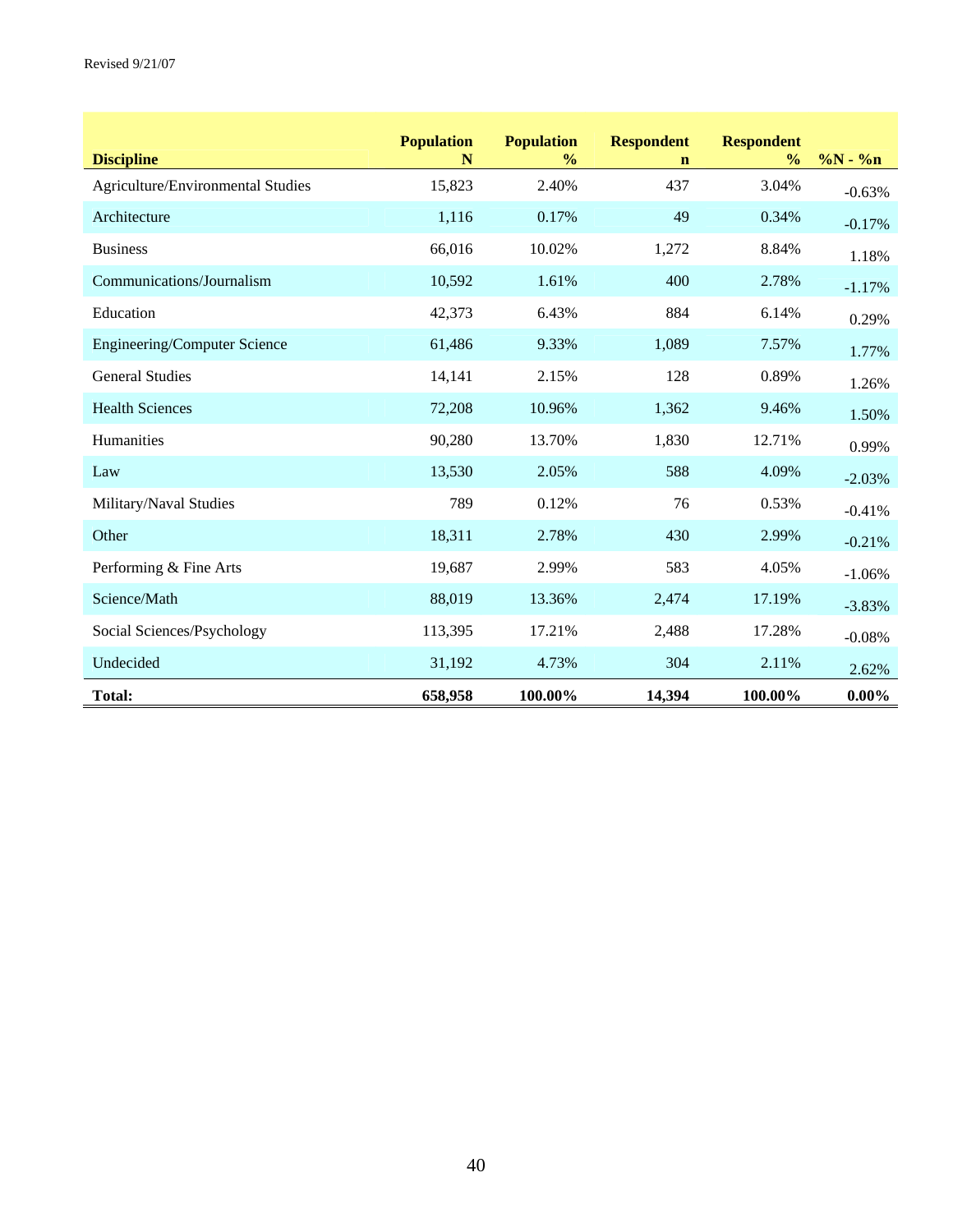## **Respondent Profile for Undergraduate by Age**

This table shows a breakdown of survey respondents by age; both the number of respondents (n) and the percentage of the total number of respondents represented by each age group are displayed.

|               | <b>Respondent</b> | <b>Respondent</b> |
|---------------|-------------------|-------------------|
| Age           | $\mathbf n$       | $\frac{1}{2}$     |
| Under 18      | 42                | 0.29%             |
| $18 - 22$     | 9,279             | 64.46%            |
| $23 - 30$     | 3,952             | 27.45%            |
| $31 - 45$     | 862               | 5.99%             |
| $46 - 65$     | 244               | 1.70%             |
| Over 65       | 16                | 0.11%             |
| <b>Total:</b> | 14,395            | 100.00%           |

### **5.1.2 Population and Respondent Profiles for Undergraduate by Sex**

The table below shows a breakdown of survey respondents by sex, based on user responses to the demographic questions and the demographic data provided by institutions in the online Representativeness section\*. The number and percentage for each sex are given for the general population and for survey respondents.

\*Note: Participating institutions were not required to be completed the Representativeness section. When population data is missing or incomplete, it is because this data was not provided.

|               | <b>Population</b> | <b>Population</b> | <b>Respondent</b> | <b>Respondent</b> |
|---------------|-------------------|-------------------|-------------------|-------------------|
| <b>Sex</b>    | N                 | $\frac{0}{0}$     |                   | $\frac{0}{0}$     |
| Female        | 397.654           | 58.04%            | 9.649             | 67.03%            |
| Male          | 287,460           | 41.96%            | 4.745             | 32.97%            |
| <b>Total:</b> | 685,114           | 100.00%           | 14.394            | 100.00%           |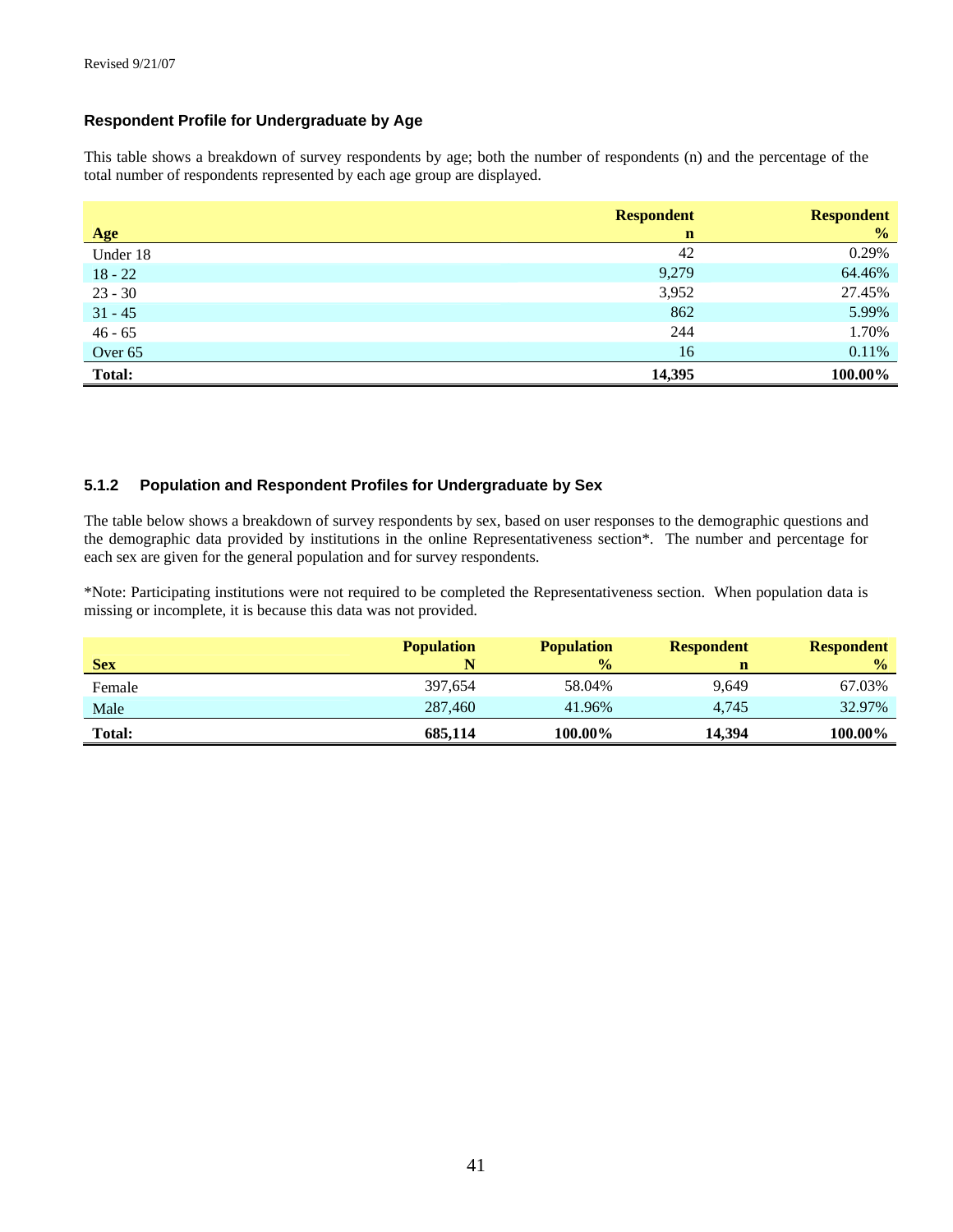### **5.2 Core Questions Summary for Undergraduate**

This radar chart shows aggregate results for the core survey questions. Each axis represents one question. A code to identify each question is displayed at the outer point of each axis. While questions for each dimension of library service quality are scattered randomly throughout the survey, on this chart they are grouped into sections: Affect of Service, Library as Place, and Information Control.

On each axis, respondents' minimum, desired, and perceived levels of service quality are plotted, and the resulting "gaps" between the three levels (representing service adequacy or service superiority) are shaded in blue, yellow, green, and red.

The two following tables show mean scores and standard deviations for each question, where n is the number of respondents for each particular question. (For a more detailed explanation of the headings, see the Introduction to this notebook.)

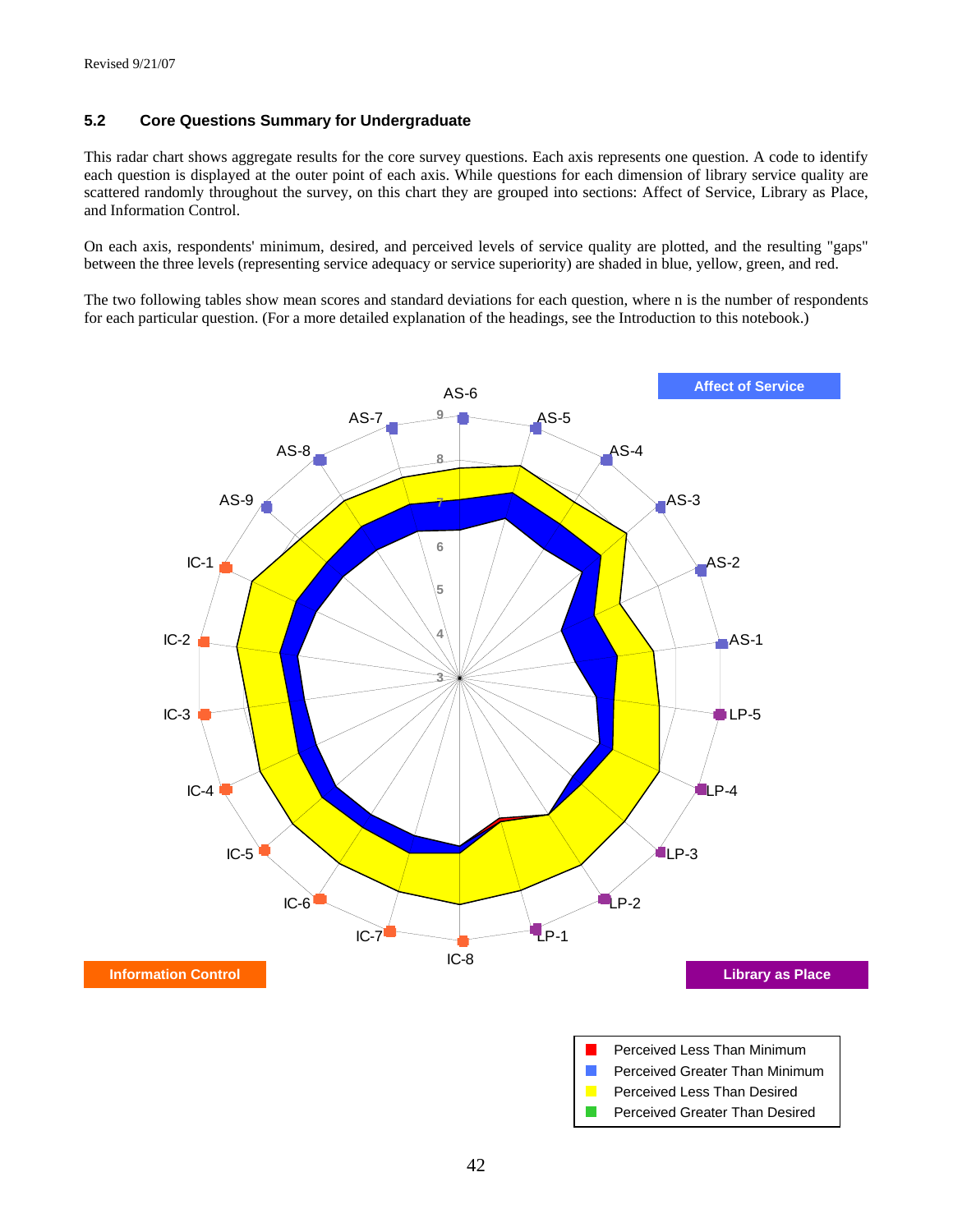| ID              | <b>Question Text</b>                                                 | <b>Minimum</b><br><b>Mean</b> | <b>Desired</b><br><b>Mean</b> | Perceived<br><b>Mean</b> | <b>Adequacy</b><br><b>Mean</b> | <b>Superiority</b><br><b>Mean</b> | $\mathbf n$ |
|-----------------|----------------------------------------------------------------------|-------------------------------|-------------------------------|--------------------------|--------------------------------|-----------------------------------|-------------|
|                 | <b>Affect of Service</b>                                             |                               |                               |                          |                                |                                   |             |
| $AS-1$          | Employees who instill confidence in<br>users                         | 5.68                          | 7.48                          | 6.63                     | 0.96                           | $-0.85$                           | 13,775      |
| $AS-2$          | Giving users individual attention                                    | 5.57                          | 7.04                          | 6.39                     | 0.82                           | $-0.65$                           | 13,635      |
| $AS-3$          | Employees who are consistently<br>courteous                          | 6.72                          | 8.03                          | 7.27                     | 0.55                           | $-0.76$                           | 14,163      |
| $AS-4$          | Readiness to respond to users'<br>questions                          | 6.52                          | 7.81                          | 7.18                     | 0.66                           | $-0.63$                           | 13,523      |
| $AS-5$          | Employees who have the knowledge<br>to answer user questions         | 6.78                          | 8.04                          | 7.41                     | 0.62                           | $-0.63$                           | 13,654      |
| $AS-6$          | Employees who deal with users in a<br>caring fashion                 | 6.40                          | 7.79                          | 7.08                     | 0.69                           | $-0.71$                           | 13,739      |
| $AS-7$          | Employees who understand the needs<br>of their users                 | 6.49                          | 7.78                          | 7.13                     | 0.64                           | $-0.65$                           | 13,548      |
| $AS-8$          | Willingness to help users                                            | 6.51                          | 7.83                          | 7.13                     | 0.63                           | $-0.70$                           | 13,660      |
| $AS-9$          | Dependability in handling users'<br>service problems                 | 6.54                          | 7.83                          | 7.03                     | 0.49                           | $-0.81$                           | 11,063      |
|                 | <b>Information Control</b>                                           |                               |                               |                          |                                |                                   |             |
| $IC-1$          | Making electronic resources<br>accessible from my home or office     | 6.63                          | 8.24                          | 7.13                     | 0.50                           | $-1.11$                           | 14,082      |
| $IC-2$          | A library Web site enabling me to<br>locate information on my own    | 6.73                          | 8.15                          | 7.16                     | 0.43                           | $-0.98$                           | 14,263      |
| $IC-3$          | The printed library materials I need<br>for my work                  | 6.58                          | 7.88                          | 6.91                     | 0.33                           | $-0.97$                           | 12,992      |
| $IC-4$          | The electronic information resources I<br>need                       | 6.64                          | 8.05                          | 7.05                     | 0.42                           | $-1.00$                           | 14,011      |
| $IC-5$          | Modern equipment that lets me easily<br>access needed information    | 6.75                          | 8.08                          | 7.17                     | 0.42                           | $-0.91$                           | 14,125      |
| $IC-6$          | Easy-to-use access tools that allow<br>me to find things on my own   | 6.69                          | 8.06                          | 7.08                     | 0.38                           | $-0.98$                           | 14,064      |
| $IC-7$          | Making information easily accessible<br>for independent use          | 6.73                          | 8.06                          | 7.17                     | 0.45                           | $-0.89$                           | 14,028      |
| $IC-8$          | Print and/or electronic journal<br>collections I require for my work | 6.85                          | 8.18                          | 7.00                     | 0.14                           | $-1.18$                           | 13,304      |
|                 | <b>Library as Place</b>                                              |                               |                               |                          |                                |                                   |             |
| $LP-1$          | Library space that inspires study and<br>learning                    | 6.41                          | 8.04                          | 6.34                     | $-0.08$                        | $-1.70$                           | 14,213      |
| $LP-2$          | Quiet space for individual activities                                | 6.73                          | 8.09                          | 6.71                     | $-0.02$                        | $-1.38$                           | 14,185      |
| $LP-3$          | A comfortable and inviting location                                  | 6.42                          | 7.97                          | 6.69                     | 0.27                           | $-1.28$                           | 14,229      |
| $LP-4$          | A getaway for study, learning, or<br>research                        | 6.53                          | 8.03                          | 6.85                     | 0.31                           | $-1.18$                           | 14,020      |
| $LP-5$          | Community space for group learning<br>and group study                | 6.14                          | 7.60                          | 6.55                     | 0.41                           | $-1.05$                           | 13,401      |
| <b>Overall:</b> |                                                                      | 6.50                          | 7.91                          | 6.96                     | 0.46                           | $-0.95$                           | 14,396      |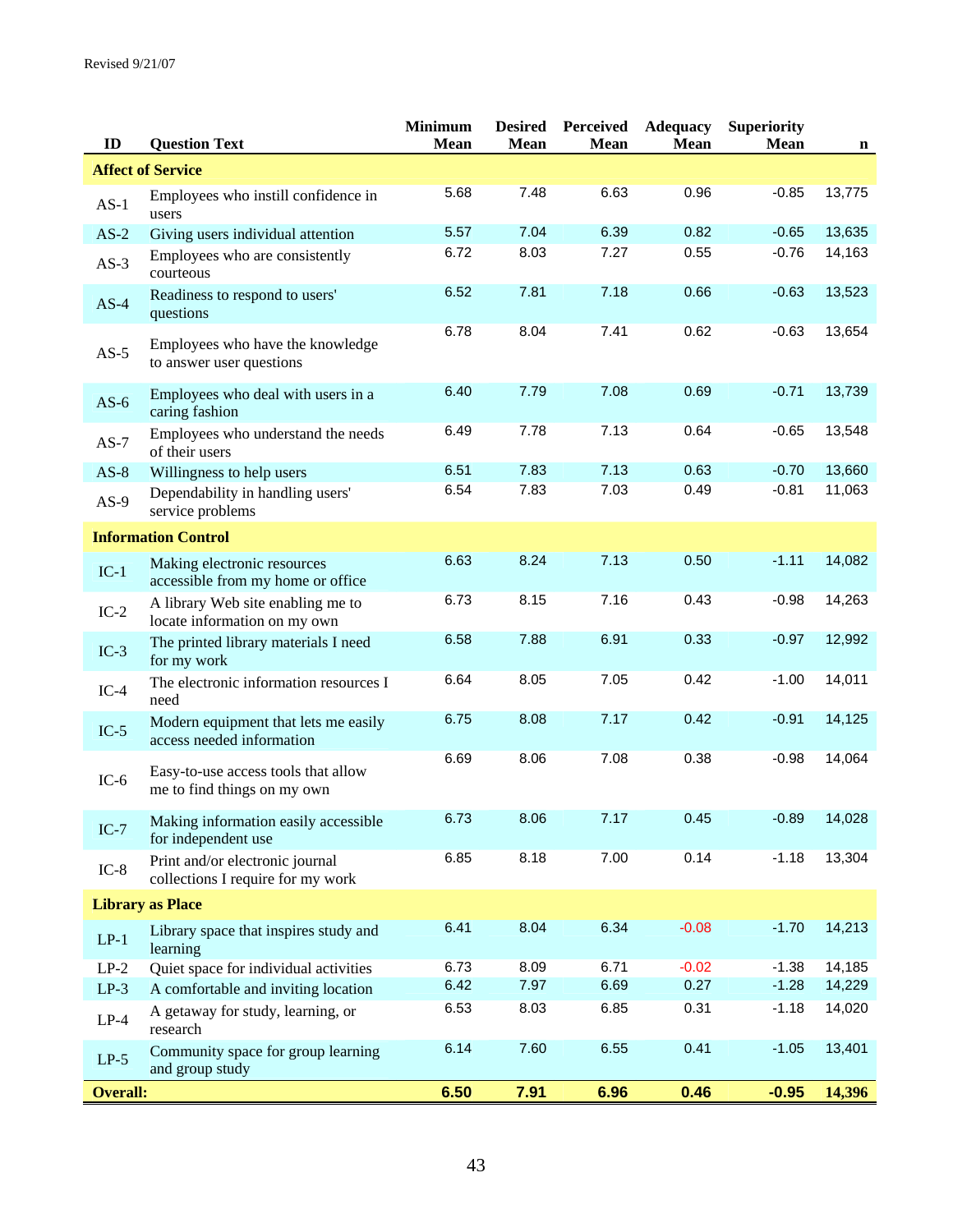| ID              | <b>Question Text</b>                                                 | <b>Minimum</b><br><b>SD</b> | <b>Desired</b><br><b>SD</b> | Perceived<br><b>SD</b> | <b>Adequacy</b><br><b>SD</b> | <b>Superiority</b><br>SD. | $\mathbf n$ |
|-----------------|----------------------------------------------------------------------|-----------------------------|-----------------------------|------------------------|------------------------------|---------------------------|-------------|
|                 | <b>Affect of Service</b>                                             |                             |                             |                        |                              |                           |             |
| $AS-1$          | Employees who instill confidence in<br>users                         | 1.67                        | 1.42                        | 1.58                   | 1.80                         | 1.65                      | 13,775      |
| $AS-2$          | Giving users individual attention                                    | 1.86                        | 1.66                        | 1.71                   | 1.84                         | 1.73                      | 13,635      |
| $AS-3$          | Employees who are consistently<br>courteous                          | 1.68                        | 1.22                        | 1.60                   | 1.98                         | 1.70                      | 14,163      |
| $AS-4$          | Readiness to respond to users'<br>questions                          | 1.59                        | 1.27                        | 1.46                   | 1.74                         | 1.53                      | 13,523      |
| $AS-5$          | Employees who have the knowledge<br>to answer user questions         | 1.59                        | 1.17                        | 1.40                   | 1.71                         | 1.46                      | 13,654      |
| $AS-6$          | Employees who deal with users in a<br>caring fashion                 | 1.68                        | 1.30                        | 1.50                   | 1.82                         | 1.59                      | 13,739      |
| $AS-7$          | Employees who understand the needs<br>of their users                 | 1.62                        | 1.27                        | 1.42                   | 1.75                         | 1.50                      | 13,548      |
| $AS-8$          | Willingness to help users                                            | 1.65                        | 1.25                        | 1.49                   | 1.79                         | 1.54                      | 13,660      |
| $AS-9$          | Dependability in handling users'<br>service problems                 | 1.61                        | 1.27                        | 1.49                   | 1.79                         | 1.59                      | 11,063      |
|                 | <b>Information Control</b>                                           |                             |                             |                        |                              |                           |             |
| $IC-1$          | Making electronic resources<br>accessible from my home or office     | 1.68                        | 1.16                        | 1.62                   | 2.02                         | 1.76                      | 14,082      |
| $IC-2$          | A library Web site enabling me to<br>locate information on my own    | 1.59                        | 1.14                        | 1.52                   | 1.83                         | 1.61                      | 14,263      |
| $IC-3$          | The printed library materials I need<br>for my work                  | 1.63                        | 1.31                        | 1.50                   | 1.85                         | 1.67                      | 12,992      |
| $IC-4$          | The electronic information resources I<br>need                       | 1.55                        | 1.16                        | 1.39                   | 1.80                         | 1.56                      | 14,011      |
| $IC-5$          | Modern equipment that lets me easily<br>access needed information    | 1.57                        | 1.15                        | 1.43                   | 1.81                         | 1.56                      | 14,125      |
| $IC-6$          | Easy-to-use access tools that allow<br>me to find things on my own   | 1.55                        | 1.15                        | 1.41                   | 1.80                         | 1.56                      | 14,064      |
| $IC-7$          | Making information easily accessible<br>for independent use          | 1.54                        | 1.13                        | 1.35                   | 1.75                         | 1.49                      | 14,028      |
| $IC-8$          | Print and/or electronic journal<br>collections I require for my work | 1.62                        | 1.16                        | 1.55                   | 2.00                         | 1.72                      | 13,304      |
|                 | <b>Library as Place</b>                                              |                             |                             |                        |                              |                           |             |
| $LP-1$          | Library space that inspires study and<br>learning                    | 1.70                        | 1.28                        | 1.82                   | 2.26                         | 2.10                      | 14,213      |
| $LP-2$          | Quiet space for individual activities                                | 1.70                        | 1.27                        | 1.82                   | 2.32                         | 2.09                      | 14,185      |
| $LP-3$          | A comfortable and inviting location                                  | 1.69                        | 1.22                        | 1.73                   | 2.17                         | 1.94                      | 14,229      |
| $LP-4$          | A getaway for study, learning, or<br>research                        | 1.68                        | 1.24                        | 1.61                   | 2.08                         | 1.82                      | 14,020      |
| $LP-5$          | Community space for group learning<br>and group study                | 1.87                        | 1.58                        | 1.77                   | 2.32                         | 2.17                      | 13,401      |
| <b>Overall:</b> |                                                                      | 1.65                        | $1.26$                      | 1.55                   | 1.92                         | 1.70                      | 14,396      |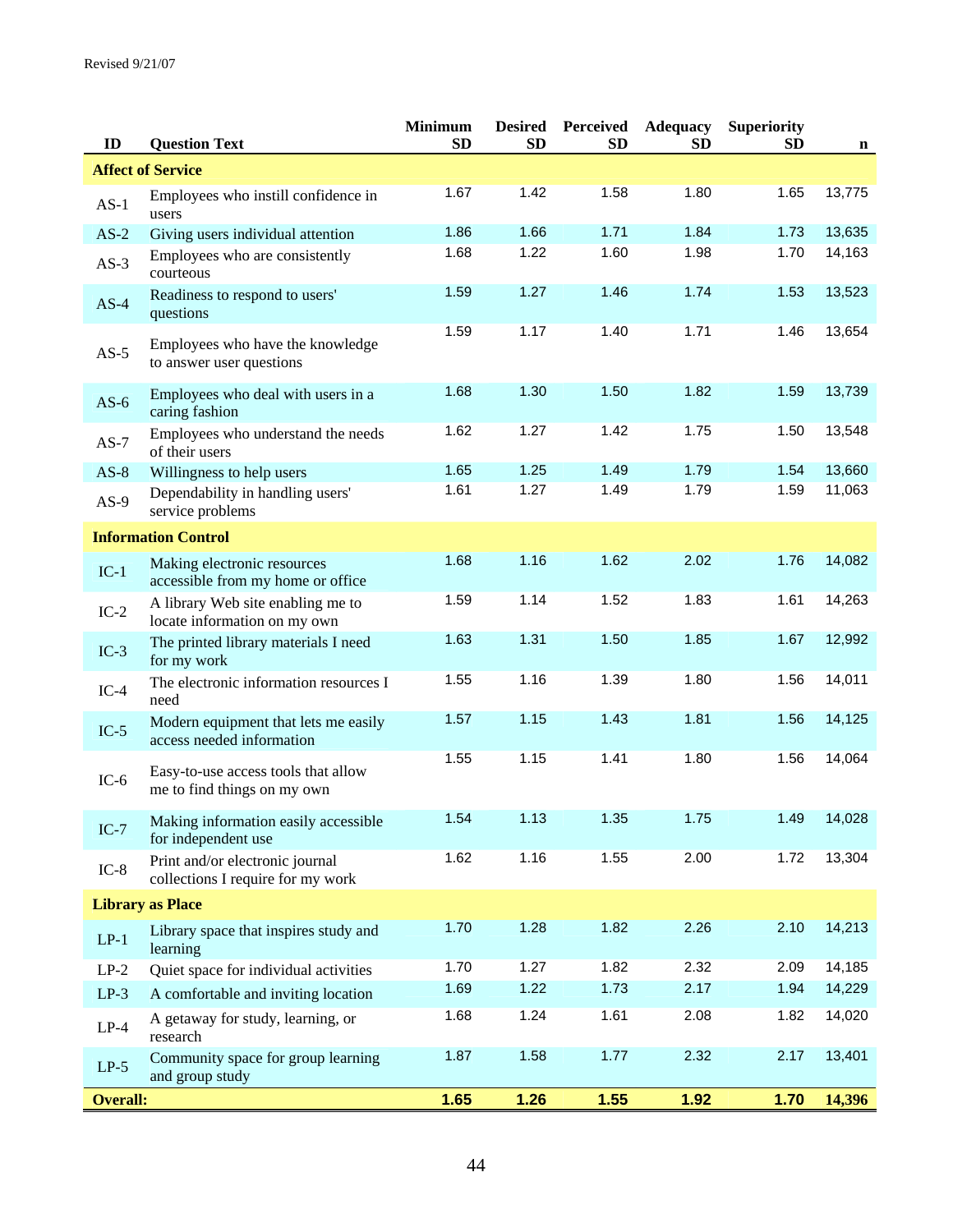# **5.3 Core Question Dimensions Summary for Undergraduate**

On the chart below, scores for each dimension of library service quality have been plotted graphically. The exterior bars represent the range of minimum to desired mean scores for each dimension. The interior bars represent the range of minimum to perceived mean scores (the service adequacy gap) for each dimension of library service quality.

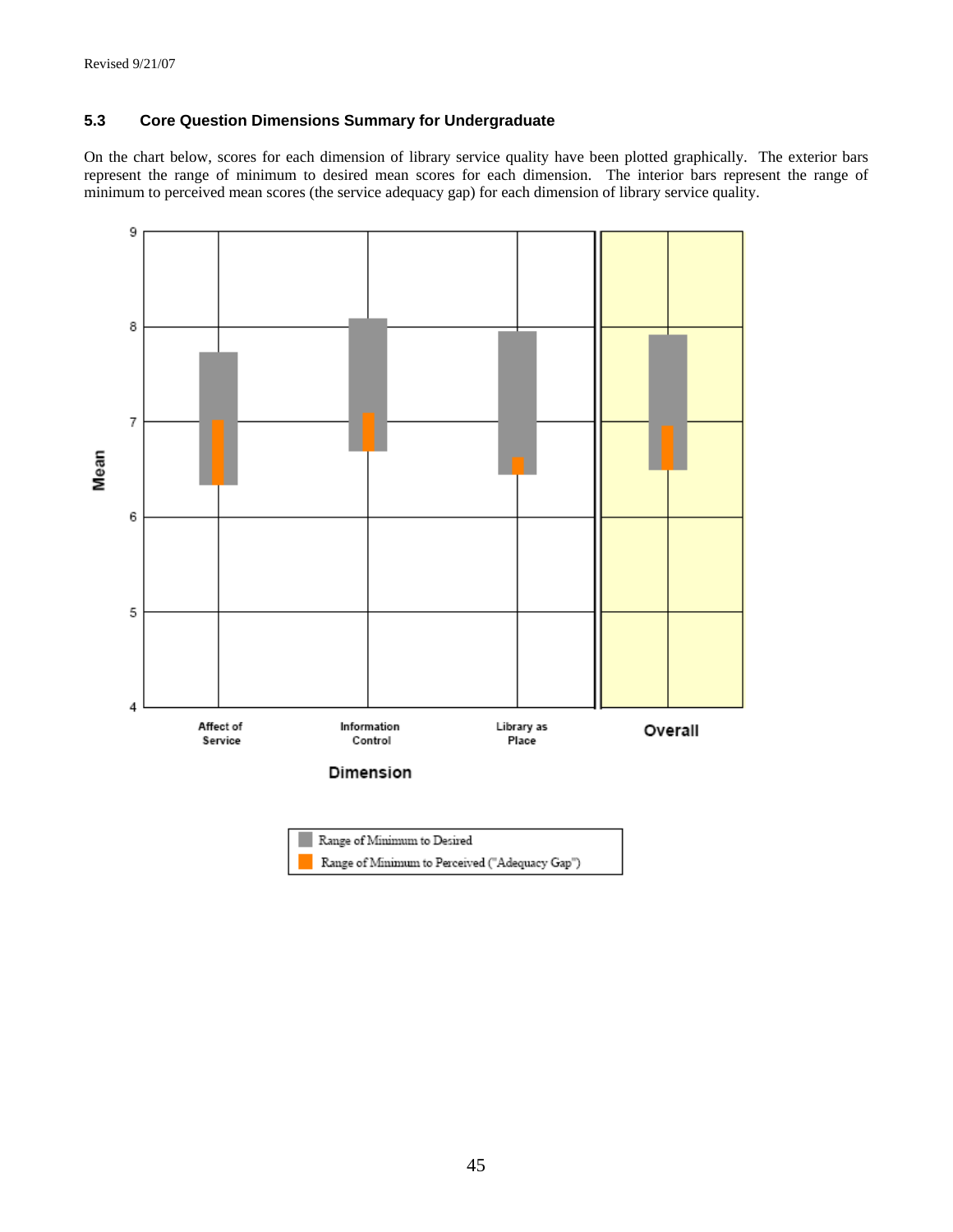The following table displays mean scores for each dimension of library service quality measured by the LibQUAL+® survey, where n is the number of respondents for each particular dimension. (For a more detailed explanation of the headings, see the Introduction to this notebook.) A complete listing of the survey questions and their dimensions can be found in Appendix A.

| <b>Dimension</b>           | <b>Minimum</b><br><b>Mean</b> | <b>Mean</b> | <b>Desired Perceived</b><br><b>Mean</b> | <b>Adequacy</b><br><b>Mean</b> | <b>Superiority</b><br><b>Mean</b> | n      |
|----------------------------|-------------------------------|-------------|-----------------------------------------|--------------------------------|-----------------------------------|--------|
| Affect of Service          | 6.34                          | 7.73        | 7.02                                    | 0.68                           | $-0.71$                           | 14.371 |
| <b>Information Control</b> | 6.70                          | 8.09        | 7.09                                    | 0.39                           | $-1.00$                           | 14.394 |
| Library as Place           | 6.45                          | 7.95        | 6.63                                    | 0.18                           | $-1.32$                           | 14.371 |
| <b>Overall:</b>            | 6.50                          | 7.92        | 6.95                                    | 0.45                           | $-0.96$                           | 14.396 |

The following table displays standard deviation for each dimension of library service quality measured by the LibQUAL+® survey, where n is the number of respondents for each particular dimension. (For a more detailed explanation of the headings, see the Introduction to this notebook.) A complete listing of the survey questions and their dimensions can be found in Appendix A.

|                            | <b>Minimum</b> | <b>Desired</b> | <b>Perceived</b> | <b>Adequacy</b> | <b>Superiority</b> |        |
|----------------------------|----------------|----------------|------------------|-----------------|--------------------|--------|
| <b>Dimension</b>           | <b>SD</b>      | <b>SD</b>      | <b>SD</b>        | <b>SD</b>       | <b>SD</b>          | n      |
| Affect of Service          | 1.35           | 1.00           | l.20             | 1.43            | 1.22               | 14,371 |
| <b>Information Control</b> | 1.28           | 0.87           | 1.08             | 1.42            | 1.16               | 14,394 |
| Library as Place           | 1.40           | 1.00           | 1.39             | 1.79            | 1.56               | 14,371 |
| <b>Overall:</b>            | 1.25           | 0.85           | 1.04             | 1.36            | 1.09               | 14,396 |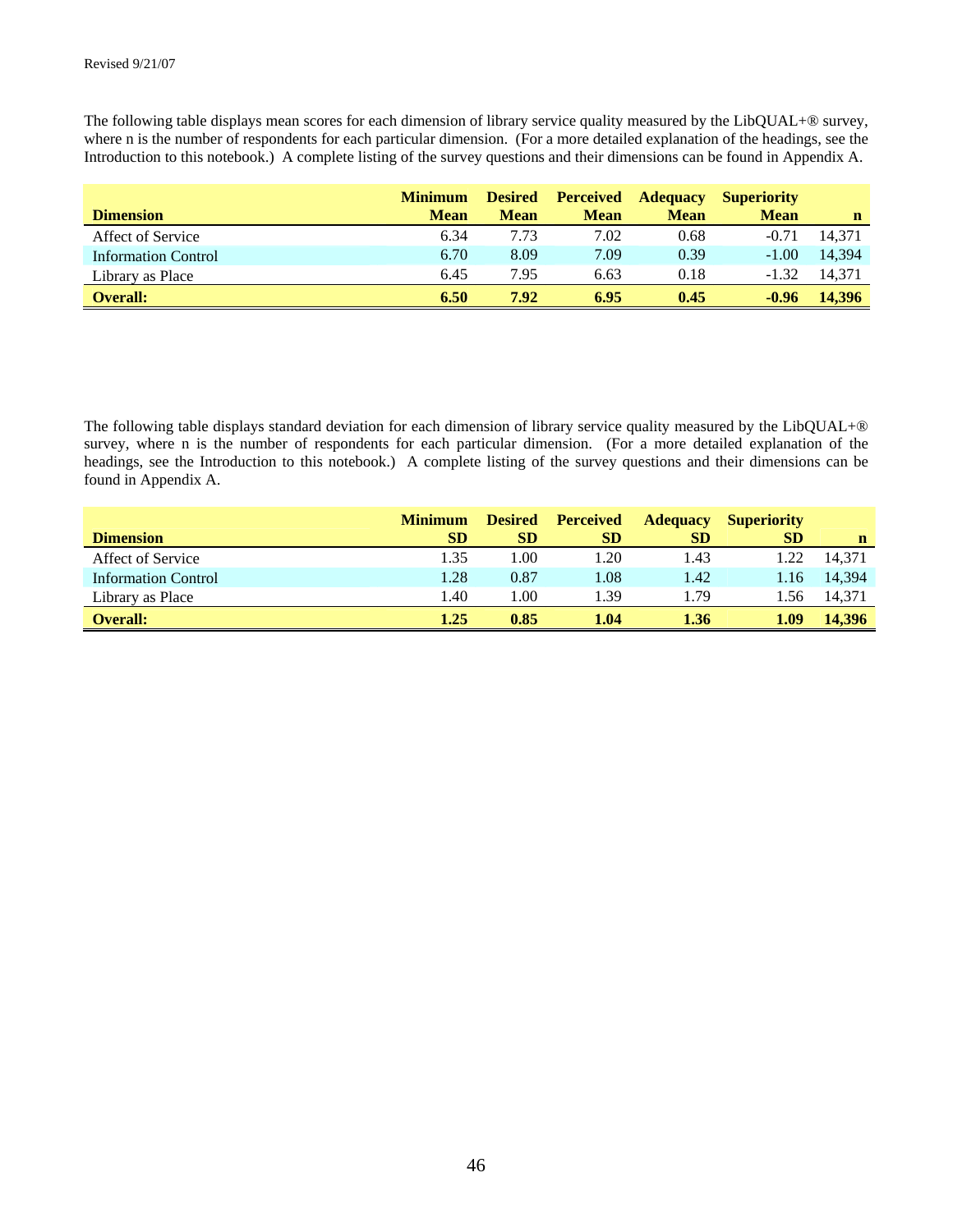# **5.4 Local Questions Summary for Undergraduate**

This table shows mean scores for each of the local questions added by the individual libraries or consortium, where n is the number of respondents for each particular question. (For a more detailed explanation of the headings, see the Introduction of the notebook.)

|                                                                                                                                                       | <b>Minimum</b> | <b>Desired</b> | <b>Perceived</b> | <b>Adequacy</b> | <b>Superiority</b> |             |
|-------------------------------------------------------------------------------------------------------------------------------------------------------|----------------|----------------|------------------|-----------------|--------------------|-------------|
| <b>Question Text</b>                                                                                                                                  | <b>Mean</b>    | <b>Mean</b>    | <b>Mean</b>      | <b>Mean</b>     | <b>Mean</b>        | $\mathbf n$ |
| A secure and safe place                                                                                                                               | 7.27           | 8.29           | 7.79             | 0.52            | $-0.51$            | 1,085       |
| Ability to navigate library Web pages easily                                                                                                          | 6.69           | 8.10           | 6.98             | 0.29            | $-1.13$            | 8,724       |
| Access to equipment that is not readily available                                                                                                     | 5.94           | 7.31           | 6.36             | 0.43            | $-0.95$            | 1,893       |
| in my department, e.g., scanners, CD burners,<br>PDAs, syncing stations                                                                               |                |                |                  |                 |                    |             |
| Access to rare and historical materials                                                                                                               | 5.53           | 7.03           | 6.38             | 0.85            | $-0.65$            | 314         |
| Adequate hours of service                                                                                                                             | 6.84           | 8.16           | 7.41             | 0.57            | $-0.76$            | 7,872       |
| Assuring users of the accuracy and<br>confidentiality of their transactions                                                                           | 7.34           | 8.31           | 7.97             | 0.63            | $-0.33$            | 192         |
| Availability of subject specialist assistance                                                                                                         | 5.54           | 7.36           | 6.16             | 0.63            | $-1.20$            | 536         |
| Comprehensive collections of full text articles<br>online                                                                                             | 6.38           | 8.11           | 6.56             | 0.19            | $-1.55$            | 431         |
| Convenient business hours                                                                                                                             | 6.86           | 8.16           | 7.65             | 0.80            | $-0.51$            | 1,200       |
| Ease and timeliness in getting materials from<br>other libraries                                                                                      | 6.28           | 7.73           | 6.78             | 0.49            | $-0.96$            | 4,853       |
| Ease of use of electronic resources                                                                                                                   | 6.50           | 7.90           | 7.34             | 0.84            | $-0.56$            | 1,331       |
| Electronic resources matching my information<br>needs                                                                                                 | 6.73           | 8.04           | 7.03             | 0.31            | $-1.00$            | 1,520       |
| Improving library-use skills as a by-product of<br>seeking assistance from library staff                                                              | 5.77           | 7.36           | 6.89             | 1.13            | $-0.47$            | 738         |
| Librarians providing help that assists in finding<br>information needed now while improving my<br>research skills                                     | 6.45           | 7.87           | 7.52             | 1.07            | $-0.35$            | 1,744       |
| Librarians providing help that both assists in<br>finding the information needed now, and<br>improves skills useful in future information<br>searches | 6.46           | 7.88           | 7.50             | 1.04            | $-0.38$            | 274         |
| Librarians teaching me how to effectively use the<br>electronically available databases, journals, and<br>books                                       | 6.43           | 7.68           | 7.19             | 0.76            | $-0.49$            | 1,226       |
| Library orientations / instruction sessions                                                                                                           | 5.68           | 6.95           | 6.74             | 1.06            | $-0.21$            | 2,029       |
| Making me aware of library resources and<br>services                                                                                                  | 5.92           | 7.35           | 6.45             | 0.53            | $-0.90$            | 9,050       |
| Online course support (readings, links,<br>references)                                                                                                | 6.21           | 7.87           | 6.81             | 0.61            | $-1.06$            | 819         |
| Providing search tools that permit me to work<br>autonomously                                                                                         | 6.60           | 7.98           | 7.23             | 0.63            | $-0.75$            | 1,335       |
| Ready access to computers / Internet / software                                                                                                       | 6.72           | 8.11           | 7.57             | 0.85            | $-0.54$            | 1,359       |
| Space for group / individual study and research<br>needs                                                                                              | 6.91           | 8.14           | 6.14             | $-0.78$         | $-2.01$            | 228         |
| Space for students to study and work in groups                                                                                                        | 6.04           | 7.44           | 6.23             | 0.20            | $-1.21$            | 392         |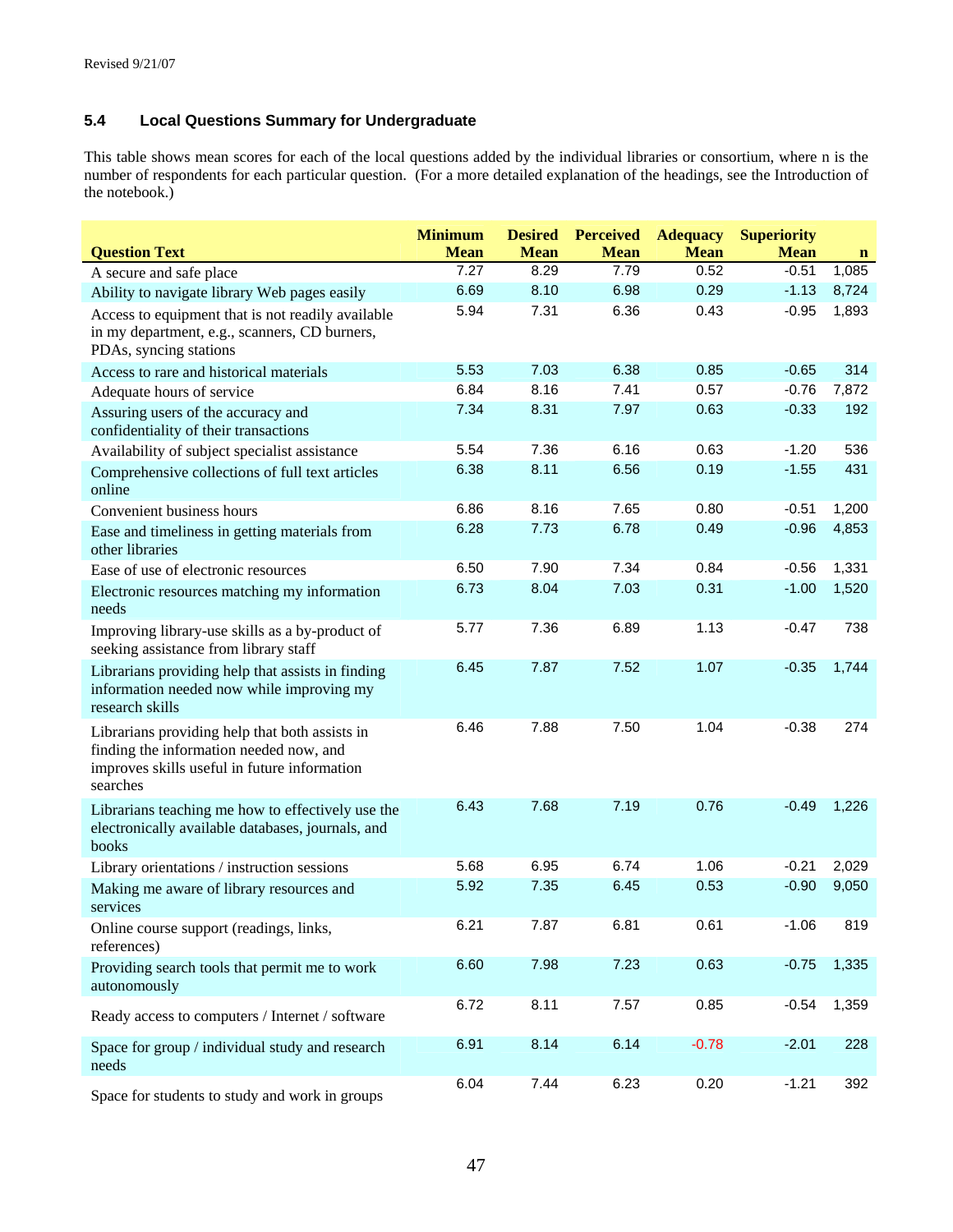| Space that facilitates quiet study                                             | 6.98 | 8.27 | 6.33 | $-0.65$ | $-1.94$ | -233  |
|--------------------------------------------------------------------------------|------|------|------|---------|---------|-------|
| Teaching me how to access, evaluate, and use<br>information                    | 5.90 | 7.38 | 6.61 | 0.71    | $-0.77$ | 8.686 |
| Teaching me how to locate, evaluate, and use<br>information                    | 6.64 | 7.97 | 7.51 | 0.87    | $-0.46$ | 447   |
| The library program teaches me how to access,<br>evaluate, and use information | 6.34 | 7.63 | 6.33 | $-0.01$ | $-1.30$ | 220   |
| Timely document delivery / interlibrary loan                                   | 6.59 | 7.88 | 7.03 | 0.44    | $-0.86$ | 674   |
| Timely document delivery/interlibrary loan                                     | 6.30 | 7.78 | 7.44 | 1.14    | $-0.34$ | 760   |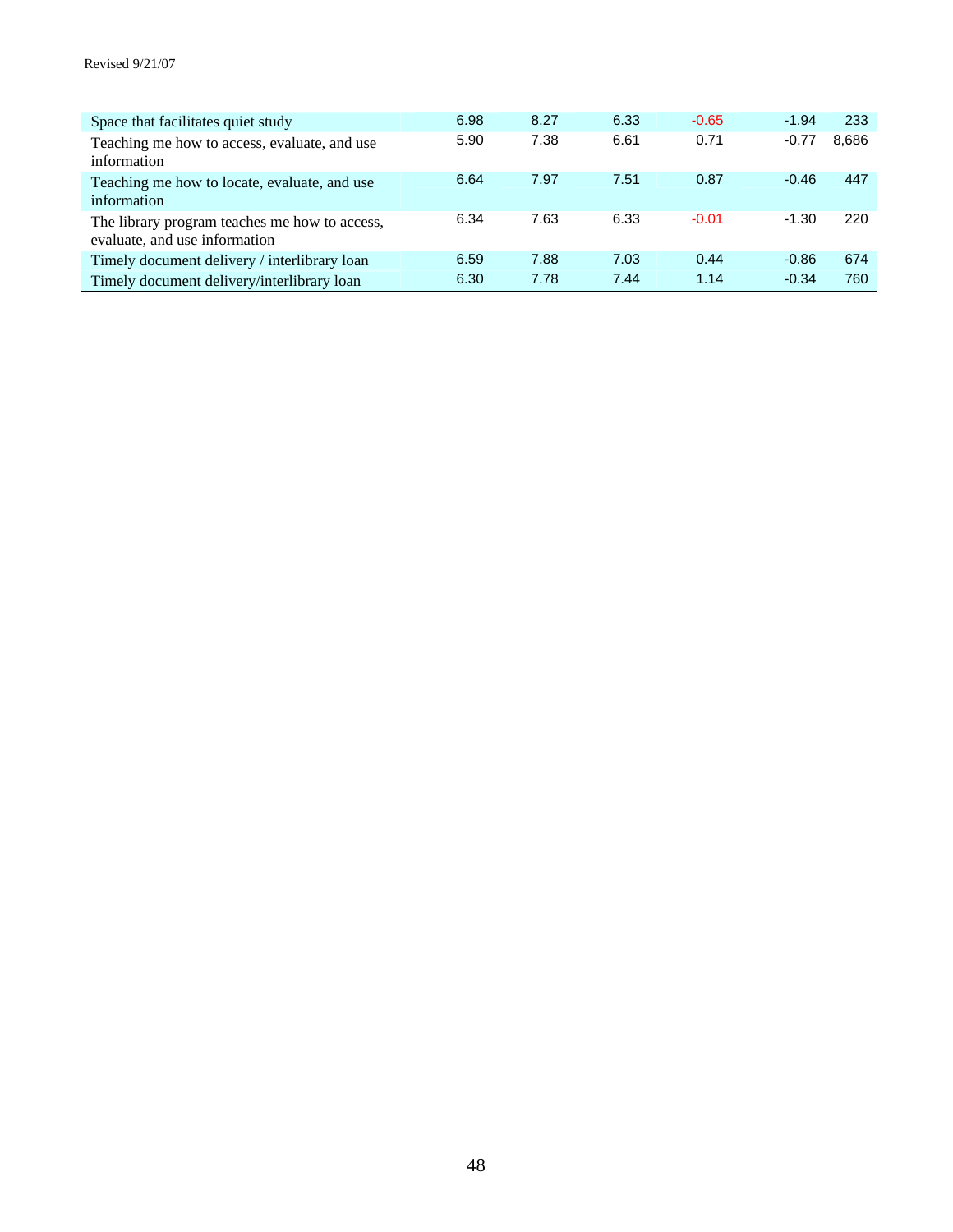This table shows mean scores for each of the local questions added by the individual libraries or consortium, where n is the number of respondents for each particular question. (For a more detailed explanation of the headings, see the Introduction of the notebook.)

| <b>Question Text</b>                                                                                                                                  | <b>Minimum</b><br><b>SD</b> | <b>Desired</b><br><b>SD</b> | <b>Perceived</b><br><b>SD</b> | <b>Adequacy</b><br><b>SD</b> | <b>Superiority</b><br><b>SD</b> | $\mathbf n$ |
|-------------------------------------------------------------------------------------------------------------------------------------------------------|-----------------------------|-----------------------------|-------------------------------|------------------------------|---------------------------------|-------------|
| A secure and safe place                                                                                                                               | 1.78                        | 1.26                        | 1.38                          | 1.84                         | 1.46                            | 1,085       |
| Ability to navigate library Web pages easily                                                                                                          | 1.61                        | 1.16                        | 1.55                          | 1.96                         | 1.71                            | 8,724       |
| Access to equipment that is not readily available<br>in my department, e.g., scanners, CD burners,<br>PDAs, syncing stations                          | 1.80                        | 1.57                        | 1.75                          | 2.13                         | 2.03                            | 1,893       |
| Access to rare and historical materials                                                                                                               | 2.10                        | 2.00                        | 1.72                          | 2.00                         | 2.06                            | 314         |
| Adequate hours of service                                                                                                                             | 1.70                        | 1.20                        | 1.67                          | 2.21                         | 1.89                            | 7,872       |
| Assuring users of the accuracy and<br>confidentiality of their transactions                                                                           | 1.66                        | 0.98                        | 1.26                          | 1.46                         | 1.06                            | 192         |
| Availability of subject specialist assistance                                                                                                         | 1.76                        | 1.45                        | 1.68                          | 1.88                         | 1.81                            | 536         |
| Comprehensive collections of full text articles<br>online                                                                                             | 1.68                        | 1.31                        | 1.54                          | 2.08                         | 1.83                            | 431         |
| Convenient business hours                                                                                                                             | 1.48                        | 1.01                        | 1.44                          | 1.90                         | 1.59                            | 1,200       |
| Ease and timeliness in getting materials from<br>other libraries                                                                                      | 1.77                        | 1.41                        | 1.64                          | 2.05                         | 1.84                            | 4,853       |
| Ease of use of electronic resources                                                                                                                   | 1.45                        | 1.10                        | 1.33                          | 1.73                         | 1.55                            | 1,331       |
| Electronic resources matching my information<br>needs                                                                                                 | 1.39                        | 1.06                        | 1.37                          | 1.79                         | 1.58                            | 1,520       |
| Improving library-use skills as a by-product of<br>seeking assistance from library staff                                                              | 1.79                        | 1.40                        | 1.34                          | 1.77                         | 1.50                            | 738         |
| Librarians providing help that assists in finding<br>information needed now while improving my<br>research skills                                     | 1.58                        | 1.22                        | 1.47                          | 1.82                         | 1.57                            | 1,744       |
| Librarians providing help that both assists in<br>finding the information needed now, and<br>improves skills useful in future information<br>searches | 1.63                        | 1.25                        | 1.23                          | 1.49                         | 1.35                            | 274         |
| Librarians teaching me how to effectively use<br>the electronically available databases, journals,<br>and books                                       | 1.76                        | 1.41                        | 1.54                          | 1.90                         | 1.66                            | 1,226       |
| Library orientations / instruction sessions                                                                                                           | 2.03                        | 1.84                        | 1.82                          | 2.12                         | 1.94                            | 2,029       |
| Making me aware of library resources and<br>services                                                                                                  | 1.81                        | 1.52                        | 1.68                          | 2.05                         | 1.91                            | 9,050       |
| Online course support (readings, links,<br>references)                                                                                                | 1.65                        | 1.26                        | 1.40                          | 1.76                         | 1.56                            | 819         |
| Providing search tools that permit me to work<br>autonomously                                                                                         | 1.35                        | 1.03                        | 1.28                          | 1.57                         | 1.42                            | 1,335       |
| Ready access to computers / Internet / software                                                                                                       | 1.44                        | 1.00                        | 1.39                          | 1.80                         | 1.51                            | 1,359       |
| Space for group / individual study and research<br>needs                                                                                              | 1.75                        | 1.37                        | 1.94                          | 2.60                         | 2.48                            | 228         |
| Space for students to study and work in groups                                                                                                        | 1.89                        | 1.72                        | 1.86                          | 2.34                         | 2.30                            | 392         |
| Space that facilitates quiet study                                                                                                                    | 1.81                        | 1.16                        | 2.01                          | 2.81                         | 2.38                            | 233         |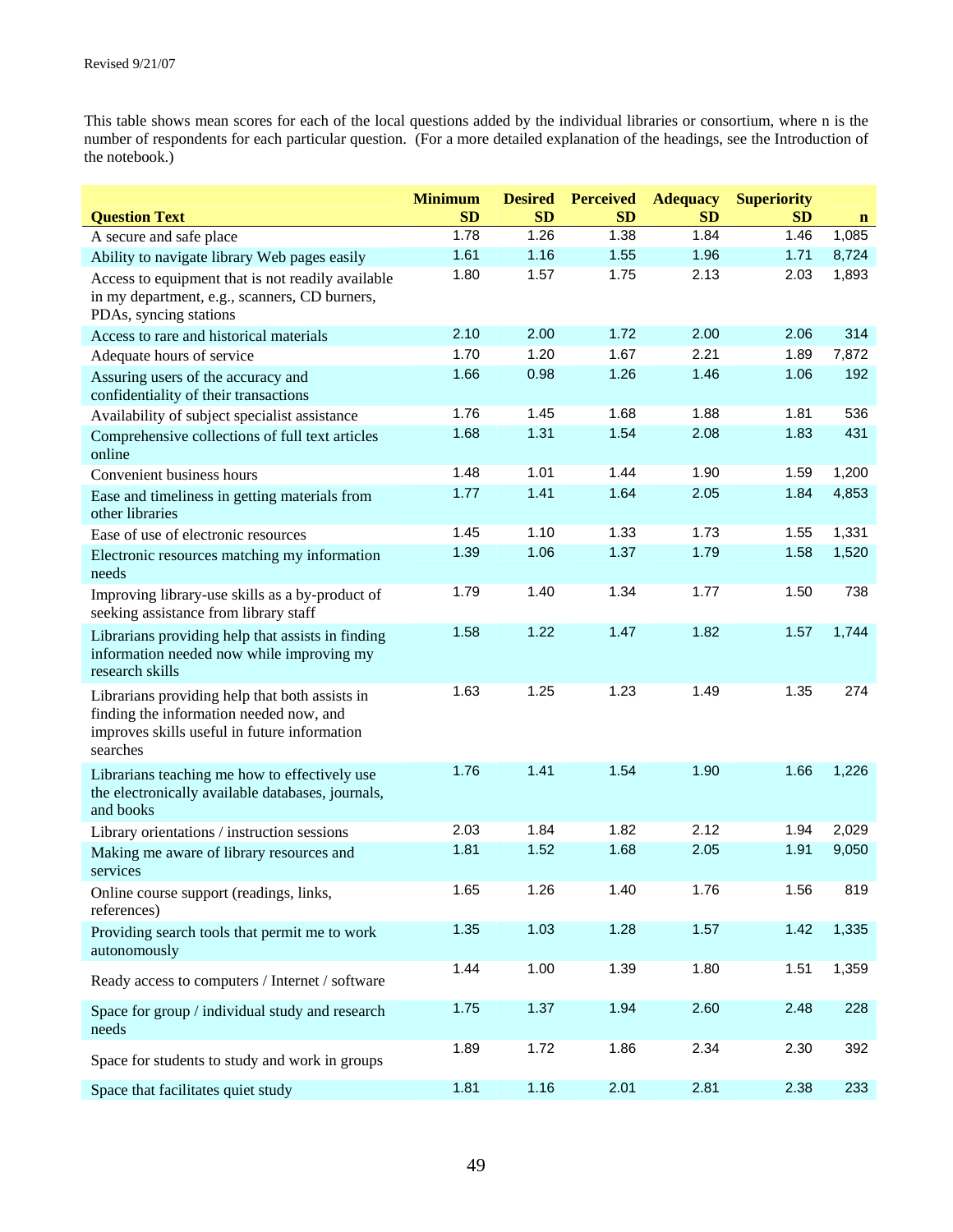| Teaching me how to access, evaluate, and use<br>information                    | 1.81 | 1.56 | 1.67 | 1.97 | 1.85 | 8.686 |
|--------------------------------------------------------------------------------|------|------|------|------|------|-------|
| Teaching me how to locate, evaluate, and use<br>information                    | 1.75 | 1.29 | 1.43 | 1.78 | 1.53 | 447   |
| The library program teaches me how to access,<br>evaluate, and use information | 1.72 | 1.35 | 1.83 | 2.09 | 1.96 | 220   |
| Timely document delivery / interlibrary loan                                   | 1.70 | 1.30 | 1.58 | 1.92 | 1.69 | 674   |
| Timely document delivery/interlibrary loan                                     | 1.55 | 1.18 | 1.39 | 1.86 | 1.56 | 760   |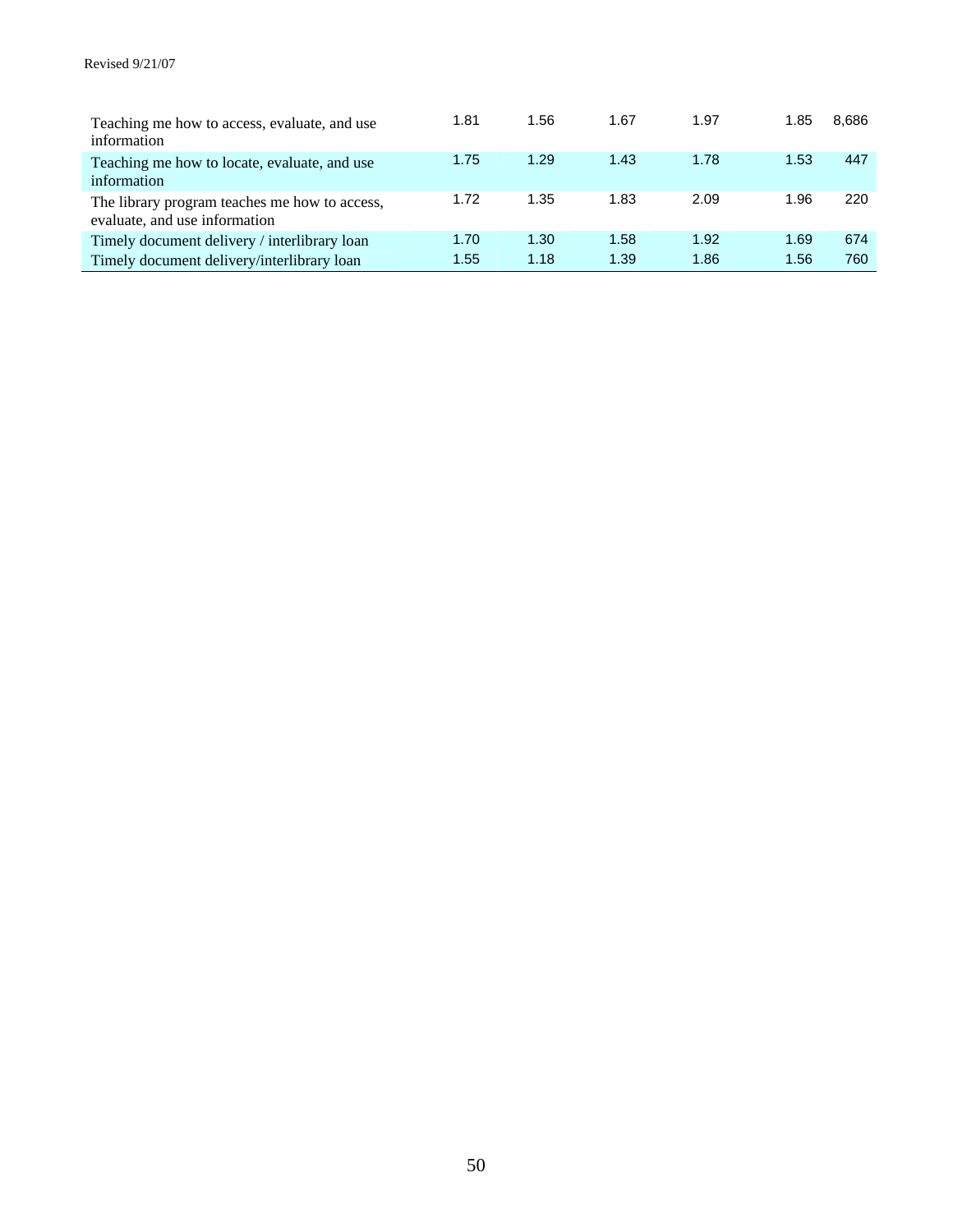## **5.5 General Satisfaction Questions Summary for Undergraduate**

The table displays mean score and standard deviation for each of the general satisfaction questions: Satisfaction with Treatment, Satisfaction with Support, and Satisfaction with Overall Quality of Service, where n is the number of respondent for each particular question. These scores are calculated from responses to the general satisfaction questions on the LibQUAL+® survey, in which respondents rated their levels of general satisfaction on a scale from 1-9.

| <b>Satisfaction Question</b>                                                                         | <b>Mean</b> | SD   | n      |
|------------------------------------------------------------------------------------------------------|-------------|------|--------|
| In general, I am satisfied with the way in which I am treated at the library.                        | 7.30        | 1.55 | 14.395 |
| In general, I am satisfied with library support for my learning, research, and/or teaching<br>needs. | 7.01        | 1.54 | 14.396 |
| How would you rate the overall quality of the service provided by the library?                       | 7.08        | 1.27 | 14.395 |

#### **5.6 Information Literacy Outcomes Questions Summary for Undergraduate**

The tables displays the mean score and standard deviation for each of the information literacy outcomes questions, where n is the number of respondents for each particular question. These scores are calculated from responses to the information literacy outcomes questions on the LibQUAL+® survey, in which respondents rated their levels of general satisfaction on a scale from 1-9 with 1 being "strongly disagree" and 9 representing "strongly agree".

| <b>Information Literacy Outcomes Question</b>                                       | <b>Mean</b> | <b>SD</b> | $\mathbf n$ |
|-------------------------------------------------------------------------------------|-------------|-----------|-------------|
| The library helps me stay abreast of developments in my field(s) of interest.       | 6.10        | 1.70      | 14,396      |
| The library aids my advancement in my academic discipline.                          | 6.84        | 1.59      | 14,396      |
| The library enables me to be more efficient in my academic pursuits.                | 6.93        | 1.61      | 14.395      |
| The library helps me distinguish between trustworthy and untrustworthy information. | 6.25        | 1.86      | 14,394      |
| The library provides me with the information skills I need in my work or study.     | 6.45        | 1.71      | 14,395      |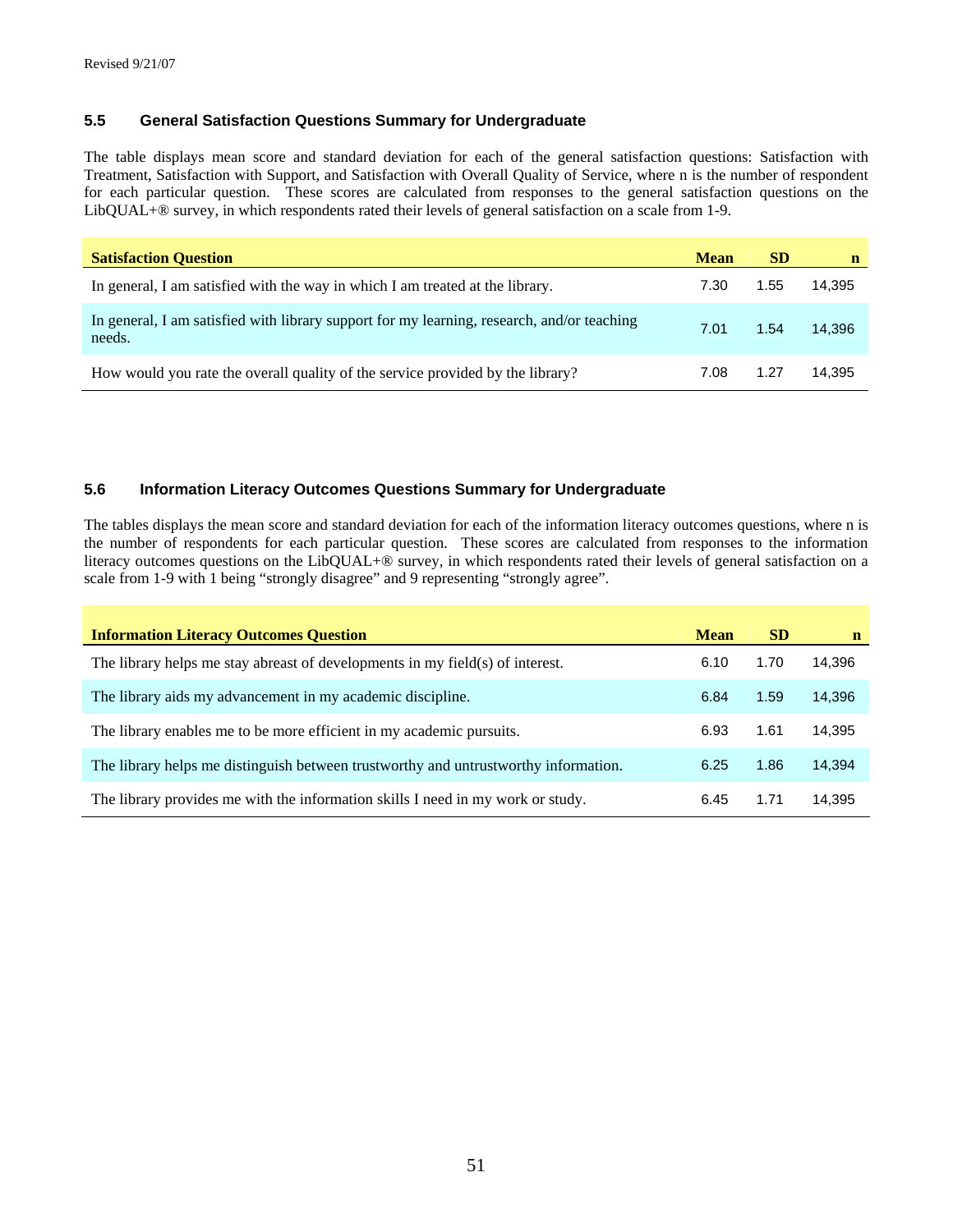# **5.7 Library Use Summary for Undergraduate**

This chart shows a graphic representation of library use (both on the premises and electronically), as well as use of nonlibrary gateways such as Yahoo™, and Google™. Bars represent the frequency with which respondents report using these resources: Daily, Weekly, Monthly, Quarterly, or Never. The table below the chart displays the number and percentage of respondents who selected each option.



|                                                                                   | Daily  | Weekly | <b>Monthly</b> | <b>Ouarterly</b> | <b>Never</b> | n / %   |
|-----------------------------------------------------------------------------------|--------|--------|----------------|------------------|--------------|---------|
|                                                                                   | 2,960  | 6,410  | 3,410          | 1,417            | 199          | 14,396  |
| How often do you use resources on library<br>premises?                            | 20.56% | 44.53% | 23.69%         | 9.84%            | 1.38%        | 100.00% |
|                                                                                   | 2,210  | 6,766  | 3,605          | 1,422            | 393          | 14,396  |
| How often do you access library resources<br>through a library Web page?          | 15.35% | 47.00% | 25.04%         | 9.88%            | 2.73%        | 100.00% |
| How often do you use Yahoo™, Google™, or<br>non-library gateways for information? | 9.894  | 3,108  | 766            | 337              | 290          | 14,395  |
|                                                                                   | 68.73% | 21.59% | 5.32%          | 2.34%            | 2.01%        | 100.00% |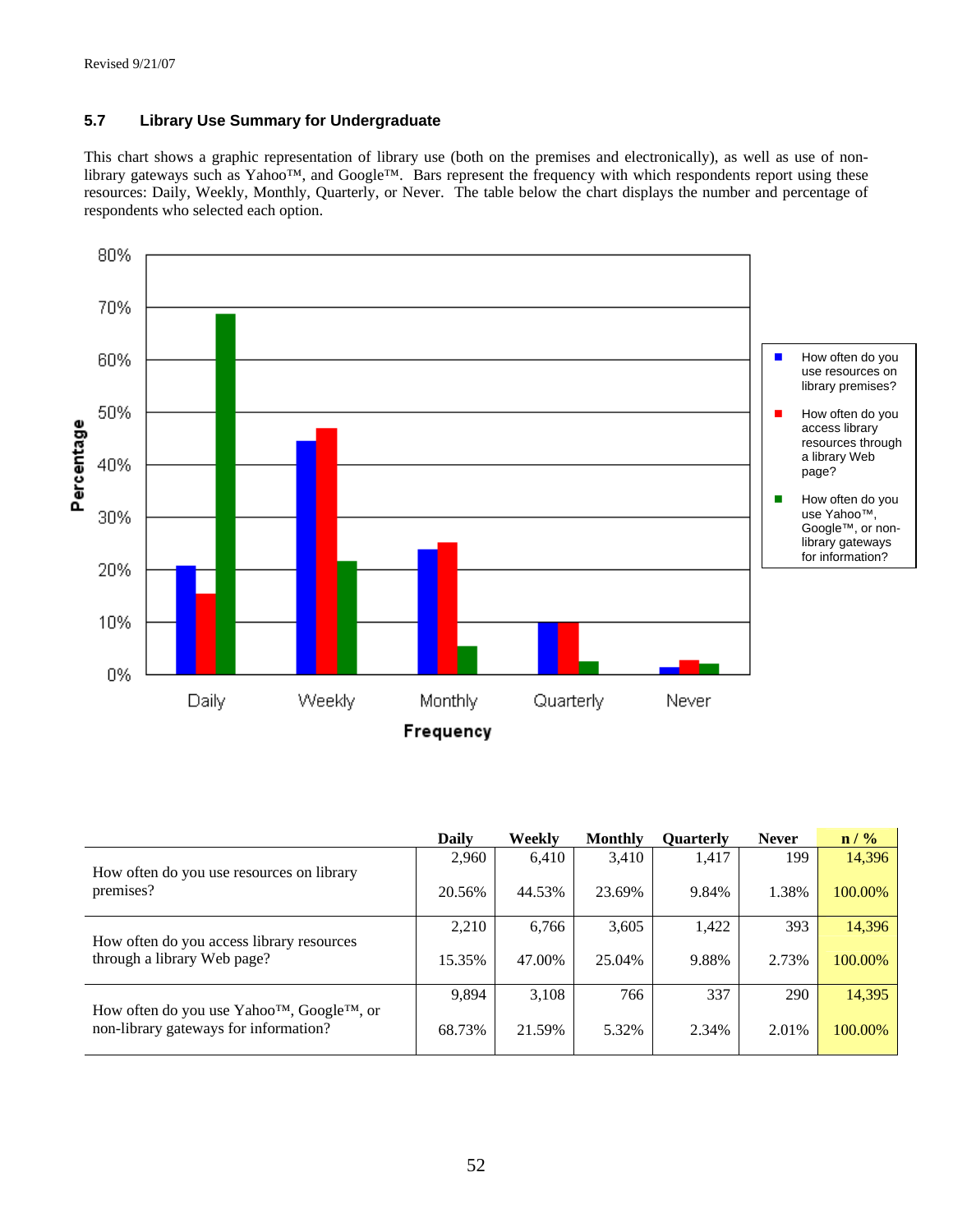## **6.0 College or University Libraries Graduate Summary for CARL**

#### **6.1 Demographic Summary for Graduate**

### **6.1.1 Population and Respondent Profiles for Graduate Discipline**

The chart and table below show a breakdown of survey respondents by discipline, based on user responses to the demographic questions and the demographic data provided by institutions in the online Representativeness section.

This section shows survey respondents broken down based on the LibQUAL+® standard discipline categories. The chart maps percentage of respondents for each discipline in red. Population percentages for each discipline are mapped in blue. The table shows the number and percentage for each discipline, for the general population (N) and for survey respondents (n).



- Respondent Profile by User Sub-Group
- **Population Profile by User Sub-Group**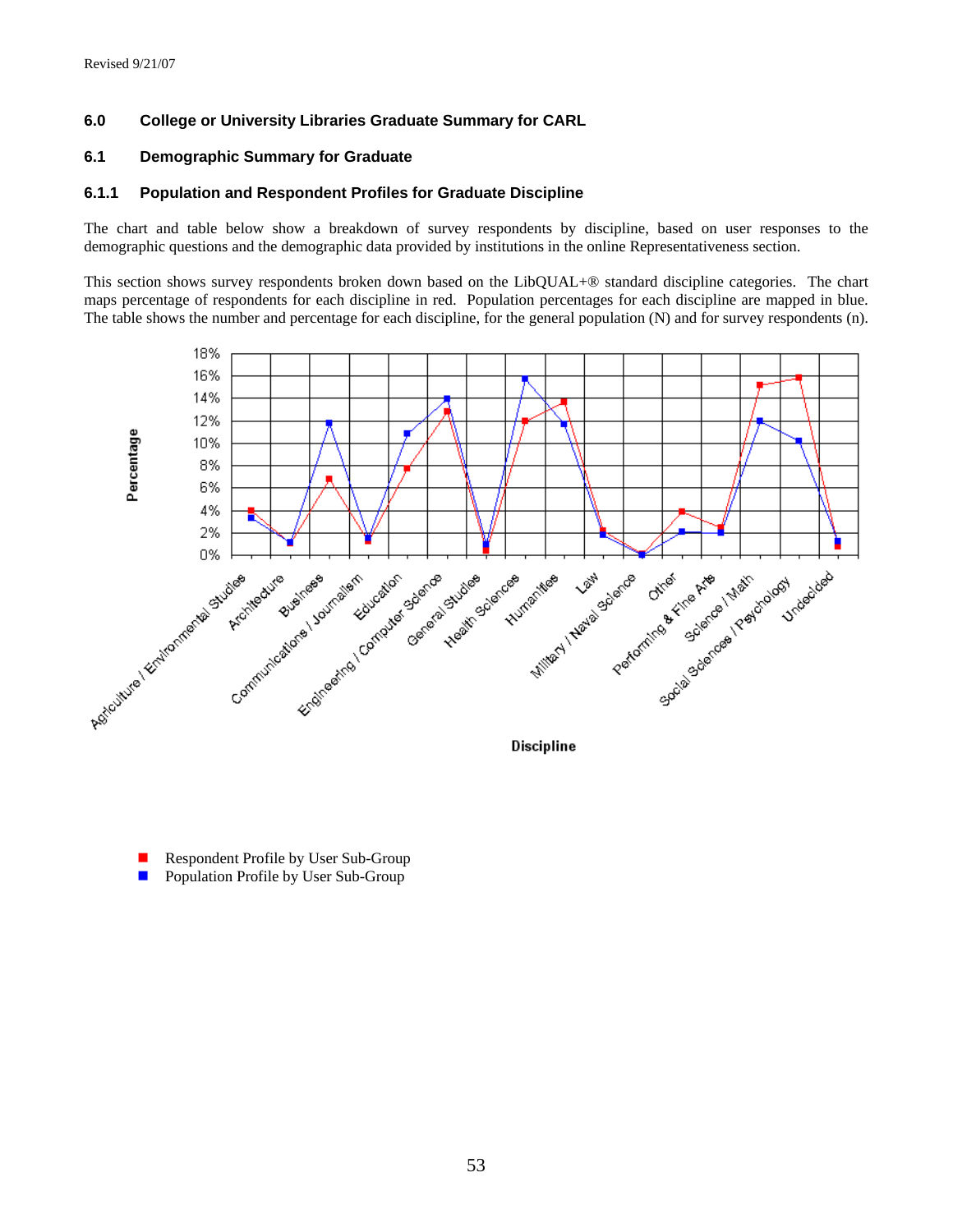|                                                        | <b>Population</b> | <b>Population</b>      | <b>Respondent</b>  | <b>Respondent</b>      |                         |
|--------------------------------------------------------|-------------------|------------------------|--------------------|------------------------|-------------------------|
| <b>Discipline</b><br>Agriculture/Environmental Studies | N<br>4,056        | $\frac{0}{0}$<br>3.29% | $\mathbf n$<br>243 | $\frac{0}{0}$<br>4.00% | $\%N - \%n$<br>$-0.71%$ |
|                                                        |                   |                        |                    |                        |                         |
| Architecture                                           | 1,389             | 1.13%                  | 61                 | 1.00%                  | 0.12%                   |
| <b>Business</b>                                        | 14,533            | 11.79%                 | 412                | 6.79%                  | 5.00%                   |
| Communications/Journalism                              | 1,831             | 1.48%                  | 74                 | 1.22%                  | 0.27%                   |
| Education                                              | 13,344            | 10.82%                 | 470                | 7.74%                  | 3.08%                   |
| Engineering/Computer Science                           | 17,165            | 13.92%                 | 778                | 12.82%                 | 1.11%                   |
| <b>General Studies</b>                                 | 1,124             | 0.91%                  | 24                 | 0.40%                  | 0.52%                   |
| <b>Health Sciences</b>                                 | 19,369            | 15.71%                 | 726                | 11.96%                 | 3.75%                   |
| Humanities                                             | 14,435            | 11.71%                 | 831                | 13.69%                 | $-1.98%$                |
| Law                                                    | 2,260             | 1.83%                  | 131                | 2.16%                  | $-0.32%$                |
| Military/Naval Studies                                 | 48                | 0.04%                  | 8                  | 0.13%                  | $-0.09%$                |
| Other                                                  | 2,510             | 2.04%                  | 232                | 3.82%                  | $-1.79%$                |
| Performing & Fine Arts                                 | 2,455             | 1.99%                  | 150                | 2.47%                  | $-0.48%$                |
| Science/Math                                           | 14,755            | 11.97%                 | 922                | 15.19%                 | $-3.22%$                |
| Social Sciences/Psychology                             | 12,516            | 10.15%                 | 961                | 15.83%                 | $-5.68%$                |
| Undecided                                              | 1,514             | 1.23%                  | 48                 | 0.79%                  | 0.44%                   |
| <b>Total:</b>                                          | 123,304           | 100.00%                | 6,071              | 100.00%                | $0.00\%$                |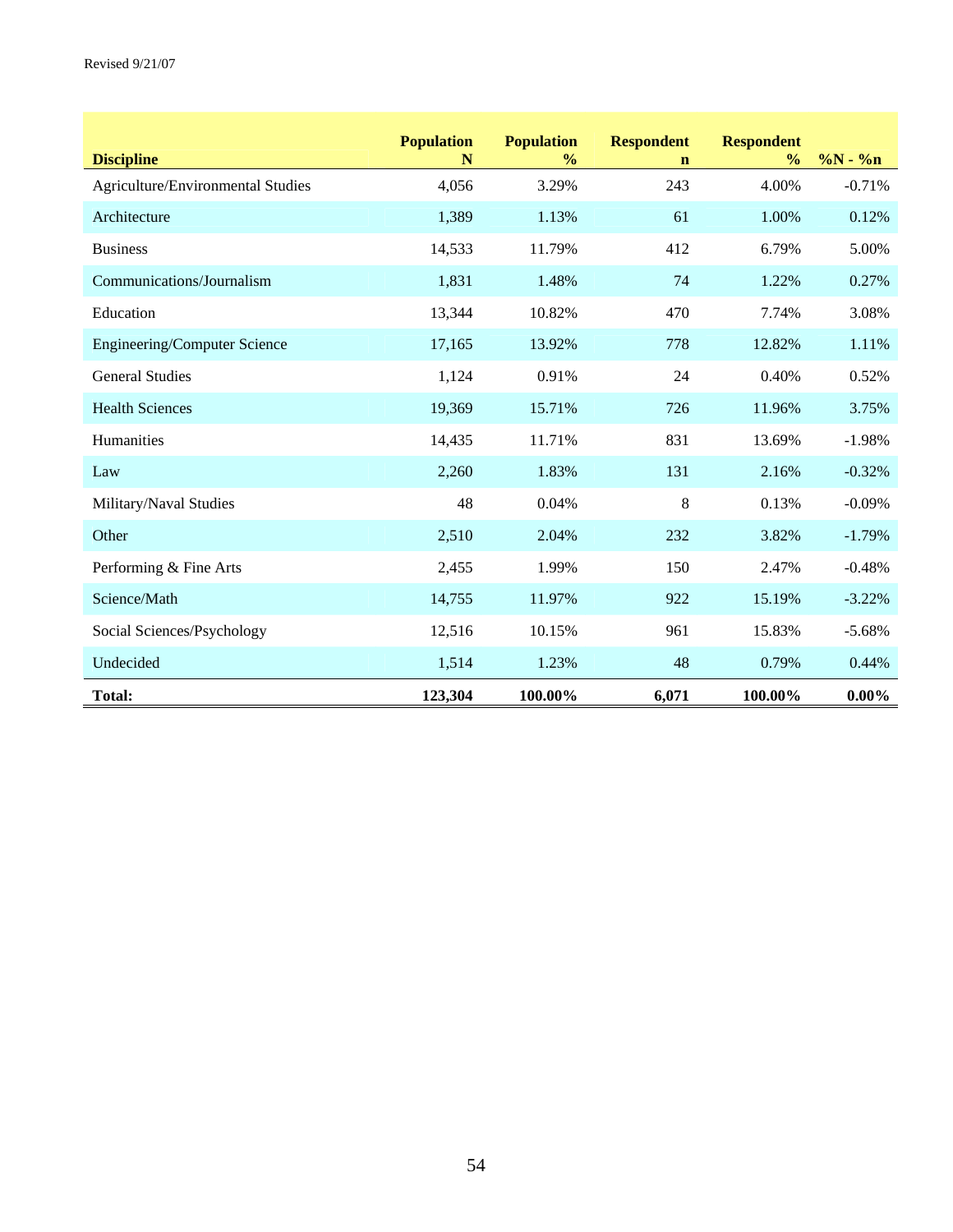## **6.1.2 Respondent Profile for Graduate by Age**

This table shows a breakdown of survey respondents by age; both the number of respondents (n) and the percentage of the total number of respondents represented by each age group are displayed.

|               | <b>Respondent</b> | <b>Respondent</b> |
|---------------|-------------------|-------------------|
| Age           | $\mathbf n$       | $\frac{1}{2}$     |
| Under 18      |                   | 0.02%             |
| $18 - 22$     | 213               | 3.51%             |
| $23 - 30$     | 3,820             | 62.94%            |
| $31 - 45$     | 1,641             | 27.04%            |
| $46 - 65$     | 384               | 6.33%             |
| Over 65       | 10                | 0.16%             |
| <b>Total:</b> | 6,069             | 100.00%           |

### **6.1.3 Population and Respondent Profiles for Graduate by Sex**

The table below shows a breakdown of survey respondents by sex, based on user responses to the demographic questions and the demographic data provided by institutions in the online Representativeness section\*. The number and percentage for each sex are given for the general population and for survey respondents.

\*Note: Participating institutions were not required to be completed the Representativeness section. When population data is missing or incomplete, it is because this data was not provided.

|               | <b>Population</b> | <b>Population</b> | <b>Respondent</b> | <b>Respondent</b> |
|---------------|-------------------|-------------------|-------------------|-------------------|
| <b>Sex</b>    |                   | $\frac{0}{0}$     | n                 | $\frac{0}{0}$     |
| Female        | 66.995            | 53.21%            | 3.614             | 59.55%            |
| Male          | 58,920            | 46.79%            | 2.455             | 40.45%            |
| <b>Total:</b> | 125,915           | 100.00%           | 6,069             | 100.00%           |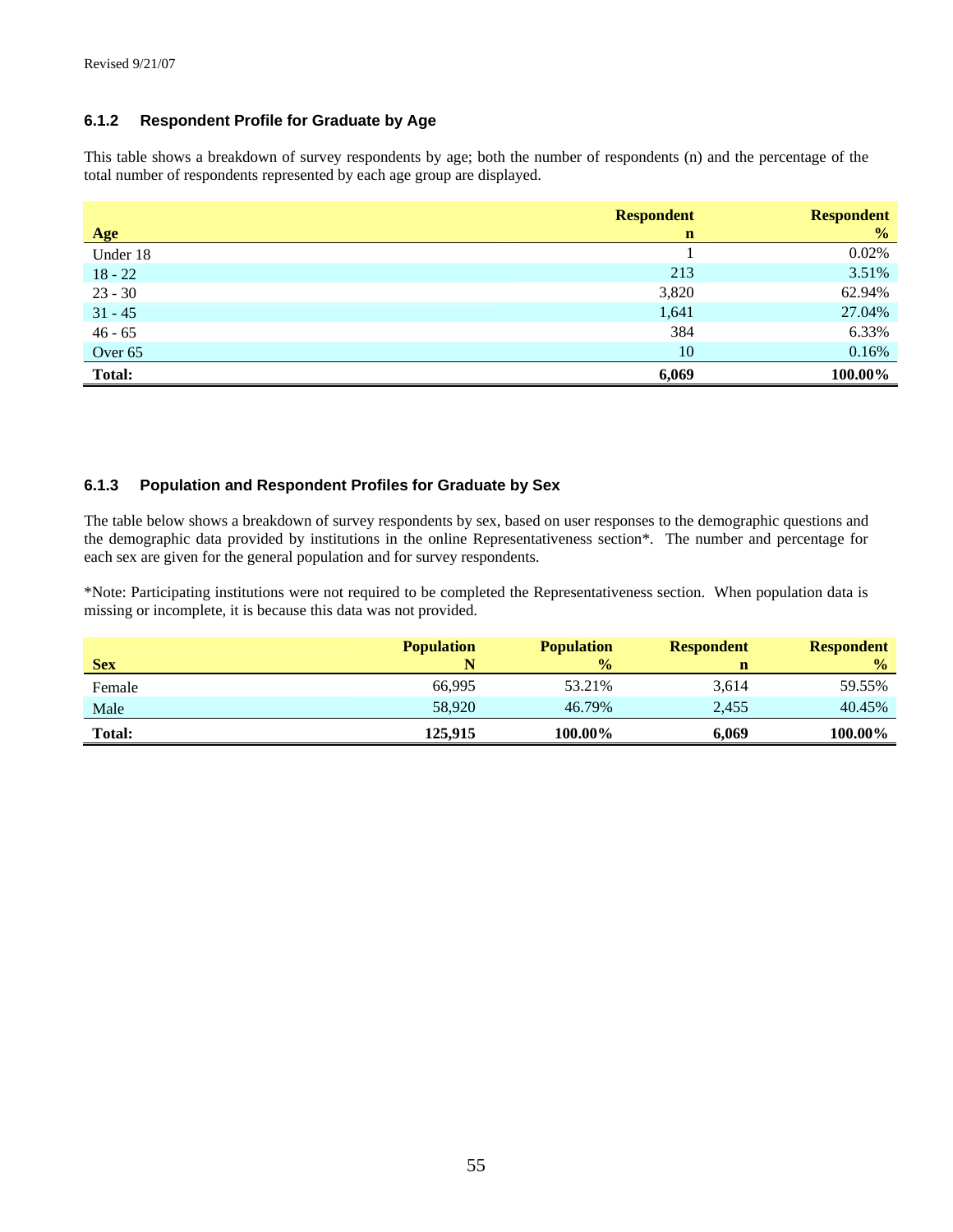## **6.2 Core Questions Summary for Graduate**

This radar chart shows aggregate results for the core survey questions. Each axis represents one question. A code to identify each question is displayed at the outer point of each axis. While questions for each dimension of library service quality are scattered randomly throughout the survey, on this chart they are grouped into sections: Affect of Service, Library as Place, and Information Control.

On each axis, respondents' minimum, desired, and perceived levels of service quality are plotted, and the resulting "gaps" between the three levels (representing service adequacy or service superiority) are shaded in blue, yellow, green, and red.

The two following tables show mean scores and standard deviations for each question, where n is the number of respondents for each particular question. (For a more detailed explanation of the headings, see the Introduction to this notebook.)

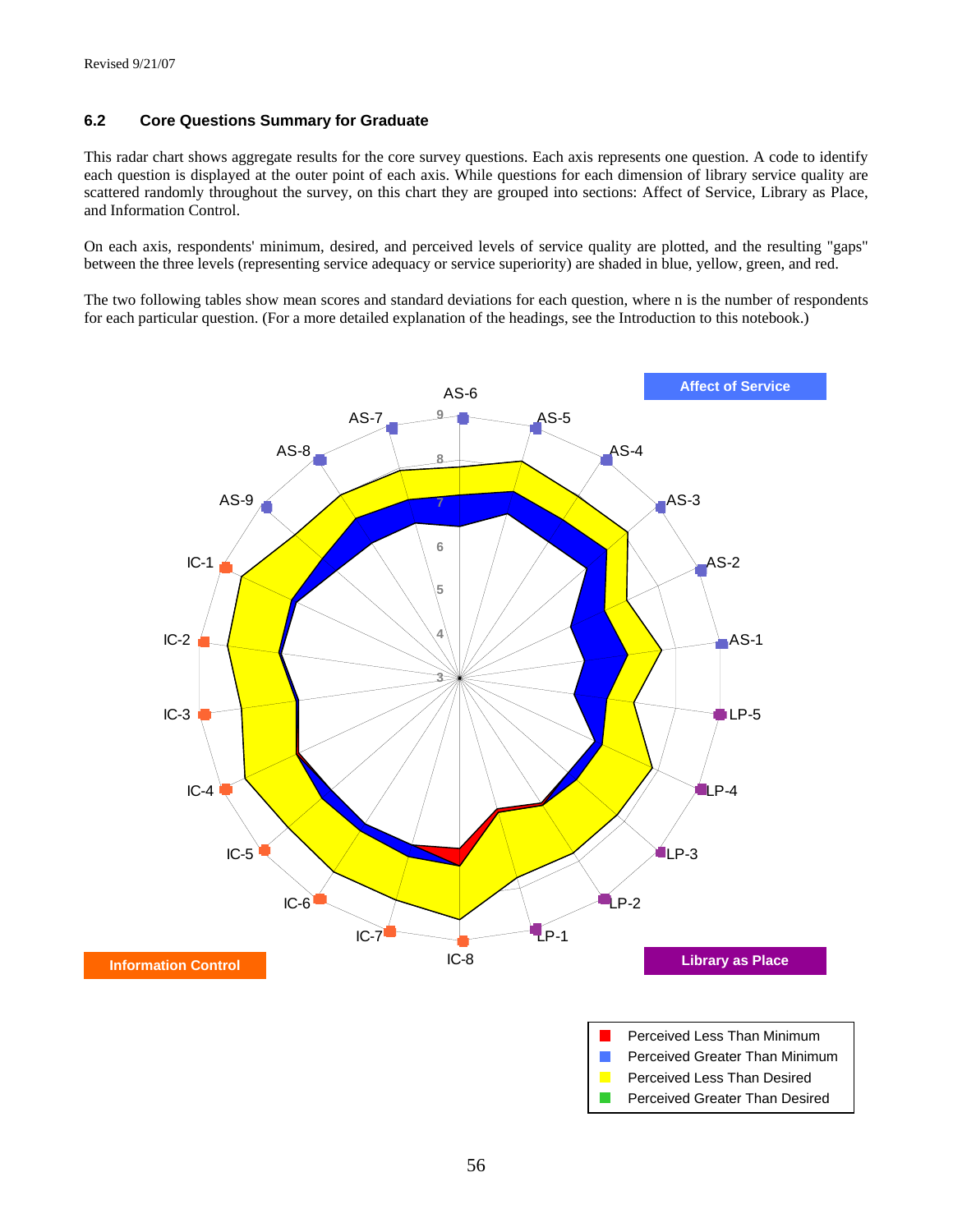| ID              | <b>Question Text</b>                                                 | <b>Minimum</b><br><b>Mean</b> | <b>Desired</b><br><b>Mean</b> | <b>Perceived</b><br><b>Mean</b> | <b>Adequacy</b><br><b>Mean</b> | <b>Superiority</b><br><b>Mean</b> | $\mathbf n$ |
|-----------------|----------------------------------------------------------------------|-------------------------------|-------------------------------|---------------------------------|--------------------------------|-----------------------------------|-------------|
|                 | <b>Affect of Service</b>                                             |                               |                               |                                 |                                |                                   |             |
| $AS-1$          | Employees who instill confidence in<br>users                         | 5.88                          | 7.66                          | 6.87                            | 0.99                           | $-0.79$                           | 5,751       |
| $AS-2$          | Giving users individual attention                                    | 5.81                          | 7.21                          | 6.66                            | 0.85                           | $-0.56$                           | 5,769       |
| $AS-3$          | Employees who are consistently<br>courteous                          | 6.84                          | 8.10                          | 7.45                            | 0.62                           | $-0.65$                           | 5,969       |
| $AS-4$          | Readiness to respond to users'<br>questions                          | 6.71                          | 7.97                          | 7.33                            | 0.62                           | $-0.64$                           | 5,803       |
| $AS-5$          | Employees who have the knowledge<br>to answer user questions         | 6.91                          | 8.14                          | 7.42                            | 0.52                           | $-0.72$                           | 5,802       |
| $AS-6$          | Employees who deal with users in a<br>caring fashion                 | 6.46                          | 7.81                          | 7.19                            | 0.73                           | $-0.62$                           | 5,805       |
| $AS-7$          | Employees who understand the needs<br>of their users                 | 6.67                          | 7.93                          | 7.23                            | 0.57                           | $-0.70$                           | 5,728       |
| $AS-8$          | Willingness to help users                                            | 6.69                          | 7.98                          | 7.34                            | 0.64                           | $-0.64$                           | 5,794       |
| $AS-9$          | Dependability in handling users'<br>service problems                 | 6.74                          | 7.99                          | 7.17                            | 0.42                           | $-0.82$                           | 4,845       |
|                 | <b>Information Control</b>                                           |                               |                               |                                 |                                |                                   |             |
| $IC-1$          | Making electronic resources<br>accessible from my home or office     | 7.09                          | 8.50                          | 7.23                            | 0.14                           | $-1.27$                           | 6,016       |
| $IC-2$          | A library Web site enabling me to<br>locate information on my own    | 7.10                          | 8.37                          | 7.18                            | 0.08                           | $-1.18$                           | 6,036       |
| $IC-3$          | The printed library materials I need<br>for my work                  | 6.72                          | 8.03                          | 6.75                            | 0.04                           | $-1.28$                           | 5,519       |
| $IC-4$          | The electronic information resources I<br>need                       | 7.10                          | 8.41                          | 7.07                            | $-0.04$                        | $-1.35$                           | 6,002       |
| $IC-5$          | Modern equipment that lets me easily<br>access needed information    | 6.90                          | 8.20                          | 7.18                            | 0.28                           | $-1.02$                           | 5,870       |
| $IC-6$          | Easy-to-use access tools that allow<br>me to find things on my own   | 6.98                          | 8.28                          | 7.16                            | 0.18                           | $-1.12$                           | 5,941       |
| $IC-7$          | Making information easily accessible<br>for independent use          | 6.97                          | 8.28                          | 7.24                            | 0.27                           | $-1.04$                           | 5,899       |
| $IC-8$          | Print and/or electronic journal<br>collections I require for my work | 7.30                          | 8.51                          | 6.90                            | $-0.40$                        | $-1.61$                           | 5,901       |
|                 | <b>Library as Place</b>                                              |                               |                               |                                 |                                |                                   |             |
| $LP-1$          | Library space that inspires study and<br>learning                    | 6.20                          | 7.74                          | 6.09                            | $-0.11$                        | $-1.65$                           | 5,742       |
| $LP-2$          | Quiet space for individual activities                                | 6.46                          | 7.77                          | 6.40                            | $-0.05$                        | $-1.36$                           | 5,632       |
| $LP-3$          | A comfortable and inviting location                                  | 6.28                          | 7.77                          | 6.54                            | 0.26                           | $-1.23$                           | 5,840       |
| $LP-4$          | A getaway for study, learning, or<br>research                        | 6.40                          | 7.86                          | 6.60                            | 0.19                           | $-1.26$                           | 5,641       |
| $LP-5$          | Community space for group learning<br>and group study                | 5.63                          | 6.99                          | 6.37                            | 0.74                           | $-0.61$                           | 4,832       |
| <b>Overall:</b> |                                                                      | 6.63                          | 7.98                          | 6.97                            | 0.34                           | $-1.01$                           | 6,071       |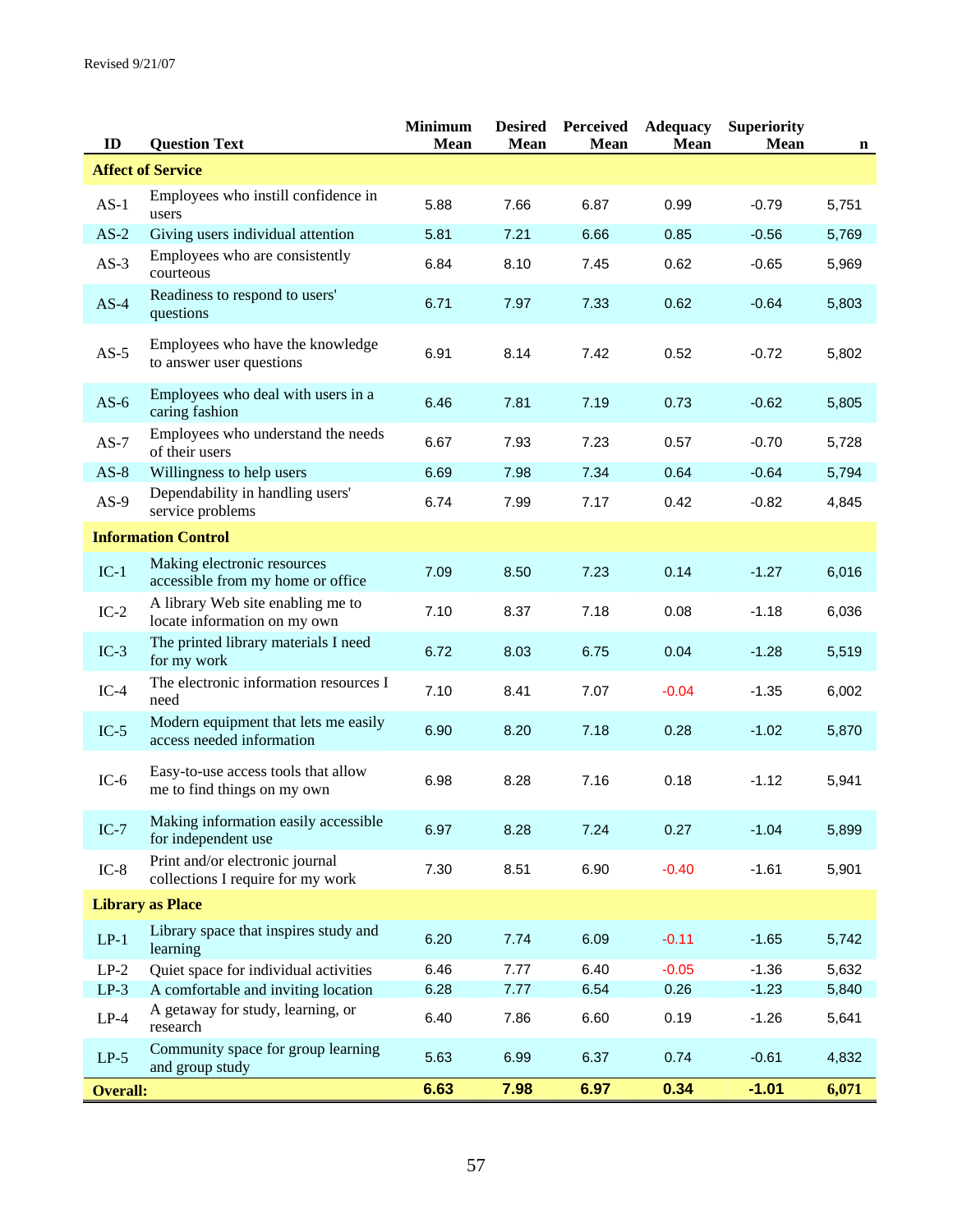| ID              | <b>Question Text</b>                                                 | <b>Minimum</b><br><b>SD</b> | <b>Desired</b><br><b>SD</b> | Perceived<br><b>SD</b> | <b>Adequacy</b><br><b>SD</b> | <b>Superiority</b><br>SD. | $\mathbf n$ |
|-----------------|----------------------------------------------------------------------|-----------------------------|-----------------------------|------------------------|------------------------------|---------------------------|-------------|
|                 | <b>Affect of Service</b>                                             |                             |                             |                        |                              |                           |             |
| $AS-1$          | Employees who instill confidence in<br>users                         | 1.68                        | 1.37                        | 1.55                   | 1.81                         | 1.63                      | 5,751       |
| $AS-2$          | Giving users individual attention                                    | 1.84                        | 1.63                        | 1.65                   | 1.79                         | 1.67                      | 5,769       |
| $AS-3$          | Employees who are consistently<br>courteous                          | 1.65                        | 1.18                        | 1.51                   | 1.87                         | 1.61                      | 5,969       |
| $AS-4$          | Readiness to respond to users'<br>questions                          | 1.56                        | 1.21                        | 1.43                   | 1.72                         | 1.51                      | 5,803       |
| $AS-5$          | Employees who have the knowledge<br>to answer user questions         | 1.54                        | 1.13                        | 1.38                   | 1.70                         | 1.47                      | 5,802       |
| $AS-6$          | Employees who deal with users in a<br>caring fashion                 | 1.66                        | 1.31                        | 1.46                   | 1.79                         | 1.57                      | 5,805       |
| $AS-7$          | Employees who understand the needs<br>of their users                 | 1.57                        | 1.22                        | 1.41                   | 1.70                         | 1.50                      | 5,728       |
| $AS-8$          | Willingness to help users                                            | 1.59                        | 1.22                        | 1.43                   | 1.72                         | 1.50                      | 5,794       |
| $AS-9$          | Dependability in handling users'<br>service problems                 | 1.55                        | 1.21                        | 1.48                   | 1.75                         | 1.59                      | 4,845       |
|                 | <b>Information Control</b>                                           |                             |                             |                        |                              |                           |             |
| $IC-1$          | Making electronic resources<br>accessible from my home or office     | 1.59                        | 0.99                        | 1.57                   | 2.00                         | 1.69                      | 6,016       |
| $IC-2$          | A library Web site enabling me to<br>locate information on my own    | 1.52                        | 1.04                        | 1.52                   | 1.85                         | 1.60                      | 6,036       |
| $IC-3$          | The printed library materials I need<br>for my work                  | 1.63                        | 1.32                        | 1.57                   | 1.96                         | 1.80                      | 5,519       |
| $IC-4$          | The electronic information resources I<br>need                       | 1.46                        | 0.99                        | 1.41                   | 1.83                         | 1.57                      | 6,002       |
| $IC-5$          | Modern equipment that lets me easily<br>access needed information    | 1.50                        | 1.10                        | 1.40                   | 1.77                         | 1.55                      | 5,870       |
| $IC-6$          | Easy-to-use access tools that allow<br>me to find things on my own   | 1.47                        | 1.04                        | 1.37                   | 1.77                         | 1.51                      | 5,941       |
| $IC-7$          | Making information easily accessible<br>for independent use          | 1.44                        | 1.01                        | 1.33                   | 1.70                         | 1.43                      | 5,899       |
| $IC-8$          | Print and/or electronic journal<br>collections I require for my work | 1.45                        | 0.95                        | 1.58                   | 2.02                         | 1.74                      | 5,901       |
|                 | <b>Library as Place</b>                                              |                             |                             |                        |                              |                           |             |
| $LP-1$          | Library space that inspires study and<br>learning                    | 1.81                        | 1.56                        | 1.88                   | 2.41                         | 2.33                      | 5,742       |
| $LP-2$          | Quiet space for individual activities                                | 1.86                        | 1.60                        | 1.87                   | 2.46                         | 2.30                      | 5,632       |
| $LP-3$          | A comfortable and inviting location                                  | 1.74                        | 1.41                        | 1.75                   | 2.20                         | 2.05                      | 5,840       |
| $LP-4$          | A getaway for study, learning, or<br>research                        | 1.78                        | 1.46                        | 1.70                   | 2.14                         | 1.99                      | 5,641       |
| $LP-5$          | Community space for group learning<br>and group study                | 2.08                        | 1.97                        | 1.73                   | 2.35                         | 2.29                      | 4,832       |
| <b>Overall:</b> |                                                                      | 1.64                        | 1.27                        | 1.54                   | 1.92                         | 1.72                      | 6,071       |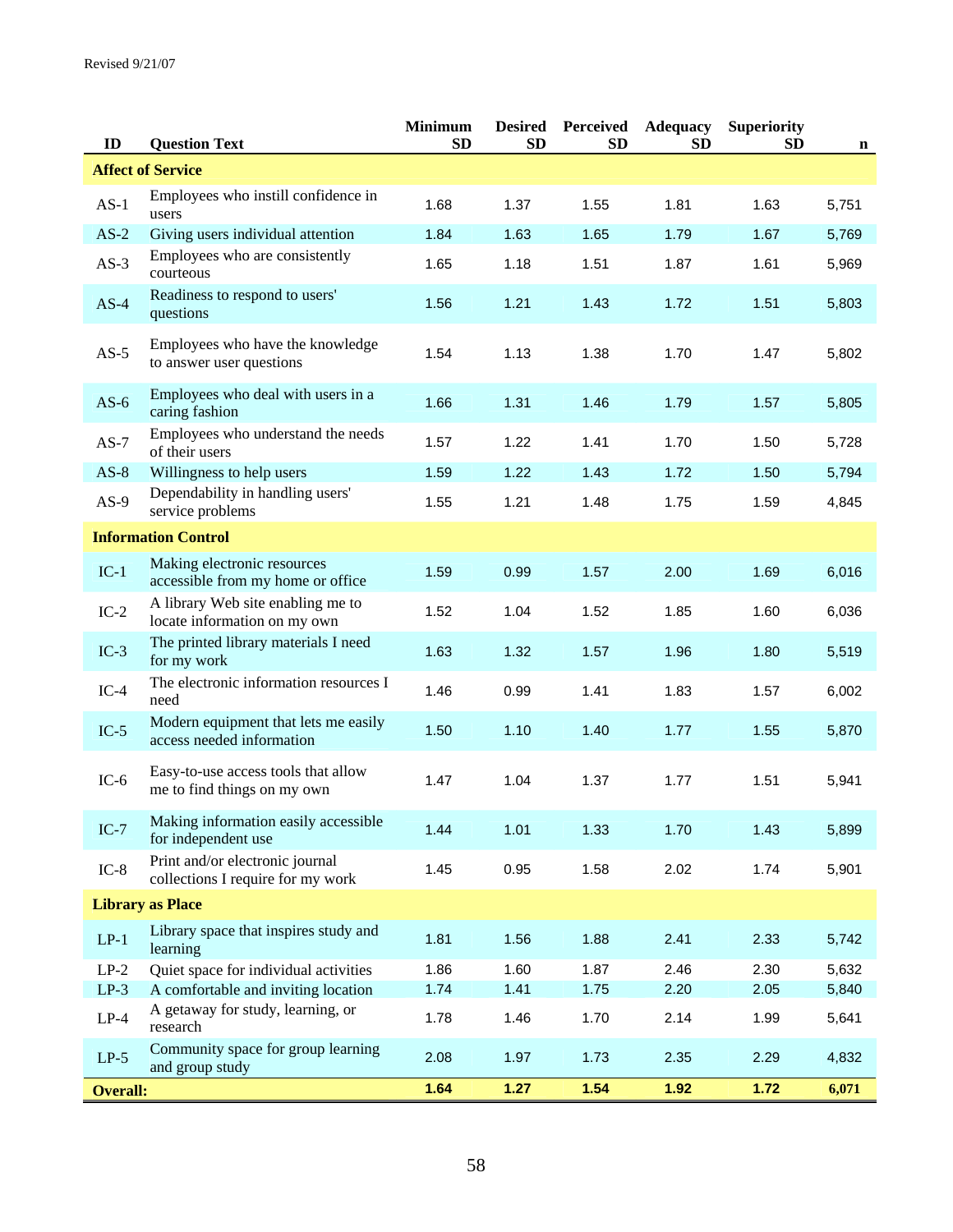# **6.3 Core Question Dimensions Summary for Graduate**

On the chart below, scores for each dimension of library service quality have been plotted graphically. The exterior bars represent the range of minimum to desired mean scores for each dimension. The interior bars represent the range of minimum to perceived mean scores (the service adequacy gap) for each dimension of library service quality.



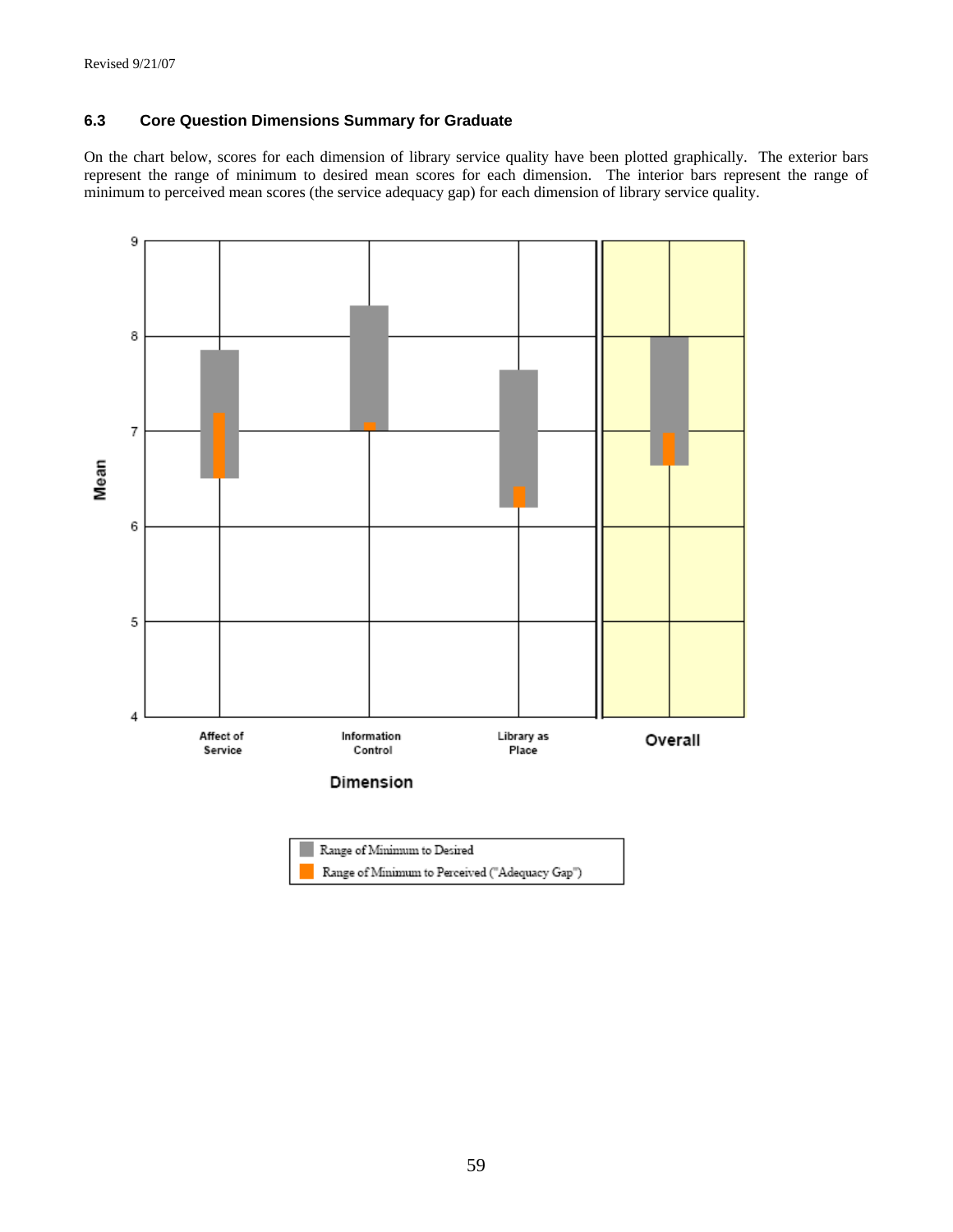The following table displays mean scores for each dimension of library service quality measured by the LibQUAL+® survey, where n is the number of respondents for each particular dimension. (For a more detailed explanation of the headings, see the Introduction to this notebook.) A complete listing of the survey questions and their dimensions can be found in Appendix A.

|                     | <b>Minimum</b> |             | <b>Desired Perceived</b> | <b>Adequacy</b> | <b>Superiority</b> |       |
|---------------------|----------------|-------------|--------------------------|-----------------|--------------------|-------|
| <b>Dimension</b>    | <b>Mean</b>    | <b>Mean</b> | <b>Mean</b>              | <b>Mean</b>     | <b>Mean</b>        | n     |
| Affect of Service   | 6.51           | 7.86        | 7.18                     | 0.67            | $-0.67$            | 6,066 |
| Information Control | 7.02           | 8.32        | 7.09                     | 0.07            | $-1.23$            | 6.071 |
| Library as Place    | 6.20           | 7.64        | 6.42                     | 0.22            | $-1.22$            | 5,985 |
| <b>Overall:</b>     | 6.64           | 7.99        | 6.98                     | 0.34            | $-1.01$            | 6.071 |

The following table displays standard deviation for each dimension of library service quality measured by the LibQUAL+® survey, where n is the number of respondents for each particular dimension. (For a more detailed explanation of the headings, see the Introduction to this notebook.) A complete listing of the survey questions and their dimensions can be found in Appendix A.

|                            | <b>Minimum</b> | <b>Desired</b> | <b>Perceived</b> | <b>Adequacy</b> | <b>Superiority</b> |       |
|----------------------------|----------------|----------------|------------------|-----------------|--------------------|-------|
| <b>Dimension</b>           | <b>SD</b>      | <b>SD</b>      | <b>SD</b>        | <b>SD</b>       | <b>SD</b>          | n     |
| Affect of Service          | 1.34           | 0.98           | 1.19             | 1.42            | 1.23               | 6,066 |
| <b>Information Control</b> | 1.22           | 0.79           | 1.09             | 1.43            | 1.18               | 6,071 |
| Library as Place           | 1.54           | 1.27           | l.45             | 1.87            | 1.74               | 5,985 |
| <b>Overall:</b>            | 1.21           | 0.83           | 1.04             | 1.34            | 1.11               | 6.071 |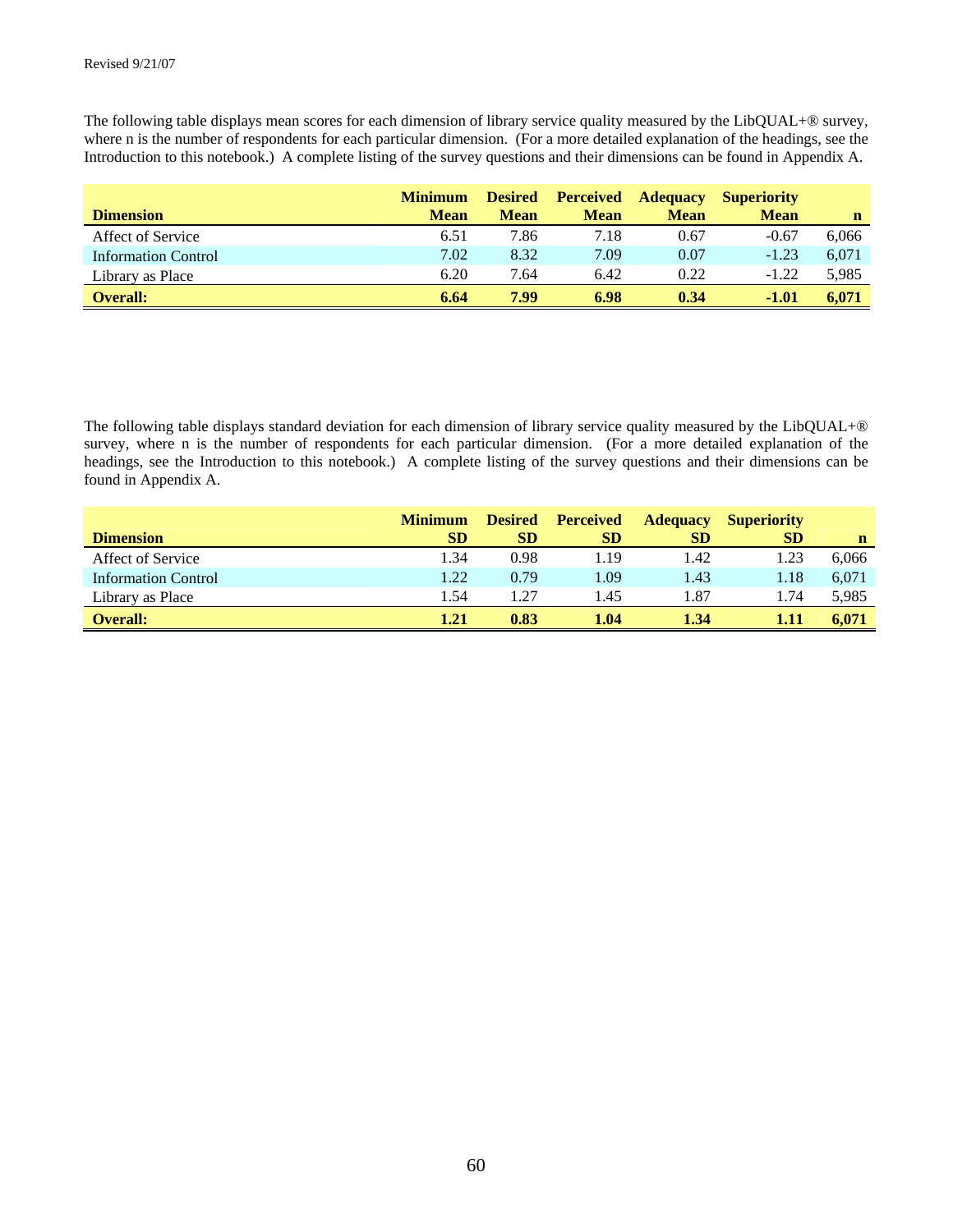# **6.4 Local Questions Summary for Graduate**

This table shows mean scores for each of the local questions added by the individual libraries or consortium, where n is the number of respondents for each particular question. (For a more detailed explanation of the headings, see the Introduction of the notebook.)

| <b>Question Text</b>                                                                                                                                  | <b>Minimum</b><br><b>Mean</b> | <b>Desired</b><br><b>Mean</b> | <b>Perceived</b><br><b>Mean</b> | <b>Adequacy</b><br><b>Mean</b> | <b>Superiority</b><br><b>Mean</b> | $\mathbf n$ |
|-------------------------------------------------------------------------------------------------------------------------------------------------------|-------------------------------|-------------------------------|---------------------------------|--------------------------------|-----------------------------------|-------------|
| A secure and safe place                                                                                                                               | 7.04                          | 8.12                          | 7.49                            | 0.45                           | $-0.63$                           | 429         |
| Ability to navigate library Web pages easily                                                                                                          | 7.02                          | 8.35                          | 7.00                            | $-0.03$                        | $-1.35$                           | 3,909       |
| Access to equipment that is not readily available<br>in my department, e.g., scanners, CD burners,<br>PDAs, syncing stations                          | 5.96                          | 7.26                          | 6.33                            | 0.37                           | $-0.92$                           | 499         |
| Access to rare and historical materials                                                                                                               | 5.88                          | 7.07                          | 6.64                            | 0.76                           | $-0.42$                           | 153         |
| Adequate hours of service                                                                                                                             | 6.89                          | 8.11                          | 7.45                            | 0.55                           | $-0.66$                           | 3,131       |
| Assuring users of the accuracy and<br>confidentiality of their transactions                                                                           | 7.29                          | 8.27                          | 8.03                            | 0.74                           | $-0.24$                           | 131         |
| Availability of subject specialist assistance                                                                                                         | 5.71                          | 7.30                          | 6.29                            | 0.58                           | $-1.01$                           | 561         |
| Comprehensive collections of full text articles<br>online                                                                                             | 7.13                          | 8.44                          | 6.67                            | $-0.46$                        | $-1.77$                           | 236         |
| Convenient business hours                                                                                                                             | 6.87                          | 8.14                          | 7.61                            | 0.74                           | $-0.53$                           | 509         |
| Ease and timeliness in getting materials from<br>other libraries                                                                                      | 6.71                          | 8.16                          | 7.10                            | 0.39                           | $-1.06$                           | 2,535       |
| Ease of use of electronic resources                                                                                                                   | 6.77                          | 8.14                          | 7.31                            | 0.54                           | $-0.83$                           | 602         |
| Electronic resources matching my information<br>needs                                                                                                 | 6.98                          | 8.37                          | 6.66                            | $-0.32$                        | $-1.71$                           | 571         |
| Improving library-use skills as a by-product of<br>seeking assistance from library staff                                                              | 5.92                          | 7.50                          | 6.92                            | 1.01                           | $-0.57$                           | 260         |
| Librarians providing help that assists in finding<br>information needed now while improving my<br>research skills                                     | 6.59                          | 7.98                          | 7.64                            | 1.05                           | $-0.33$                           | 1,154       |
| Librarians providing help that both assists in<br>finding the information needed now, and<br>improves skills useful in future information<br>searches | 6.79                          | 8.13                          | 7.49                            | 0.70                           | $-0.64$                           | 193         |
| Librarians teaching me how to effectively use the<br>electronically available databases, journals, and<br>books                                       | 6.54                          | 7.85                          | 6.83                            | 0.29                           | $-1.02$                           | 378         |
| Library orientations / instruction sessions                                                                                                           | 5.97                          | 7.26                          | 6.81                            | 0.83                           | $-0.45$                           | 464         |
| Making me aware of library resources and<br>services                                                                                                  | 6.12                          | 7.52                          | 6.57                            | 0.45                           | $-0.95$                           | 3,329       |
| Online course support (readings, links,<br>references)                                                                                                | 6.10                          | 7.70                          | 6.73                            | 0.63                           | $-0.97$                           | 235         |
| Providing search tools that permit me to work<br>autonomously                                                                                         | 6.81                          | 8.21                          | 7.05                            | 0.24                           | $-1.16$                           | 419         |
| Ready access to computers / Internet / software                                                                                                       | 6.90                          | 8.18                          | 7.77                            | 0.87                           | $-0.41$                           | 593         |
| Space for group / individual study and research<br>needs                                                                                              | 6.32                          | 7.64                          | 6.30                            | $-0.02$                        | $-1.34$                           | 142         |
| Space for students to study and work in groups                                                                                                        | 5.86                          | 7.13                          | 5.95                            | 0.08                           | $-1.19$                           | 258         |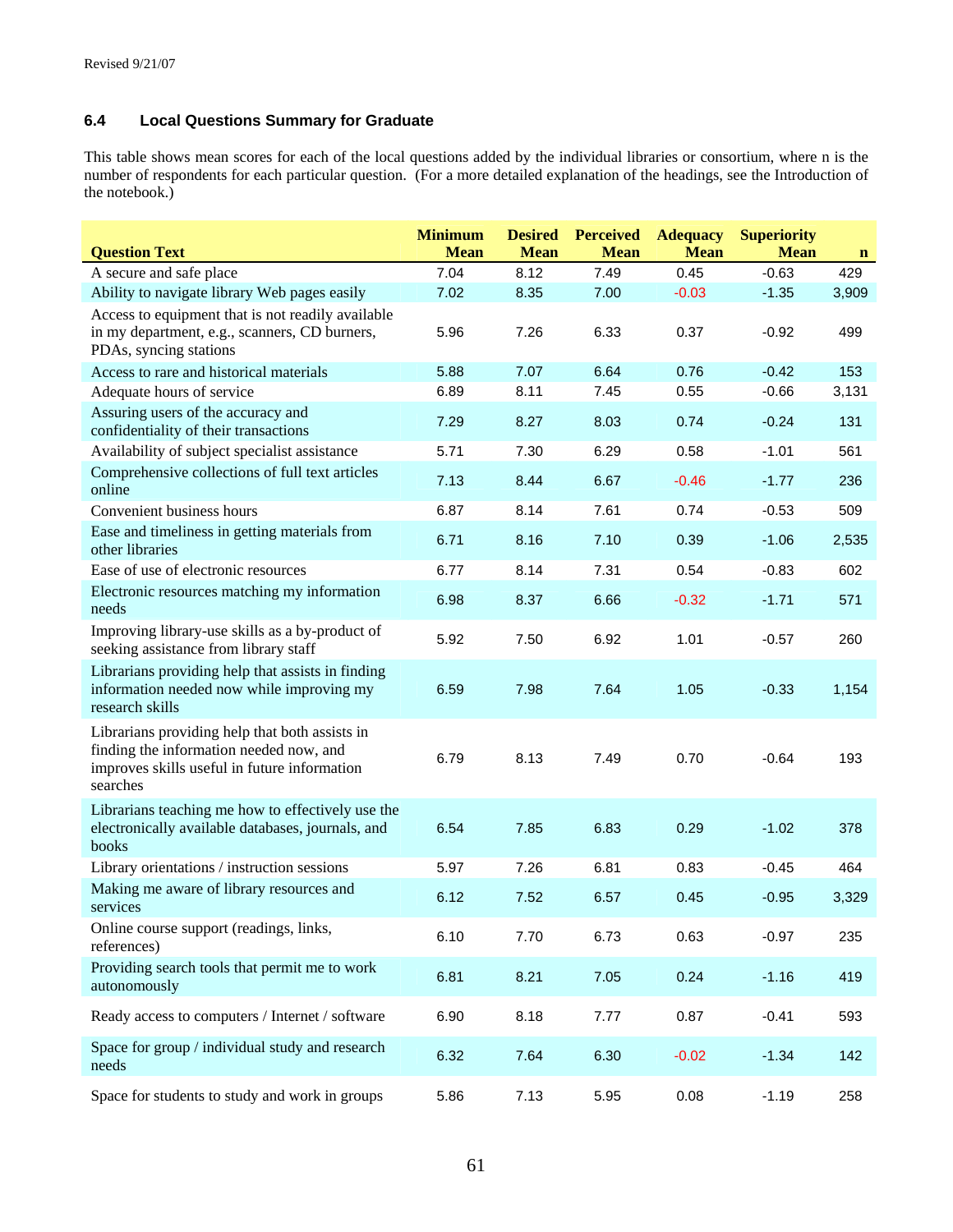| Space that facilitates quiet study                                             | 6.70 | 7.80 | 5.99 | $-0.70$ | $-1.81$ | 151   |
|--------------------------------------------------------------------------------|------|------|------|---------|---------|-------|
| Teaching me how to access, evaluate, and use<br>information                    | 6.08 | 7.50 | 6.68 | 0.60    | $-0.81$ | 2,792 |
| Teaching me how to locate, evaluate, and use<br>information                    | 6.90 | 7.98 | 7.49 | 0.59    | $-0.49$ | 220   |
| The library program teaches me how to access,<br>evaluate, and use information | 6.11 | 7.38 | 6.79 | 0.68    | $-0.59$ | 217   |
| Timely document delivery / interlibrary loan                                   | 7.09 | 8.32 | 7.25 | 0.16    | $-1.07$ | 563   |
| Timely document delivery/interlibrary loan                                     | 6.62 | 8.09 | 7.60 | 0.98    | $-0.49$ | 472   |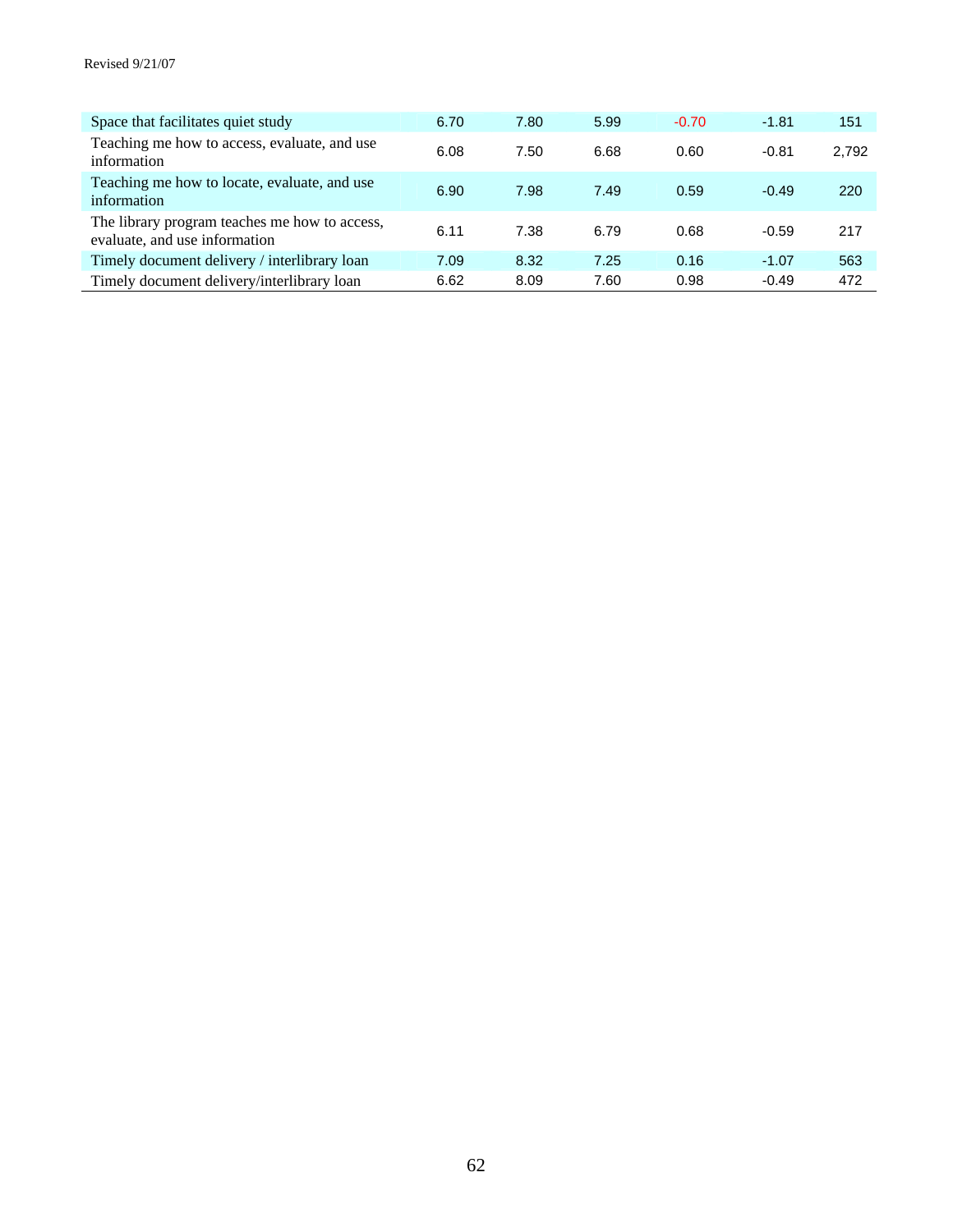This table shows mean scores for each of the local questions added by the individual libraries or consortium, where n is the number of respondents for each particular question. (For a more detailed explanation of the headings, see the Introduction of the notebook.)

| <b>Question Text</b>                                                                                                                                  | <b>Minimum</b><br><b>SD</b> | <b>Desired</b><br><b>SD</b> | <b>Perceived</b><br><b>SD</b> | <b>Adequacy</b><br><b>SD</b> | <b>Superiority</b><br><b>SD</b> | $\mathbf{n}$ |
|-------------------------------------------------------------------------------------------------------------------------------------------------------|-----------------------------|-----------------------------|-------------------------------|------------------------------|---------------------------------|--------------|
| A secure and safe place                                                                                                                               | 1.78                        | 1.33                        | 1.39                          | 1.83                         | 1.57                            | 429          |
| Ability to navigate library Web pages easily                                                                                                          | 1.52                        | 1.02                        | 1.55                          | 1.91                         | 1.67                            | 3,909        |
| Access to equipment that is not readily available<br>in my department, e.g., scanners, CD burners,<br>PDAs, syncing stations                          | 1.65                        | 1.47                        | 1.85                          | 2.07                         | 2.01                            | 499          |
| Access to rare and historical materials                                                                                                               | 1.94                        | 2.01                        | 1.60                          | 2.01                         | 2.10                            | 153          |
| Adequate hours of service                                                                                                                             | 1.63                        | 1.22                        | 1.52                          | 2.02                         | 1.76                            | 3,131        |
| Assuring users of the accuracy and<br>confidentiality of their transactions                                                                           | 1.37                        | 0.99                        | 1.02                          | 1.35                         | 1.15                            | 131          |
| Availability of subject specialist assistance                                                                                                         | 1.82                        | 1.59                        | 1.80                          | 1.95                         | 1.89                            | 561          |
| Comprehensive collections of full text articles<br>online                                                                                             | 1.37                        | 0.98                        | 1.50                          | 1.87                         | 1.68                            | 236          |
| Convenient business hours                                                                                                                             | 1.51                        | 1.14                        | 1.42                          | 1.87                         | 1.58                            | 509          |
| Ease and timeliness in getting materials from<br>other libraries                                                                                      | 1.63                        | 1.18                        | 1.61                          | 1.98                         | 1.75                            | 2,535        |
| Ease of use of electronic resources                                                                                                                   | 1.33                        | 1.00                        | 1.36                          | 1.82                         | 1.54                            | 602          |
| Electronic resources matching my information<br>needs                                                                                                 | 1.40                        | 0.94                        | 1.52                          | 1.89                         | 1.70                            | 571          |
| Improving library-use skills as a by-product of<br>seeking assistance from library staff                                                              | 1.78                        | 1.46                        | 1.35                          | 1.74                         | 1.58                            | 260          |
| Librarians providing help that assists in finding<br>information needed now while improving my<br>research skills                                     | 1.57                        | 1.20                        | 1.31                          | 1.64                         | 1.44                            | 1,154        |
| Librarians providing help that both assists in<br>finding the information needed now, and<br>improves skills useful in future information<br>searches | 1.56                        | 1.07                        | 1.21                          | 1.52                         | 1.19                            | 193          |
| Librarians teaching me how to effectively use the<br>electronically available databases, journals, and<br>books                                       | 1.80                        | 1.35                        | 1.72                          | 2.04                         | 1.83                            | 378          |
| Library orientations / instruction sessions                                                                                                           | 1.94                        | 1.77                        | 1.69                          | 1.80                         | 1.66                            | 464          |
| Making me aware of library resources and<br>services                                                                                                  | 1.76                        | 1.49                        | 1.61                          | 1.92                         | 1.82                            | 3,329        |
| Online course support (readings, links,<br>references)                                                                                                | 1.63                        | 1.49                        | 1.38                          | 1.72                         | 1.58                            | 235          |
| Providing search tools that permit me to work<br>autonomously                                                                                         | 1.43                        | 1.01                        | 1.40                          | 1.74                         | 1.49                            | 419          |
| Ready access to computers / Internet / software                                                                                                       | 1.43                        | 1.04                        | 1.21                          | 1.63                         | 1.37                            | 593          |
| Space for group / individual study and research<br>needs                                                                                              | 1.84                        | 1.64                        | 1.65                          | 2.52                         | 2.31                            | 142          |
| Space for students to study and work in groups                                                                                                        | 1.89                        | 1.94                        | 1.76                          | 2.35                         | 2.46                            | 258          |
| Space that facilitates quiet study                                                                                                                    | 1.84                        | 1.60                        | 1.97                          | 2.79                         | 2.55                            | 151          |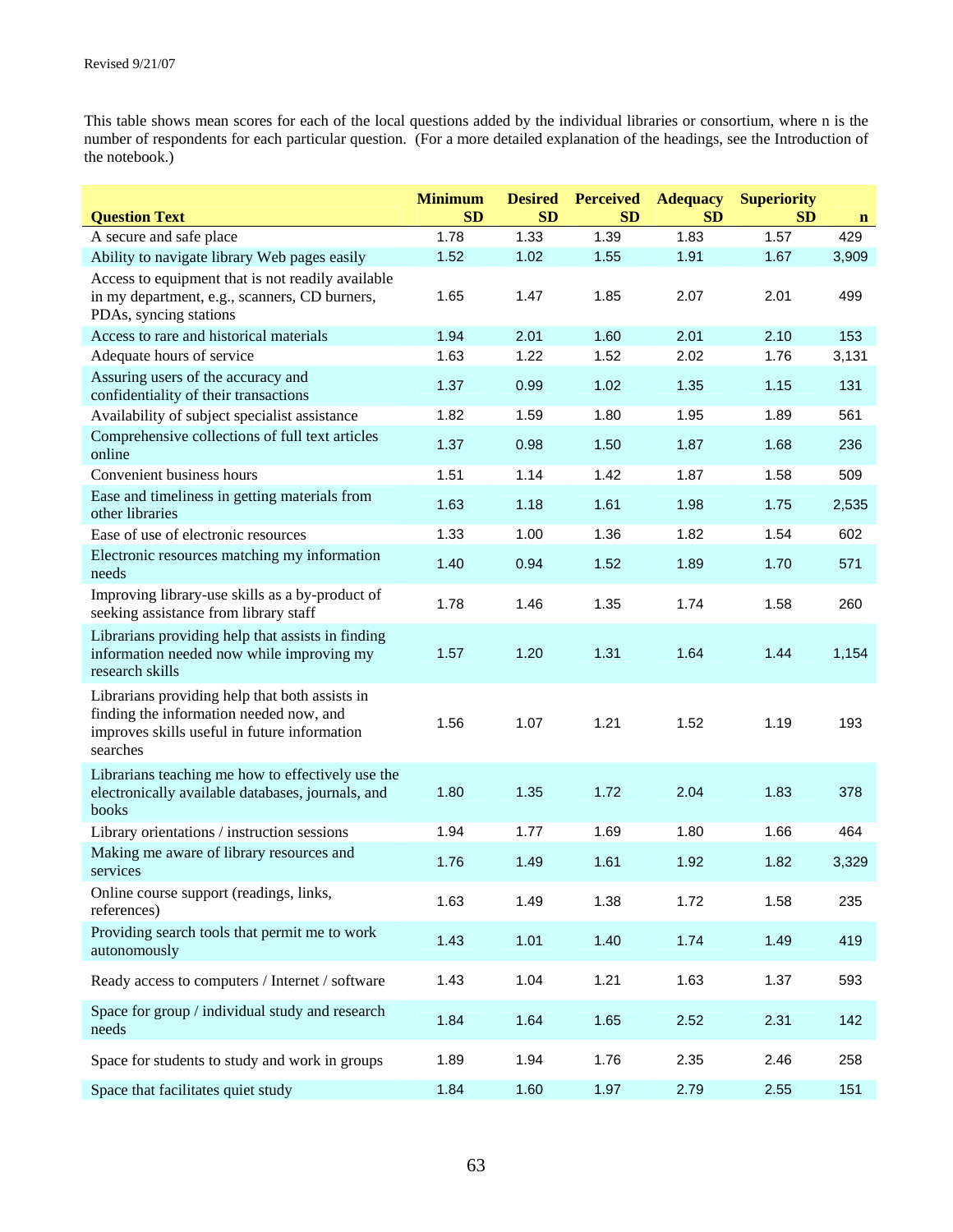| Teaching me how to access, evaluate, and use<br>information                    | 1.79 | 1.59 | 1.65 | 1.91 | 1.83 | 2.792 |
|--------------------------------------------------------------------------------|------|------|------|------|------|-------|
| Teaching me how to locate, evaluate, and use<br>information                    | 1.76 | 1.31 | 1.51 | 1.74 | 1.44 | 220   |
| The library program teaches me how to access,<br>evaluate, and use information | 1.95 | 1.71 | 1.53 | 1.92 | 1.91 | 217   |
| Timely document delivery / interlibrary loan                                   | 1.62 | 1.05 | 1.49 | 1.79 | 1.54 | 563   |
| Timely document delivery/interlibrary loan                                     | 1.35 | 1.02 | 1.31 | 1.73 | 1.58 | 472   |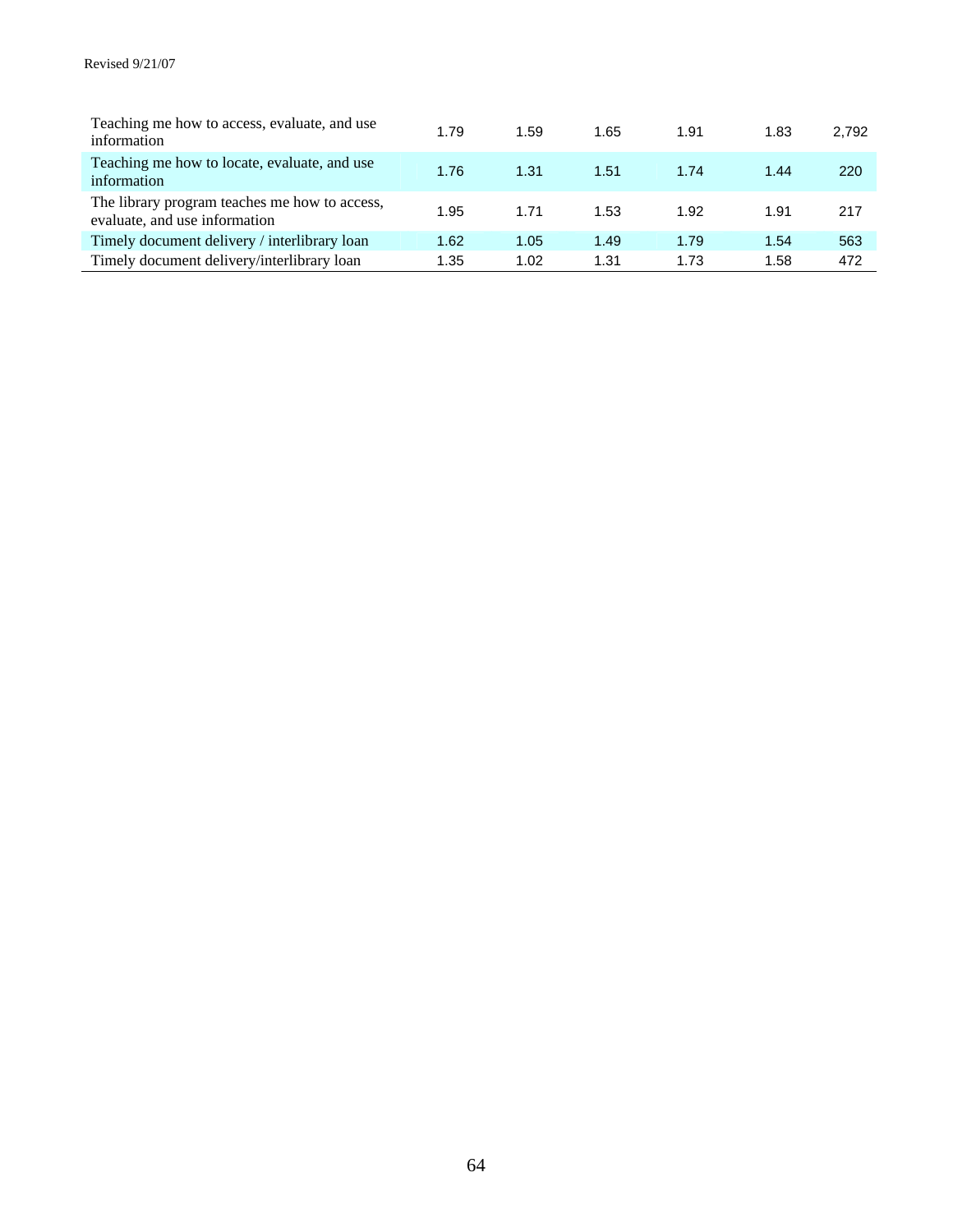## **6.5 General Satisfaction Questions Summary for Graduate**

The table displays mean score and standard deviation for each of the general satisfaction questions: Satisfaction with Treatment, Satisfaction with Support, and Satisfaction with Overall Quality of Service, where n is the number of respondent for each particular question. These scores are calculated from responses to the general satisfaction questions on the LibQUAL+® survey, in which respondents rated their levels of general satisfaction on a scale from 1-9.

| <b>Satisfaction Question</b>                                                                         | <b>Mean</b> | <b>SD</b> | n     |
|------------------------------------------------------------------------------------------------------|-------------|-----------|-------|
| In general, I am satisfied with the way in which I am treated at the library.                        | 7.45        | 1.46      | 6.071 |
| In general, I am satisfied with library support for my learning, research, and/or teaching<br>needs. | 7.08        | 1.57      | 6.070 |
| How would you rate the overall quality of the service provided by the library?                       | 7.14        | 1.31      | 6.071 |

#### **6.6 Information Literacy Outcomes Questions Summary for Graduate**

The tables displays the mean score and standard deviation for each of the information literacy outcomes questions, where n is the number of respondents for each particular question. These scores are calculated from responses to the information literacy outcomes questions on the LibQUAL+® survey, in which respondents rated their levels of general satisfaction on a scale from 1-9 with 1 being "strongly disagree" and 9 representing "strongly agree".

| <b>Information Literacy Outcomes Ouestion</b>                                       | <b>Mean</b> | <b>SD</b> | $\mathbf n$ |
|-------------------------------------------------------------------------------------|-------------|-----------|-------------|
| The library helps me stay abreast of developments in my field(s) of interest.       | 6.29        | 1.87      | 6,071       |
| The library aids my advancement in my academic discipline.                          | 7.02        | 1.62      | 6,071       |
| The library enables me to be more efficient in my academic pursuits.                | 7.03        | 1.63      | 6,070       |
| The library helps me distinguish between trustworthy and untrustworthy information. | 5.77        | 1.95      | 6,071       |
| The library provides me with the information skills I need in my work or study.     | 6.32        | 1.79      | 6.071       |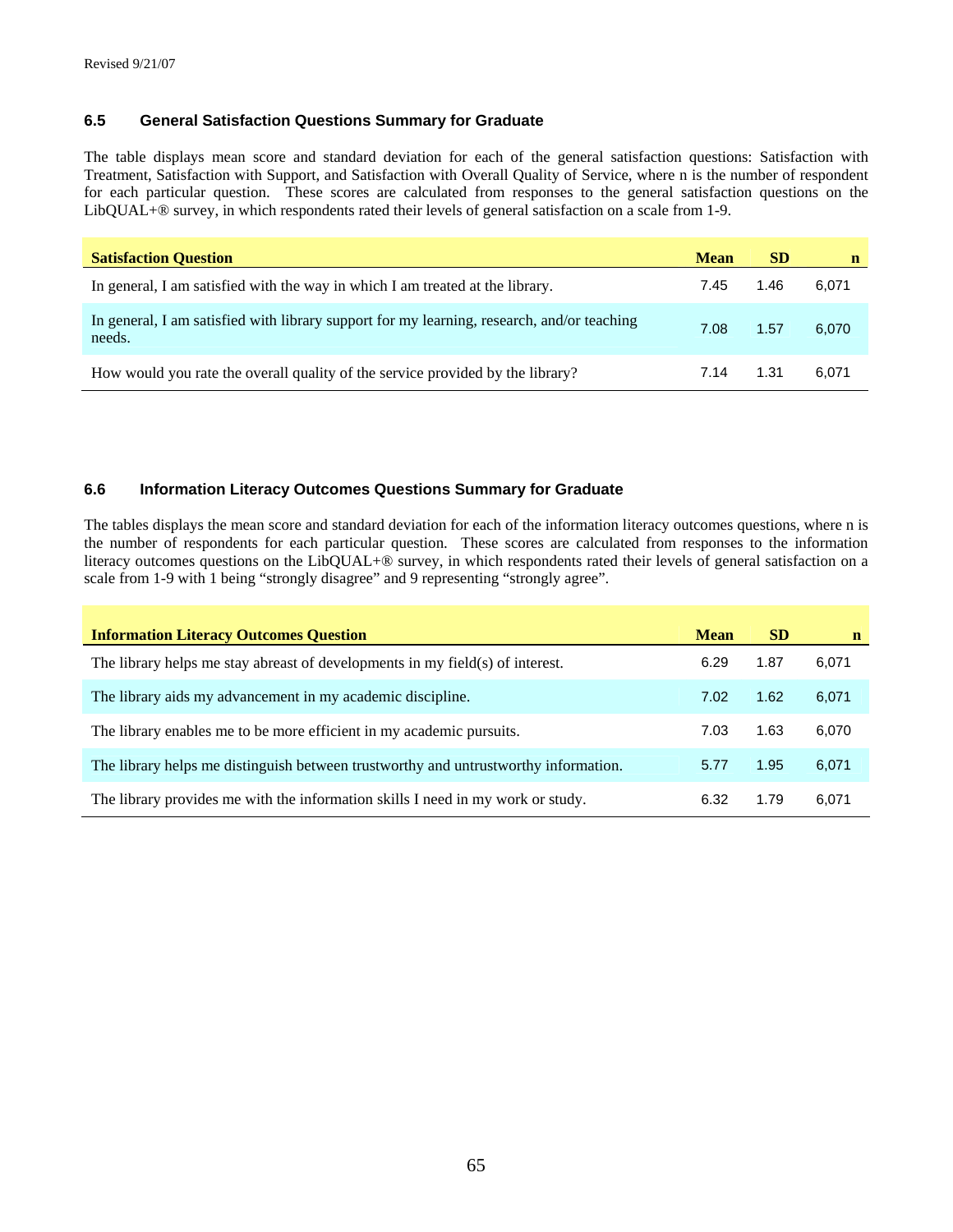# **6.7 Library Use Summary for Graduate**

This chart shows a graphic representation of library use (both on the premises and electronically), as well as use of nonlibrary gateways such as Yahoo™, and Google™. Bars represent the frequency with which respondents report using these resources: Daily, Weekly, Monthly, Quarterly, or Never. The table below the chart displays the number and percentage of respondents who selected each option.



|                                                                                   | <b>Daily</b> | Weekly | <b>Monthly</b> | <b>Ouarterly</b> | <b>Never</b> | n / %   |
|-----------------------------------------------------------------------------------|--------------|--------|----------------|------------------|--------------|---------|
|                                                                                   | 892          | 2,646  | 1,599          | 796              | 138          | 6,071   |
| How often do you use resources on library<br>premises?                            | 14.69%       | 43.58% | 26.34%         | 13.11%           | 2.27%        | 100.00% |
|                                                                                   | 2,512        | 2,802  | 570            | 156              | 31           | 6,071   |
| How often do you access library resources<br>through a library Web page?          | 41.38%       | 46.15% | 9.39%          | 2.57%            | 0.51%        | 100.00% |
|                                                                                   | 4,383        | 1,152  | 284            | 120              | 132          | 6,071   |
| How often do you use Yahoo™, Google™, or<br>non-library gateways for information? | 72.20%       | 18.98% | 4.68%          | 1.98%            | 2.17%        | 100.00% |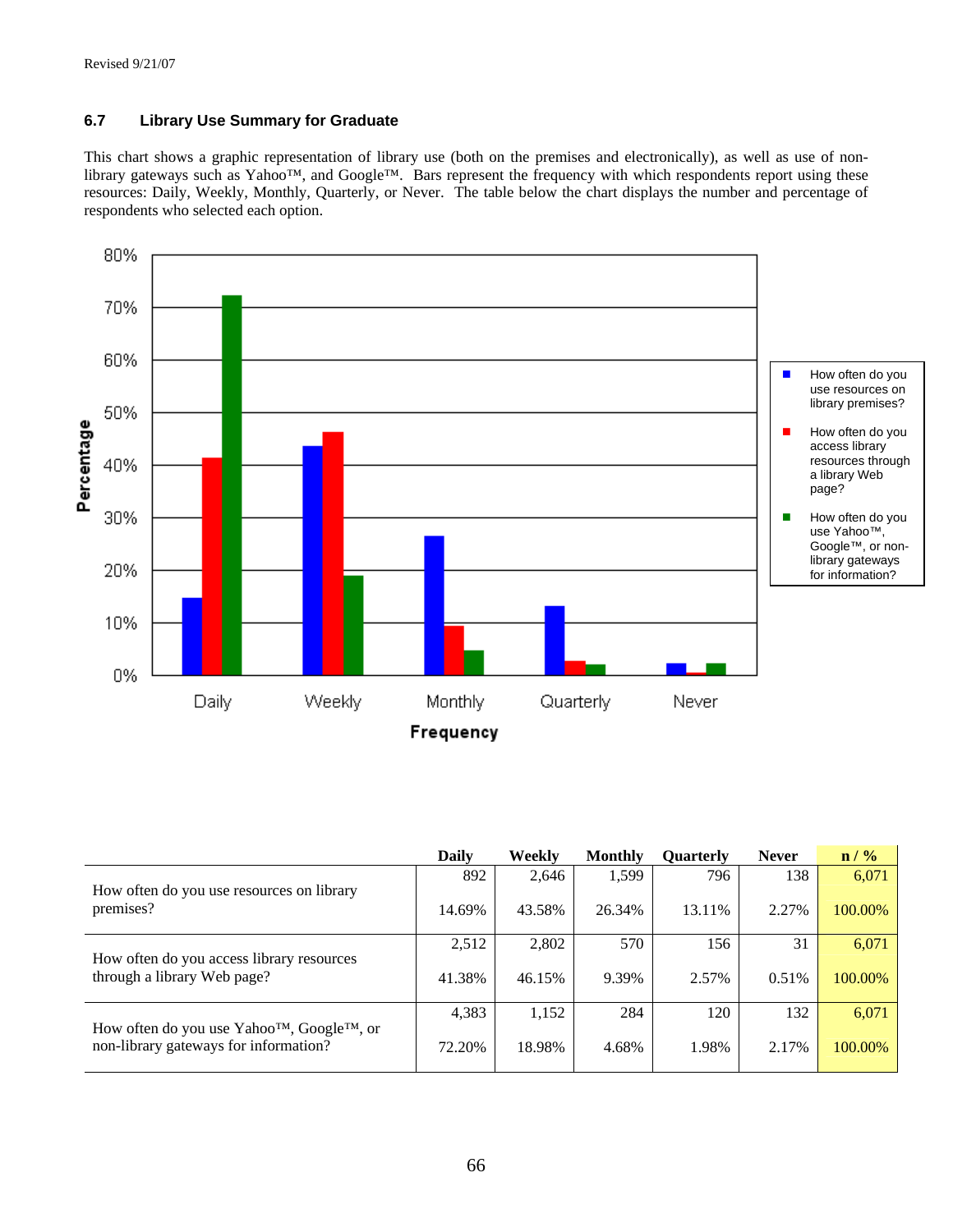## **7.0 College or University Libraries Faculty Summary for CARL**

### **7.1 Demographic Summary for Faculty**

### **7.1.1 Population and Respondent Profiles for Faculty Discipline**

The chart and table below show a breakdown of survey respondents by discipline, based on user responses to the demographic questions and the demographic data provided by institutions in the online Representativeness section.

This section shows survey respondents broken down based on the LibQUAL+® standard discipline categories. The chart maps percentage of respondents for each discipline in red. Population percentages for each discipline are mapped in blue. The table shows the number and percentage for each discipline, for the general population (N) and for survey respondents (n).



- Respondent Profile by User Sub-Group
- **Population Profile by User Sub-Group**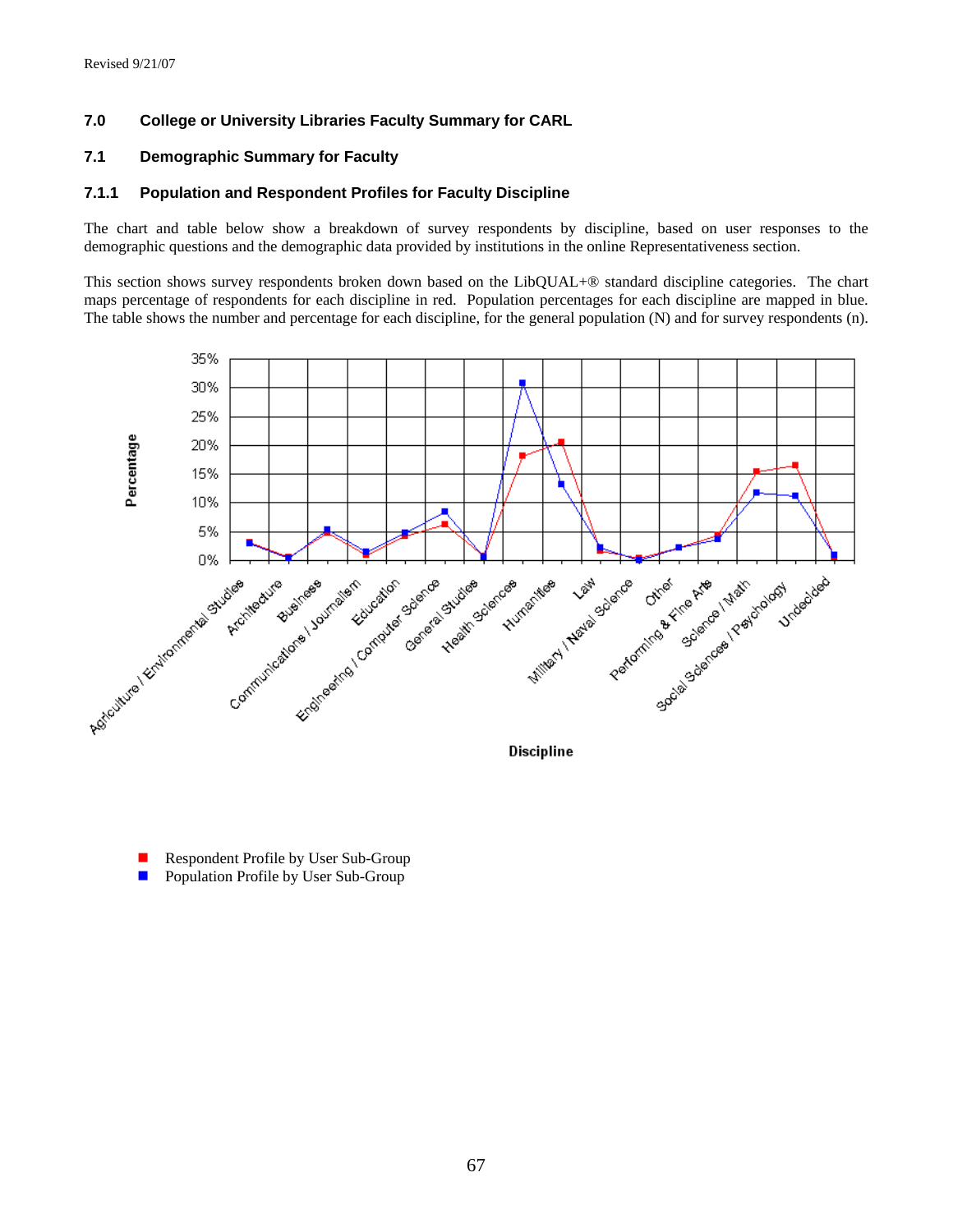|                                   | <b>Population</b> | <b>Population</b> | <b>Respondent</b> | <b>Respondent</b> |             |
|-----------------------------------|-------------------|-------------------|-------------------|-------------------|-------------|
| <b>Discipline</b>                 | N                 | $\frac{0}{0}$     | $\mathbf n$       | $\frac{0}{0}$     | $\%N - \%n$ |
| Agriculture/Environmental Studies | 1,343             | 2.97%             | 112               | 3.08%             | $-0.12%$    |
| Architecture                      | 185               | 0.41%             | 20                | 0.55%             | $-0.14%$    |
| <b>Business</b>                   | 2,400             | 5.31%             | 173               | 4.76%             | 0.54%       |
| Communications/Journalism         | 699               | 1.55%             | 34                | 0.94%             | 0.61%       |
| Education                         | 2,186             | 4.83%             | 155               | 4.27%             | 0.56%       |
| Engineering/Computer Science      | 3,837             | 8.48%             | 223               | 6.14%             | 2.34%       |
| <b>General Studies</b>            | 221               | 0.49%             | 25                | 0.69%             | $-0.20%$    |
| <b>Health Sciences</b>            | 13,952            | 30.84%            | 660               | 18.18%            | 12.67%      |
| Humanities                        | 5,949             | 13.15%            | 742               | 20.44%            | $-7.28%$    |
| Law                               | 1,001             | 2.21%             | 61                | 1.68%             | 0.53%       |
| Military/Naval Studies            | 19                | 0.04%             | 12                | 0.33%             | $-0.29%$    |
| Other                             | 983               | 2.17%             | 77                | 2.12%             | 0.05%       |
| Performing & Fine Arts            | 1,673             | 3.70%             | 157               | 4.32%             | $-0.63%$    |
| Science/Math                      | 5,331             | 11.79%            | 557               | 15.34%            | $-3.55%$    |
| Social Sciences/Psychology        | 5,023             | 11.10%            | 600               | 16.52%            | $-5.42%$    |
| Undecided                         | 431               | 0.95%             | 23                | 0.63%             | 0.32%       |
| <b>Total:</b>                     | 45,233            | 100.00%           | 3,631             | 100.00%           | $0.00\%$    |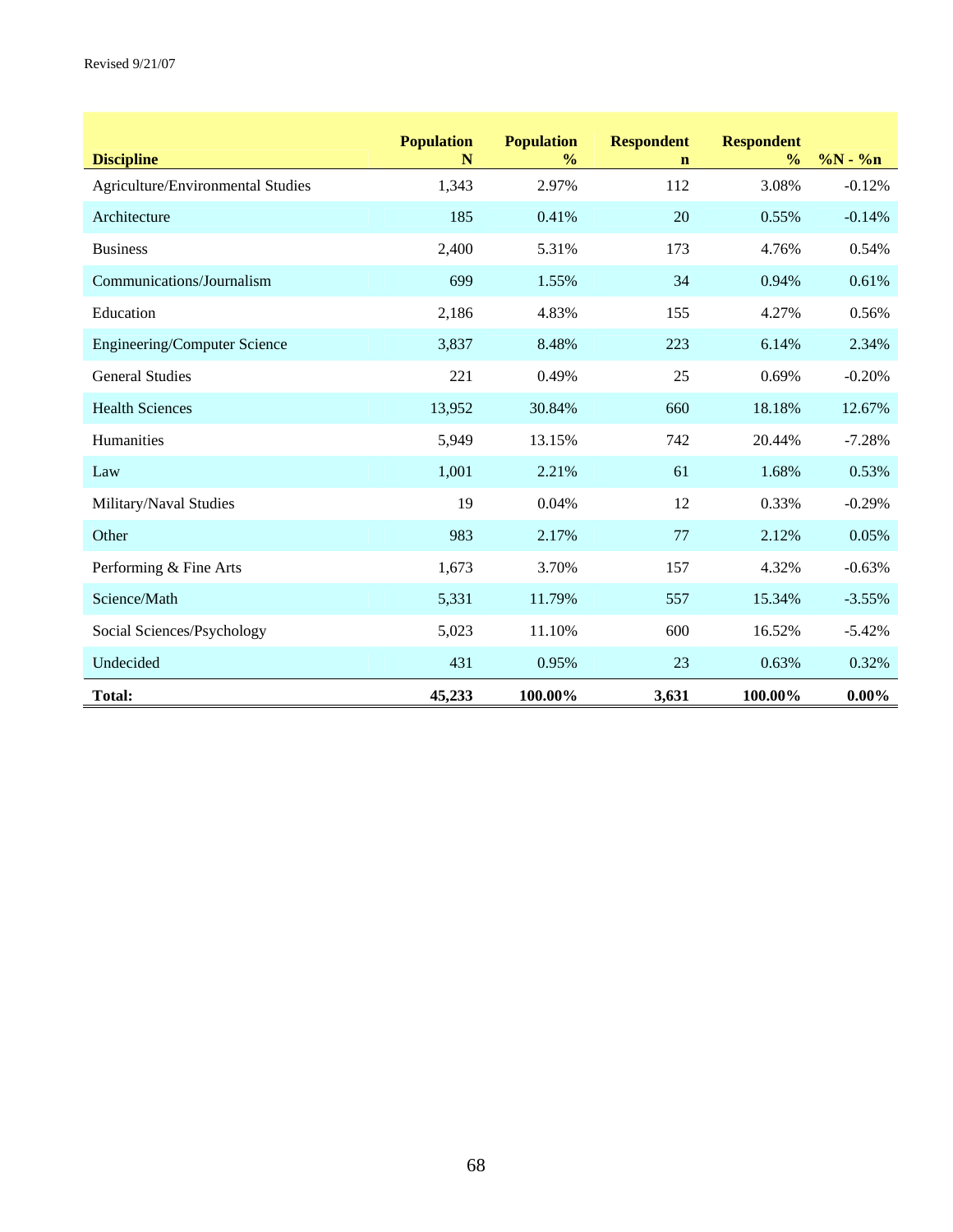# **7.1.2 Respondent Profile for Faculty by Age**

This table shows a breakdown of survey respondents by age; both the number of respondents (n) and the percentage of the total number of respondents represented by each age group are displayed.

|               | <b>Respondent</b>        | <b>Respondent</b> |
|---------------|--------------------------|-------------------|
| <b>Age</b>    | $\mathbf n$              | $\frac{1}{2}$     |
| Under 18      | C.                       | 0.06%             |
| $18 - 22$     | $\overline{\phantom{a}}$ | 0.00%             |
| $23 - 30$     | 99                       | 2.72%             |
| $31 - 45$     | 1,366                    | 37.57%            |
| $46 - 65$     | 1,986                    | 54.62%            |
| Over 65       | 183                      | 5.03%             |
| <b>Total:</b> | 3,636                    | 100.00%           |

### **7.1.3 Population and Respondent Profiles for Faculty by Sex**

The table below shows a breakdown of survey respondents by sex, based on user responses to the demographic questions and the demographic data provided by institutions in the online Representativeness section\*. The number and percentage for each sex are given for the general population and for survey respondents.

\*Note: Participating institutions were not required to be completed the Representativeness section. When population data is missing or incomplete, it is because this data was not provided.

|               | <b>Population</b> | <b>Population</b> | <b>Respondent</b> | <b>Respondent</b> |
|---------------|-------------------|-------------------|-------------------|-------------------|
| <b>Sex</b>    |                   | $\frac{0}{0}$     | n                 | $\frac{0}{0}$     |
| Female        | 15.826            | 34.03%            | 1.536             | 42.35%            |
| Male          | 30.674            | 65.97%            | 2.091             | 57.65%            |
| <b>Total:</b> | 46,500            | 100.00%           | 3,627             | 100.00%           |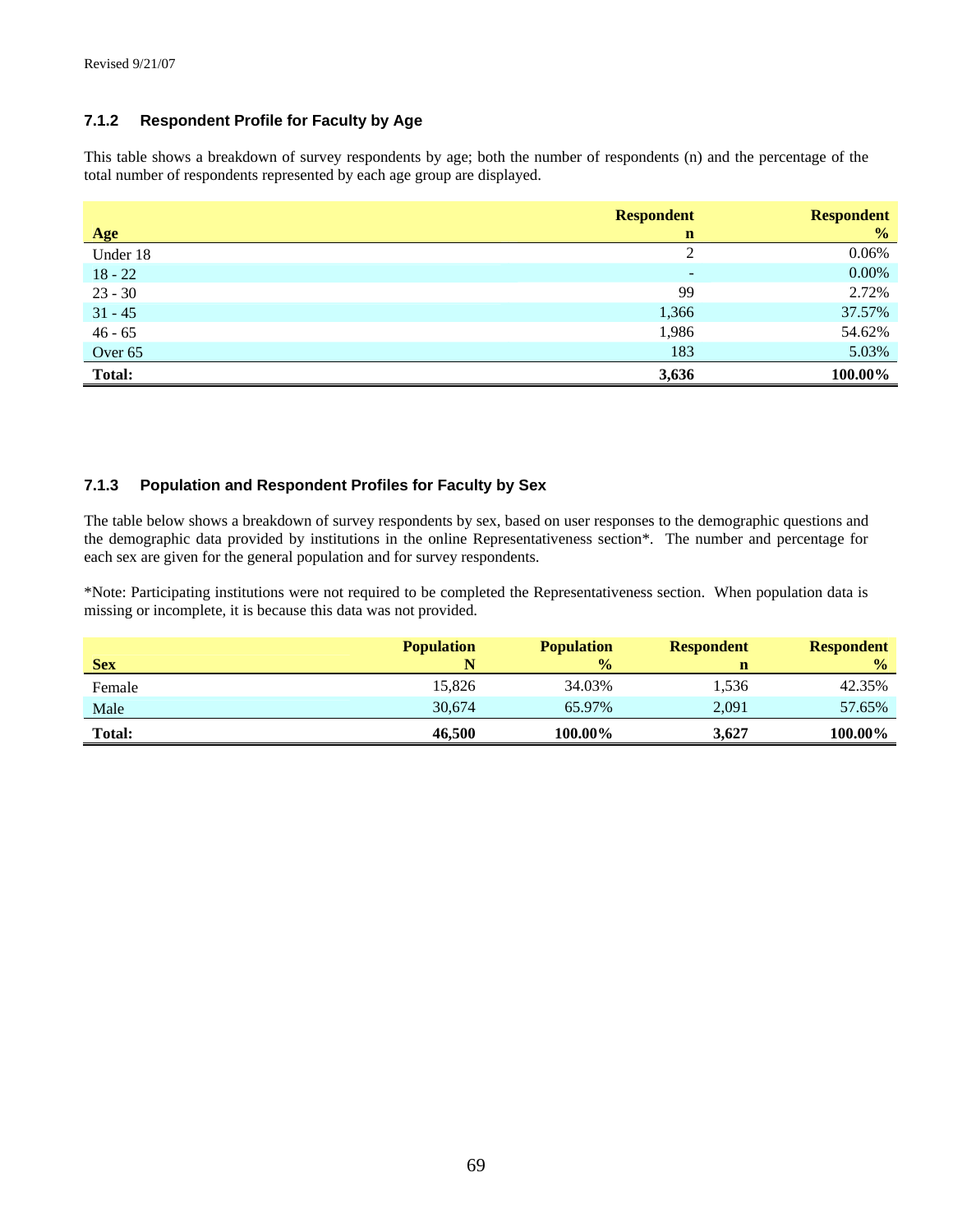## **7.2 Core Questions Summary for Faculty**

This radar chart shows aggregate results for the core survey questions. Each axis represents one question. A code to identify each question is displayed at the outer point of each axis. While questions for each dimension of library service quality are scattered randomly throughout the survey, on this chart they are grouped into sections: Affect of Service, Library as Place, and Information Control.

On each axis, respondents' minimum, desired, and perceived levels of service quality are plotted, and the resulting "gaps" between the three levels (representing service adequacy or service superiority) are shaded in blue, yellow, green, and red.

The two following tables show mean scores and standard deviations for each question, where n is the number of respondents for each particular question. (For a more detailed explanation of the headings, see the Introduction to this notebook.)



| a ser           | Perceived Less Than Minimum    |
|-----------------|--------------------------------|
| <b>Contract</b> | Perceived Greater Than Minimum |
|                 | Perceived Less Than Desired    |
| <b>Contract</b> | Perceived Greater Than Desired |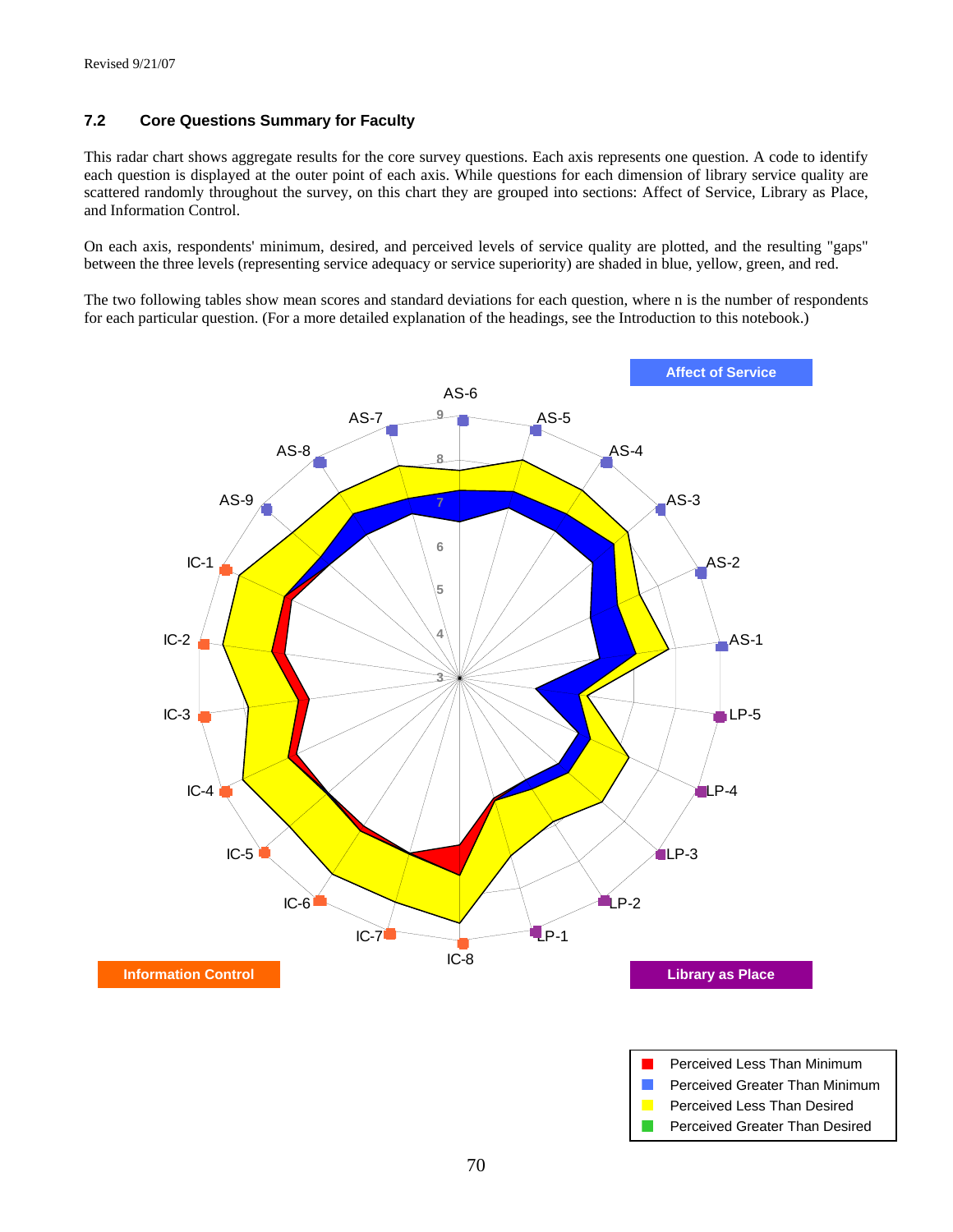| ID              | <b>Question Text</b>                                                 | <b>Minimum</b><br><b>Mean</b> | <b>Desired</b><br><b>Mean</b> | Perceived<br><b>Mean</b> | <b>Adequacy</b><br><b>Mean</b> | <b>Superiority</b><br>Mean | $\mathbf n$ |
|-----------------|----------------------------------------------------------------------|-------------------------------|-------------------------------|--------------------------|--------------------------------|----------------------------|-------------|
|                 | <b>Affect of Service</b>                                             |                               |                               |                          |                                |                            |             |
| $AS-1$          | Employees who instill confidence in<br>users                         | 6.23                          | 7.83                          | 7.05                     | 0.82                           | $-0.78$                    | 3,440       |
| $AS-2$          | Giving users individual attention                                    | 6.31                          | 7.54                          | 6.99                     | 0.68                           | $-0.56$                    | 3,482       |
| $AS-3$          | Employees who are consistently<br>courteous                          | 7.03                          | 8.10                          | 7.66                     | 0.63                           | $-0.44$                    | 3,570       |
| $AS-4$          | Readiness to respond to users'<br>questions                          | 7.01                          | 8.11                          | 7.48                     | 0.47                           | $-0.63$                    | 3,501       |
| $AS-5$          | Employees who have the knowledge<br>to answer user questions         | 7.06                          | 8.19                          | 7.44                     | 0.38                           | $-0.76$                    | 3,501       |
| $AS-6$          | Employees who deal with users in a<br>caring fashion                 | 6.56                          | 7.74                          | 7.29                     | 0.73                           | $-0.45$                    | 3,427       |
| $AS-7$          | Employees who understand the needs<br>of their users                 | 6.91                          | 8.05                          | 7.26                     | 0.34                           | $-0.79$                    | 3,452       |
| $AS-8$          | Willingness to help users                                            | 6.91                          | 8.04                          | 7.49                     | 0.58                           | $-0.55$                    | 3,446       |
| $AS-9$          | Dependability in handling users'<br>service problems                 | 6.94                          | 8.08                          | 7.23                     | 0.29                           | $-0.85$                    | 3,029       |
|                 | <b>Information Control</b>                                           |                               |                               |                          |                                |                            |             |
| $IC-1$          | Making electronic resources<br>accessible from my home or office     | 7.42                          | 8.58                          | 7.25                     | $-0.17$                        | $-1.33$                    | 3,585       |
| $IC-2$          | A library Web site enabling me to<br>locate information on my own    | 7.34                          | 8.46                          | 7.02                     | $-0.32$                        | $-1.44$                    | 3,599       |
| $IC-3$          | The printed library materials I need<br>for my work                  | 6.71                          | 7.89                          | 6.46                     | $-0.25$                        | $-1.43$                    | 3,331       |
| $IC-4$          | The electronic information resources I<br>need                       | 7.33                          | 8.48                          | 7.10                     | $-0.23$                        | $-1.37$                    | 3,590       |
| $IC-5$          | Modern equipment that lets me easily<br>access needed information    | 7.00                          | 8.14                          | 7.02                     | 0.02                           | $-1.12$                    | 3,415       |
| $IC-6$          | Easy-to-use access tools that allow<br>me to find things on my own   | 7.16                          | 8.33                          | 7.02                     | $-0.13$                        | $-1.31$                    | 3,543       |
| $IC-7$          | Making information easily accessible<br>for independent use          | 7.16                          | 8.33                          | 7.19                     | 0.03                           | $-1.14$                    | 3,472       |
| $IC-8$          | Print and/or electronic journal<br>collections I require for my work | 7.52                          | 8.59                          | 6.81                     | $-0.71$                        | $-1.78$                    | 3,537       |
|                 | <b>Library as Place</b>                                              |                               |                               |                          |                                |                            |             |
| $LP-1$          | Library space that inspires study and<br>learning                    | 5.91                          | 7.22                          | 5.85                     | $-0.06$                        | $-1.37$                    | 3,105       |
| $LP-2$          | Quiet space for individual activities                                | 5.78                          | 6.93                          | 6.02                     | 0.24                           | $-0.90$                    | 2,836       |
| $LP-3$          | A comfortable and inviting location                                  | 5.98                          | 7.31                          | 6.28                     | 0.30                           | $-1.03$                    | 3,234       |
| $LP-4$          | A getaway for study, learning, or<br>research                        | 5.98                          | 7.27                          | 6.29                     | 0.32                           | $-0.97$                    | 2,959       |
| $LP-5$          | Community space for group learning<br>and group study                | 4.77                          | 5.93                          | 5.74                     | 0.97                           | $-0.19$                    | 2,261       |
| <b>Overall:</b> |                                                                      | 6.68                          | 7.87                          | 6.91                     | 0.22                           | $-0.96$                    | 3,638       |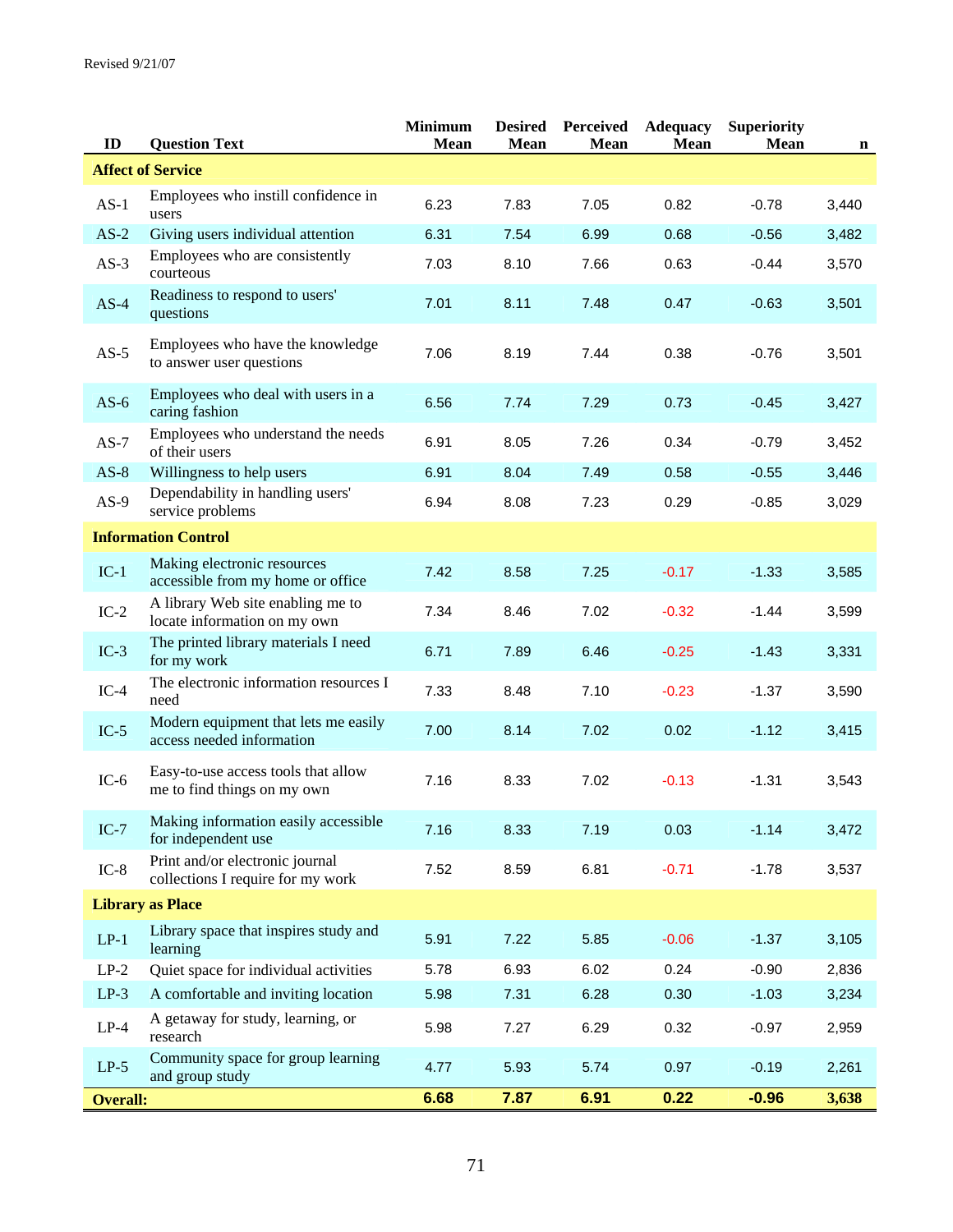| ID                         | <b>Question Text</b>                                                 | <b>Minimum</b><br><b>SD</b> | <b>Desired</b><br><b>SD</b> | Perceived<br><b>SD</b> | <b>Adequacy</b><br><b>SD</b> | <b>Superiority</b><br>SD. | $\mathbf n$ |
|----------------------------|----------------------------------------------------------------------|-----------------------------|-----------------------------|------------------------|------------------------------|---------------------------|-------------|
| <b>Affect of Service</b>   |                                                                      |                             |                             |                        |                              |                           |             |
| $AS-1$                     | Employees who instill confidence in<br>users                         | 1.71                        | 1.42                        | 1.53                   | 1.82                         | 1.67                      | 3,440       |
| $AS-2$                     | Giving users individual attention                                    | 1.72                        | 1.54                        | 1.59                   | 1.80                         | 1.68                      | 3,482       |
| $AS-3$                     | Employees who are consistently<br>courteous                          | 1.65                        | 1.24                        | 1.46                   | 1.83                         | 1.56                      | 3,570       |
| $AS-4$                     | Readiness to respond to users'<br>questions                          | 1.51                        | 1.16                        | 1.46                   | 1.72                         | 1.53                      | 3,501       |
| $AS-5$                     | Employees who have the knowledge<br>to answer user questions         | 1.52                        | 1.13                        | 1.41                   | 1.66                         | 1.45                      | 3,501       |
| $AS-6$                     | Employees who deal with users in a<br>caring fashion                 | 1.78                        | 1.50                        | 1.50                   | 1.81                         | 1.63                      | 3,427       |
| $AS-7$                     | Employees who understand the needs<br>of their users                 | 1.57                        | 1.23                        | 1.50                   | 1.77                         | 1.58                      | 3,452       |
| $AS-8$                     | Willingness to help users                                            | 1.61                        | 1.29                        | 1.43                   | 1.73                         | 1.53                      | 3,446       |
| $AS-9$                     | Dependability in handling users'<br>service problems                 | 1.51                        | 1.21                        | 1.48                   | 1.74                         | 1.58                      | 3,029       |
| <b>Information Control</b> |                                                                      |                             |                             |                        |                              |                           |             |
| $IC-1$                     | Making electronic resources<br>accessible from my home or office     | 1.50                        | 0.90                        | 1.56                   | 1.93                         | 1.65                      | 3,585       |
| $IC-2$                     | A library Web site enabling me to<br>locate information on my own    | 1.46                        | 0.97                        | 1.53                   | 1.90                         | 1.65                      | 3,599       |
| $IC-3$                     | The printed library materials I need<br>for my work                  | 1.73                        | 1.53                        | 1.74                   | 2.17                         | 2.08                      | 3,331       |
| $IC-4$                     | The electronic information resources I<br>need                       | 1.42                        | 0.97                        | 1.42                   | 1.85                         | 1.58                      | 3,590       |
| $IC-5$                     | Modern equipment that lets me easily<br>access needed information    | 1.58                        | 1.23                        | 1.47                   | 1.86                         | 1.63                      | 3,415       |
| $IC-6$                     | Easy-to-use access tools that allow<br>me to find things on my own   | 1.45                        | 1.02                        | 1.42                   | 1.86                         | 1.58                      | 3,543       |
| $IC-7$                     | Making information easily accessible<br>for independent use          | 1.43                        | 1.02                        | 1.38                   | 1.77                         | 1.50                      | 3,472       |
| $IC-8$                     | Print and/or electronic journal<br>collections I require for my work | 1.41                        | 0.92                        | 1.65                   | 2.07                         | 1.80                      | 3,537       |
| <b>Library as Place</b>    |                                                                      |                             |                             |                        |                              |                           |             |
| $LP-1$                     | Library space that inspires study and<br>learning                    | 1.98                        | 2.00                        | 1.92                   | 2.53                         | 2.59                      | 3,105       |
| $LP-2$                     | Quiet space for individual activities                                | 2.16                        | 2.17                        | 1.93                   | 2.63                         | 2.66                      | 2,836       |
| $LP-3$                     | A comfortable and inviting location                                  | 1.88                        | 1.77                        | 1.83                   | 2.35                         | 2.31                      | 3,234       |
| $LP-4$                     | A getaway for study, learning, or<br>research                        | 2.15                        | 2.07                        | 1.79                   | 2.35                         | 2.36                      | 2,959       |
| $LP-5$                     | Community space for group learning<br>and group study                | 2.31                        | 2.47                        | 1.86                   | 2.43                         | 2.58                      | 2,261       |
| <b>Overall:</b>            |                                                                      | 1.68                        | 1.40                        | 1.59                   | 1.98                         | 1.83                      | 3,638       |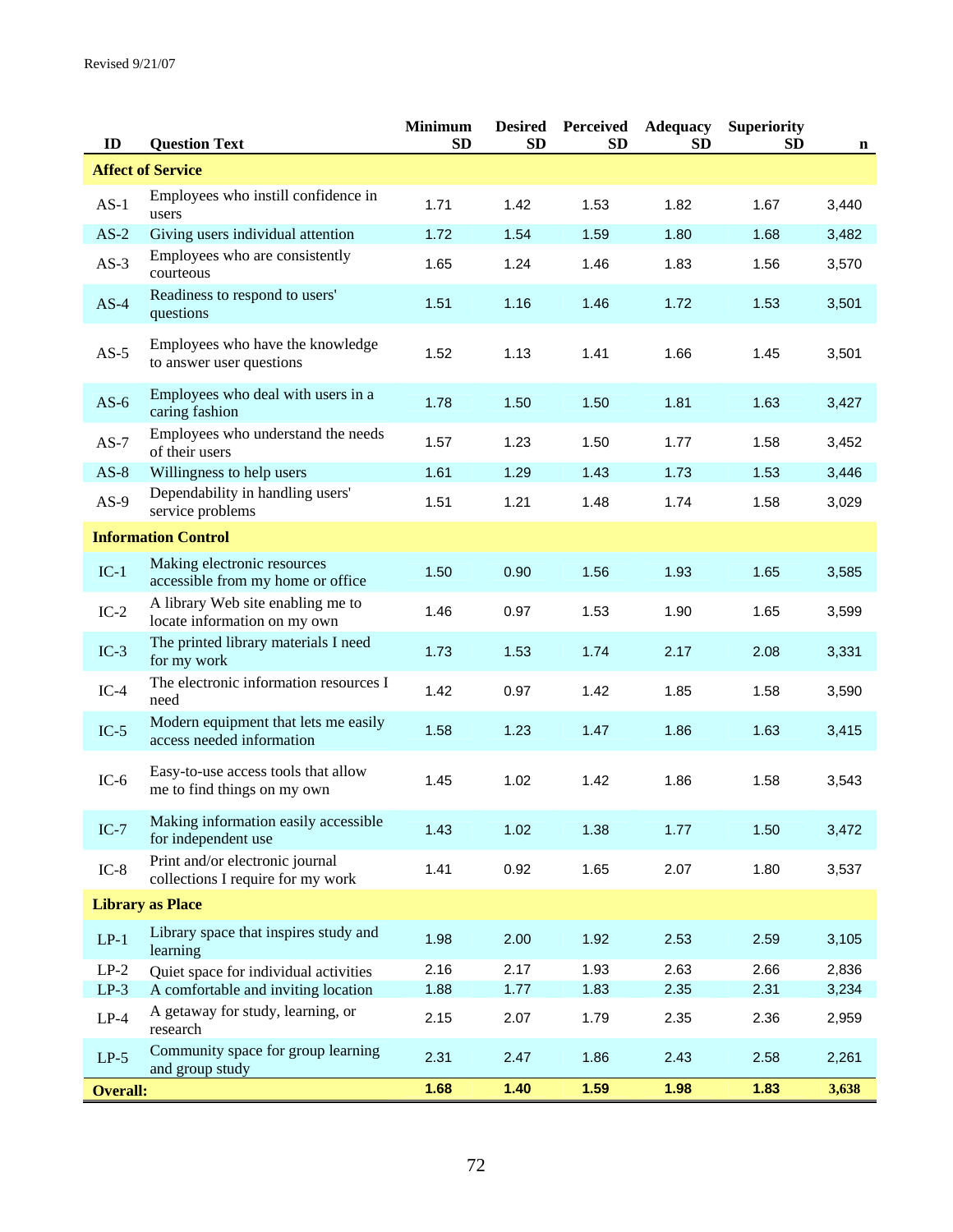# **7.3 Core Question Dimensions Summary for Faculty**

On the chart below, scores for each dimension of library service quality have been plotted graphically. The exterior bars represent the range of minimum to desired mean scores for each dimension. The interior bars represent the range of minimum to perceived mean scores (the service adequacy gap) for each dimension of library service quality.



Range of Minimum to Perceived ("Adequacy Gap")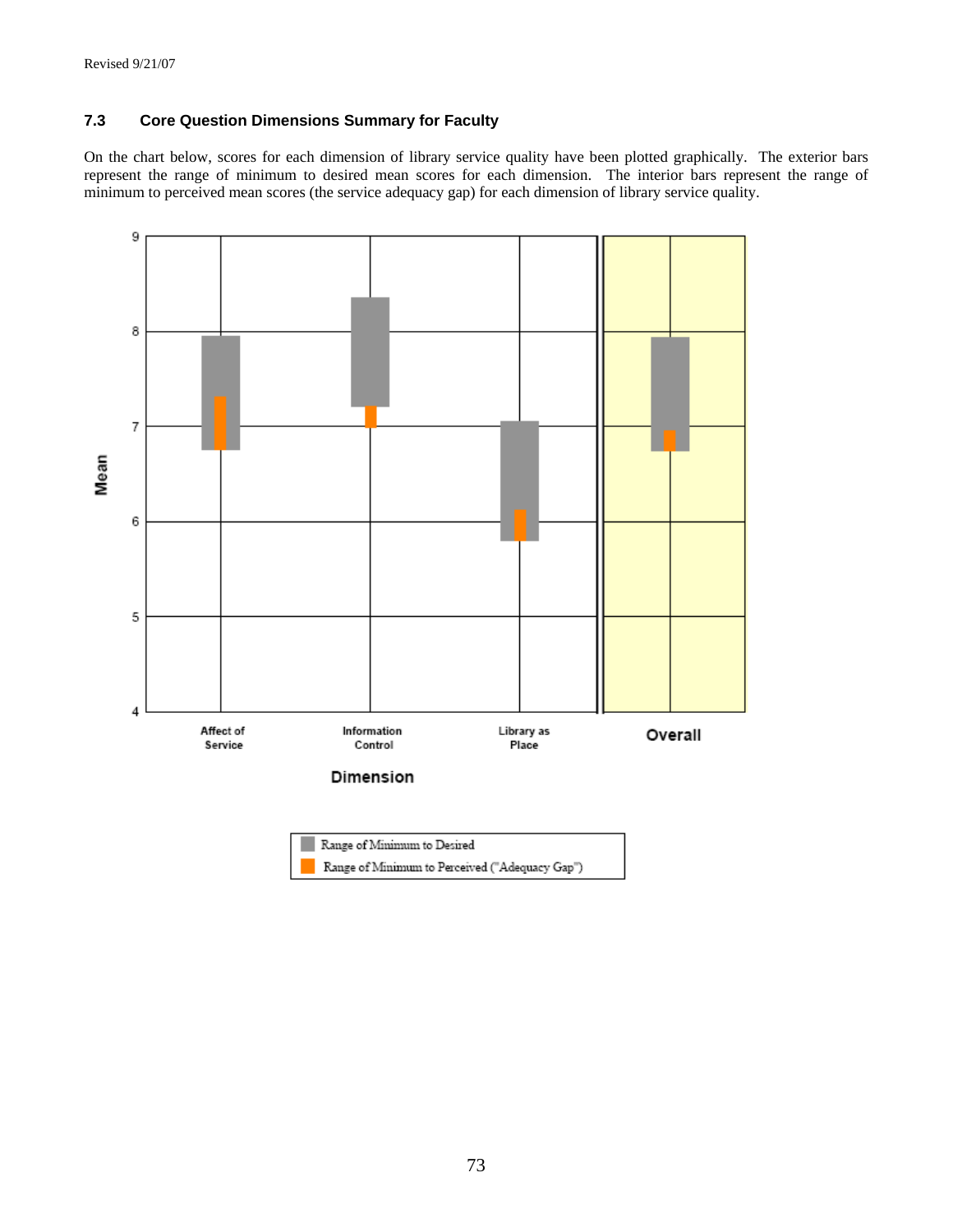The following table displays mean scores for each dimension of library service quality measured by the LibQUAL+® survey, where n is the number of respondents for each particular dimension. (For a more detailed explanation of the headings, see the Introduction to this notebook.) A complete listing of the survey questions and their dimensions can be found in Appendix A.

|                     | <b>Minimum</b> |             | <b>Desired Perceived</b> | <b>Adequacy</b> | <b>Superiority</b> |       |
|---------------------|----------------|-------------|--------------------------|-----------------|--------------------|-------|
| <b>Dimension</b>    | <b>Mean</b>    | <b>Mean</b> | <b>Mean</b>              | <b>Mean</b>     | <b>Mean</b>        | n     |
| Affect of Service   | 6.76           | 7.95        | 7.31                     | 0.55            | $-0.64$            | 3,638 |
| Information Control | 7.21           | 8.35        | 6.99                     | $-0.22$         | $-1.36$            | 3,638 |
| Library as Place    | 5.80           | 7.05        | 6.12                     | 0.32            | $-0.93$            | 3.468 |
| <b>Overall:</b>     | 6.75           | 7.93        | 6.95                     | 0.20            | $-0.98$            | 3,638 |

The following table displays standard deviation for each dimension of library service quality measured by the LibQUAL+® survey, where n is the number of respondents for each particular dimension. (For a more detailed explanation of the headings, see the Introduction to this notebook.) A complete listing of the survey questions and their dimensions can be found in Appendix A.

|                            | <b>Minimum</b> | <b>Desired</b> | <b>Perceived</b> | <b>Adequacy</b> | <b>Superiority</b> |       |
|----------------------------|----------------|----------------|------------------|-----------------|--------------------|-------|
| <b>Dimension</b>           | <b>SD</b>      | <b>SD</b>      | <b>SD</b>        | <b>SD</b>       | <b>SD</b>          | n     |
| Affect of Service          | 1.36           | 1.04           | 1.25             | 1.45            | 1.29               | 3,638 |
| <b>Information Control</b> | 1.17           | 0.75           | 1.17             | 1.49            | 1.25               | 3,638 |
| Library as Place           | 1.77           | 1.72           | 1.57             | 2.04            | 2.03               | 3,468 |
| <b>Overall:</b>            | 1.20           | 0.89           | 1.11             | 1.37            | 1.19               | 3,638 |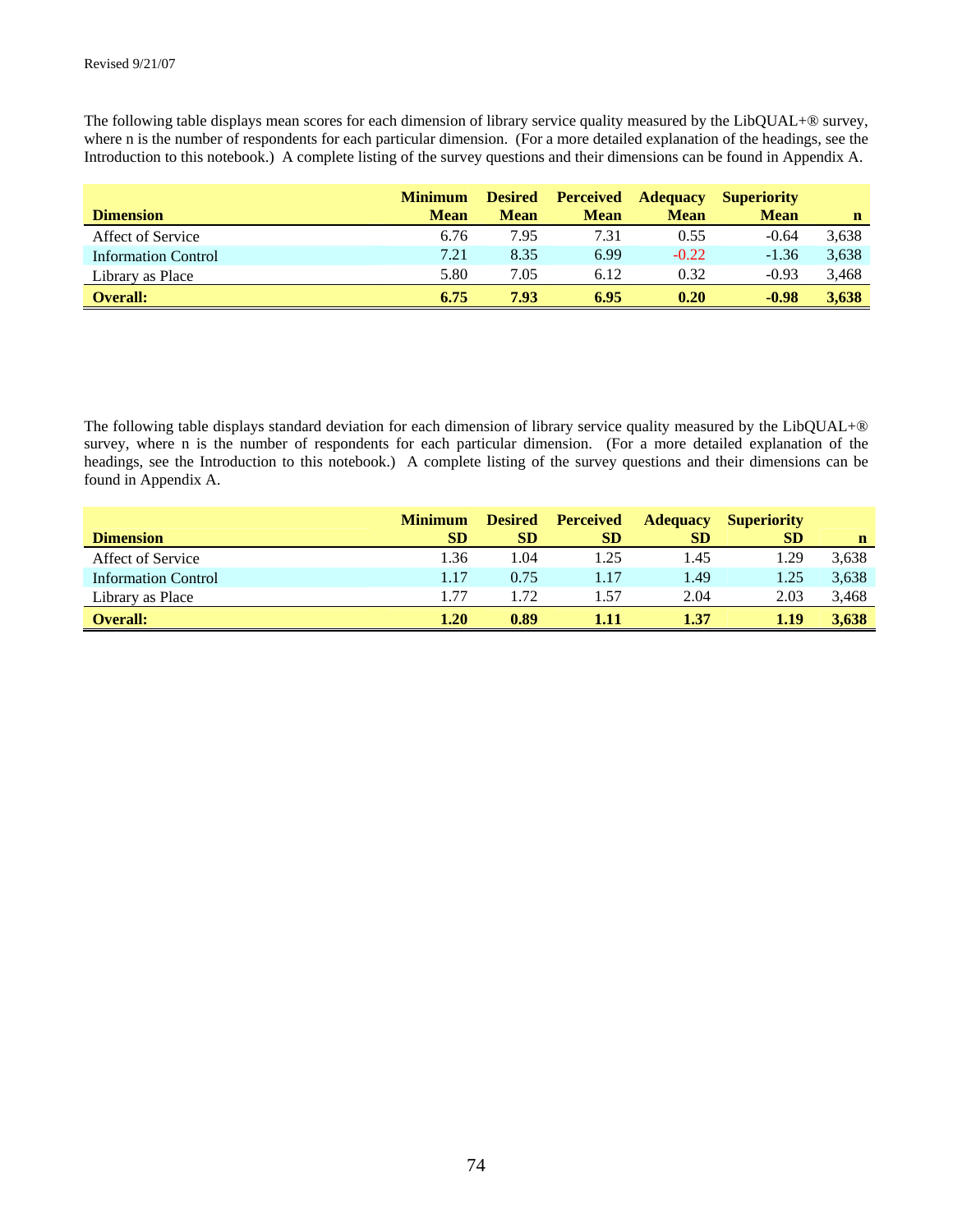# **7.4 Local Questions Summary for Faculty**

| <b>Question Text</b>                                                                                                                                  | <b>Minimum</b><br><b>Mean</b> | <b>Desired</b><br><b>Mean</b> | <b>Perceived</b><br><b>Mean</b> | <b>Adequacy</b><br><b>Mean</b> | <b>Superiority</b><br><b>Mean</b> | $\mathbf n$ |
|-------------------------------------------------------------------------------------------------------------------------------------------------------|-------------------------------|-------------------------------|---------------------------------|--------------------------------|-----------------------------------|-------------|
| A secure and safe place                                                                                                                               | 6.50                          | 7.53                          | 7.20                            | 0.70                           | $-0.33$                           | 262         |
| Ability to navigate library Web pages easily                                                                                                          | 7.21                          | 8.37                          | 6.76                            | $-0.45$                        | $-1.61$                           | 2,719       |
| Access to equipment that is not readily available<br>in my department, e.g., scanners, CD burners,<br>PDAs, syncing stations                          | 5.94                          | 6.98                          | 5.70                            | $-0.24$                        | $-1.29$                           | 115         |
| Access to rare and historical materials                                                                                                               | 5.89                          | 7.11                          | 6.48                            | 0.60                           | $-0.63$                           | 62          |
| Adequate hours of service                                                                                                                             | 6.69                          | 7.79                          | 7.22                            | 0.53                           | $-0.57$                           | 2,184       |
| Assuring users of the accuracy and<br>confidentiality of their transactions                                                                           | 7.19                          | 8.21                          | 7.90                            | 0.70                           | $-0.31$                           | 77          |
| Availability of subject specialist assistance                                                                                                         | 5.60                          | 7.12                          | 6.46                            | 0.86                           | $-0.66$                           | 145         |
| Comprehensive collections of full text articles<br>online                                                                                             | 7.08                          | 8.22                          | 6.76                            | $-0.33$                        | $-1.46$                           | 83          |
| Convenient business hours                                                                                                                             | 6.87                          | 7.89                          | 7.29                            | 0.42                           | $-0.61$                           | 178         |
| Ease and timeliness in getting materials from<br>other libraries                                                                                      | 6.86                          | 8.16                          | 6.99                            | 0.13                           | $-1.18$                           | 1,908       |
| Ease of use of electronic resources                                                                                                                   | 7.18                          | 8.14                          | 7.04                            | $-0.13$                        | $-1.09$                           | 137         |
| Electronic resources matching my information<br>needs                                                                                                 | 7.24                          | 8.49                          | 6.62                            | $-0.62$                        | $-1.87$                           | 233         |
| Improving library-use skills as a by-product of<br>seeking assistance from library staff                                                              | 5.89                          | 7.31                          | 6.91                            | 1.03                           | $-0.40$                           | 116         |
| Librarians providing help that assists in finding<br>information needed now while improving my<br>research skills                                     | 6.73                          | 7.82                          | 7.53                            | 0.80                           | $-0.29$                           | 249         |
| Librarians providing help that both assists in<br>finding the information needed now, and<br>improves skills useful in future information<br>searches | 6.77                          | 7.81                          | 7.26                            | 0.49                           | $-0.55$                           | 53          |
| Librarians teaching me how to effectively use the<br>electronically available databases, journals, and<br>books                                       | 6.82                          | 7.90                          | 7.00                            | 0.18                           | $-0.90$                           | 50          |
| Library orientations / instruction sessions                                                                                                           | 5.96                          | 7.17                          | 6.96                            | 1.00                           | $-0.21$                           | 100         |
| Making me aware of library resources and<br>services                                                                                                  | 6.22                          | 7.42                          | 6.63                            | 0.42                           | $-0.79$                           | 2,476       |
| Online course support (readings, links,<br>references)                                                                                                | 6.42                          | 7.64                          | 6.89                            | 0.48                           | $-0.74$                           | 113         |
| Providing search tools that permit me to work<br>autonomously                                                                                         | 7.29                          | 8.41                          | 6.76                            | $-0.52$                        | $-1.65$                           | 63          |
| Ready access to computers / Internet / software                                                                                                       | 6.97                          | 8.01                          | 7.42                            | 0.45                           | $-0.59$                           | 122         |
| Space for group / individual study and research<br>needs                                                                                              | 5.42                          | 6.66                          | 5.68                            | 0.27                           | $-0.98$                           | 130         |
| Space for students to study and work in groups                                                                                                        | 5.41                          | 6.65                          | 5.19                            | $-0.22$                        | $-1.46$                           | 104         |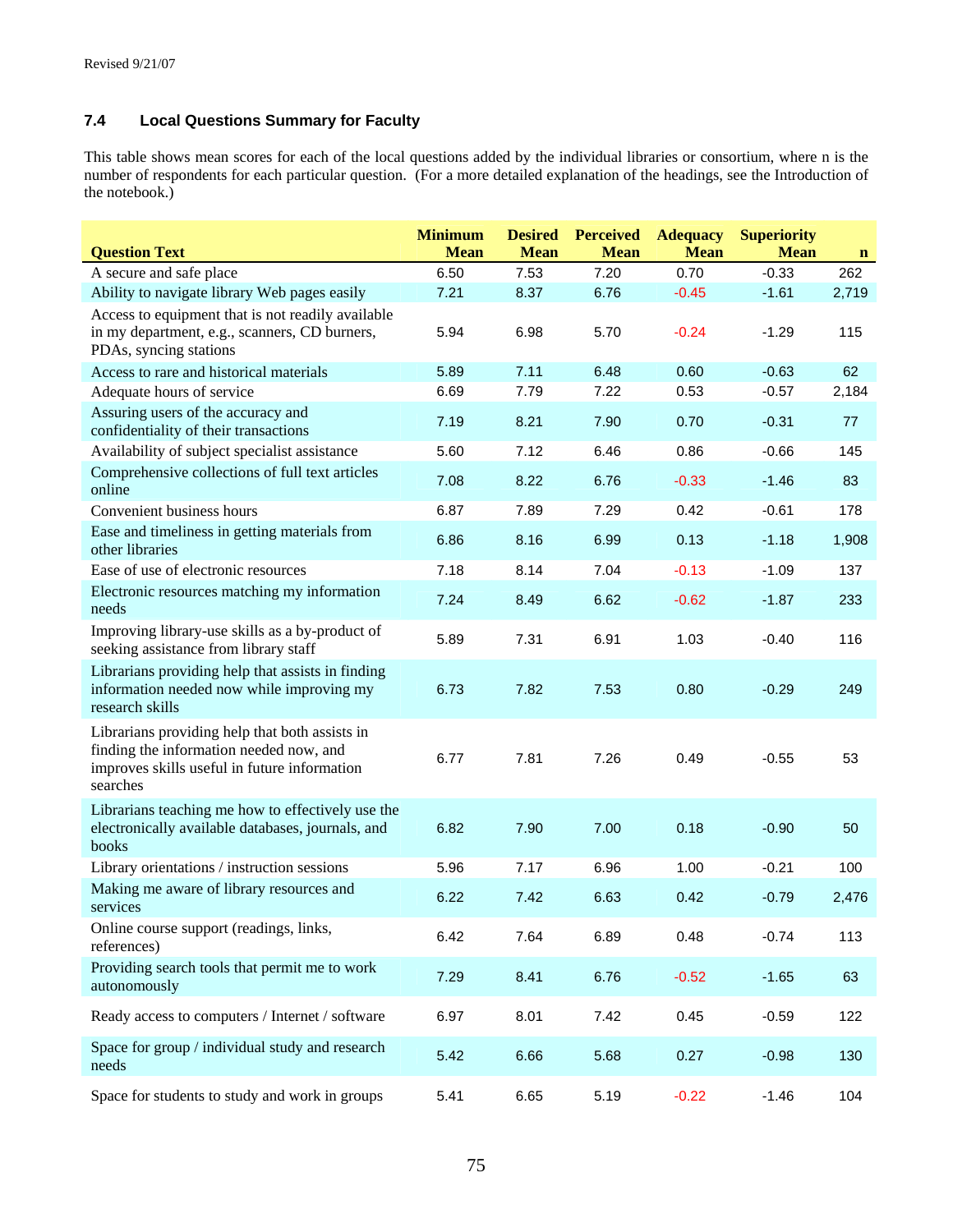| Space that facilitates quiet study                                             | 5.59 | 6.82 | 5.88 | 0.29 | $-0.94$ | 138   |
|--------------------------------------------------------------------------------|------|------|------|------|---------|-------|
| Teaching me how to access, evaluate, and use<br>information                    | 5.98 | 7.28 | 6.68 | 0.70 | $-0.61$ | 1.834 |
| Teaching me how to locate, evaluate, and use<br>information                    | 6.50 | 7.67 | 7.70 | 1.20 | 0.03    | 70    |
| The library program teaches me how to access,<br>evaluate, and use information | 6.00 | 7.30 | 6.76 | 0.76 | $-0.54$ | 239   |
| Timely document delivery / interlibrary loan                                   | 6.95 | 8.09 | 7.12 | 0.17 | $-0.97$ | 385   |
| Timely document delivery/interlibrary loan                                     | 6.98 | 8.02 | 7.31 | 0.34 | $-0.71$ | 122   |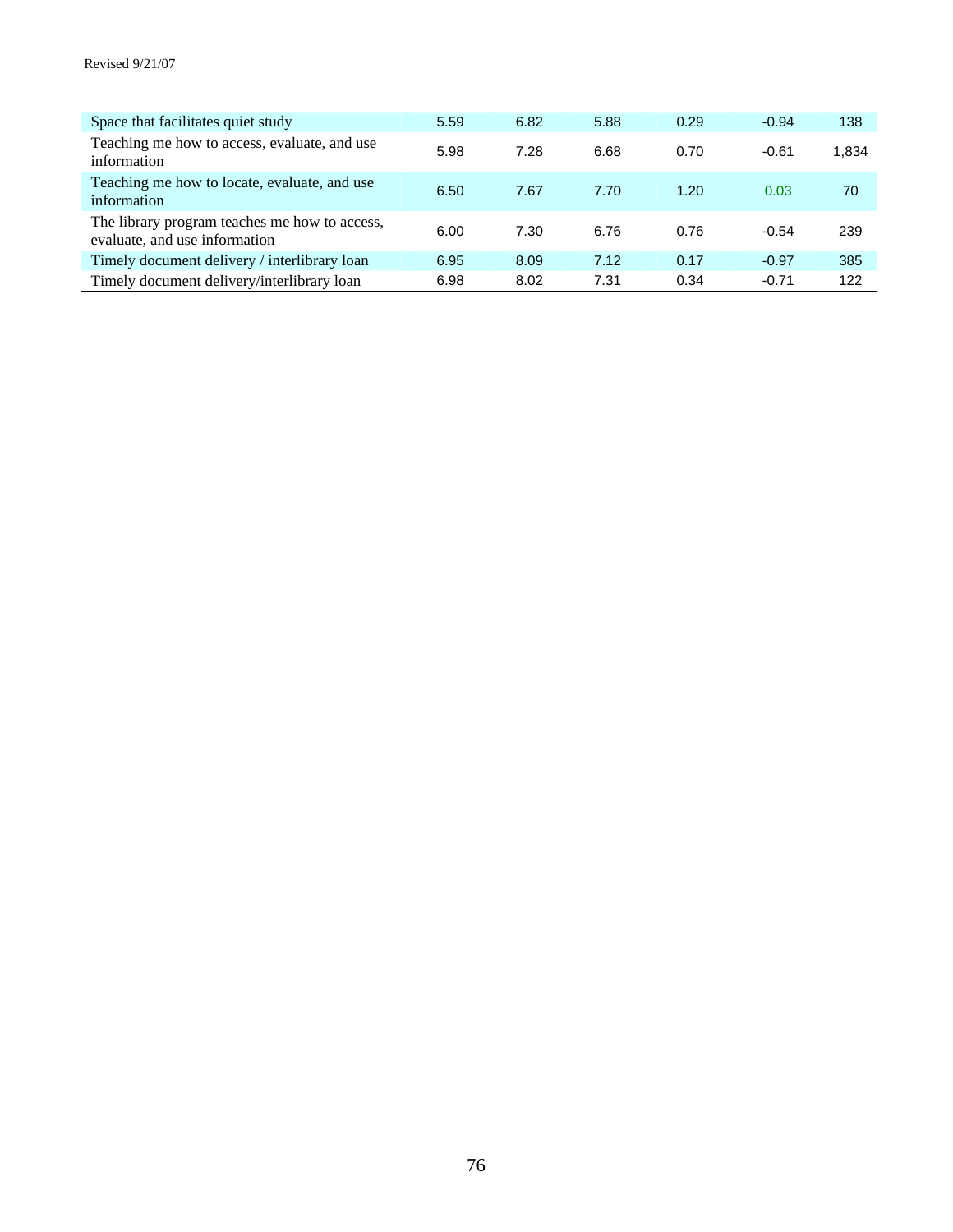| <b>Question Text</b>                                                                                                                                  | <b>Minimum</b><br><b>SD</b> | <b>Desired</b><br><b>SD</b> | <b>Perceived</b><br><b>SD</b> | <b>Adequacy</b><br><b>SD</b> | <b>Superiority</b><br><b>SD</b> | $\mathbf{n}$ |
|-------------------------------------------------------------------------------------------------------------------------------------------------------|-----------------------------|-----------------------------|-------------------------------|------------------------------|---------------------------------|--------------|
| A secure and safe place                                                                                                                               | 2.28                        | 2.04                        | 1.56                          | 2.18                         | 2.08                            | 262          |
| Ability to navigate library Web pages easily                                                                                                          | 1.51                        | 1.08                        | 1.59                          | 2.00                         | 1.76                            | 2,719        |
| Access to equipment that is not readily available<br>in my department, e.g., scanners, CD burners,<br>PDAs, syncing stations                          | 1.97                        | 1.84                        | 1.99                          | 2.26                         | 2.16                            | 115          |
| Access to rare and historical materials                                                                                                               | 2.32                        | 2.22                        | 2.08                          | 2.51                         | 2.34                            | 62           |
| Adequate hours of service                                                                                                                             | 1.68                        | 1.43                        | 1.53                          | 2.01                         | 1.81                            | 2,184        |
| Assuring users of the accuracy and<br>confidentiality of their transactions                                                                           | 1.53                        | 1.00                        | 1.06                          | 1.25                         | 1.12                            | 77           |
| Availability of subject specialist assistance                                                                                                         | 1.90                        | 1.88                        | 1.63                          | 2.24                         | 2.22                            | 145          |
| Comprehensive collections of full text articles<br>online                                                                                             | 1.56                        | 1.17                        | 1.40                          | 1.99                         | 1.74                            | 83           |
| Convenient business hours                                                                                                                             | 1.53                        | 1.35                        | 1.47                          | 1.88                         | 1.80                            | 178          |
| Ease and timeliness in getting materials from<br>other libraries                                                                                      | 1.60                        | 1.23                        | 1.61                          | 2.02                         | 1.79                            | 1,908        |
| Ease of use of electronic resources                                                                                                                   | 1.26                        | 0.92                        | 1.55                          | 1.80                         | 1.60                            | 137          |
| Electronic resources matching my information<br>needs                                                                                                 | 1.44                        | 0.97                        | 1.56                          | 1.95                         | 1.77                            | 233          |
| Improving library-use skills as a by-product of<br>seeking assistance from library staff                                                              | 1.78                        | 1.62                        | 1.64                          | 1.93                         | 1.96                            | 116          |
| Librarians providing help that assists in finding<br>information needed now while improving my<br>research skills                                     | 1.80                        | 1.51                        | 1.51                          | 1.93                         | 1.72                            | 249          |
| Librarians providing help that both assists in<br>finding the information needed now, and<br>improves skills useful in future information<br>searches | 1.68                        | 1.71                        | 1.16                          | 1.99                         | 1.73                            | 53           |
| Librarians teaching me how to effectively use the<br>electronically available databases, journals, and<br>books                                       | 1.79                        | 1.33                        | 1.70                          | 2.13                         | 1.74                            | 50           |
| Library orientations / instruction sessions                                                                                                           | 2.14                        | 1.88                        | 1.69                          | 2.09                         | 1.84                            | 100          |
| Making me aware of library resources and<br>services                                                                                                  | 1.74                        | 1.56                        | 1.66                          | 1.96                         | 1.87                            | 2,476        |
| Online course support (readings, links,<br>references)                                                                                                | 1.94                        | 1.71                        | 1.45                          | 1.78                         | 1.77                            | 113          |
| Providing search tools that permit me to work<br>autonomously                                                                                         | 1.36                        | 0.78                        | 1.49                          | 1.69                         | 1.58                            | 63           |
| Ready access to computers / Internet / software                                                                                                       | 1.54                        | 1.15                        | 1.35                          | 1.83                         | 1.42                            | 122          |
| Space for group / individual study and research<br>needs                                                                                              | 2.37                        | 2.29                        | 1.88                          | 2.82                         | 2.67                            | 130          |
| Space for students to study and work in groups                                                                                                        | 2.41                        | 2.34                        | 2.14                          | 2.61                         | 2.72                            | 104          |
| Space that facilitates quiet study                                                                                                                    | 2.14                        | 2.27                        | 1.98                          | 2.80                         | 2.88                            | 138          |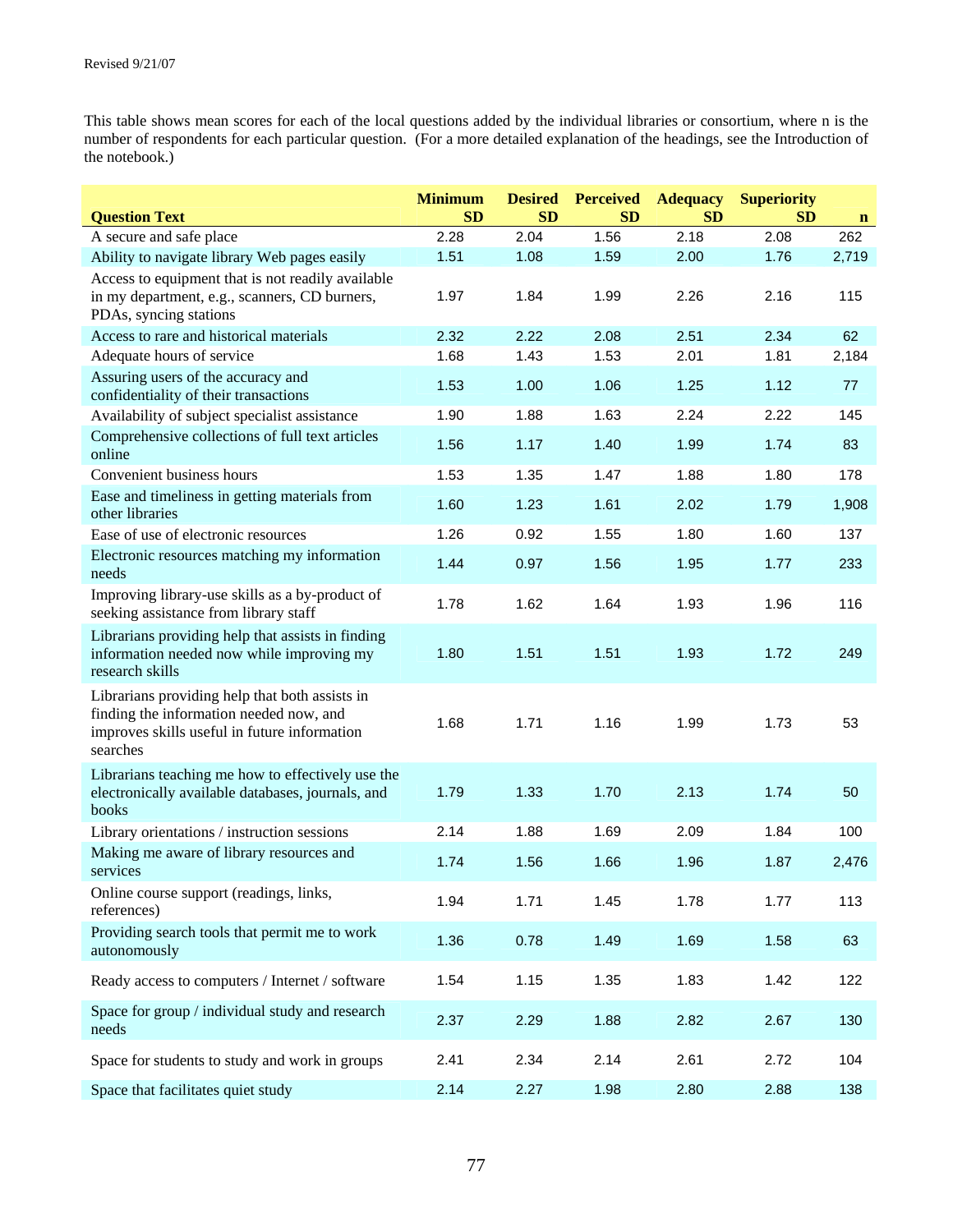| Teaching me how to access, evaluate, and use<br>information                    | 1.95 | 1.85 | 1.64 | 2.01 | 1.98 | 1.834 |
|--------------------------------------------------------------------------------|------|------|------|------|------|-------|
| Teaching me how to locate, evaluate, and use<br>information                    | 1.96 | 1.59 | 1.22 | 1.95 | 1.72 | 70    |
| The library program teaches me how to access,<br>evaluate, and use information | 2.02 | 2.00 | 1.67 | 1.67 | 1.69 | 239   |
| Timely document delivery / interlibrary loan                                   | 1.61 | 1.31 | 1.62 | 1.94 | 1.79 | 385   |
| Timely document delivery/interlibrary loan                                     | 1.40 | 1.06 | 1.32 | 1.75 | 1.47 | 122   |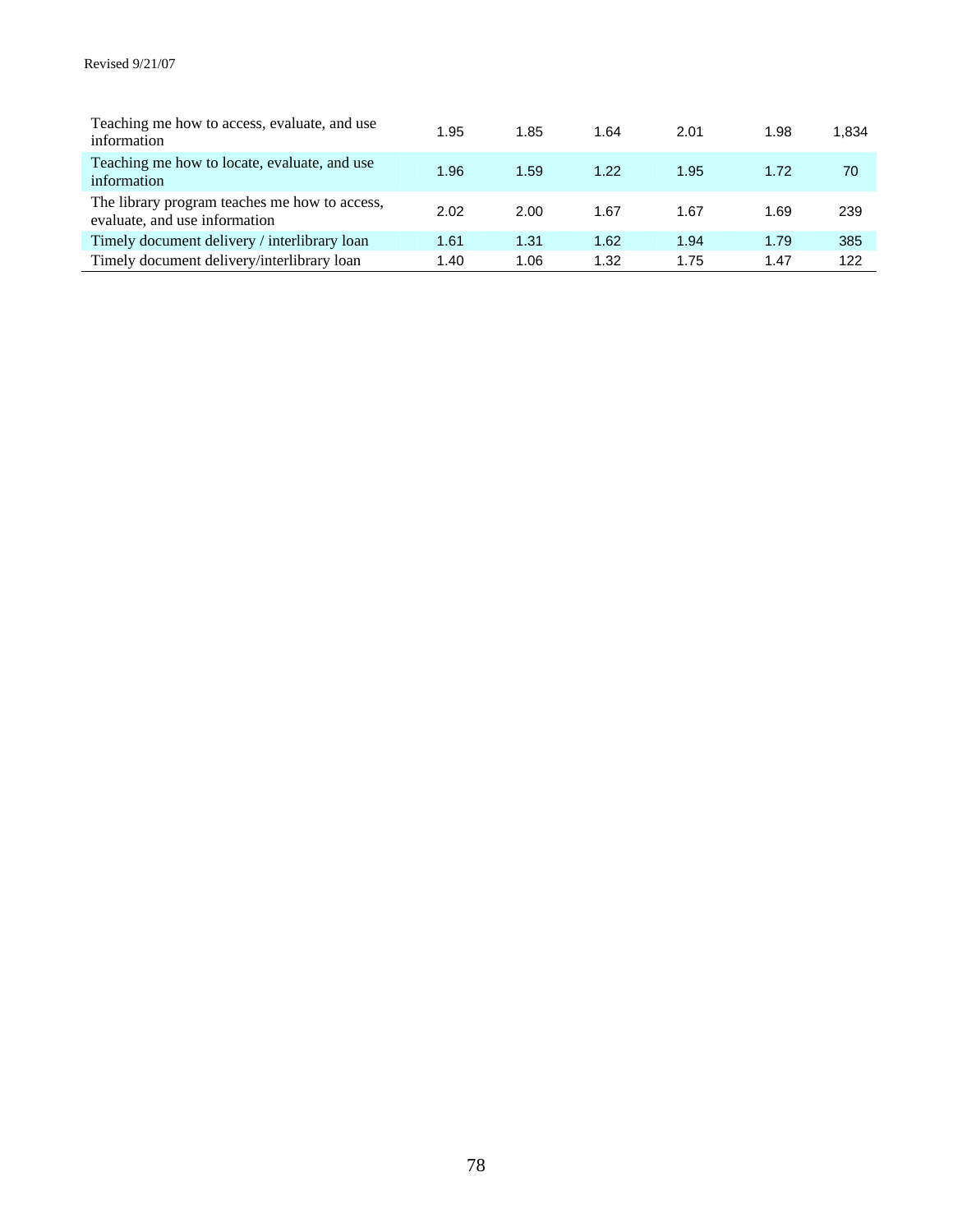## **7.5 General Satisfaction Questions Summary for Faculty**

The table displays mean score and standard deviation for each of the general satisfaction questions: Satisfaction with Treatment, Satisfaction with Support, and Satisfaction with Overall Quality of Service, where n is the number of respondent for each particular question. These scores are calculated from responses to the general satisfaction questions on the LibQUAL+® survey, in which respondents rated their levels of general satisfaction on a scale from 1-9.

| <b>Satisfaction Question</b>                                                                         | <b>Mean</b> | <b>SD</b> | n     |
|------------------------------------------------------------------------------------------------------|-------------|-----------|-------|
| In general, I am satisfied with the way in which I am treated at the library.                        | 7.53        | 1.50      | 3.637 |
| In general, I am satisfied with library support for my learning, research, and/or teaching<br>needs. | 6.99        | 1.72      | 3.636 |
| How would you rate the overall quality of the service provided by the library?                       | 7.21        | 1.39      | 3.636 |

#### **7.6 Information Literacy Outcomes Questions Summary for Faculty**

The tables displays the mean score and standard deviation for each of the information literacy outcomes questions, where n is the number of respondents for each particular question. These scores are calculated from responses to the information literacy outcomes questions on the LibQUAL+® survey, in which respondents rated their levels of general satisfaction on a scale from 1-9 with 1 being "strongly disagree" and 9 representing "strongly agree".

| <b>Information Literacy Outcomes Ouestion</b>                                       | <b>Mean</b> | <b>SD</b> | n     |
|-------------------------------------------------------------------------------------|-------------|-----------|-------|
| The library helps me stay abreast of developments in my field(s) of interest.       | 6.53        | 1.96      | 3,637 |
| The library aids my advancement in my academic discipline.                          | 6.89        | 1.82      | 3,637 |
| The library enables me to be more efficient in my academic pursuits.                | 7.03        | 1.77      | 3,637 |
| The library helps me distinguish between trustworthy and untrustworthy information. | 5.51        | 2.07      | 3,636 |
| The library provides me with the information skills I need in my work or study.     | 6.03        | 1.96      | 3,636 |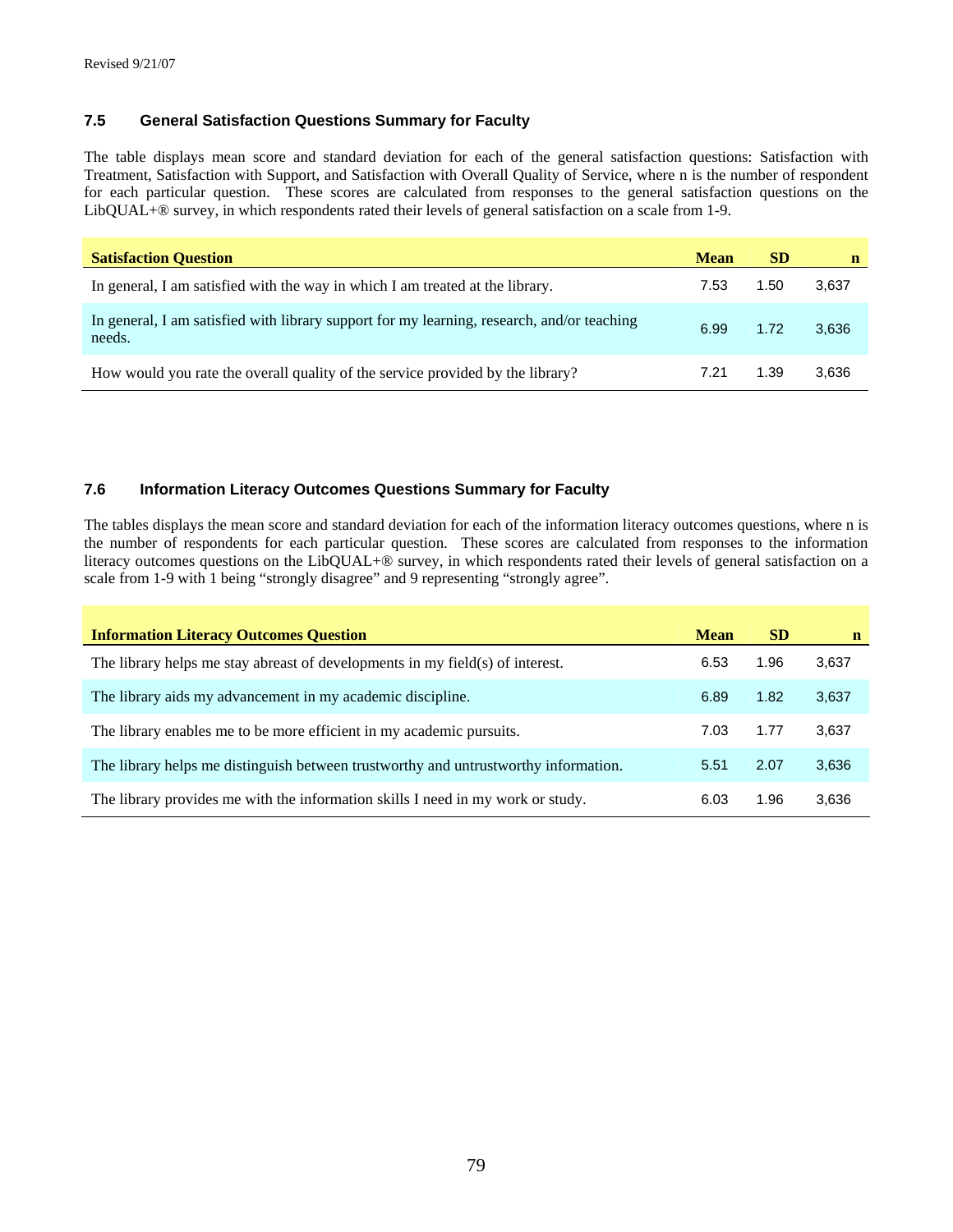# **7.7 Library Use Summary for Faculty**

This chart shows a graphic representation of library use (both on the premises and electronically), as well as use of nonlibrary gateways such as Yahoo™, and Google™. Bars represent the frequency with which respondents report using these resources: Daily, Weekly, Monthly, Quarterly, or Never. The table below the chart displays the number and percentage of respondents who selected each option.



|                                                                                   | <b>Daily</b> | Weekly          | <b>Monthly</b> | <b>Ouarterly</b> | <b>Never</b> | n / %   |
|-----------------------------------------------------------------------------------|--------------|-----------------|----------------|------------------|--------------|---------|
|                                                                                   | 227          | 1,265           | 1,170          | 799              | 177          | 3,638   |
| How often do you use resources on library<br>premises?                            | 6.24%        | 34.77%          | 32.16%         | 21.96%           | 4.87%        | 100.00% |
|                                                                                   | 1,728        | 1,452           | 291            | 116              | 49           | 3,636   |
| How often do you access library resources<br>through a library Web page?          | 47.52%       | 39.93%<br>8.00% | 3.19%          | 1.35%            | 100.00%      |         |
|                                                                                   | 2,603        | 692             | 170            | 95               | 77           | 3,637   |
| How often do you use Yahoo™, Google™, or<br>non-library gateways for information? | 71.57%       | 19.03%          | 4.67%          | 2.61%            | 2.12%        | 100.00% |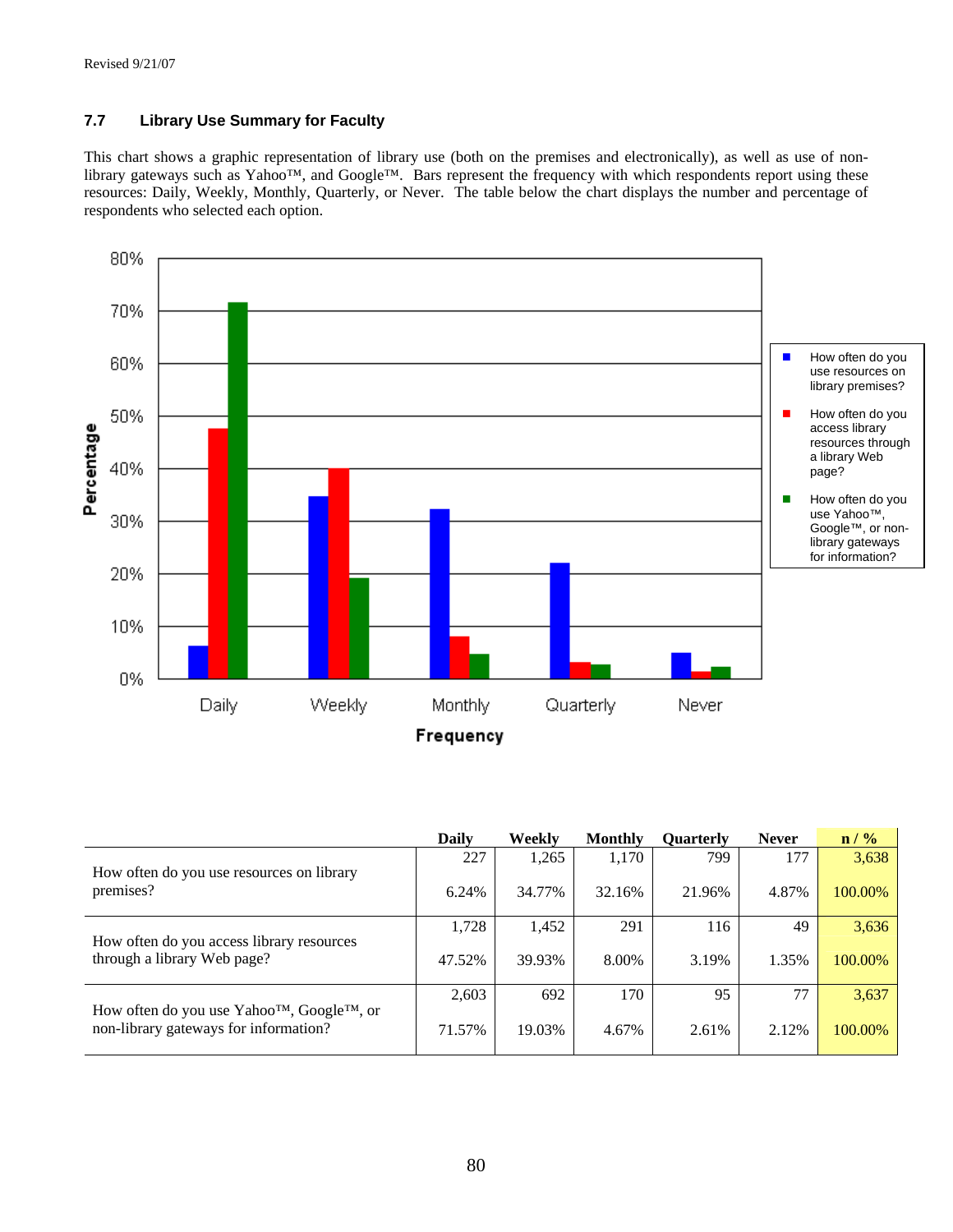## **8.0 College or University Libraries Library Staff Summary for CARL**

#### **8.1 Demographic Summary for Library Staff**

#### **8.1.1 Respondent Profile for Library Staff by Age**

This table shows a breakdown of survey respondents by age; both the number of respondents (n) and the percentage of the total number of respondents represented by each age group are displayed.

|               | <b>Respondent</b> | <b>Respondent</b> |
|---------------|-------------------|-------------------|
| <b>Age</b>    | $\mathbf n$       | $\frac{0}{0}$     |
| Under 18      | 0                 | 0.00%             |
| $18 - 22$     | 3                 | 1.12%             |
| $23 - 30$     | 36                | 13.48%            |
| $31 - 45$     | 89                | 33.33%            |
| $46 - 65$     | 137               | 51.31%            |
| Over 65       | ↑                 | 0.75%             |
| <b>Total:</b> | 267               | 100.00%           |

## **8.1.2 Respondent Profile for Library Staff by Sex**

The table below shows a breakdown of survey respondents by sex, based on user responses to the demographic questions and the demographic data provided by institutions in the online Representativeness section\*. The number and percentage for each sex are given for the general population and for survey respondents.

\*Note: Participating institutions were not required to be completed the Representativeness section. When population data is missing or incomplete, it is because this data was not provided.

|               | <b>Respondent</b> | <b>Respondent</b> |
|---------------|-------------------|-------------------|
| <b>Sex</b>    | n                 | $\frac{0}{0}$     |
| Female        | 205               | 76.78%            |
| Male          | 62                | 23.22%            |
| <b>Total:</b> | 267               | 100.00%           |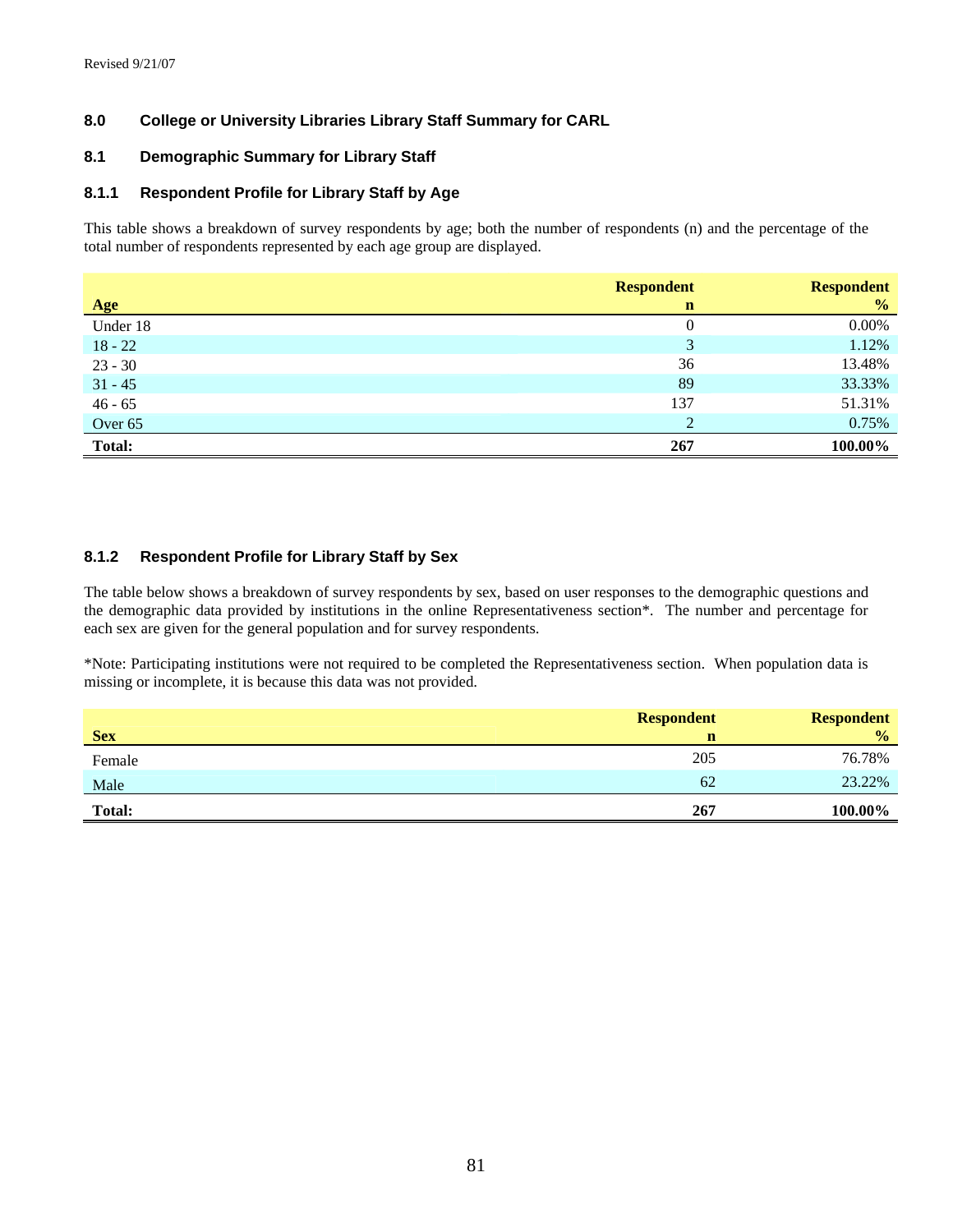## **8.2 Core Questions Summary for Library Staff**

This radar chart shows aggregate results for the core survey questions. Each axis represents one question. A code to identify each question is displayed at the outer point of each axis. While questions for each dimension of library service quality are scattered randomly throughout the survey, on this chart they are grouped into sections: Affect of Service, Library as Place, and Information Control.

On each axis, respondents' minimum, desired, and perceived levels of service quality are plotted, and the resulting "gaps" between the three levels (representing service adequacy or service superiority) are shaded in blue, yellow, green, and red.

The two following tables show mean scores and standard deviations for each question, where n is the number of respondents for each particular question. (For a more detailed explanation of the headings, see the Introduction to this notebook.)



- Perceived Less Than Desired
- **Perceived Greater Than Desired**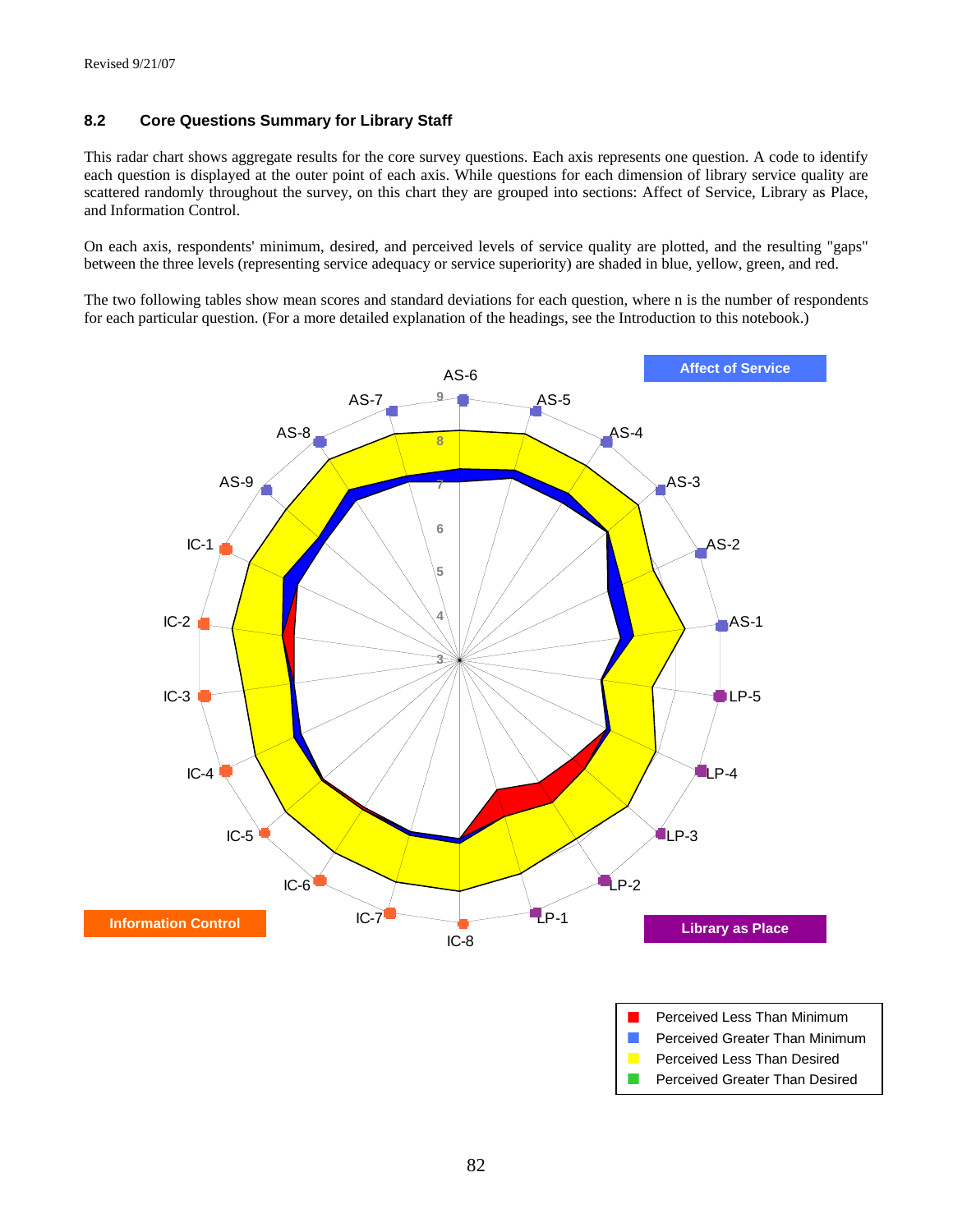| ID              | <b>Question Text</b>                                                 | <b>Minimum</b><br><b>Mean</b> | <b>Desired</b><br><b>Mean</b> | Perceived<br><b>Mean</b> | <b>Adequacy</b><br><b>Mean</b> | <b>Superiority</b><br>Mean | $\mathbf n$ |
|-----------------|----------------------------------------------------------------------|-------------------------------|-------------------------------|--------------------------|--------------------------------|----------------------------|-------------|
|                 | <b>Affect of Service</b>                                             |                               |                               |                          |                                |                            |             |
| $AS-1$          | Employees who instill confidence in<br>users                         | 6.70                          | 8.20                          | 7.00                     | 0.30                           | $-1.19$                    | 259         |
| $AS-2$          | Giving users individual attention                                    | 6.74                          | 7.89                          | 7.09                     | 0.34                           | $-0.80$                    | 262         |
| $AS-3$          | Employees who are consistently<br>courteous                          | 7.48                          | 8.41                          | 7.47                     | $-0.02$                        | $-0.94$                    | 264         |
| $AS-4$          | Readiness to respond to users'<br>questions                          | 7.30                          | 8.30                          | 7.56                     | 0.25                           | $-0.75$                    | 259         |
| $AS-5$          | Employees who have the knowledge<br>to answer user questions         | 7.31                          | 8.40                          | 7.52                     | 0.21                           | $-0.87$                    | 261         |
| $AS-6$          | Employees who deal with users in a<br>caring fashion                 | 7.08                          | 8.26                          | 7.38                     | 0.29                           | $-0.88$                    | 258         |
| $AS-7$          | Employees who understand the needs<br>of their users                 | 7.24                          | 8.38                          | 7.36                     | 0.12                           | $-1.02$                    | 258         |
| $AS-8$          | Willingness to help users                                            | 7.34                          | 8.46                          | 7.65                     | 0.31                           | $-0.82$                    | 261         |
| $AS-9$          | Dependability in handling users'<br>service problems                 | 7.11                          | 8.25                          | 7.27                     | 0.16                           | $-0.98$                    | 258         |
|                 | <b>Information Control</b>                                           |                               |                               |                          |                                |                            |             |
| $IC-1$          | Making electronic resources<br>accessible from my home or office     | 7.07                          | 8.31                          | 7.46                     | 0.40                           | $-0.85$                    | 254         |
| $IC-2$          | A library Web site enabling me to<br>locate information on my own    | 7.08                          | 8.25                          | 6.81                     | $-0.26$                        | $-1.44$                    | 265         |
| $IC-3$          | The printed library materials I need<br>for my work                  | 6.80                          | 7.99                          | 6.90                     | 0.09                           | $-1.09$                    | 248         |
| $IC-4$          | The electronic information resources I<br>need                       | 6.99                          | 8.14                          | 7.20                     | 0.20                           | $-0.95$                    | 255         |
| $IC-5$          | Modern equipment that lets me easily<br>access needed information    | 7.19                          | 8.29                          | 7.13                     | $-0.06$                        | $-1.16$                    | 266         |
| $IC-6$          | Easy-to-use access tools that allow<br>me to find things on my own   | 7.08                          | 8.26                          | 7.00                     | $-0.07$                        | $-1.25$                    | 264         |
| $IC-7$          | Making information easily accessible<br>for independent use          | 7.09                          | 8.27                          | 7.17                     | 0.08                           | $-1.10$                    | 265         |
| $IC-8$          | Print and/or electronic journal<br>collections I require for my work | 7.07                          | 8.28                          | 7.19                     | 0.12                           | $-1.09$                    | 243         |
|                 | <b>Library as Place</b>                                              |                               |                               |                          |                                |                            |             |
| $LP-1$          | Library space that inspires study and<br>learning                    | 6.71                          | 8.07                          | 6.07                     | $-0.63$                        | $-1.99$                    | 257         |
| $LP-2$          | Quiet space for individual activities                                | 6.88                          | 7.89                          | 6.34                     | $-0.53$                        | $-1.55$                    | 251         |
| $LP-3$          | A comfortable and inviting location                                  | 6.79                          | 8.09                          | 6.41                     | $-0.38$                        | $-1.68$                    | 261         |
| $LP-4$          | A getaway for study, learning, or<br>research                        | 6.71                          | 7.94                          | 6.79                     | 0.08                           | $-1.15$                    | 249         |
| $LP-5$          | Community space for group learning<br>and group study                | 6.26                          | 7.46                          | 6.27                     | 0.02                           | $-1.19$                    | 242         |
| <b>Overall:</b> |                                                                      | 7.00                          | 8.17                          | 7.05                     | 0.05                           | $-1.12$                    | 267         |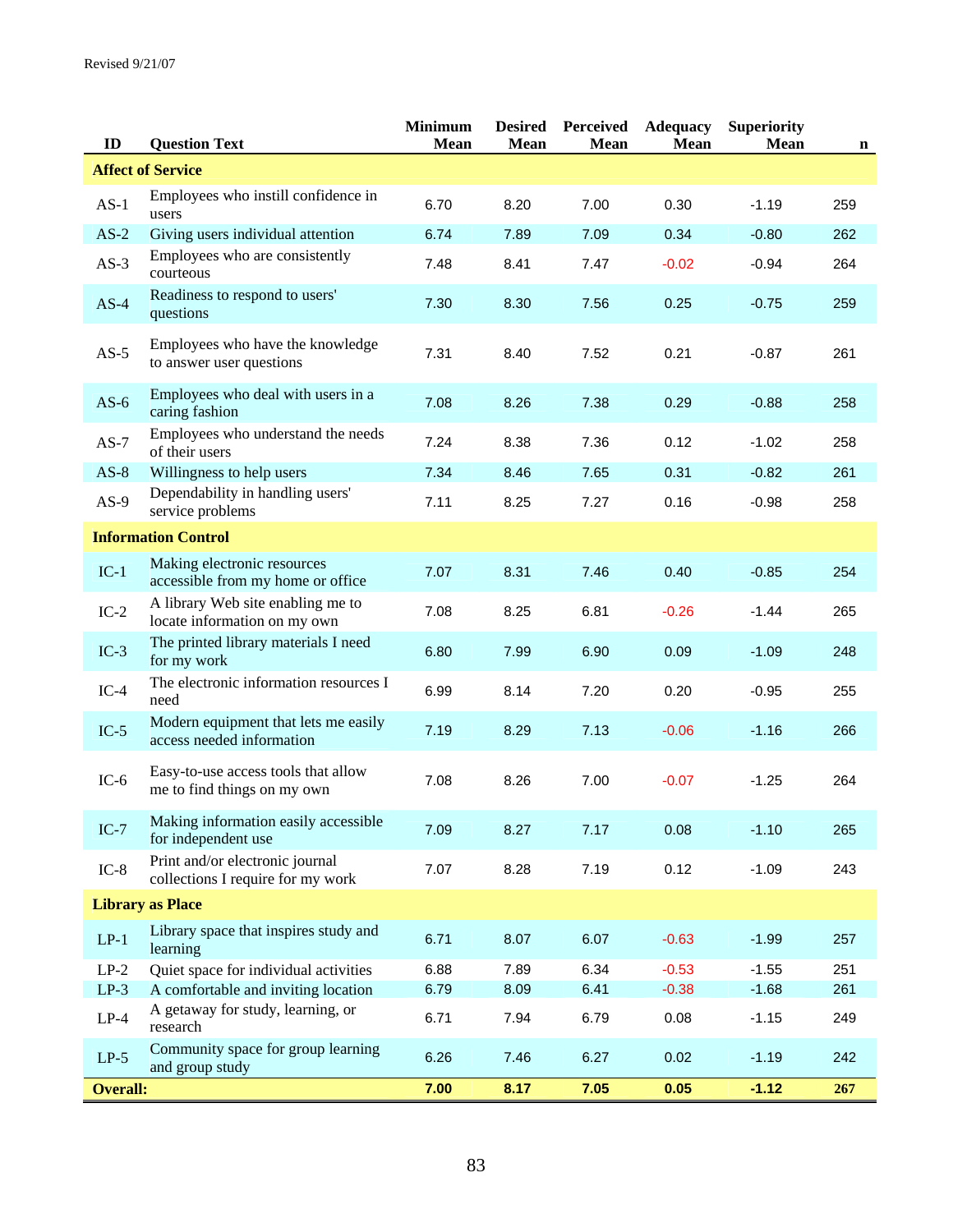| ID              | <b>Question Text</b>                                                 | <b>Minimum</b><br><b>SD</b> | <b>Desired</b><br><b>SD</b> | Perceived<br><b>SD</b> | <b>Adequacy</b><br><b>SD</b> | <b>Superiority</b><br><b>SD</b> | $\mathbf n$ |
|-----------------|----------------------------------------------------------------------|-----------------------------|-----------------------------|------------------------|------------------------------|---------------------------------|-------------|
|                 | <b>Affect of Service</b>                                             |                             |                             |                        |                              |                                 |             |
| $AS-1$          | Employees who instill confidence in<br>users                         | 1.45                        | 1.03                        | 1.27                   | 1.65                         | 1.34                            | 259         |
| $AS-2$          | Giving users individual attention                                    | 1.44                        | 1.19                        | 1.34                   | 1.60                         | 1.49                            | 262         |
| $AS-3$          | Employees who are consistently<br>courteous                          | 1.45                        | 0.95                        | 1.23                   | 1.64                         | 1.38                            | 264         |
| $AS-4$          | Readiness to respond to users'<br>questions                          | 1.31                        | 0.91                        | 1.02                   | 1.40                         | 1.14                            | 259         |
| $AS-5$          | Employees who have the knowledge<br>to answer user questions         | 1.26                        | 0.87                        | 1.05                   | 1.50                         | 1.27                            | 261         |
| $AS-6$          | Employees who deal with users in a<br>caring fashion                 | 1.42                        | 1.00                        | 1.21                   | 1.61                         | 1.28                            | 258         |
| $AS-7$          | Employees who understand the needs<br>of their users                 | 1.30                        | 0.81                        | 1.10                   | 1.47                         | 1.23                            | 258         |
| $AS-8$          | Willingness to help users                                            | 1.34                        | 0.86                        | 1.16                   | 1.50                         | 1.27                            | 261         |
| $AS-9$          | Dependability in handling users'<br>service problems                 | 1.31                        | 0.93                        | 1.21                   | 1.52                         | 1.29                            | 258         |
|                 | <b>Information Control</b>                                           |                             |                             |                        |                              |                                 |             |
| $IC-1$          | Making electronic resources<br>accessible from my home or office     | 1.54                        | 1.04                        | 1.19                   | 1.47                         | 1.25                            | 254         |
| $IC-2$          | A library Web site enabling me to<br>locate information on my own    | 1.45                        | 1.11                        | 1.49                   | 1.77                         | 1.59                            | 265         |
| $IC-3$          | The printed library materials I need<br>for my work                  | 1.34                        | 1.17                        | 1.35                   | 1.63                         | 1.44                            | 248         |
| $IC-4$          | The electronic information resources I<br>need                       | 1.39                        | 1.20                        | 1.26                   | 1.39                         | 1.21                            | 255         |
| $IC-5$          | Modern equipment that lets me easily<br>access needed information    | 1.34                        | 1.09                        | 1.39                   | 1.73                         | 1.51                            | 266         |
| $IC-6$          | Easy-to-use access tools that allow<br>me to find things on my own   | 1.29                        | 1.05                        | 1.24                   | 1.55                         | 1.37                            | 264         |
| $IC-7$          | Making information easily accessible<br>for independent use          | 1.31                        | 1.00                        | 1.14                   | 1.42                         | 1.28                            | 265         |
| $IC-8$          | Print and/or electronic journal<br>collections I require for my work | 1.33                        | 0.99                        | 1.21                   | 1.55                         | 1.27                            | 243         |
|                 | <b>Library as Place</b>                                              |                             |                             |                        |                              |                                 |             |
| $LP-1$          | Library space that inspires study and<br>learning                    | 1.50                        | 1.23                        | 1.63                   | 2.17                         | 2.03                            | 257         |
| $LP-2$          | Quiet space for individual activities                                | 1.55                        | 1.43                        | 1.76                   | 2.08                         | 2.07                            | 251         |
| $LP-3$          | A comfortable and inviting location                                  | 1.42                        | 1.16                        | 1.53                   | 1.90                         | 1.77                            | 261         |
| $LP-4$          | A getaway for study, learning, or<br>research                        | 1.55                        | 1.35                        | 1.42                   | 1.77                         | 1.73                            | 249         |
| $LP-5$          | Community space for group learning<br>and group study                | 1.82                        | 1.77                        | 1.79                   | 2.18                         | 2.01                            | 242         |
| <b>Overall:</b> |                                                                      | 1.41                        | 1.10                        | 1.32                   | 1.66                         | 1.46                            | 267         |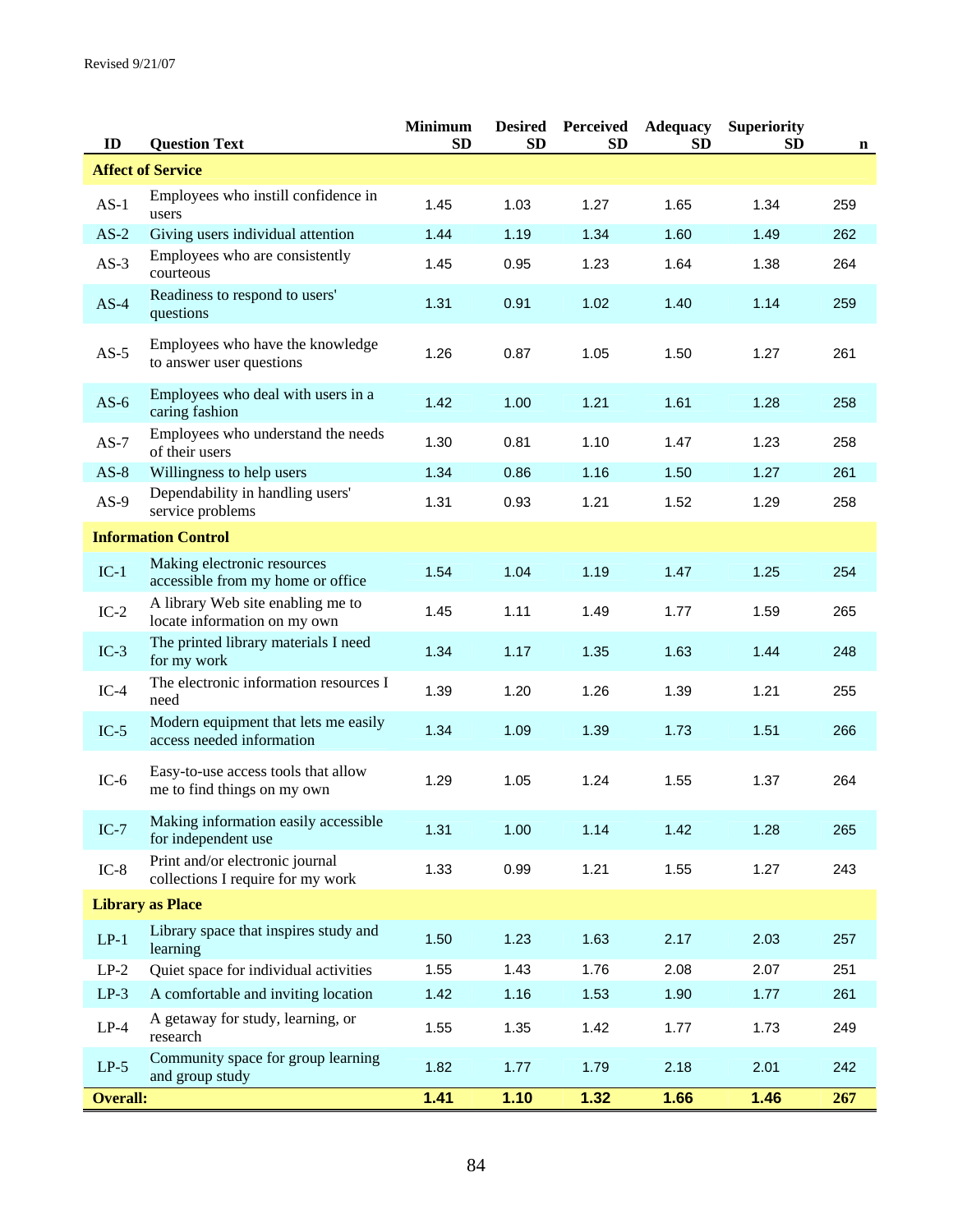# **8.3 Core Question Dimensions Summary for Library Staff**

On the chart below, scores for each dimension of library service quality have been plotted graphically. The exterior bars represent the range of minimum to desired mean scores for each dimension. The interior bars represent the range of minimum to perceived mean scores (the service adequacy gap) for each dimension of library service quality.



Range of Minimum to Perceived ("Adequacy Gap")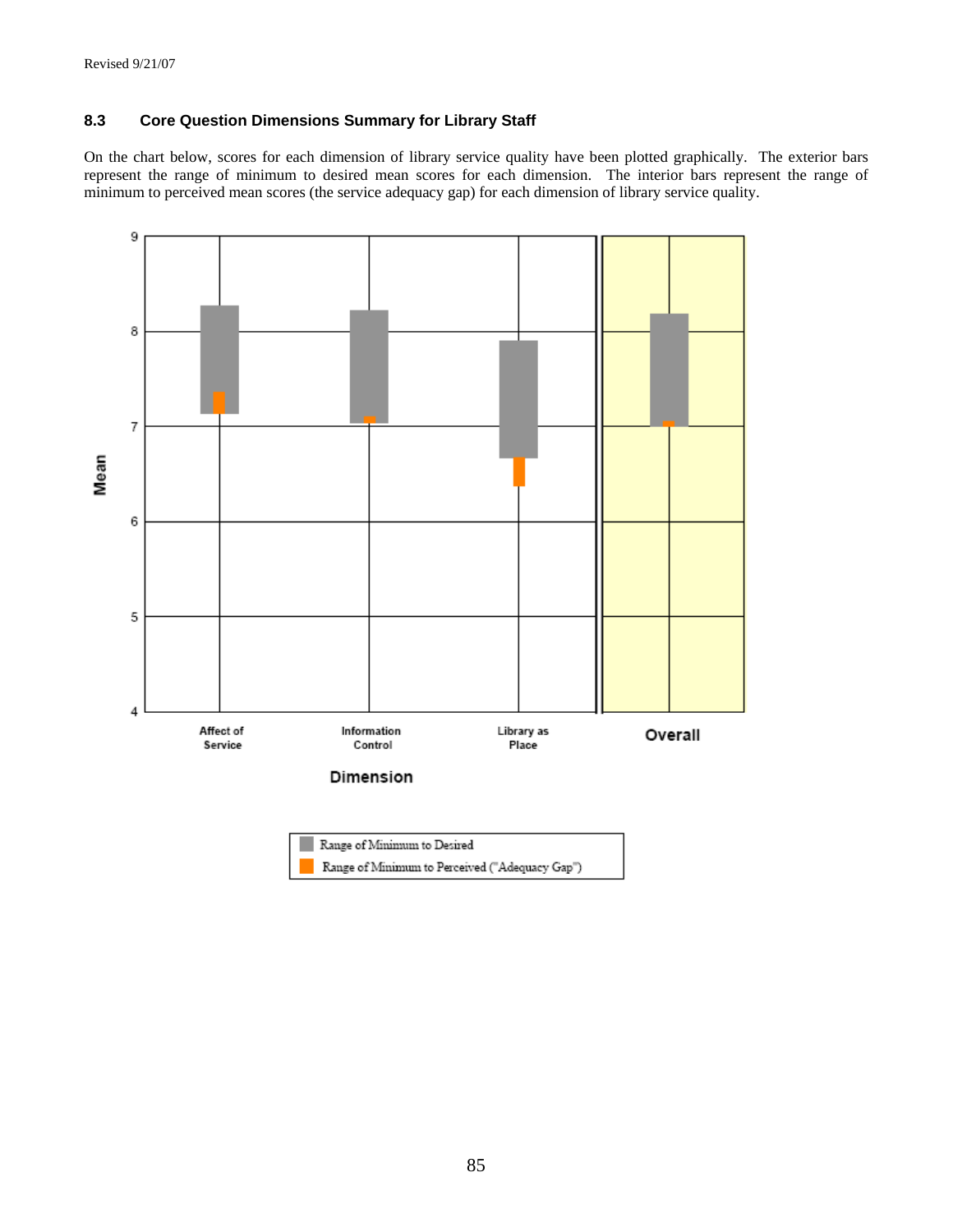The following table displays mean scores for each dimension of library service quality measured by the LibQUAL+® survey, where n is the number of respondents for each particular dimension. (For a more detailed explanation of the headings, see the Introduction to this notebook.) A complete listing of the survey questions and their dimensions can be found in Appendix A.

|                            | <b>Minimum</b> |             | <b>Desired Perceived</b> | <b>Adequacy</b> | <b>Superiority</b> |     |
|----------------------------|----------------|-------------|--------------------------|-----------------|--------------------|-----|
| <b>Dimension</b>           | <b>Mean</b>    | <b>Mean</b> | <b>Mean</b>              | <b>Mean</b>     | <b>Mean</b>        | n   |
| Affect of Service          | 7.14           | 8.28        | 7.36                     | 0.22            | $-0.91$            | 266 |
| <b>Information Control</b> | 7.05           | 8.22        | 7.11                     | 0.06            | $-1.12$            | 267 |
| Library as Place           | 6.68           | 7.90        | 6.38                     | $-0.30$         | $-1.53$            | 267 |
| <b>Overall:</b>            | 7.01           | 8.18        | 7.05                     | 0.04            | $-1.13$            | 267 |

The following table displays standard deviation for each dimension of library service quality measured by the LibQUAL+® survey, where n is the number of respondents for each particular dimension. (For a more detailed explanation of the headings, see the Introduction to this notebook.) A complete listing of the survey questions and their dimensions can be found in Appendix A.

|                            | <b>Minimum</b> | <b>Desired</b> | <b>Perceived</b> | <b>Adequacy</b> | <b>Superiority</b> |     |
|----------------------------|----------------|----------------|------------------|-----------------|--------------------|-----|
| <b>Dimension</b>           | <b>SD</b>      | <b>SD</b>      | <b>SD</b>        | <b>SD</b>       | <b>SD</b>          | n   |
| Affect of Service          | 1.14           | 0.74           | 0.93             | 1.26            | 1.03               | 266 |
| <b>Information Control</b> | 1.12           | 0.83           | 0.88             | 1.13            | 0.92               | 267 |
| Library as Place           | 1.28           | L.04           | 1.24             | 1.56            | 1.40               | 267 |
| <b>Overall:</b>            | 1.09           | 0.75           | 0.83             | 1.15            | 0.90               | 267 |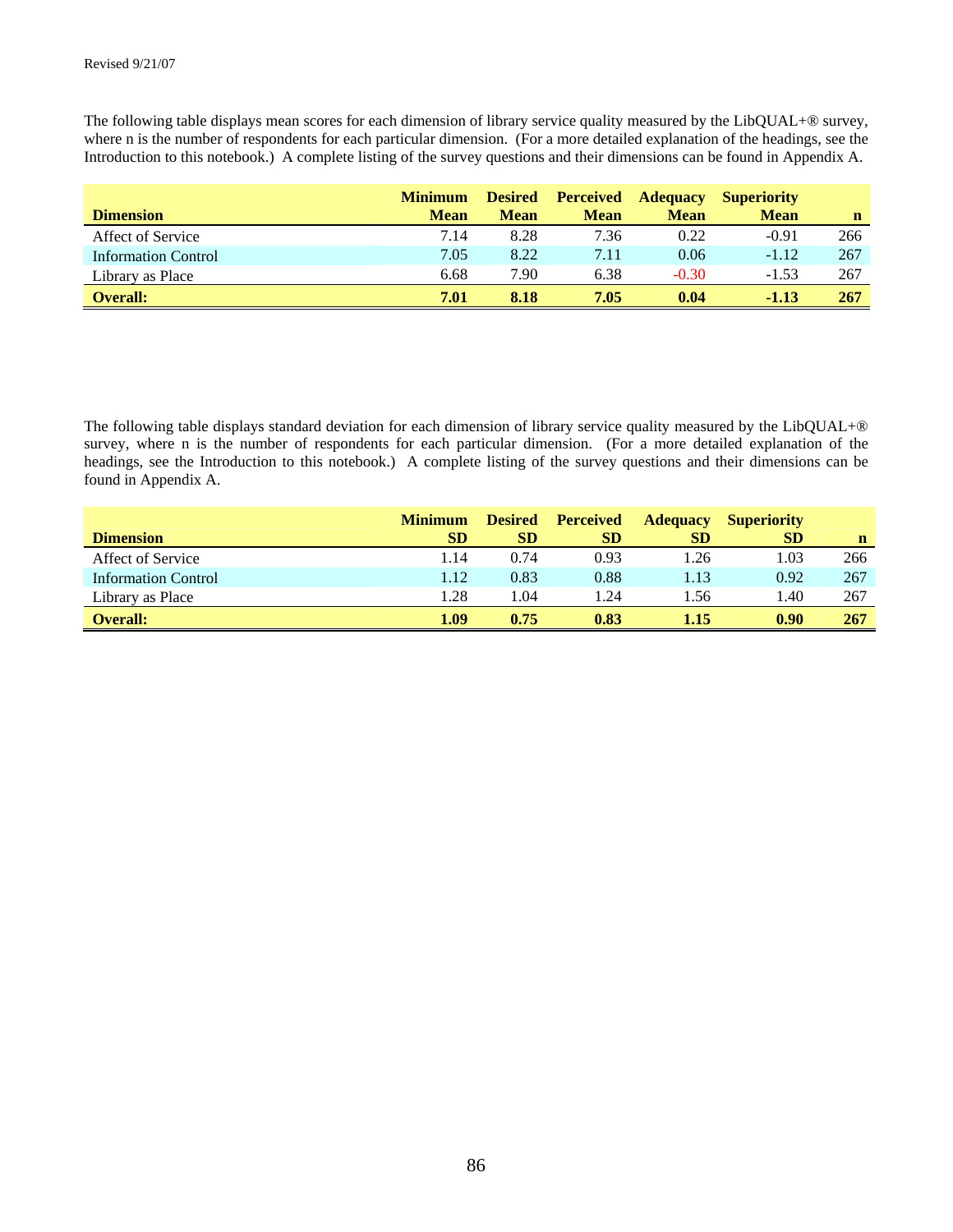# **8.4 Local Questions Summary for Library Staff**

| <b>Question Text</b>                                                                                                                                  | <b>Minimum</b><br><b>Mean</b> | <b>Desired</b><br><b>Mean</b> | <b>Perceived</b><br><b>Mean</b> | <b>Adequacy</b><br><b>Mean</b> | <b>Superiority</b><br><b>Mean</b> | $\mathbf n$    |
|-------------------------------------------------------------------------------------------------------------------------------------------------------|-------------------------------|-------------------------------|---------------------------------|--------------------------------|-----------------------------------|----------------|
| A secure and safe place                                                                                                                               | 7.58                          | 8.06                          | 7.08                            | $-0.50$                        | $-0.98$                           | 48             |
| Ability to navigate library Web pages easily                                                                                                          | 7.04                          | 8.18                          | 6.53                            | $-0.51$                        | $-1.65$                           | 175            |
| Access to equipment that is not readily available<br>in my department, e.g., scanners, CD burners,<br>PDAs, syncing stations                          | 6.53                          | 7.41                          | 6.50                            | $-0.03$                        | $-0.91$                           | 32             |
| Access to rare and historical materials                                                                                                               | 6.13                          | 7.50                          | 6.50                            | 0.38                           | $-1.00$                           | $\bf 8$        |
| Adequate hours of service                                                                                                                             | 6.99                          | 8.13                          | 7.66                            | 0.67                           | $-0.46$                           | 110            |
| Assuring users of the accuracy and<br>confidentiality of their transactions                                                                           | 4.00                          | 9.00                          | 9.00                            | 5.00                           | 0.00                              | 1              |
| Availability of subject specialist assistance                                                                                                         | 6.92                          | 7.83                          | 7.67                            | 0.75                           | $-0.17$                           | 12             |
| Comprehensive collections of fulltext articles<br>online                                                                                              | 7.38                          | 8.88                          | 7.38                            | 0.00                           | $-1.50$                           | $\, 8$         |
| Convenient business hours                                                                                                                             | 7.29                          | 8.29                          | 7.71                            | 0.43                           | $-0.57$                           | 14             |
| Ease and timeliness in getting materials from<br>other libraries                                                                                      | 6.87                          | 8.28                          | 7.35                            | 0.48                           | $-0.94$                           | 113            |
| Ease of use of electronic resources                                                                                                                   | 6.85                          | 7.85                          | 7.00                            | 0.15                           | $-0.85$                           | 27             |
| Electronic resources matching my information<br>needs                                                                                                 | 6.34                          | 7.76                          | 6.66                            | 0.31                           | $-1.10$                           | 67             |
| Improving library-use skills as a by-product of<br>seeking assistance from library staff                                                              | 6.00                          | 7.00                          | 6.50                            | 0.50                           | $-0.50$                           | $\overline{2}$ |
| Librarians providing help that assists in finding<br>information needed now while improving my<br>research skills                                     | 7.21                          | 8.15                          | 8.21                            | 1.00                           | 0.05                              | 39             |
| Librarians providing help that both assists in<br>finding the information needed now, and<br>improves skills useful in future information<br>searches | 9.00                          | 9.00                          | 6.00                            | $-3.00$                        | $-3.00$                           | 1              |
| Librarians teaching me how to effectively use the<br>electronically available databases, journals, and<br>books                                       | 6.76                          | 8.57                          | 7.76                            | 1.00                           | $-0.81$                           | 21             |
| Library orientations / instruction sessions                                                                                                           | 6.65                          | 7.82                          | 7.47                            | 0.82                           | $-0.35$                           | 34             |
| Making me aware of library resources and<br>services                                                                                                  | 6.76                          | 7.97                          | 6.71                            | $-0.06$                        | $-1.26$                           | 127            |
| Online course support (readings, links,<br>references)                                                                                                | 5.00                          | 7.00                          | 7.00                            | 2.00                           | 0.00                              | 1              |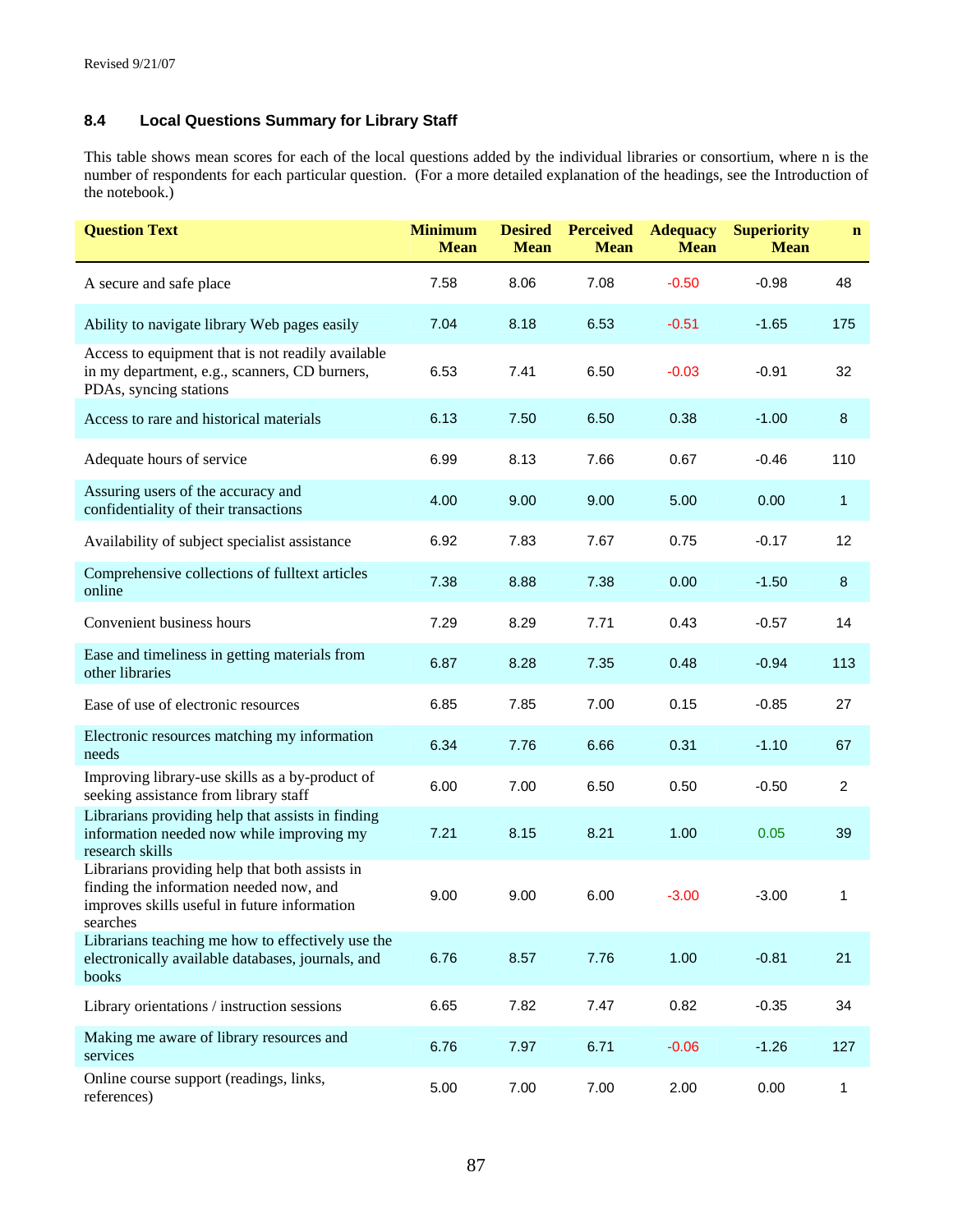| Providing search tools that permit me to work<br>autonomously | 6.30 | 7.83 | 7.13 | 0.83    | $-0.70$ | 23  |
|---------------------------------------------------------------|------|------|------|---------|---------|-----|
| Ready access to computers / Internet / software               | 7.03 | 8.07 | 7.72 | 0.69    | $-0.34$ | 29  |
| Space for group / individual study and research<br>needs      | 6.74 | 7.64 | 5.55 | $-1.19$ | $-2.10$ | 42  |
| Space for students to study and work in groups                | 6.68 | 7.89 | 6.11 | $-0.58$ | $-1.79$ | 19  |
| Space that facilitates quiet study                            | 6.59 | 7.61 | 5.30 | $-1.30$ | $-2.32$ | 44  |
| Teaching me how to access, evaluate, and use<br>information   | 6.63 | 7.99 | 6.91 | 0.28    | $-1.09$ | 139 |
| Teaching me how to locate, evaluate, and use<br>information   | 7.00 | 8.00 | 6.75 | $-0.25$ | $-1.25$ | 8   |
| Timely document delivery / interlibrary loan                  | 7.00 | 8.71 | 7.43 | 0.43    | $-1.29$ | 7   |
| Timely document delivery/interlibrary loan                    | 7.08 | 8.00 | 7.77 | 0.69    | $-0.23$ | 26  |

| <b>Question Text</b>                                                                                                         | <b>Minimum</b><br><b>SD</b> | <b>Desired</b><br><b>SD</b> | <b>Perceived</b><br><b>SD</b> | <b>Adequacy</b><br><b>SD</b> | <b>Superiority</b><br><b>SD</b> | $\mathbf n$ |
|------------------------------------------------------------------------------------------------------------------------------|-----------------------------|-----------------------------|-------------------------------|------------------------------|---------------------------------|-------------|
| A secure and safe place                                                                                                      | 1.56                        | 1.37                        | 1.58                          | 1.79                         | 1.38                            | 48          |
| Ability to navigate library Web pages easily                                                                                 | 1.37                        | 1.27                        | 1.59                          | 1.79                         | 1.74                            | 175         |
| Access to equipment that is not readily available<br>in my department, e.g., scanners, CD burners,<br>PDAs, syncing stations | 1.52                        | 1.66                        | 1.72                          | 1.40                         | 1.28                            | 32          |
| Access to rare and historical materials                                                                                      | 2.03                        | 0.93                        | 0.53                          | 1.77                         | 0.93                            | 8           |
| Adequate hours of service                                                                                                    | 1.36                        | 1.02                        | 1.32                          | 1.64                         | 1.47                            | 110         |
| Assuring users of the accuracy and<br>confidentiality of their transactions                                                  |                             |                             |                               |                              |                                 | 1           |
| Availability of subject specialist assistance                                                                                | 1.44                        | 1.19                        | 1.23                          | 1.06                         | 1.11                            | 12          |
| Comprehensive collections of fulltext articles<br>online                                                                     | 1.19                        | 0.35                        | 0.52                          | 1.31                         | 0.76                            | 8           |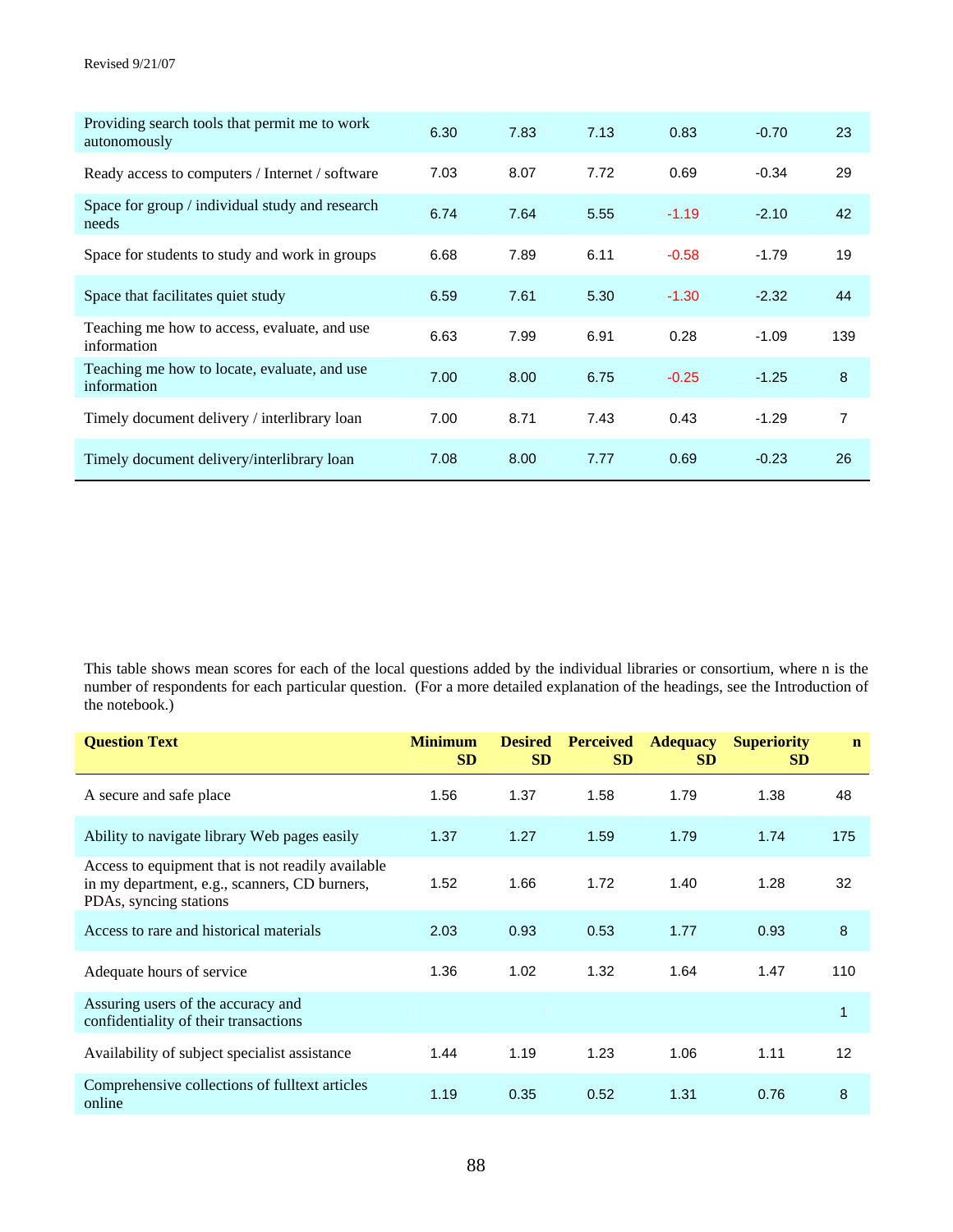| Convenient business hours                                                                                                                             | 1.38 | 1.14 | 1.64 | 1.50 | 1.16 | 14             |
|-------------------------------------------------------------------------------------------------------------------------------------------------------|------|------|------|------|------|----------------|
| Ease and timeliness in getting materials from<br>other libraries                                                                                      | 1.28 | 0.92 | 1.28 | 1.66 | 1.62 | 113            |
| Ease of use of electronic resources                                                                                                                   | 1.20 | 1.17 | 1.07 | 1.17 | 0.72 | 27             |
| Electronic resources matching my information<br>needs                                                                                                 | 1.48 | 1.40 | 1.24 | 1.42 | 1.22 | 67             |
| Improving library-use skills as a by-product of<br>seeking assistance from library staff                                                              | 1.41 | 1.41 | 0.71 | 0.71 | 0.71 | $\overline{2}$ |
| Librarians providing help that assists in finding<br>information needed now while improving my<br>research skills                                     | 1.22 | 0.99 | 0.86 | 1.10 | 0.72 | 39             |
| Librarians providing help that both assists in<br>finding the information needed now, and<br>improves skills useful in future information<br>searches |      |      |      |      |      | 1              |
| Librarians teaching me how to effectively use the<br>electronically available databases, journals, and<br>books                                       | 1.81 | 0.51 | 1.22 | 1.95 | 1.33 | 21             |
| Library orientations / instruction sessions                                                                                                           | 1.84 | 1.36 | 1.52 | 1.95 | 1.43 | 34             |
| Making me aware of library resources and<br>services                                                                                                  | 1.36 | 1.09 | 1.32 | 1.67 | 1.57 | 127            |
| Online course support (readings, links,<br>references)                                                                                                |      |      |      |      |      | 1              |
| Providing search tools that permit me to work<br>autonomously                                                                                         | 1.52 | 1.07 | 0.97 | 1.40 | 0.97 | 23             |
| Ready access to computers / Internet / software                                                                                                       | 1.02 | 0.92 | 0.75 | 1.23 | 0.97 | 29             |
| Space for group / individual study and research<br>needs                                                                                              | 1.27 | 1.62 | 1.89 | 1.95 | 2.05 | 42             |
| Space for students to study and work in groups                                                                                                        | 1.73 | 1.20 | 1.91 | 2.29 | 2.18 | 19             |
| Space that facilitates quiet study                                                                                                                    | 1.57 | 1.56 | 2.06 | 2.14 | 2.12 | 44             |
| Teaching me how to access, evaluate, and use<br>information                                                                                           | 1.58 | 1.14 | 1.22 | 1.82 | 1.43 | 139            |
| Teaching me how to locate, evaluate, and use<br>information                                                                                           | 1.93 | 1.41 | 1.67 | 2.31 | 1.98 | $\,8\,$        |
| Timely document delivery / interlibrary loan                                                                                                          | 1.00 | 0.49 | 1.27 | 1.72 | 1.11 | $\overline{7}$ |
| Timely document delivery/interlibrary loan                                                                                                            | 0.93 | 0.80 | 0.99 | 1.23 | 0.82 | 26             |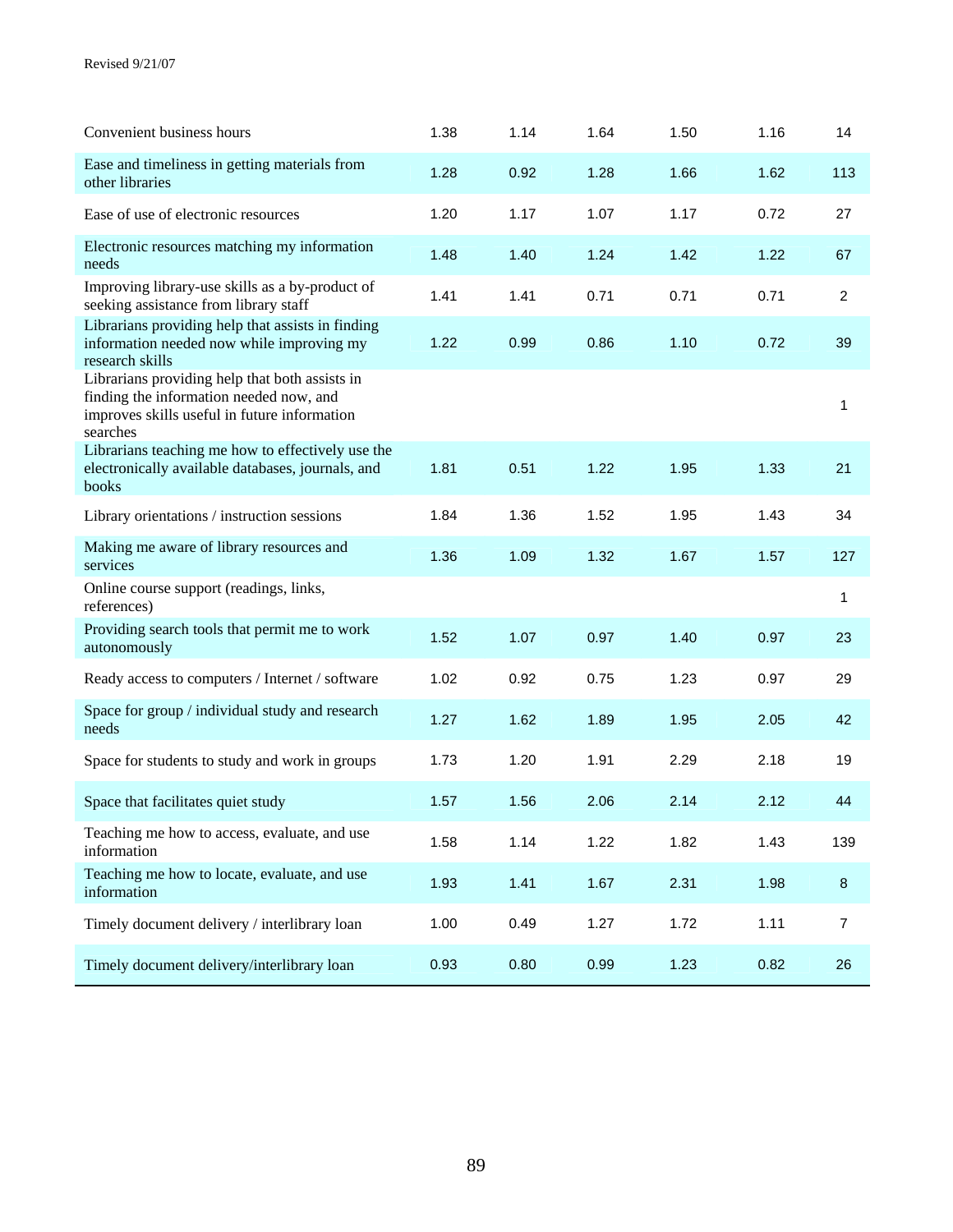#### **8.5 General Satisfaction Questions Summary for Library Staff**

The table displays mean score and standard deviation for each of the general satisfaction questions: Satisfaction with Treatment, Satisfaction with Support, and Satisfaction with Overall Quality of Service, where n is the number of respondent for each particular question. These scores are calculated from responses to the general satisfaction questions on the LibQUAL+® survey, in which respondents rated their levels of general satisfaction on a scale from 1-9.

| <b>Satisfaction Question</b>                                                                         | <b>Mean</b> | SD   | n   |
|------------------------------------------------------------------------------------------------------|-------------|------|-----|
| In general, I am satisfied with the way in which I am treated at the library.                        | 7.41        | 1.38 | 267 |
| In general, I am satisfied with library support for my learning, research, and/or teaching<br>needs. | 7.15        | 1.43 | 267 |
| How would you rate the overall quality of the service provided by the library?                       | 7.36        | 1.10 | 267 |

#### **8.6 Information Literacy Outcomes Questions Summary for Library Staff**

The tables displays the mean score and standard deviation for each of the information literacy outcomes questions, where n is the number of respondents for each particular question. These scores are calculated from responses to the information literacy outcomes questions on the LibQUAL+® survey, in which respondents rated their levels of general satisfaction on a scale from 1-9 with 1 being "strongly disagree" and 9 representing "strongly agree".

| <b>Information Literacy Outcomes Ouestion</b>                                       | <b>Mean</b> | <b>SD</b> | n   |
|-------------------------------------------------------------------------------------|-------------|-----------|-----|
| The library helps me stay abreast of developments in my field(s) of interest.       | 6.79        | 1.47      | 267 |
| The library aids my advancement in my academic discipline.                          | 7.04        | 1.32      | 267 |
| The library enables me to be more efficient in my academic pursuits.                | 7.14        | 1.37      | 267 |
| The library helps me distinguish between trustworthy and untrustworthy information. | 6.59        | 1.76      | 267 |
| The library provides me with the information skills I need in my work or study.     | 6.91        | 1.57      | 267 |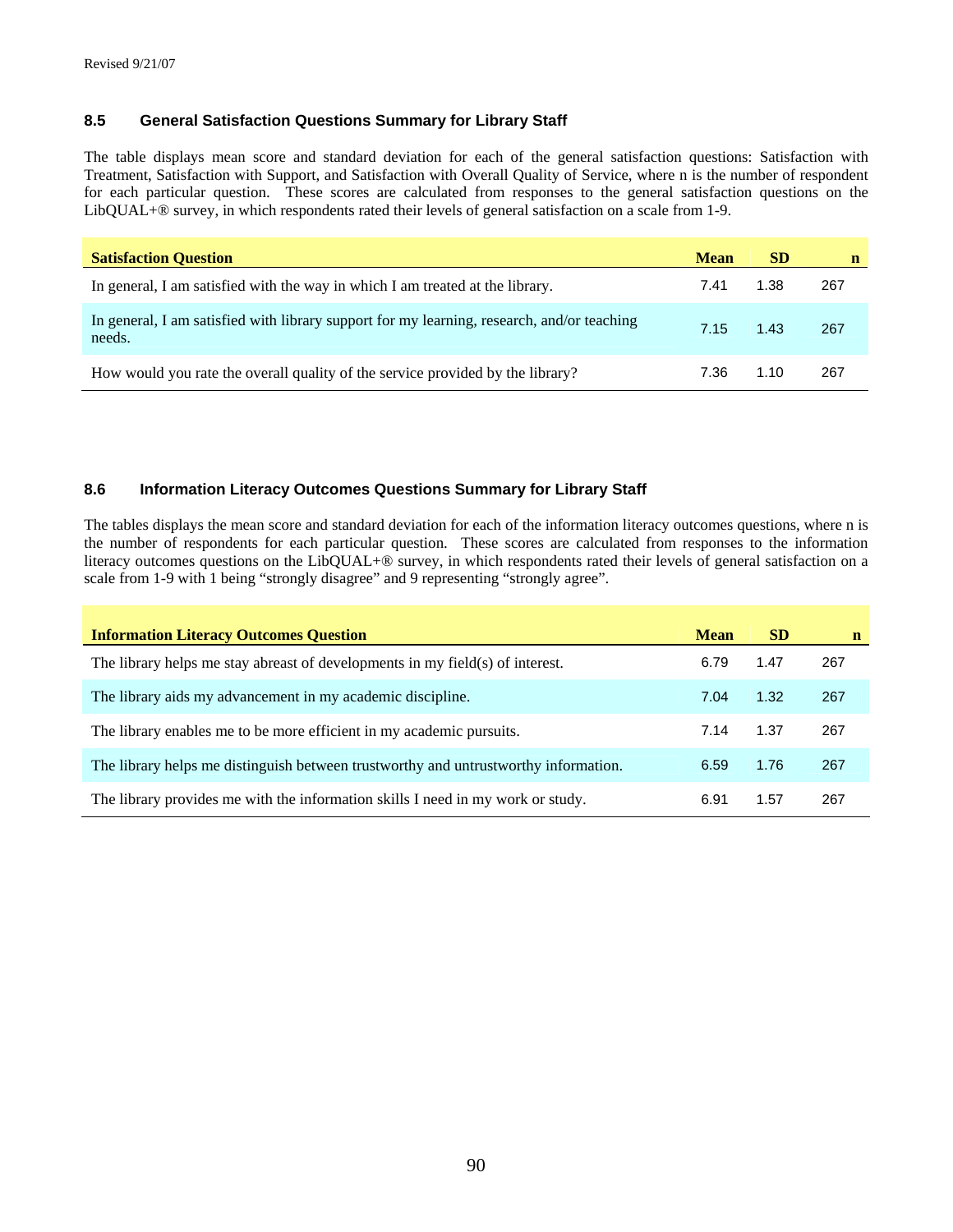# **8.7 Library Use Summary for Library Staff**

This chart shows a graphic representation of library use (both on the premises and electronically), as well as use of nonlibrary gateways such as Yahoo™, and Google™. Bars represent the frequency with which respondents report using these resources: Daily, Weekly, Monthly, Quarterly, or Never. The table below the chart displays the number and percentage of respondents who selected each option.



|                                                                                   | Daily  | Weekly | <b>Monthly</b> | Ouarterly | <b>Never</b> | n / %   |
|-----------------------------------------------------------------------------------|--------|--------|----------------|-----------|--------------|---------|
|                                                                                   | 174    | 44     | 34             | 12        | 3            | 267     |
| How often do you use resources on library<br>premises?                            | 65.17% | 16.48% | 12.73%         | 4.49%     | 1.12%        | 100.00% |
| How often do you access library resources<br>through a library Web page?          | 190    | 51     | 16             |           | 3            | 267     |
|                                                                                   | 71.16% | 19.10% | 5.99%          | 2.62%     | 1.12%        | 100.00% |
|                                                                                   | 207    | 42     | 6              | 8         | 4            | 267     |
| How often do you use Yahoo™, Google™, or<br>non-library gateways for information? | 77.53% | 15.73% | 2.25%          | 3.00%     | 1.50%        | 100.00% |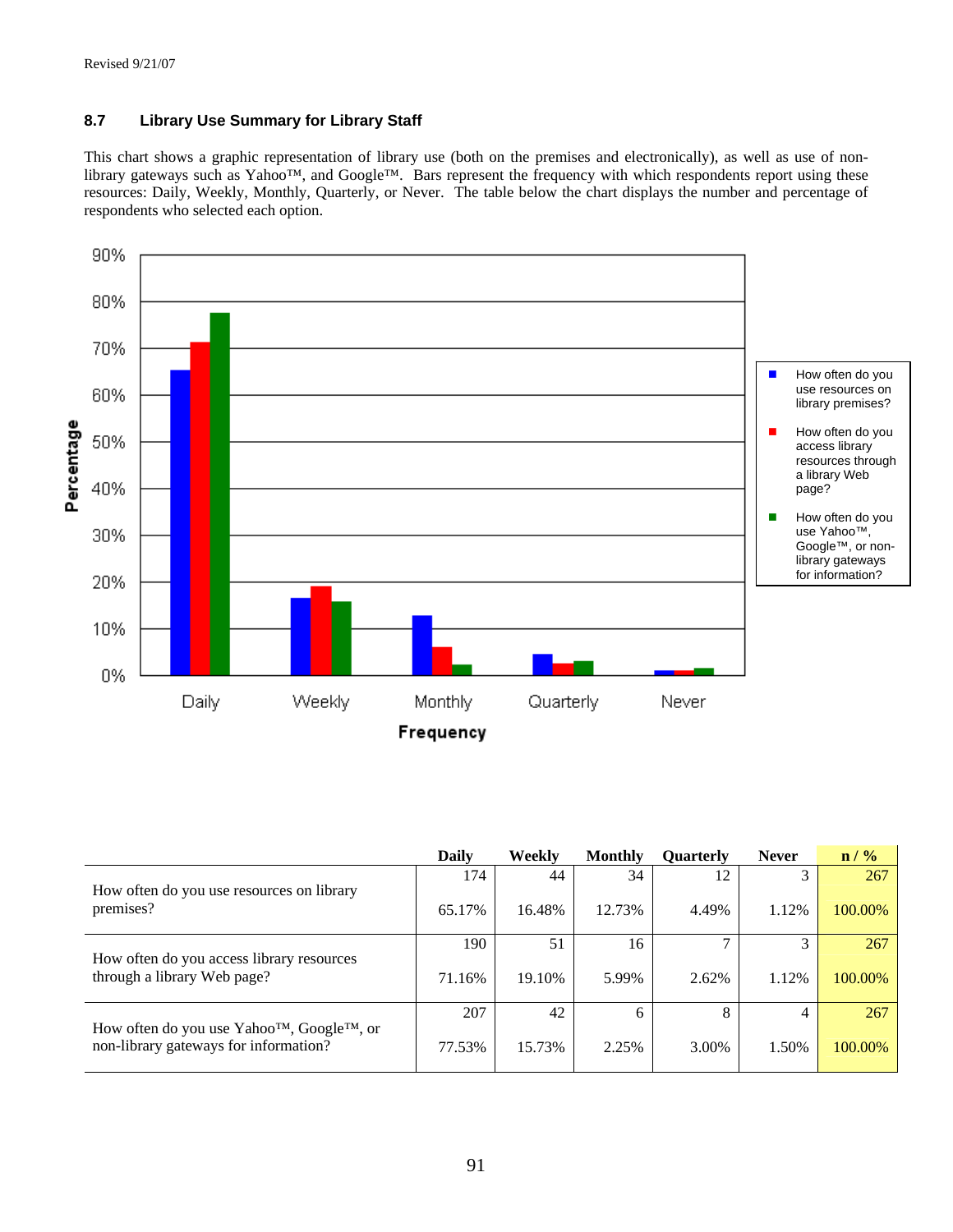## **9.0 College or University Libraries Staff Summary for CARL**

## **9.1 Demographic Summary for Staff**

#### **9.1.1 Respondent Profile for Staff by Age**

This table shows a breakdown of survey respondents by age; both the number of respondents (n) and the percentage of the total number of respondents represented by each age group are displayed.

|               | <b>Respondent</b> | <b>Respondent</b> |
|---------------|-------------------|-------------------|
| <b>Age</b>    | $\mathbf n$       | $\frac{0}{0}$     |
| Under 18      | 0                 | 0.00%             |
| $18 - 22$     | 8                 | 1.10%             |
| $23 - 30$     | 140               | 19.20%            |
| $31 - 45$     | 306               | 41.98%            |
| $46 - 65$     | 270               | 37.04%            |
| Over 65       |                   | 0.69%             |
| <b>Total:</b> | 729               | 100.00%           |

## **9.1.2 Respondent Profile for Staff by Sex**

The table below shows a breakdown of survey respondents by sex, based on user responses to the demographic questions and the demographic data provided by institutions in the online Representativeness section\*. The number and percentage for each sex are given for the general population and for survey respondents.

\*Note: Participating institutions were not required to be completed the Representativeness section. When population data is missing or incomplete, it is because this data was not provided.

|               | <b>Respondent</b> | <b>Respondent</b> |
|---------------|-------------------|-------------------|
| <b>Sex</b>    | $\mathbf n$       | $\frac{0}{0}$     |
| Female        | 472               | 64.75%            |
| Male          | 257               | 35.25%            |
| <b>Total:</b> | 729               | 100.00%           |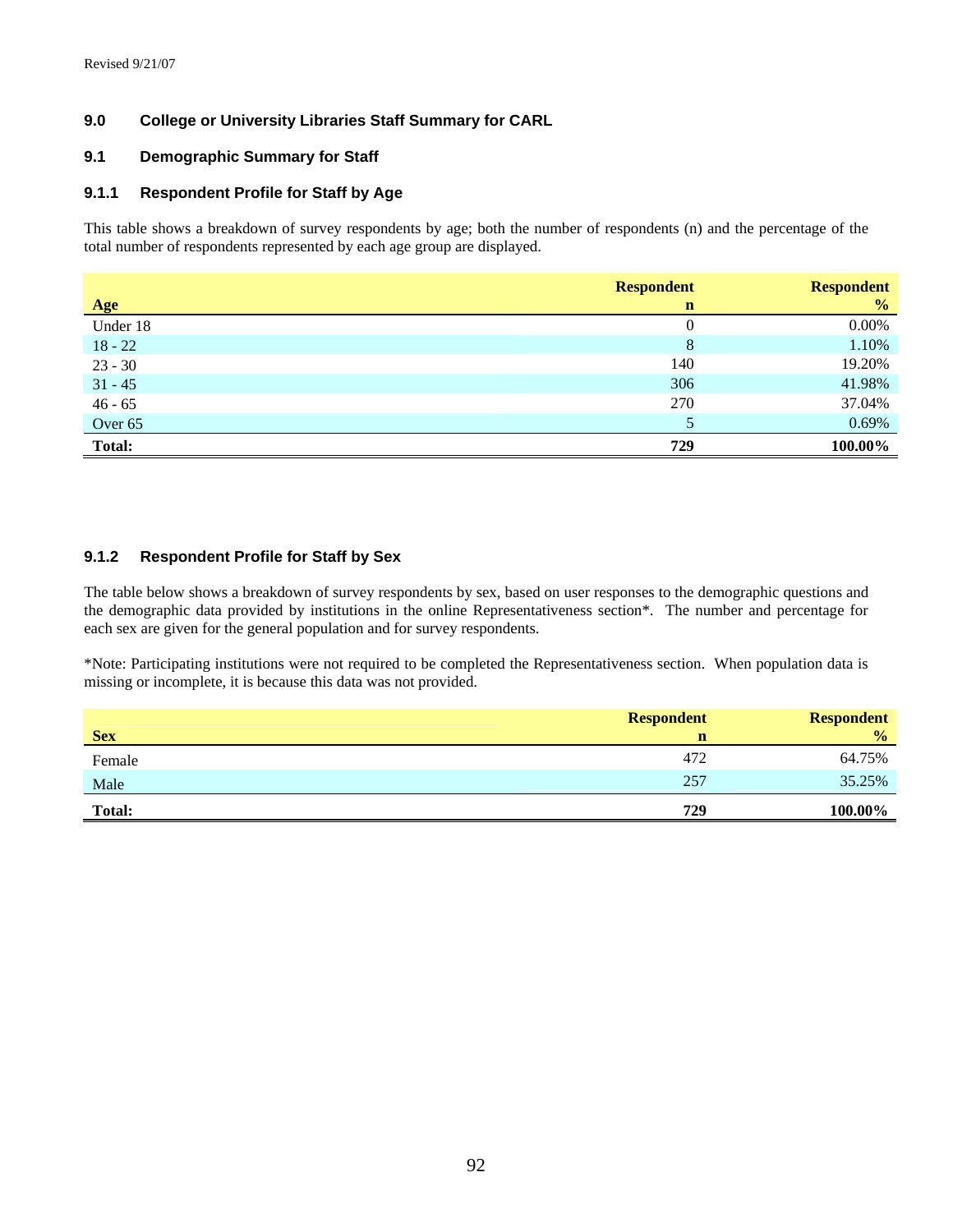## **9.2 Core Questions Summary for Staff**

This radar chart shows aggregate results for the core survey questions. Each axis represents one question. A code to identify each question is displayed at the outer point of each axis. While questions for each dimension of library service quality are scattered randomly throughout the survey, on this chart they are grouped into sections: Affect of Service, Library as Place, and Information Control.

On each axis, respondents' minimum, desired, and perceived levels of service quality are plotted, and the resulting "gaps" between the three levels (representing service adequacy or service superiority) are shaded in blue, yellow, green, and red.

The two following tables show mean scores and standard deviations for each question, where n is the number of respondents for each particular question. (For a more detailed explanation of the headings, see the Introduction to this notebook.)



| <b>The Second Second</b> | Perceived Less Than Minimum    |
|--------------------------|--------------------------------|
|                          | Perceived Greater Than Minimum |
|                          | Perceived Less Than Desired    |
|                          | Perceived Greater Than Desired |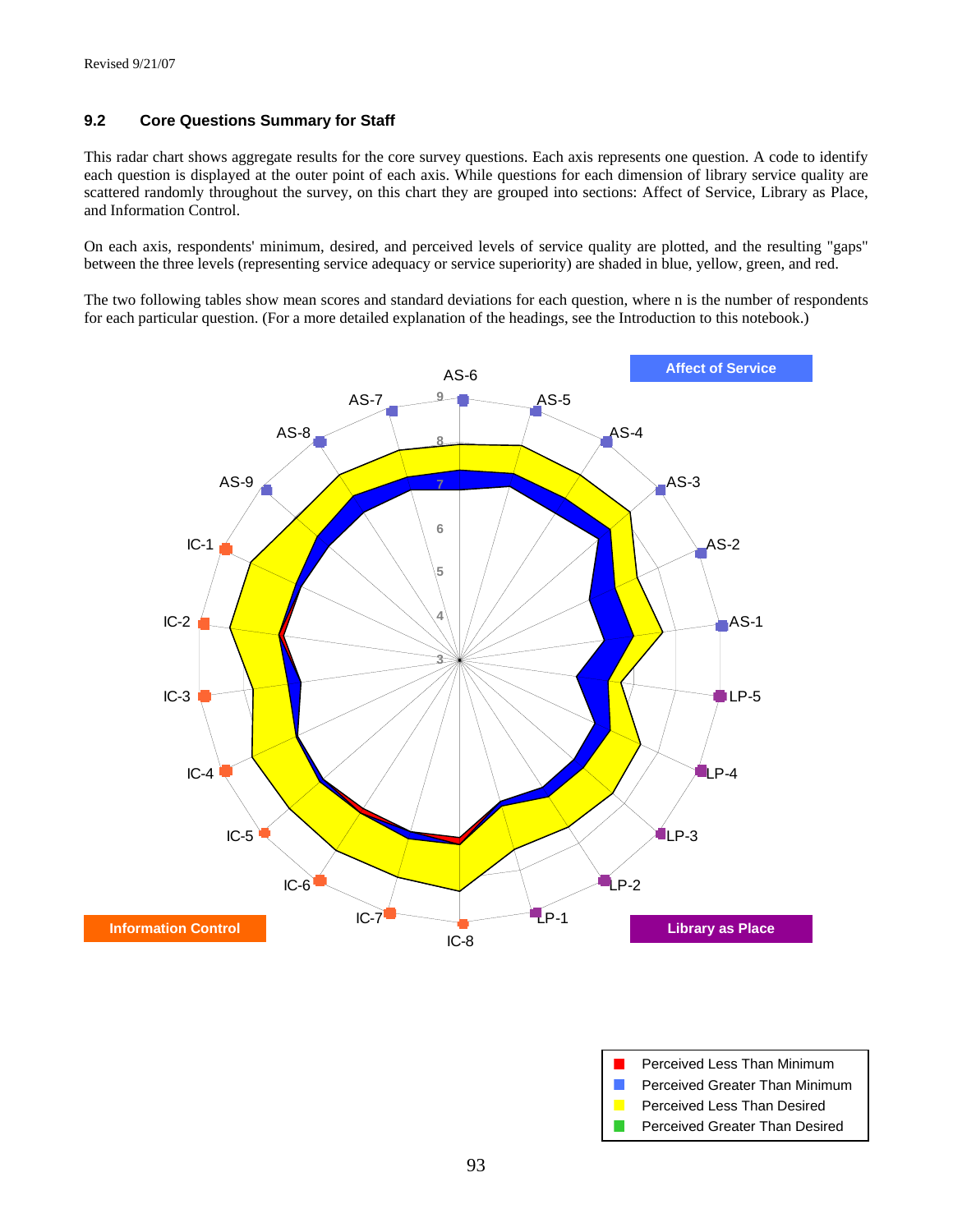| ID              | <b>Question Text</b>                                                 | <b>Minimum</b><br><b>Mean</b> | <b>Desired</b><br><b>Mean</b> | Perceived<br><b>Mean</b> | <b>Adequacy</b><br><b>Mean</b> | <b>Superiority</b><br>Mean | $\mathbf n$ |
|-----------------|----------------------------------------------------------------------|-------------------------------|-------------------------------|--------------------------|--------------------------------|----------------------------|-------------|
|                 | <b>Affect of Service</b>                                             |                               |                               |                          |                                |                            |             |
| $AS-1$          | Employees who instill confidence in<br>users                         | 6.34                          | 7.70                          | 7.00                     | 0.66                           | $-0.70$                    | 699         |
| $AS-2$          | Giving users individual attention                                    | 6.29                          | 7.48                          | 6.93                     | 0.64                           | $-0.55$                    | 709         |
| $AS-3$          | Employees who are consistently<br>courteous                          | 7.20                          | 8.16                          | 7.57                     | 0.37                           | $-0.59$                    | 724         |
| $AS-4$          | Readiness to respond to users'<br>questions                          | 7.01                          | 8.05                          | 7.42                     | 0.41                           | $-0.63$                    | 708         |
| $AS-5$          | Employees who have the knowledge<br>to answer user questions         | 7.13                          | 8.10                          | 7.43                     | 0.30                           | $-0.68$                    | 705         |
| $AS-6$          | Employees who deal with users in a<br>caring fashion                 | 6.89                          | 7.93                          | 7.35                     | 0.45                           | $-0.58$                    | 712         |
| $AS-7$          | Employees who understand the needs<br>of their users                 | 7.04                          | 8.00                          | 7.36                     | 0.31                           | $-0.64$                    | 702         |
| $AS-8$          | Willingness to help users                                            | 7.02                          | 8.04                          | 7.48                     | 0.46                           | $-0.56$                    | 705         |
| $AS-9$          | Dependability in handling users'<br>service problems                 | 6.96                          | 7.97                          | 7.29                     | 0.32                           | $-0.68$                    | 603         |
|                 | <b>Information Control</b>                                           |                               |                               |                          |                                |                            |             |
| $IC-1$          | Making electronic resources<br>accessible from my home or office     | 7.00                          | 8.29                          | 7.13                     | 0.13                           | $-1.16$                    | 693         |
| $IC-2$          | A library Web site enabling me to<br>locate information on my own    | 7.18                          | 8.30                          | 7.07                     | $-0.11$                        | $-1.24$                    | 723         |
| $IC-3$          | The printed library materials I need<br>for my work                  | 6.65                          | 7.76                          | 6.94                     | 0.29                           | $-0.82$                    | 597         |
| $IC-4$          | The electronic information resources I<br>need                       | 7.08                          | 8.22                          | 7.13                     | 0.05                           | $-1.09$                    | 692         |
| $IC-5$          | Modern equipment that lets me easily<br>access needed information    | 7.13                          | 8.15                          | 7.24                     | 0.12                           | $-0.90$                    | 695         |
| $IC-6$          | Easy-to-use access tools that allow<br>me to find things on my own   | 7.15                          | 8.18                          | 7.06                     | $-0.09$                        | $-1.12$                    | 715         |
| $IC-7$          | Making information easily accessible<br>for independent use          | 7.09                          | 8.18                          | 7.23                     | 0.14                           | $-0.95$                    | 699         |
| $IC-8$          | Print and/or electronic journal<br>collections I require for my work | 7.22                          | 8.27                          | 7.04                     | $-0.18$                        | $-1.23$                    | 610         |
|                 | <b>Library as Place</b>                                              |                               |                               |                          |                                |                            |             |
| $LP-1$          | Library space that inspires study and<br>learning                    | 6.37                          | 7.50                          | 6.46                     | 0.09                           | $-1.04$                    | 642         |
| $LP-2$          | Quiet space for individual activities                                | 6.48                          | 7.55                          | 6.73                     | 0.25                           | $-0.82$                    | 599         |
| $LP-3$          | A comfortable and inviting location                                  | 6.48                          | 7.64                          | 6.73                     | 0.25                           | $-0.91$                    | 674         |
| $LP-4$          | A getaway for study, learning, or<br>research                        | 6.41                          | 7.56                          | 6.80                     | 0.39                           | $-0.76$                    | 619         |
| $LP-5$          | Community space for group learning<br>and group study                | 5.69                          | 6.71                          | 6.42                     | 0.73                           | $-0.29$                    | 480         |
| <b>Overall:</b> |                                                                      | 6.81                          | 7.90                          | 7.08                     | 0.27                           | $-0.81$                    | 732         |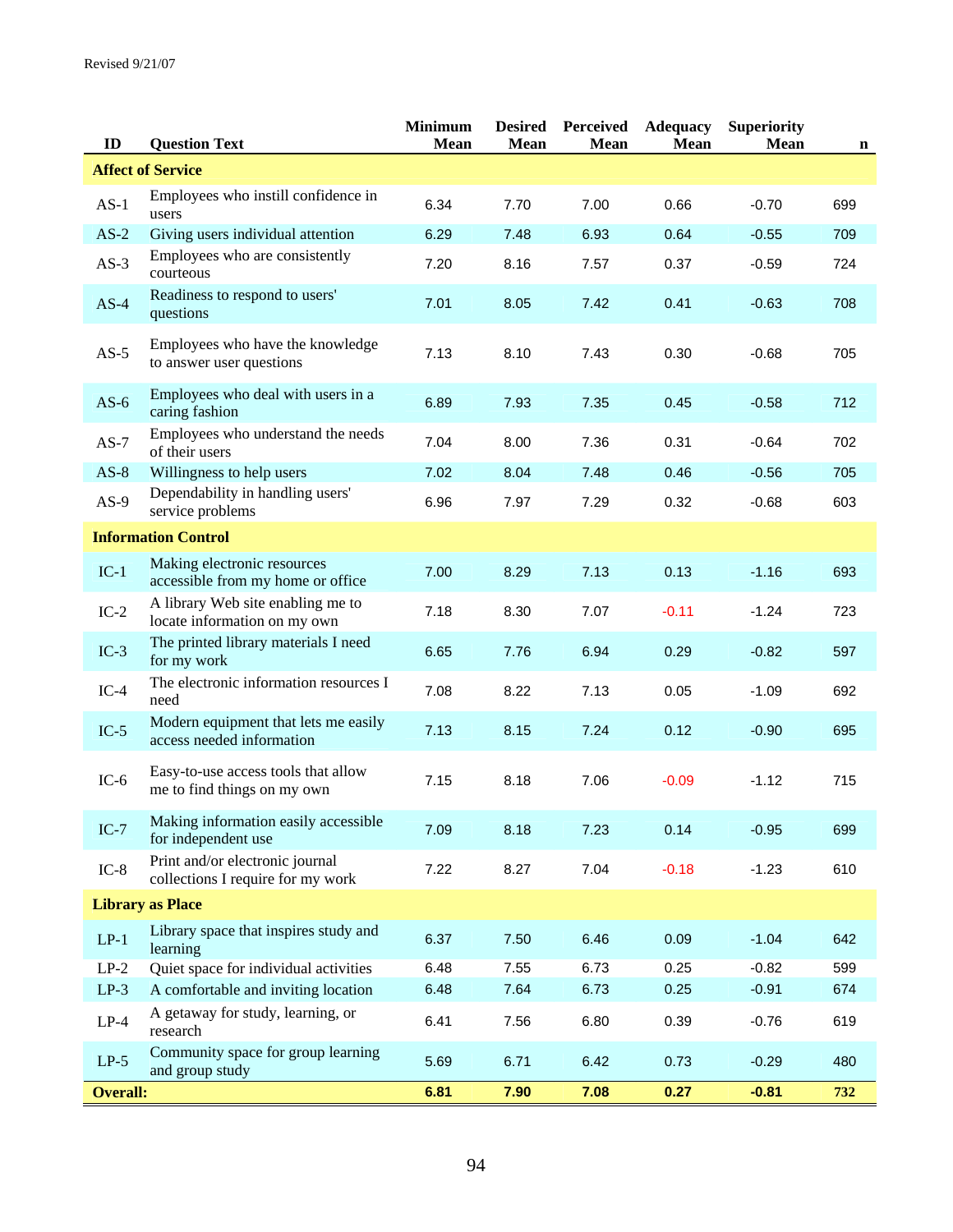| ID              | <b>Question Text</b>                                                 | <b>Minimum</b><br><b>SD</b> | <b>Desired</b><br><b>SD</b> | Perceived<br><b>SD</b> | <b>Adequacy</b><br><b>SD</b> | <b>Superiority</b><br><b>SD</b> | $\mathbf n$ |
|-----------------|----------------------------------------------------------------------|-----------------------------|-----------------------------|------------------------|------------------------------|---------------------------------|-------------|
|                 | <b>Affect of Service</b>                                             |                             |                             |                        |                              |                                 |             |
| $AS-1$          | Employees who instill confidence in<br>users                         | 1.66                        | 1.39                        | 1.49                   | 1.86                         | 1.64                            | 699         |
| $AS-2$          | Giving users individual attention                                    | 1.74                        | 1.41                        | 1.54                   | 1.85                         | 1.60                            | 709         |
| $AS-3$          | Employees who are consistently<br>courteous                          | 1.60                        | 1.16                        | 1.37                   | 1.79                         | 1.52                            | 724         |
| $AS-4$          | Readiness to respond to users'<br>questions                          | 1.54                        | 1.18                        | 1.39                   | 1.66                         | 1.47                            | 708         |
| $AS-5$          | Employees who have the knowledge<br>to answer user questions         | 1.52                        | 1.17                        | 1.39                   | 1.68                         | 1.40                            | 705         |
| $AS-6$          | Employees who deal with users in a<br>caring fashion                 | 1.61                        | 1.25                        | 1.36                   | 1.70                         | 1.49                            | 712         |
| $AS-7$          | Employees who understand the needs<br>of their users                 | 1.52                        | 1.18                        | 1.36                   | 1.68                         | 1.45                            | 702         |
| $AS-8$          | Willingness to help users                                            | 1.57                        | 1.16                        | 1.40                   | 1.72                         | 1.45                            | 705         |
| $AS-9$          | Dependability in handling users'<br>service problems                 | 1.57                        | 1.22                        | 1.42                   | 1.77                         | 1.57                            | 603         |
|                 | <b>Information Control</b>                                           |                             |                             |                        |                              |                                 |             |
| $IC-1$          | Making electronic resources<br>accessible from my home or office     | 1.63                        | 1.08                        | 1.59                   | 1.97                         | 1.70                            | 693         |
| $IC-2$          | A library Web site enabling me to<br>locate information on my own    | 1.47                        | 1.03                        | 1.51                   | 1.87                         | 1.69                            | 723         |
| $IC-3$          | The printed library materials I need<br>for my work                  | 1.62                        | 1.33                        | 1.52                   | 1.91                         | 1.73                            | 597         |
| $IC-4$          | The electronic information resources I<br>need                       | 1.44                        | 1.02                        | 1.35                   | 1.74                         | 1.53                            | 692         |
| $IC-5$          | Modern equipment that lets me easily<br>access needed information    | 1.44                        | 1.02                        | 1.30                   | 1.75                         | 1.47                            | 695         |
| $IC-6$          | Easy-to-use access tools that allow<br>me to find things on my own   | 1.41                        | 1.05                        | 1.41                   | 1.81                         | 1.59                            | 715         |
| $IC-7$          | Making information easily accessible<br>for independent use          | 1.45                        | 0.99                        | 1.31                   | 1.71                         | 1.45                            | 699         |
| $IC-8$          | Print and/or electronic journal<br>collections I require for my work | 1.48                        | 1.10                        | 1.48                   | 1.92                         | 1.64                            | 610         |
|                 | <b>Library as Place</b>                                              |                             |                             |                        |                              |                                 |             |
| $LP-1$          | Library space that inspires study and<br>learning                    | 1.78                        | 1.65                        | 1.81                   | 2.32                         | 2.25                            | 642         |
| $LP-2$          | Quiet space for individual activities                                | 1.83                        | 1.67                        | 1.73                   | 2.13                         | 2.12                            | 599         |
| $LP-3$          | A comfortable and inviting location                                  | 1.76                        | 1.45                        | 1.74                   | 2.17                         | 1.99                            | 674         |
| $LP-4$          | A getaway for study, learning, or<br>research                        | 1.88                        | 1.70                        | 1.60                   | 1.94                         | 1.83                            | 619         |
| $LP-5$          | Community space for group learning<br>and group study                | 2.18                        | 2.13                        | 1.77                   | 2.21                         | 2.17                            | 480         |
| <b>Overall:</b> |                                                                      | 1.62                        | 1.29                        | 1.49                   | 1.87                         | 1.67                            | 732         |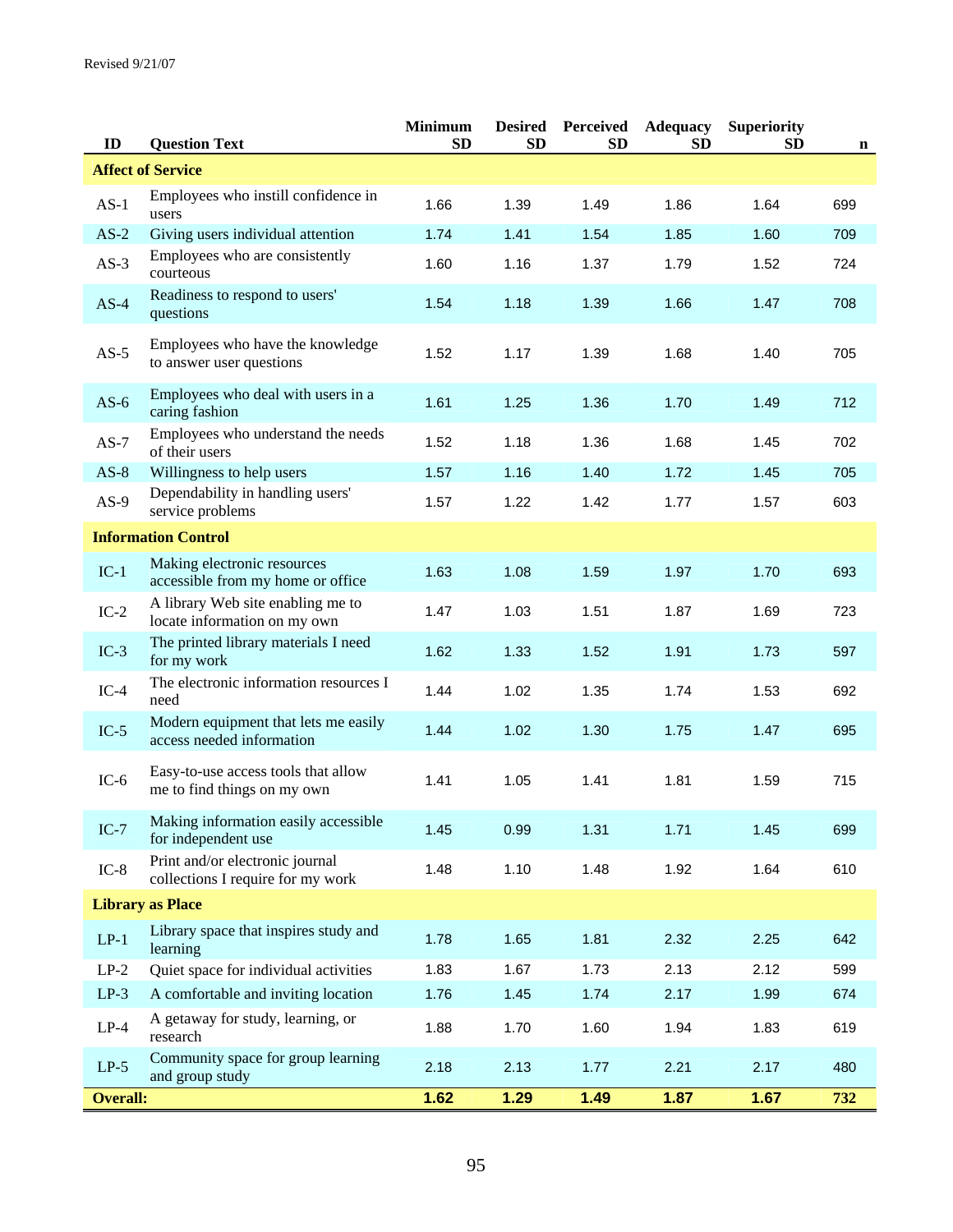## **9.3 Core Question Dimensions Summary for Staff**

On the chart below, scores for each dimension of library service quality have been plotted graphically. The exterior bars represent the range of minimum to desired mean scores for each dimension. The interior bars represent the range of minimum to perceived mean scores (the service adequacy gap) for each dimension of library service quality.



Range of Minimum to Perceived ("Adequacy Gap")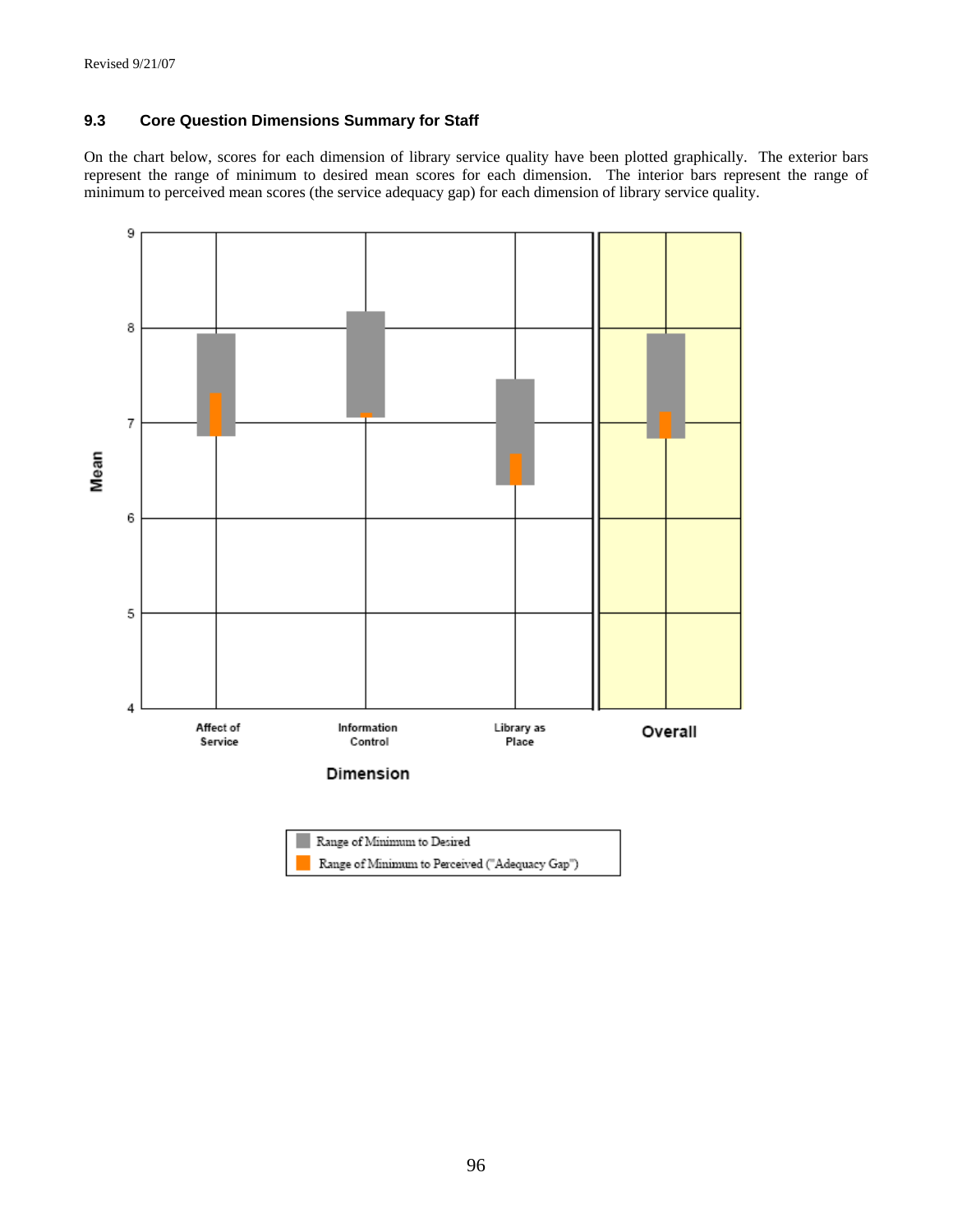The following table displays mean scores for each dimension of library service quality measured by the LibQUAL+® survey, where n is the number of respondents for each particular dimension. (For a more detailed explanation of the headings, see the Introduction to this notebook.) A complete listing of the survey questions and their dimensions can be found in Appendix A.

|                            | <b>Minimum</b> |             | <b>Desired Perceived</b> | <b>Adequacy</b> | <b>Superiority</b> |     |
|----------------------------|----------------|-------------|--------------------------|-----------------|--------------------|-----|
| <b>Dimension</b>           | <b>Mean</b>    | <b>Mean</b> | <b>Mean</b>              | <b>Mean</b>     | <b>Mean</b>        | n   |
| Affect of Service          | 6.87           | 7.94        | 7.32                     | 0.44            | $-0.62$            | 732 |
| <b>Information Control</b> | 7.07           | 8.17        | 7.11                     | 0.04            | $-1.07$            | 731 |
| Library as Place           | 6.36           | 7.46        | 6.67                     | 0.32            | $-0.78$            | 704 |
| <b>Overall:</b>            | 6.85           | 7.93        | 7.11                     | 0.26            | $-0.82$            | 732 |

The following table displays standard deviation for each dimension of library service quality measured by the LibQUAL+® survey, where n is the number of respondents for each particular dimension. (For a more detailed explanation of the headings, see the Introduction to this notebook.) A complete listing of the survey questions and their dimensions can be found in Appendix A.

|                            | <b>Minimum</b> | <b>Desired</b> | <b>Perceived</b> | <b>Adequacy</b> | <b>Superiority</b> |     |
|----------------------------|----------------|----------------|------------------|-----------------|--------------------|-----|
| <b>Dimension</b>           | <b>SD</b>      | <b>SD</b>      | <b>SD</b>        | <b>SD</b>       | <b>SD</b>          | n   |
| Affect of Service          | 1.33           | 0.96           | 1.19             | 1.46            | 1.24               | 732 |
| <b>Information Control</b> | 1.22           | 0.78           | 1.13             | 1.49            | 1.23               | 731 |
| Library as Place           | 1.60           | 1.39           | l.48             | 1.83            | 1.71               | 704 |
| <b>Overall:</b>            | 1.23           | 0.84           | 1.10             | 1.37            | 1.14               | 732 |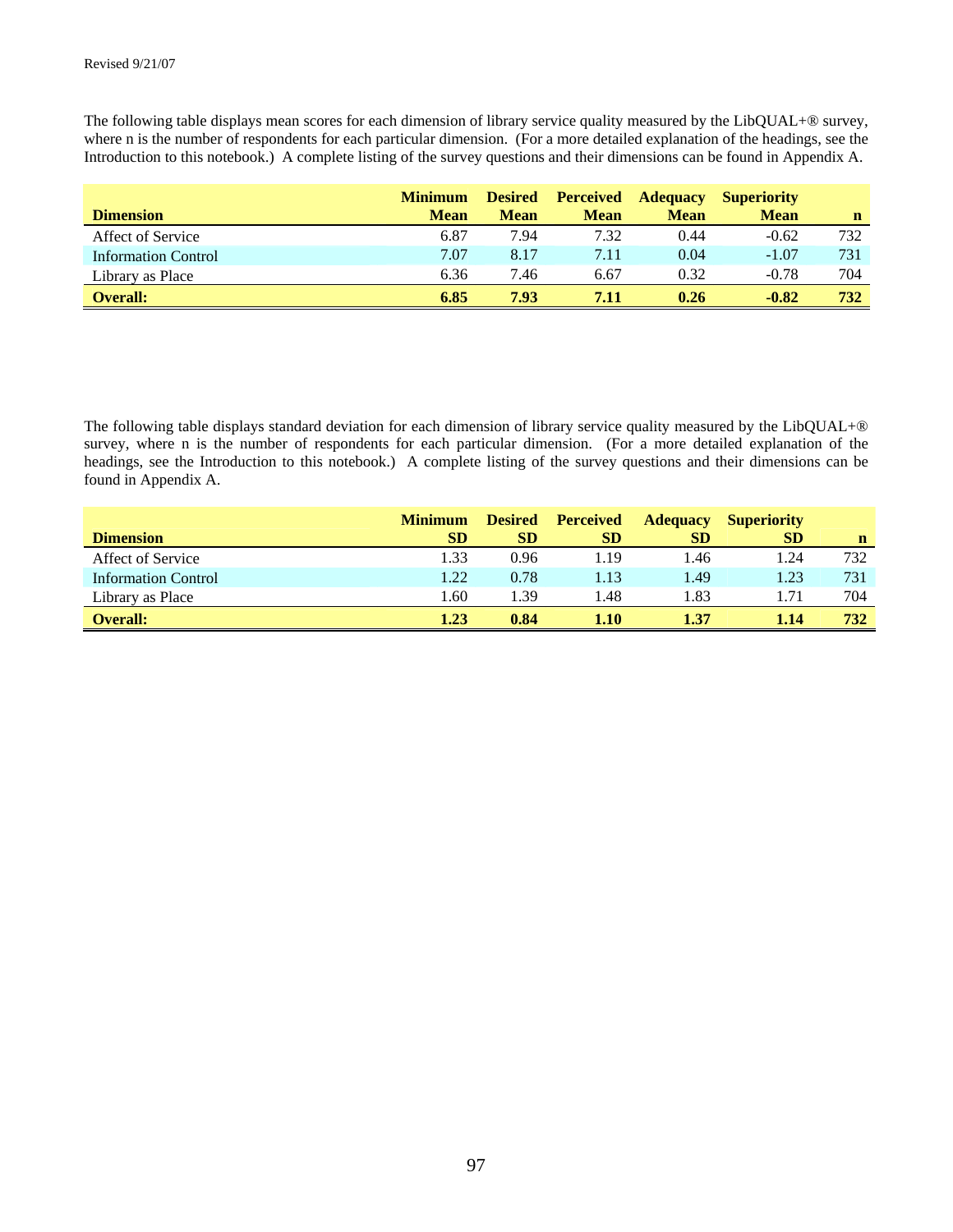# **9.4 Local Questions Summary for Staff**

| <b>Question Text</b>                                                                                                                                  | <b>Minimum</b><br><b>Mean</b> | <b>Desired</b><br><b>Mean</b> | <b>Perceived</b><br><b>Mean</b> | <b>Adequacy</b><br><b>Mean</b> | <b>Superiority</b><br><b>Mean</b> | $\mathbf n$  |
|-------------------------------------------------------------------------------------------------------------------------------------------------------|-------------------------------|-------------------------------|---------------------------------|--------------------------------|-----------------------------------|--------------|
| A secure and safe place                                                                                                                               | 6.98                          | 7.76                          | 7.49                            | 0.51                           | $-0.28$                           | 123          |
| Ability to navigate library Web pages easily                                                                                                          | 7.19                          | 8.25                          | 6.94                            | $-0.25$                        | $-1.31$                           | 529          |
| Access to equipment that is not readily available<br>in my department, e.g., scanners, CD burners,<br>PDAs, syncing stations                          | 6.06                          | 7.33                          | 6.43                            | 0.37                           | $-0.90$                           | 63           |
| Access to rare and historical materials                                                                                                               | 5.81                          | 7.38                          | 6.81                            | 1.00                           | $-0.56$                           | 16           |
| Adequate hours of service                                                                                                                             | 6.90                          | 7.79                          | 7.50                            | 0.61                           | $-0.28$                           | 319          |
| Assuring users of the accuracy and<br>confidentiality of their transactions                                                                           | 9.00                          | 9.00                          | 9.00                            | 0.00                           | 0.00                              | $\mathbf{1}$ |
| Availability of subject specialist assistance                                                                                                         | 6.19                          | 7.30                          | 6.64                            | 0.46                           | $-0.66$                           | 70           |
| Comprehensive collections of full text articles<br>online                                                                                             | 6.78                          | 8.07                          | 6.63                            | $-0.15$                        | $-1.44$                           | 27           |
| Convenient business hours                                                                                                                             | 6.75                          | 7.83                          | 7.75                            | 1.00                           | $-0.08$                           | 53           |
| Ease and timeliness in getting materials from<br>other libraries                                                                                      | 6.72                          | 7.87                          | 7.14                            | 0.42                           | $-0.73$                           | 309          |
| Ease of use of electronic resources                                                                                                                   | 7.05                          | 8.06                          | 7.27                            | 0.22                           | $-0.80$                           | 83           |
| Electronic resources matching my information<br>needs                                                                                                 | 7.00                          | 8.22                          | 6.73                            | $-0.27$                        | $-1.49$                           | 124          |
| Improving library-use skills as a by-product of<br>seeking assistance from library staff                                                              | 5.96                          | 7.28                          | 7.12                            | 1.16                           | $-0.16$                           | 25           |
| Librarians providing help that assists in finding<br>information needed now while improving my<br>research skills                                     | 7.03                          | 7.99                          | 7.62                            | 0.59                           | $-0.37$                           | 134          |
| Librarians providing help that both assists in<br>finding the information needed now, and<br>improves skills useful in future information<br>searches | 7.00                          | 7.00                          | 7.00                            | 0.00                           | 0.00                              | 1            |
| Librarians teaching me how to effectively use the<br>electronically available databases, journals, and<br>books                                       | 6.79                          | 7.89                          | 6.95                            | 0.16                           | $-0.95$                           | 19           |
| Library orientations / instruction sessions                                                                                                           | 5.54                          | 6.94                          | 6.26                            | 0.71                           | $-0.69$                           | 35           |
| Making me aware of library resources and<br>services                                                                                                  | 6.38                          | 7.52                          | 6.62                            | 0.24                           | $-0.90$                           | 363          |
| Online course support (readings, links,<br>references)                                                                                                | 6.80                          | 7.73                          | 7.20                            | 0.40                           | $-0.53$                           | 15           |
| Providing search tools that permit me to work<br>autonomously                                                                                         | 6.96                          | 8.25                          | 6.75                            | $-0.21$                        | $-1.50$                           | 24           |
| Ready access to computers / Internet / software                                                                                                       | 7.18                          | 8.21                          | 7.62                            | 0.43                           | $-0.59$                           | 76           |
| Space for group / individual study and research<br>needs                                                                                              | 6.05                          | 6.92                          | 6.46                            | 0.41                           | $-0.46$                           | 76           |
| Space for students to study and work in groups                                                                                                        | 5.26                          | 6.62                          | 6.24                            | 0.97                           | $-0.38$                           | 34           |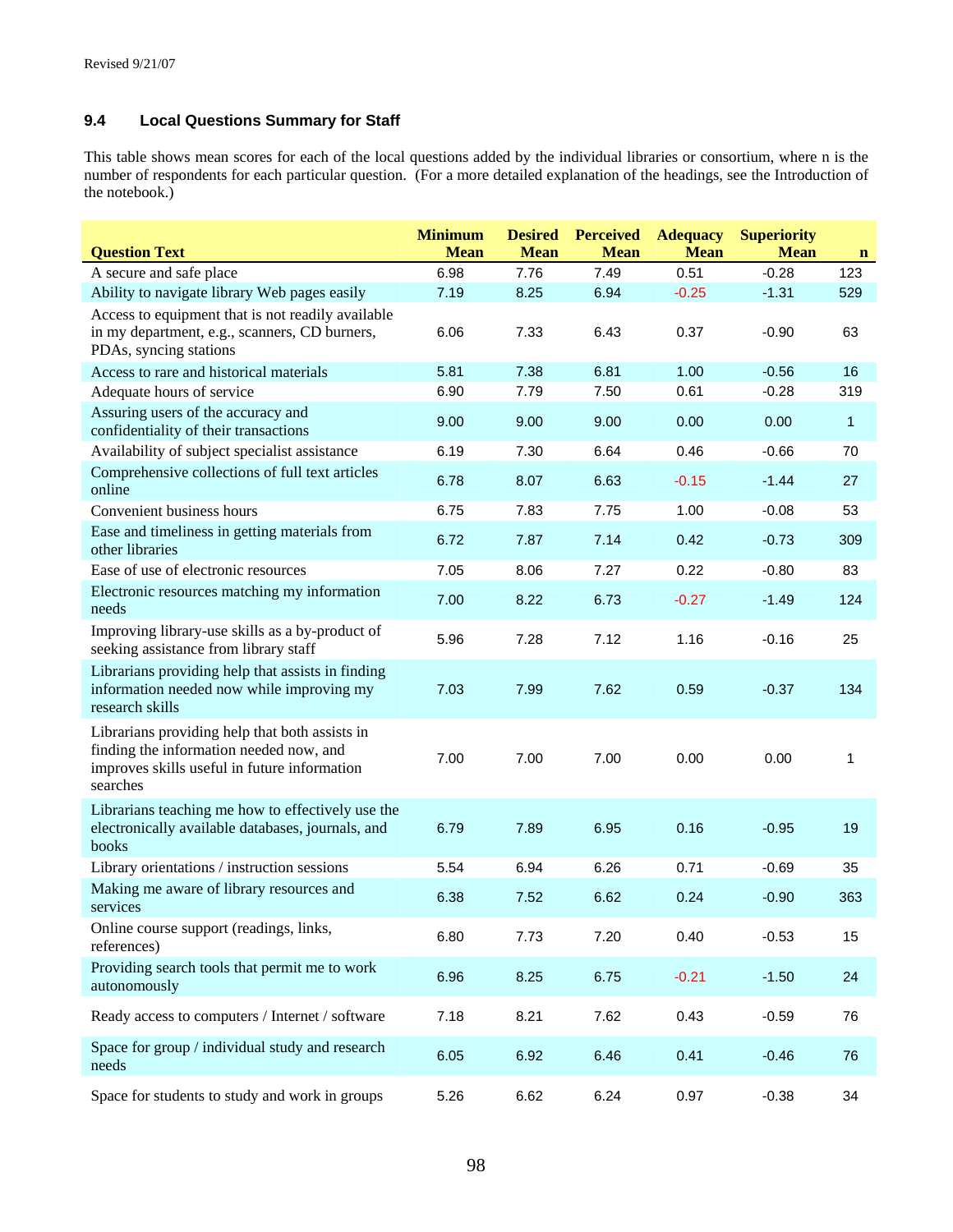| Space that facilitates quiet study                          | 6.15 | 7.06 | 6.44 | 0.29 | $-0.62$ | 87  |
|-------------------------------------------------------------|------|------|------|------|---------|-----|
| Teaching me how to access, evaluate, and use<br>information | 6.30 | 7.53 | 6.66 | 0.36 | $-0.87$ | 318 |
| Teaching me how to locate, evaluate, and use<br>information | 6.92 | 7.80 | 8.16 | 1.24 | 0.36    | 25  |
| Timely document delivery / interlibrary loan                | 6.88 | 7.84 | 7.20 | 0.32 | $-0.64$ | 25  |
| Timely document delivery/interlibrary loan                  | 6.89 | 8.05 | 7.66 | 0.77 | $-0.39$ | 64  |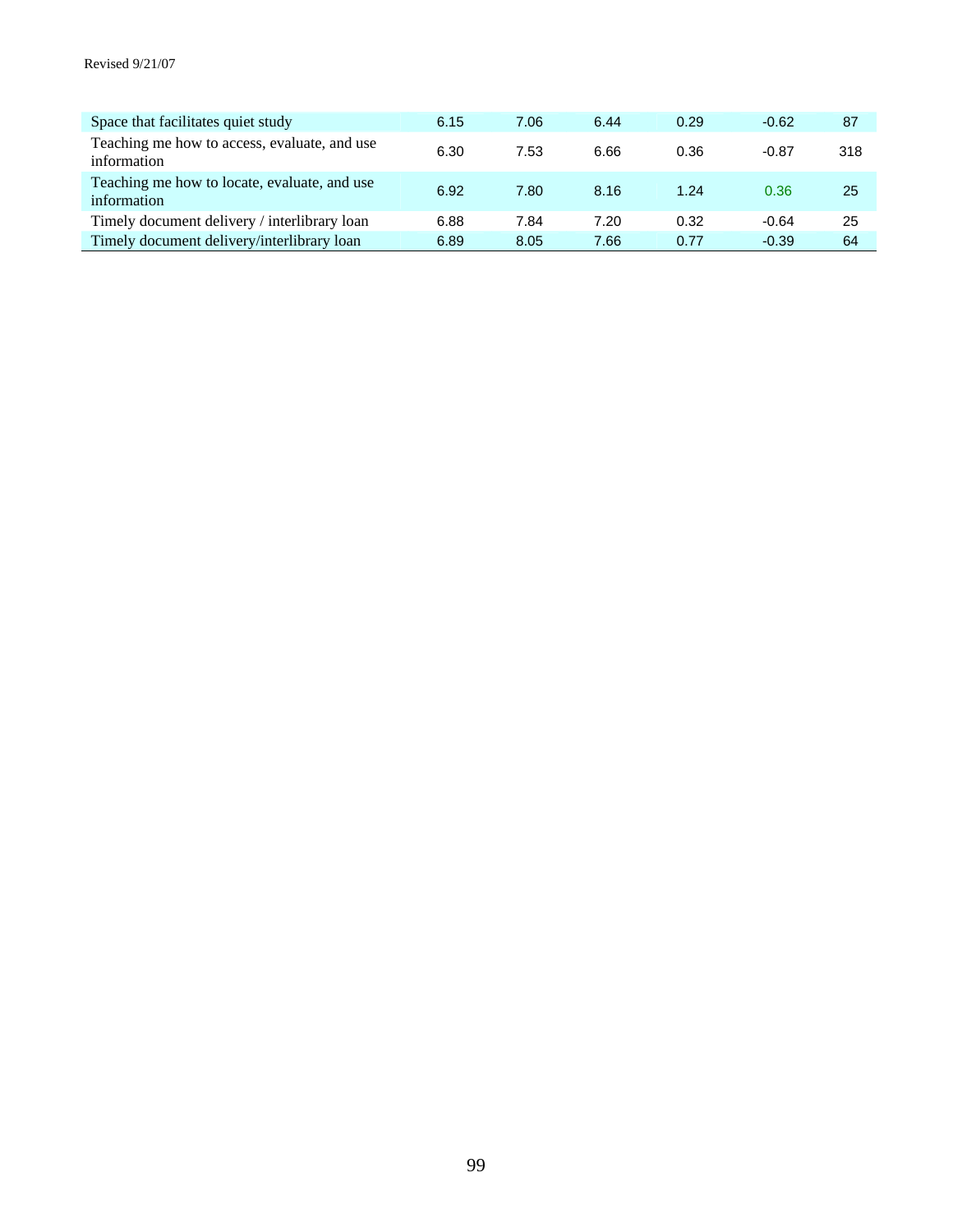| <b>Question Text</b>                                                                                                                                  | <b>Minimum</b><br><b>SD</b> | <b>Desired</b><br><b>SD</b> | <b>Perceived</b><br><b>SD</b> | <b>Adequacy</b><br><b>SD</b> | <b>Superiority</b><br><b>SD</b> | $\mathbf{n}$ |
|-------------------------------------------------------------------------------------------------------------------------------------------------------|-----------------------------|-----------------------------|-------------------------------|------------------------------|---------------------------------|--------------|
| A secure and safe place                                                                                                                               | 2.17                        | 1.90                        | 1.38                          | 2.19                         | 2.08                            | 123          |
| Ability to navigate library Web pages easily                                                                                                          | 1.47                        | 1.05                        | 1.52                          | 1.99                         | 1.64                            | 529          |
| Access to equipment that is not readily available<br>in my department, e.g., scanners, CD burners,<br>PDAs, syncing stations                          | 1.57                        | 1.55                        | 1.70                          | 1.82                         | 1.68                            | 63           |
| Access to rare and historical materials                                                                                                               | 1.72                        | 1.45                        | 1.38                          | 2.13                         | 1.75                            | 16           |
| Adequate hours of service                                                                                                                             | 1.65                        | 1.34                        | 1.42                          | 1.93                         | 1.61                            | 319          |
| Assuring users of the accuracy and<br>confidentiality of their transactions                                                                           |                             |                             |                               |                              |                                 | 1            |
| Availability of subject specialist assistance                                                                                                         | 1.53                        | 1.45                        | 1.49                          | 1.48                         | 1.53                            | 70           |
| Comprehensive collections of full text articles<br>online                                                                                             | 1.50                        | 1.11                        | 1.33                          | 2.21                         | 1.25                            | 27           |
| Convenient business hours                                                                                                                             | 1.54                        | 1.05                        | 1.16                          | 1.84                         | 1.34                            | 53           |
| Ease and timeliness in getting materials from<br>other libraries                                                                                      | 1.75                        | 1.34                        | 1.60                          | 2.04                         | 1.72                            | 309          |
| Ease of use of electronic resources                                                                                                                   | 1.18                        | 0.92                        | 1.16                          | 1.58                         | 1.41                            | 83           |
| Electronic resources matching my information<br>needs                                                                                                 | 1.39                        | 1.07                        | 1.44                          | 1.69                         | 1.51                            | 124          |
| Improving library-use skills as a by-product of<br>seeking assistance from library staff                                                              | 1.93                        | 1.54                        | 1.13                          | 1.21                         | 1.14                            | 25           |
| Librarians providing help that assists in finding<br>information needed now while improving my<br>research skills                                     | 1.31                        | 0.98                        | 1.16                          | 1.44                         | 1.31                            | 134          |
| Librarians providing help that both assists in<br>finding the information needed now, and<br>improves skills useful in future information<br>searches |                             |                             |                               |                              |                                 | 1            |
| Librarians teaching me how to effectively use the<br>electronically available databases, journals, and<br>books                                       | 1.40                        | 1.33                        | 1.43                          | 1.80                         | 1.81                            | 19           |
| Library orientations / instruction sessions                                                                                                           | 2.19                        | 1.88                        | 1.62                          | 1.82                         | 1.35                            | 35           |
| Making me aware of library resources and<br>services                                                                                                  | 1.79                        | 1.47                        | 1.65                          | 2.02                         | 1.73                            | 363          |
| Online course support (readings, links,<br>references)                                                                                                | 1.26                        | 1.16                        | 1.97                          | 2.10                         | 1.85                            | 15           |
| Providing search tools that permit me to work<br>autonomously                                                                                         | 1.37                        | 0.79                        | 1.36                          | 1.86                         | 1.32                            | 24           |
| Ready access to computers / Internet / software                                                                                                       | 1.12                        | 0.84                        | 1.21                          | 1.58                         | 1.28                            | 76           |
| Space for group / individual study and research<br>needs                                                                                              | 2.27                        | 2.21                        | 1.50                          | 2.10                         | 2.09                            | 76           |
| Space for students to study and work in groups                                                                                                        | 2.53                        | 2.27                        | 1.76                          | 2.48                         | 2.06                            | 34           |
| Space that facilitates quiet study                                                                                                                    | 2.13                        | 2.14                        | 1.54                          | 2.13                         | 2.19                            | 87           |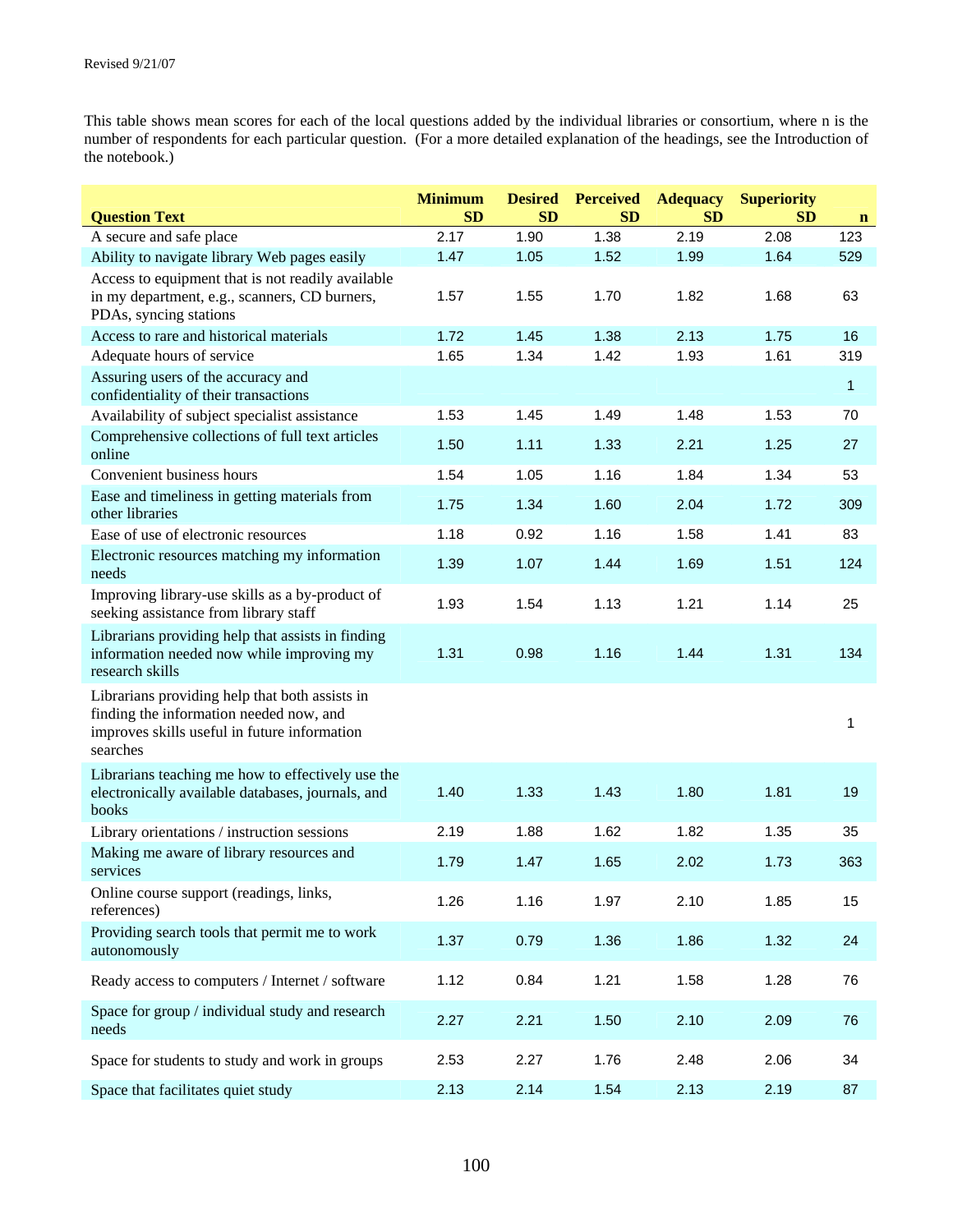| Teaching me how to access, evaluate, and use<br>information | 1.86 | 1.45 | 1.68 | 2.08 | 1.82 | 318 |
|-------------------------------------------------------------|------|------|------|------|------|-----|
| Teaching me how to locate, evaluate, and use<br>information | 1.44 | 1.55 | 0.94 | 1.54 | 1.85 | 25  |
| Timely document delivery / interlibrary loan                | 1.86 | 1.25 | .50  | 2.14 | 1.78 | 25  |
| Timely document delivery/interlibrary loan                  | 1.39 | 0.97 | 1.43 | 1.75 | 1.55 | 64  |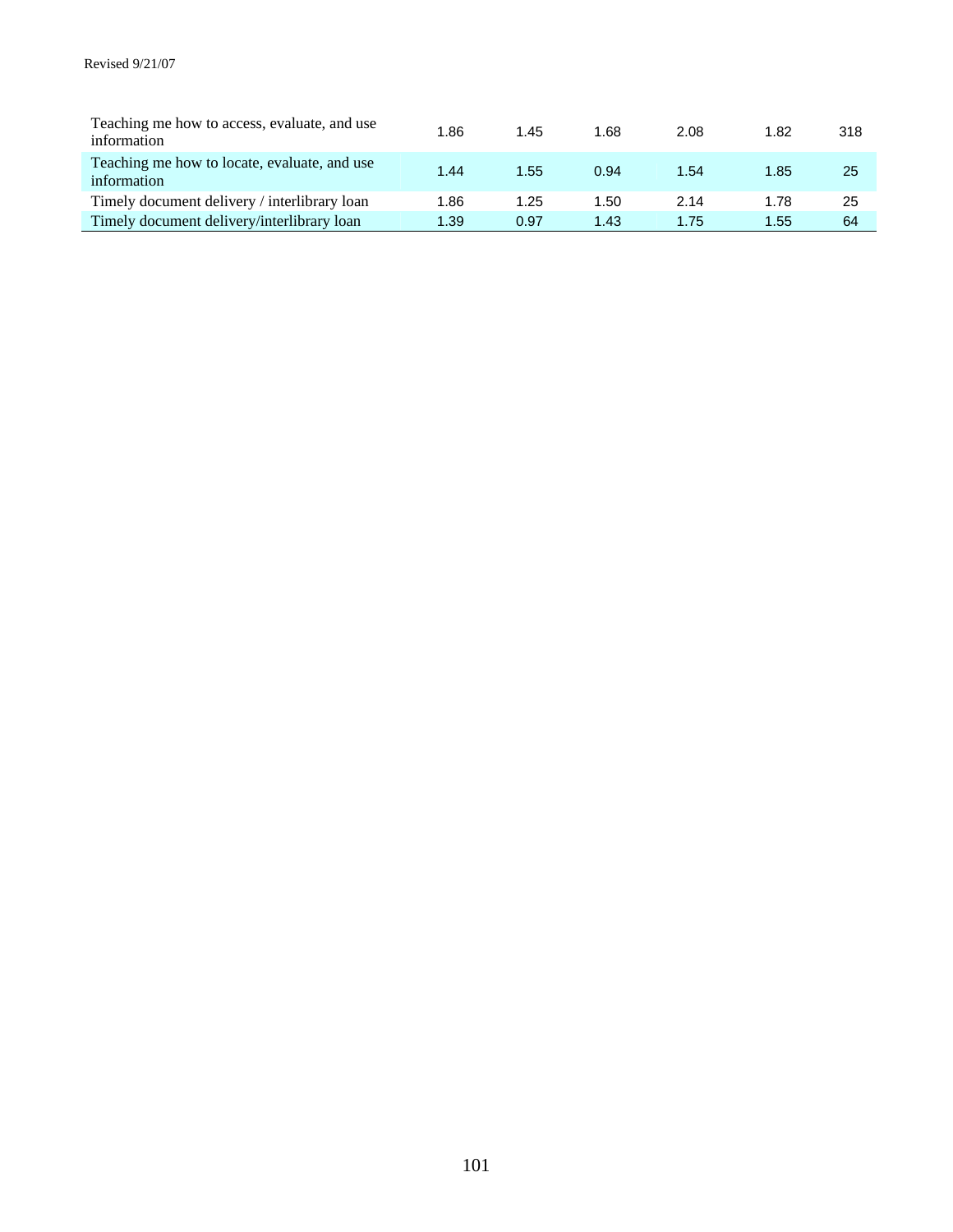### **9.5 General Satisfaction Questions Summary for Staff**

The table displays mean score and standard deviation for each of the general satisfaction questions: Satisfaction with Treatment, Satisfaction with Support, and Satisfaction with Overall Quality of Service, where n is the number of respondent for each particular question. These scores are calculated from responses to the general satisfaction questions on the LibQUAL+® survey, in which respondents rated their levels of general satisfaction on a scale from 1-9.

| <b>Satisfaction Question</b>                                                                         | <b>Mean</b> | 'SD  | $\mathbf n$ |
|------------------------------------------------------------------------------------------------------|-------------|------|-------------|
| In general, I am satisfied with the way in which I am treated at the library.                        | 7.51        | 1.42 | 732         |
| In general, I am satisfied with library support for my learning, research, and/or teaching<br>needs. | 7.12        | 1.59 | -731        |
| How would you rate the overall quality of the service provided by the library?                       | 7.34        | 1 22 | 732         |

#### **9.6 Information Literacy Outcomes Questions Summary for Staff**

The tables displays the mean score and standard deviation for each of the information literacy outcomes questions, where n is the number of respondents for each particular question. These scores are calculated from responses to the information literacy outcomes questions on the LibQUAL+® survey, in which respondents rated their levels of general satisfaction on a scale from 1-9 with 1 being "strongly disagree" and 9 representing "strongly agree".

| <b>Information Literacy Outcomes Ouestion</b>                                       | <b>Mean</b> | <b>SD</b> | n   |
|-------------------------------------------------------------------------------------|-------------|-----------|-----|
| The library helps me stay abreast of developments in my field(s) of interest.       | 6.48        | 1.77      | 731 |
| The library aids my advancement in my academic discipline.                          | 6.70        | 1.68      | 731 |
| The library enables me to be more efficient in my academic pursuits.                | 6.84        | 1.67      | 731 |
| The library helps me distinguish between trustworthy and untrustworthy information. | 5.96        | 1.86      | 731 |
| The library provides me with the information skills I need in my work or study.     | 6.42        | 1.76      | 731 |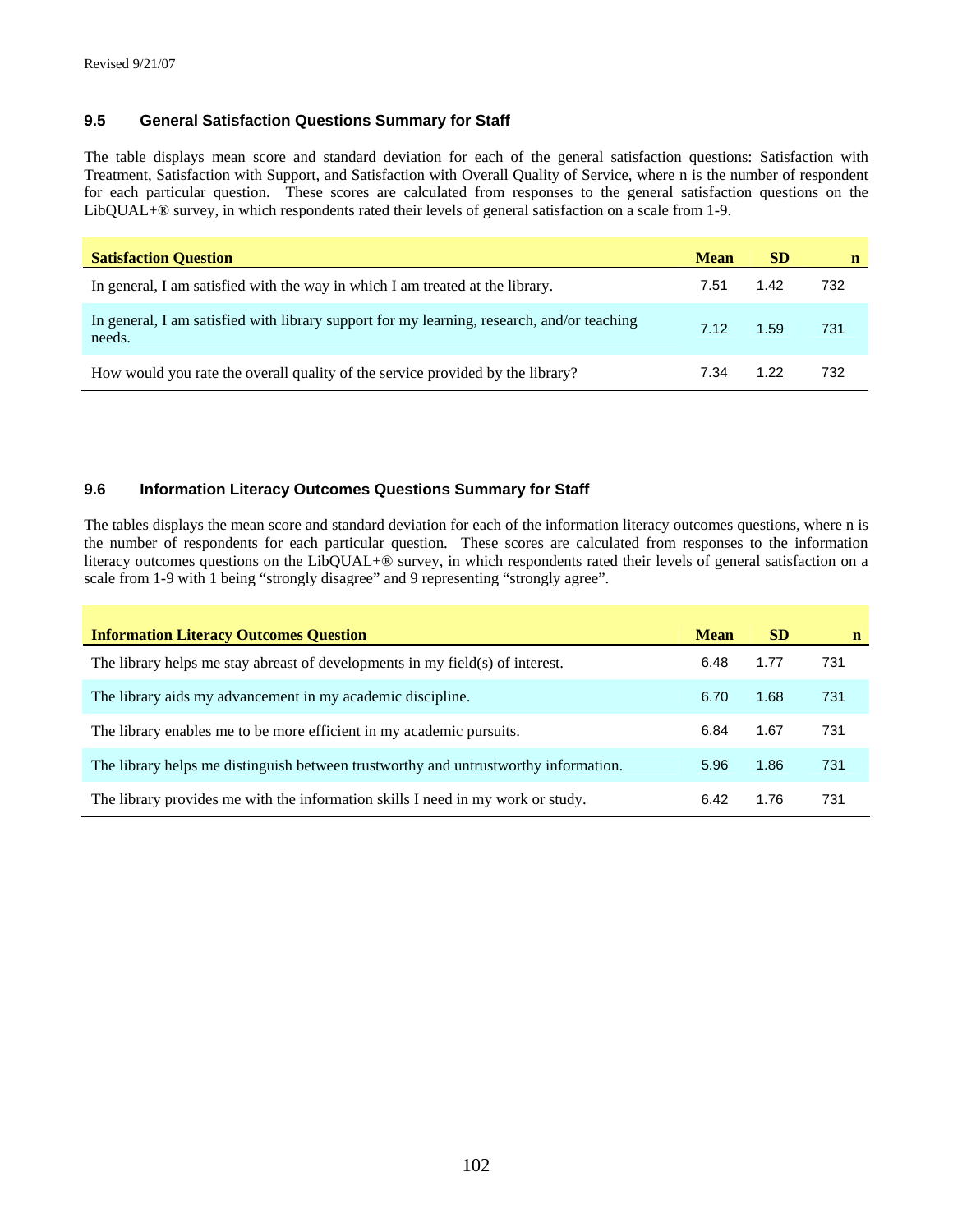# **9.7 Library Use Summary for Staff**

This chart shows a graphic representation of library use (both on the premises and electronically), as well as use of nonlibrary gateways such as Yahoo™, and Google™. Bars represent the frequency with which respondents report using these resources: Daily, Weekly, Monthly, Quarterly, or Never. The table below the chart displays the number and percentage of respondents who selected each option.



|                                                                                   | Daily  | Weekly | <b>Monthly</b> | <b>Ouarterly</b> | <b>Never</b> | n / %   |
|-----------------------------------------------------------------------------------|--------|--------|----------------|------------------|--------------|---------|
|                                                                                   | 39     | 146    | 222            | 255              | 70           | 732     |
| How often do you use resources on library<br>premises?                            | 5.33%  | 19.95% | 30.33%         | 34.84%           | 9.56%        | 100.00% |
|                                                                                   | 150    | 262    | 147            | 122              | 51           | 732     |
| How often do you access library resources<br>through a library Web page?          | 20.49% | 35.79% | 20.08%         | 16.67%           | 6.97%        | 100.00% |
| How often do you use Yahoo™, Google™, or<br>non-library gateways for information? | 528    | 125    | 37             | 21               | 21           | 732     |
|                                                                                   | 72.13% | 17.08% | 5.05%          | 2.87%            | 2.87%        | 100.00% |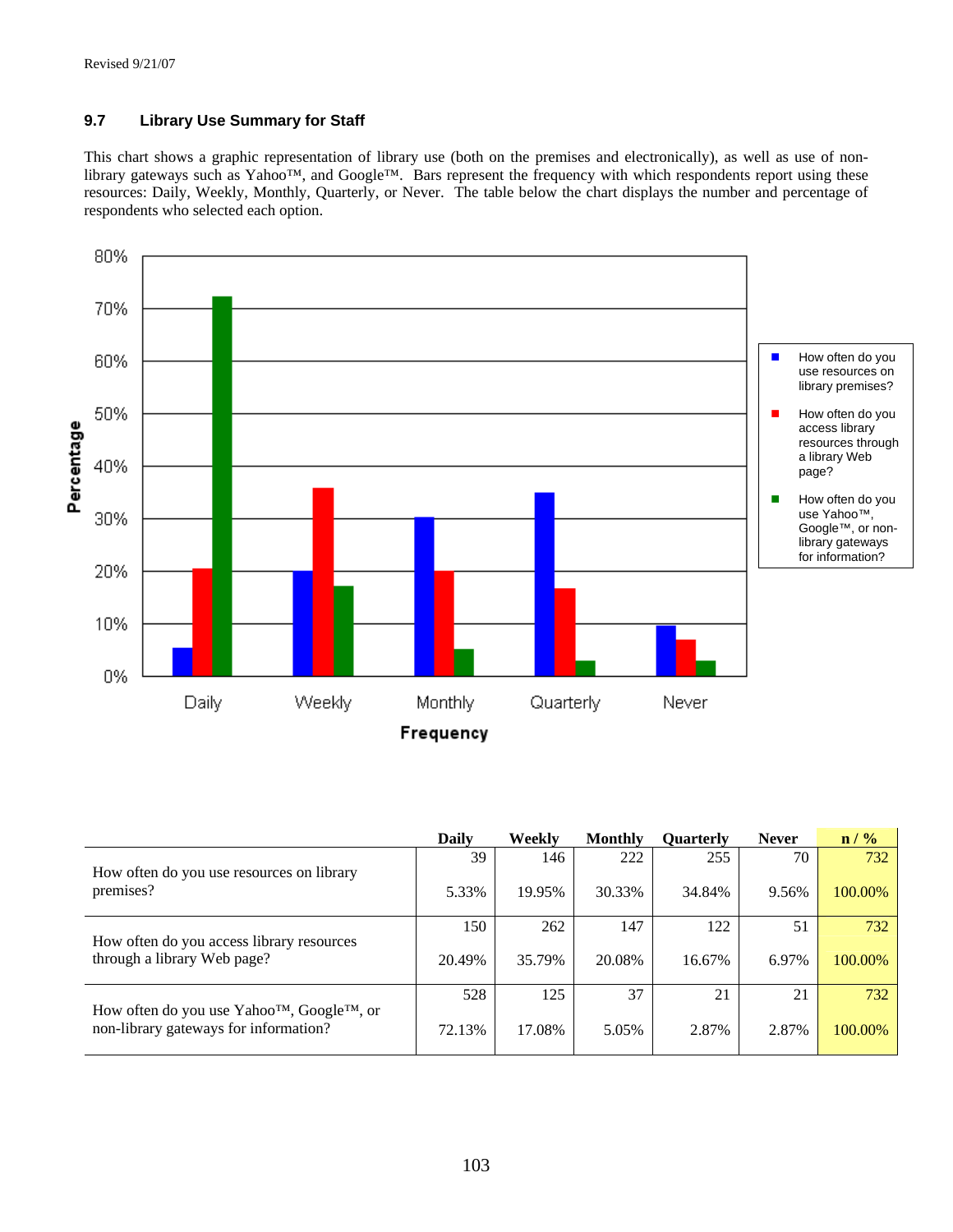### **10.0 Canadian Government Demographic Summary for CARL**

#### **10.1 Population and Respondent Profiles by Standard Discipline**

The chart and table below show a breakdown of survey respondents by discipline, based on user responses to the demographic questions and the demographic data provided by institutions in the online Representativeness section\*.

This section shows survey respondents broken down based on the LibQUAL+® standard discipline categories. The chart maps percentage of respondents for each discipline in red. Population percentages for each discipline are mapped in blue. The table shows the number and percentage for each discipline, for the general population (N) and for survey respondents (n).

*\*Note: Participating institutions were not required to complete the Representativeness section. When population data is missing or incomplete, it is because this data was not provided.* 



 Respondent Profile by Discipline  $\blacksquare$  Population Profile by Discipline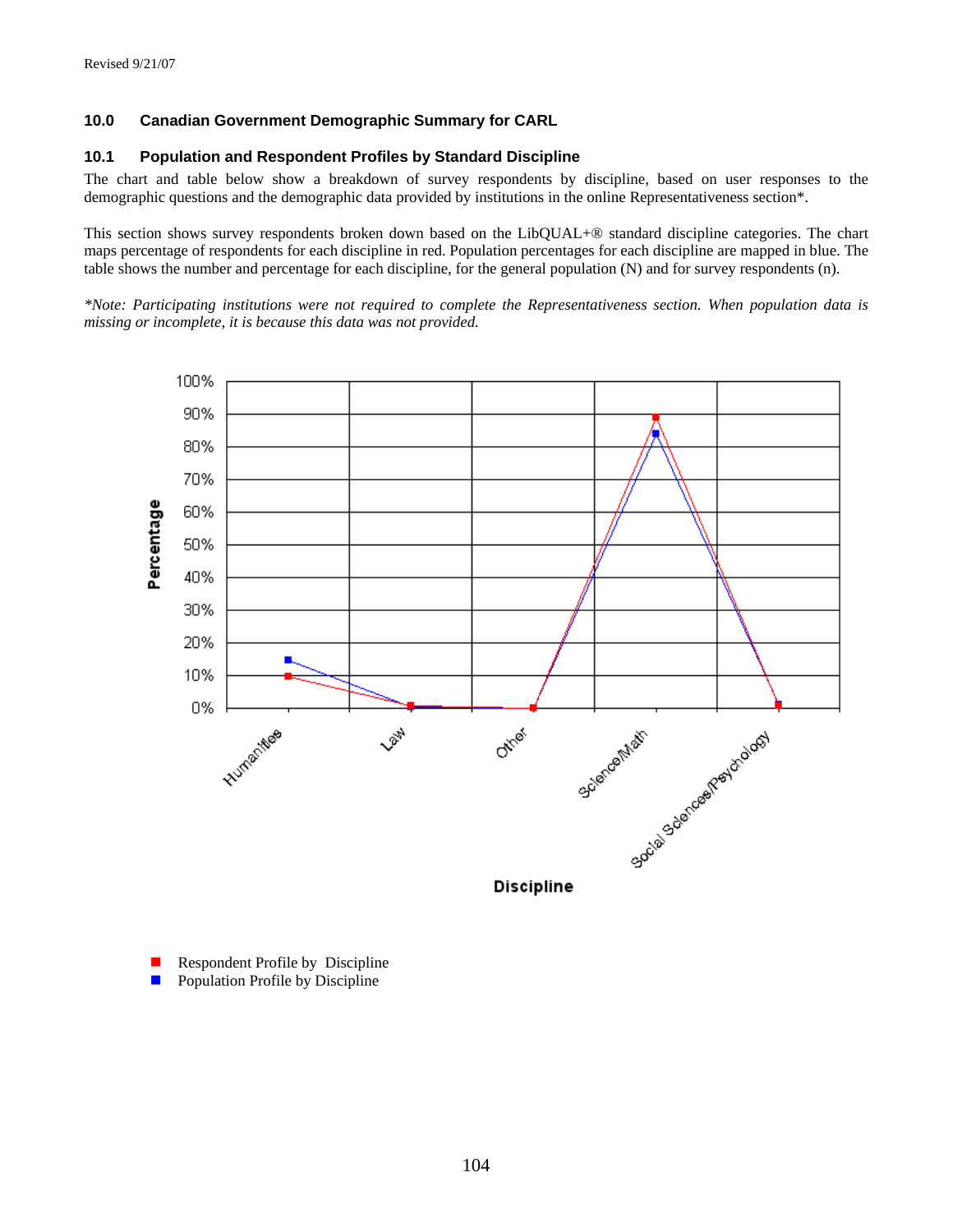| <b>Discipline</b>          | <b>Population</b><br>N | <b>Population</b><br>$\frac{0}{0}$ | <b>Respondent</b><br>$\mathbf n$ | <b>Respondent</b><br>$\frac{1}{2}$ | $\%N - \%n$ |
|----------------------------|------------------------|------------------------------------|----------------------------------|------------------------------------|-------------|
| <b>Humanities</b>          | 1.236                  | 14.62%                             | 52                               | 9.79%                              | 4.83%       |
| Law                        | 22                     | 0.26%                              | $\overline{4}$                   | 0.75%                              | $-0.49%$    |
| Other                      | 0                      | $0.00\%$                           | $\Omega$                         | $0.00\%$                           | $0.00\%$    |
| Science/Math               | 7,105                  | 84.05%                             | 472                              | 88.89%                             | $-4.48%$    |
| Social Sciences/Psychology | 90                     | 1.06%                              | 3                                | 0.56%                              | 0.50%       |
| <b>Total:</b>              | 8,453                  | 100.00%                            | 531                              | 100.00%                            | $0.00\%$    |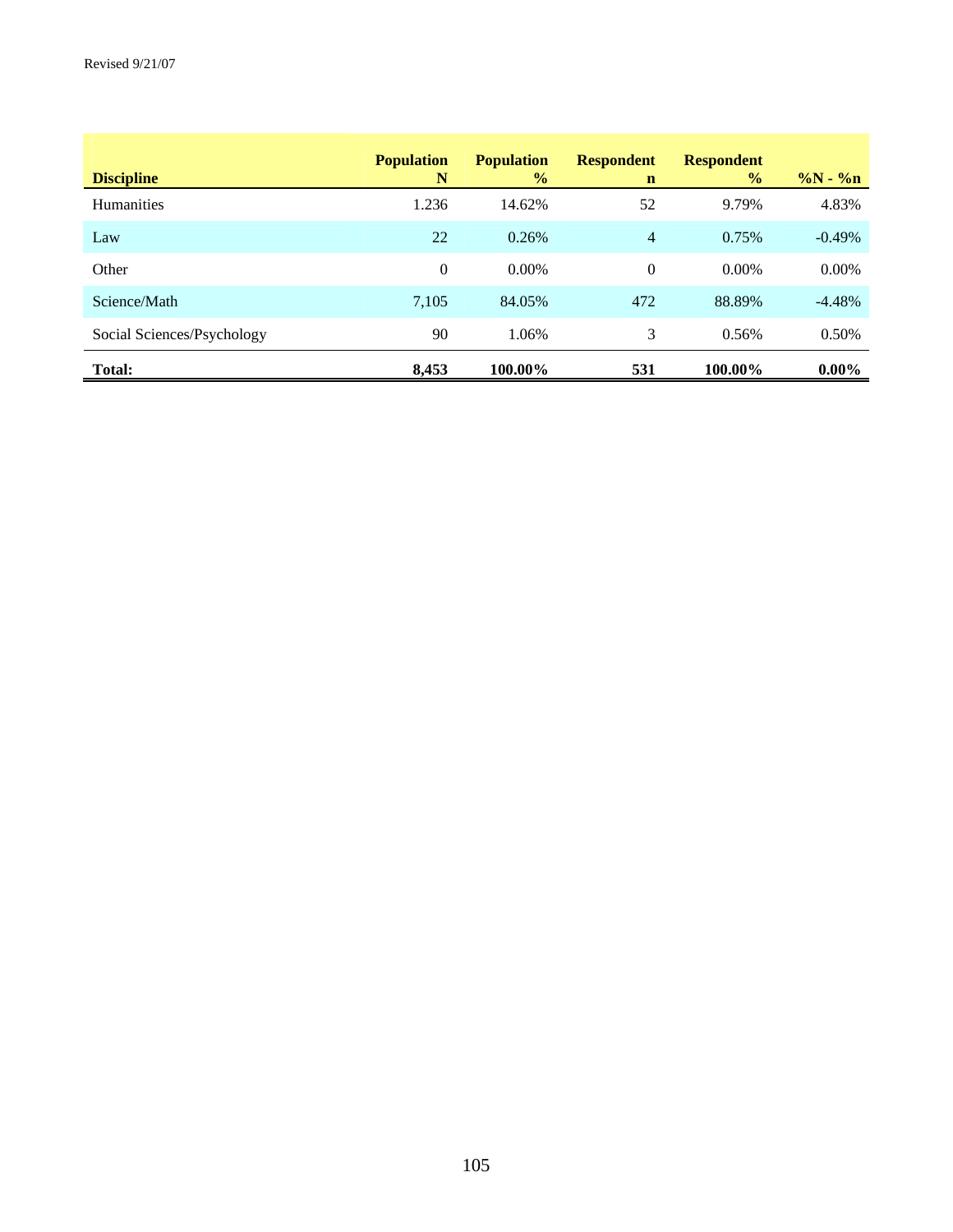# **10.2 Respondent Profile by Age**

This table shows a breakdown of survey respondents by age; both the number of respondents (n) and the percentage of the total number of respondents represented by each age group are displayed.

| <b>Age</b> | <b>Respondent</b><br>$\mathbf n$ | <b>Respondent</b><br>$\frac{0}{0}$ |
|------------|----------------------------------|------------------------------------|
| Under 18   | $\theta$                         | 0.00%                              |
| $18 - 22$  | 6                                | 1.13%                              |
| $23 - 30$  | 44                               | 8.32%                              |
| $31 - 45$  | 224                              | 42.34%                             |
| $46 - 65$  | 244                              | 46.12%                             |
| Over 65    | 11                               | 2.08%                              |
| Total:     | 529                              | 100.00%                            |

## **10.3 Population and Respondent Profiles by Sex**

The table below shows a breakdown of survey respondents by sex, based on user responses to the demographic questions and the demographic data provided by institutions in the online Representativeness section.\* The number and percentage for each sex are given for the general population and for survey respondents.

*\*Note: Participating institutions were not required to complete the Representativeness section. When population data is missing or incomplete, it is because this data was not provided.* 

|               | <b>Population</b> | <b>Population</b> | <b>Respondent</b> | <b>Respondent</b> |
|---------------|-------------------|-------------------|-------------------|-------------------|
| <b>Sex</b>    |                   | $\frac{0}{0}$     | n                 | $\frac{0}{0}$     |
| Female        | 5.604             | 65.19%            | 136               | 25.81%            |
| Male          | 2.992             | 34.81%            | 391               | 74.19%            |
| <b>Total:</b> | 8.596             | 100.00%           | 527               | 100.00%           |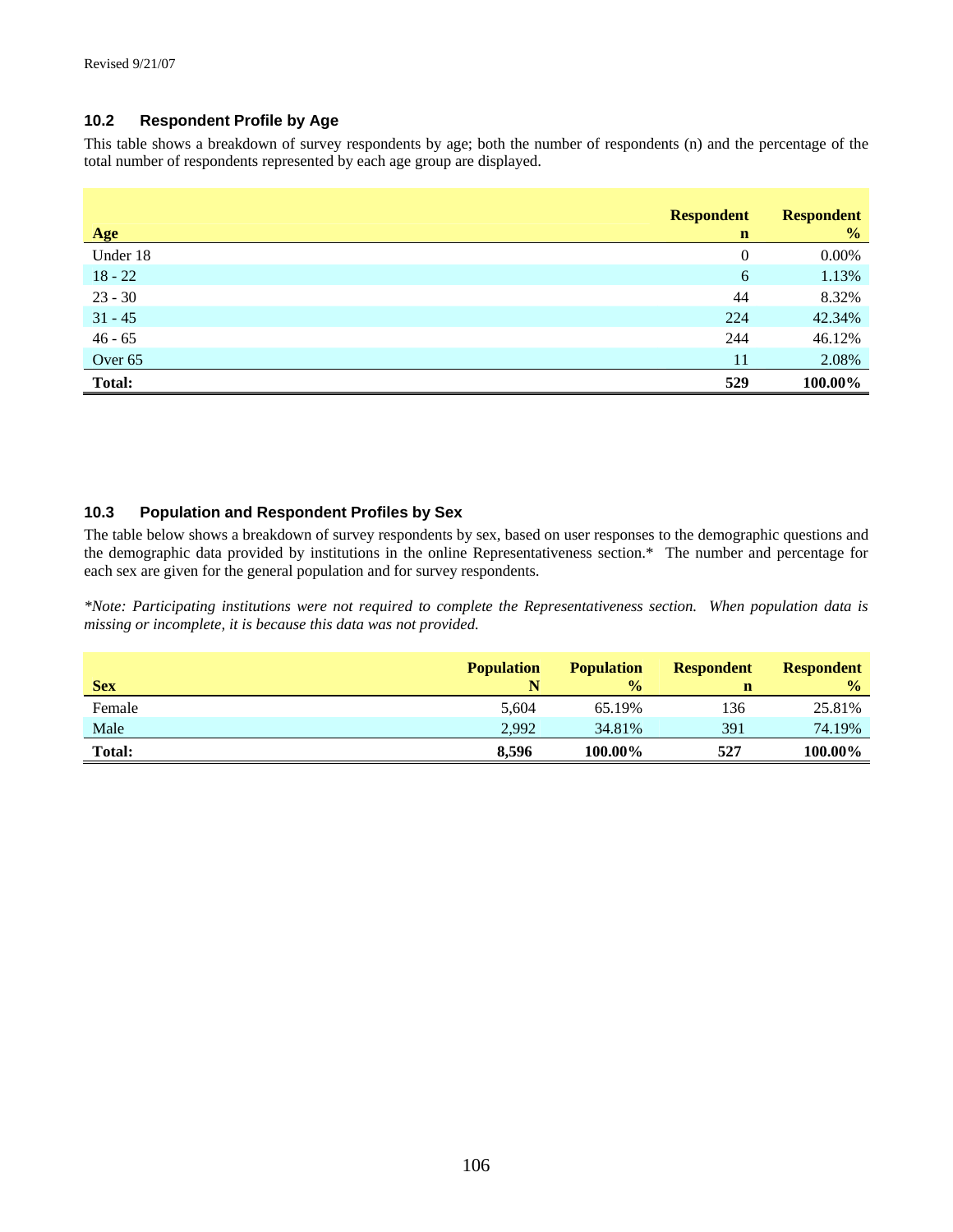# **10.4 Population and Respondent Profiles by Level of Education**

The table below shows a breakdown of survey respondents by education level, based on user responses to the demographic questions and the demographic data provided by institutions in the online Representativeness section.\* The number and percentage for each sex are given for the general population and for survey respondents.

*\*Note: Participating institutions were not required to complete the Representativeness section. When population data is missing or incomplete, it is because this data was not provided.* 

|                        | <b>Population</b> | <b>Population</b> | <b>Respondent</b> | <b>Respondent</b> |
|------------------------|-------------------|-------------------|-------------------|-------------------|
| <b>Education Level</b> |                   | $\frac{0}{0}$     | n                 | $\frac{1}{2}$     |
| High school            |                   |                   | 13                | 2.45%             |
| Associates degree      |                   | $\Omega$          | 29                | 5.47%             |
| Bachelors degree       |                   |                   | 79                | 14.91%            |
| Masters degree         |                   | $\Omega$          | 140               | 26.42%            |
| Professional degree    |                   |                   | 13                | 2.45%             |
| <b>PhD</b>             |                   |                   | 256               | 48.30%            |
| <b>Total:</b>          |                   |                   | 530               | 100.00%           |

#### **10.5 Population and Respondent Profiles by Employment Status**

The table below shows a breakdown of survey respondents by employment status, based on user responses to the demographic questions and the demographic data provided by institutions in the online Representativeness section.\* The number and percentage for each sex are given for the general population and for survey respondents.

*\*Note: Participating institutions were not required to complete the Representativeness section. When population data is missing or incomplete, it is because this data was not provided.* 

|                          | <b>Population</b> | <b>Population</b> | <b>Respondent</b> | <b>Respondent</b> |
|--------------------------|-------------------|-------------------|-------------------|-------------------|
| <b>Employment Status</b> | N                 | $\frac{0}{2}$     | n                 | $\frac{0}{0}$     |
| Permanent                | 5,144             | 59.84%            | 404               | 76.08%            |
| Term or casual           | 1,178             | 13.70%            | 75                | 14.12%            |
| Contractor               | 1,730             | 20.13%            | 29                | 5.46%             |
| Student                  | 544               | 6.33%             | 23                | 4.33%             |
| <b>Total:</b>            | 8.596             | 100.00%           | 531               | 100.00%           |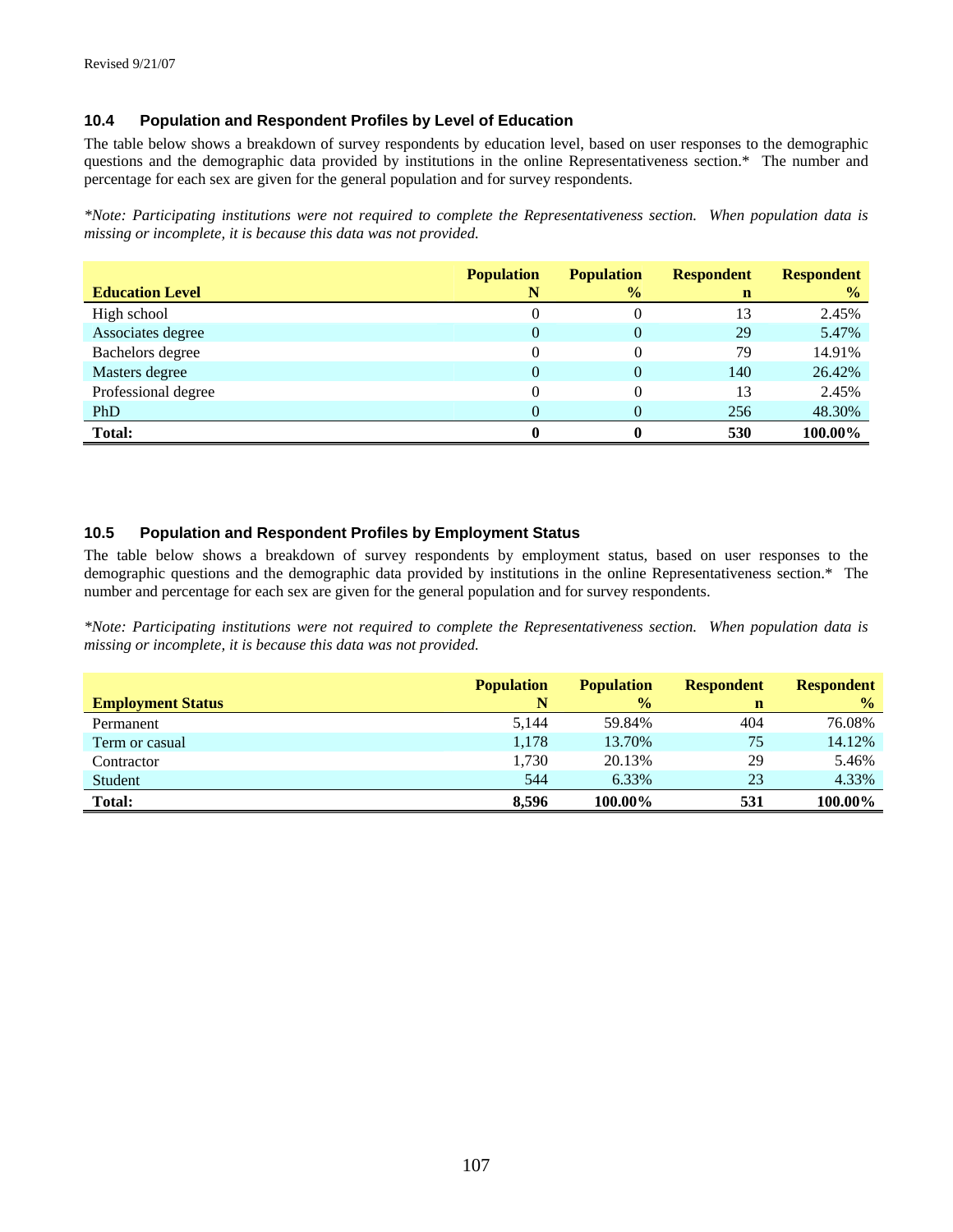## **10.6 Population and Respondent Profiles by Profession**

The table below shows a breakdown of survey respondents by profession, based on user responses to the demographic questions and the demographic data provided by institutions in the online Representativeness section.\* The number and percentage for each sex are given for the general population and for survey respondents.

*\*Note: Participating institutions were not required to complete the Representativeness section. When population data is missing or incomplete, it is because this data was not provided.* 

|                                                                    |                        |                                    |                                  | *Excludes Library Staff & Staff    |
|--------------------------------------------------------------------|------------------------|------------------------------------|----------------------------------|------------------------------------|
| <b>Profession</b>                                                  | <b>Population</b><br>N | <b>Population</b><br>$\frac{0}{0}$ | <b>Respondent</b><br>$\mathbf n$ | <b>Respondent</b><br>$\frac{6}{9}$ |
| Administration professional or support                             | 1,382                  | 16.08%                             | 43                               | 8.13%                              |
| Library / Information Management / Museum collection<br>specialist | 336                    | 3.91%                              | 15                               | 2.84%                              |
| Museum exhibition programs and planning                            | $\theta$               | $0.00\%$                           | 0                                | $0.00\%$                           |
| Manager                                                            | 390                    | 4.54%                              | 34                               | 6.43%                              |
| Lawyer                                                             | 22                     | 0.26%                              | 0                                | $0.00\%$                           |
| Policy / Program analyst                                           | 978                    | 11.38%                             | 12                               | 2.27%                              |
| Research Scientist or professional                                 | 4.474                  | 52.05%                             | 337                              | 63.71%                             |
| Research Technician                                                | 944                    | 10.98%                             | 72                               | 13.61%                             |
| Senior Manager                                                     | 70                     | 0.81%                              | 16                               | 3.02%                              |
| <b>Total:</b>                                                      | 8,596                  | 100.00%                            | 529                              | 100.00%                            |

#### **10.7 Population and Respondent Profiles by Primary Access Method**

The table below shows a breakdown of survey respondents by primary access method, based on user responses to the demographic questions and the demographic data provided by institutions in the online Representativeness section.\* The number and percentage for each sex are given for the general population and for survey respondents.

*\*Note: Participating institutions were not required to complete the Representativeness section. When population data is missing or incomplete, it is because this data was not provided.* 

|                                   |                        |                                    | *Excludes Library Staff & Staff |                                    |  |
|-----------------------------------|------------------------|------------------------------------|---------------------------------|------------------------------------|--|
| <b>Primary Access Method</b>      | <b>Population</b><br>N | <b>Population</b><br>$\frac{1}{2}$ | <b>Respondent</b><br>n          | <b>Respondent</b><br>$\frac{0}{2}$ |  |
| Physical library                  | 796                    | 9.26%                              | 80                              | 15.07%                             |  |
| Phone                             | 216                    | 2.51%                              | 3                               | 0.56%                              |  |
| E-mail                            | 1,464                  | 17.03%                             | 40                              | 7.53%                              |  |
| Internet/Intranet/Virtual Library | 5,904                  | 68.68%                             | 408                             | 76.84%                             |  |
| Telephone                         | 216                    | 2.51%                              | 0                               | 0.00%                              |  |
| Total:                            | 8.596                  | 100.00%                            | 531                             | 100.00%                            |  |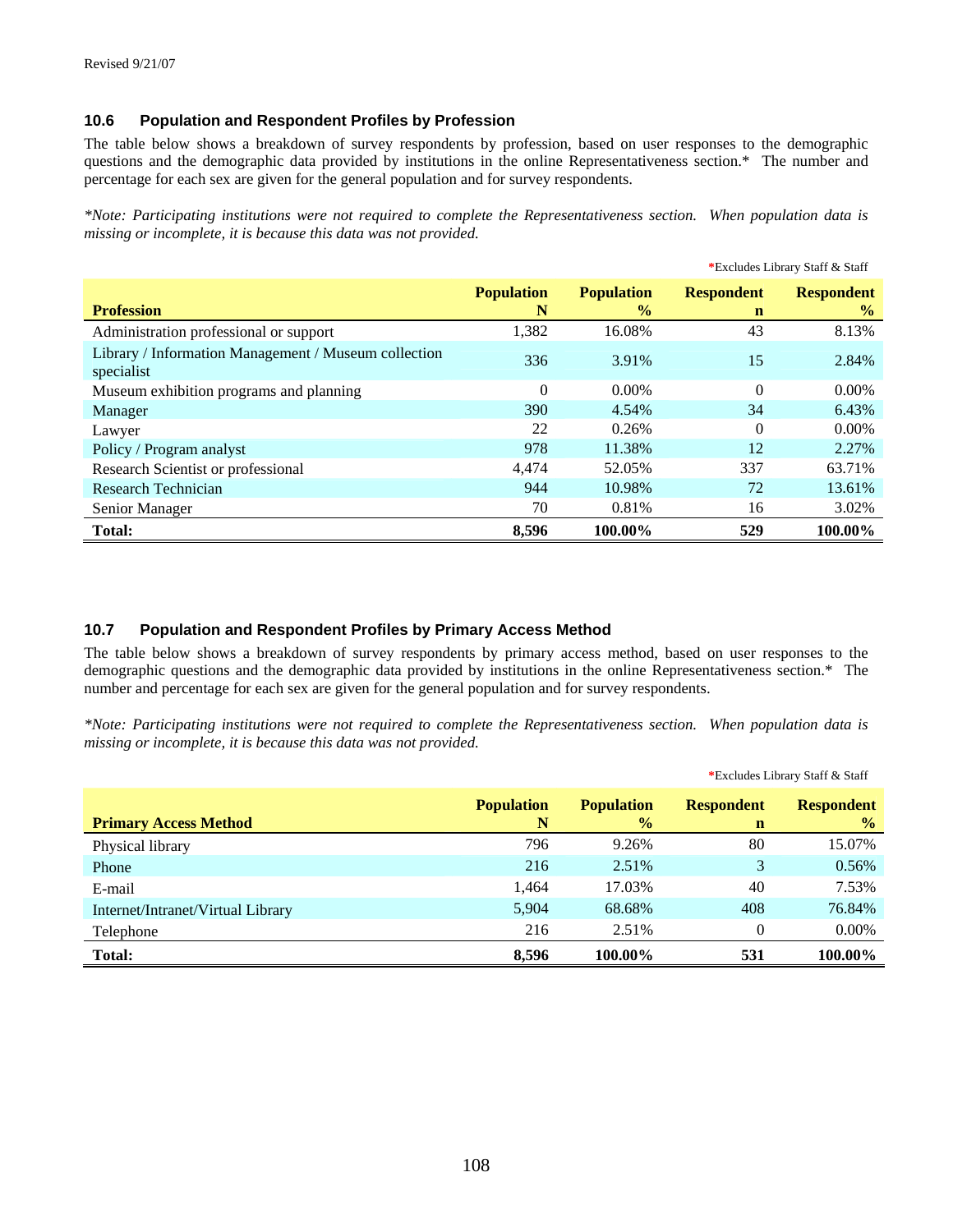## **10.8 Population and Respondent Profiles by Internal Network**

The table below shows a breakdown of survey respondents by internal network, based on user responses to the demographic questions and the demographic data provided by institutions in the online Representativeness section.\* The number and percentage for each sex are given for the general population and for survey respondents.

*\*Note: Participating institutions were not required to complete the Representativeness section. When population data is missing or incomplete, it is because this data was not provided.* 

|                         |                   |                   | *Excludes Library Staff & Staff |                   |  |  |
|-------------------------|-------------------|-------------------|---------------------------------|-------------------|--|--|
|                         | <b>Population</b> | <b>Population</b> | <b>Respondent</b>               | <b>Respondent</b> |  |  |
| <b>Internal Network</b> |                   | $\frac{0}{0}$     | $\mathbf n$                     | $\frac{0}{0}$     |  |  |
| Yes                     | 8,596             | 100.00%           | 322                             | 60.75%            |  |  |
| N <sub>o</sub>          | 0                 | $0.00\%$          | 208                             | 39.25%            |  |  |
| Total:                  | 8.596             | 100.00%           | 530                             | 100.00%           |  |  |

109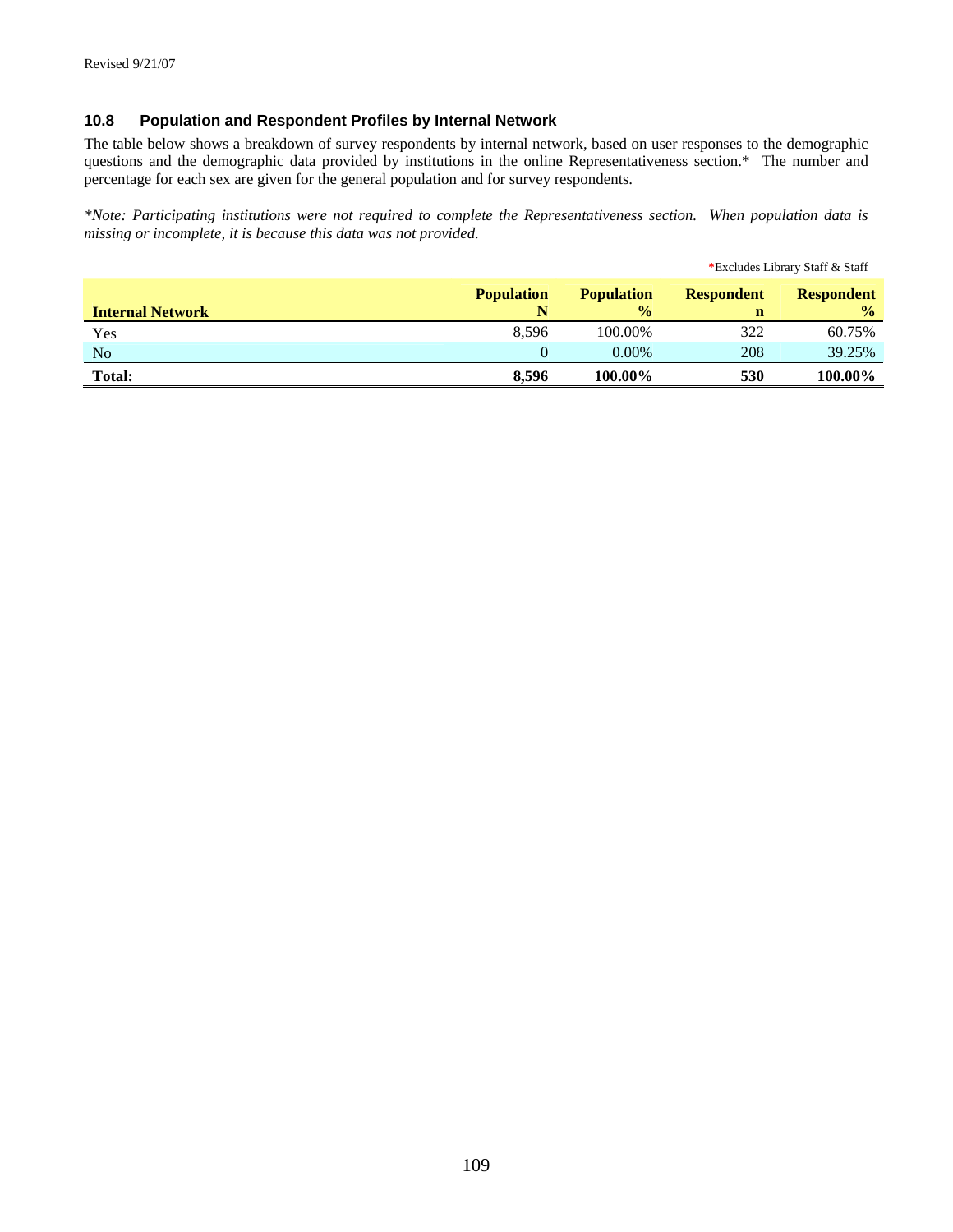## **11.0 Canadian Government Survey Item Summary for CARL**

## **11.1 Core Question Summary**

This radar chart shows aggregate results for the core survey questions. Each axis represents one question. A code to identify each question is displayed at the outer point of each axis. While questions for each dimension of library service quality are scattered randomly throughout the survey, on this chart they are grouped into sections: Affect of Service, Library as Place, and Information Control.

On each axis, respondents' minimum, desired, and perceived levels of service quality are plotted, and the resulting "gaps" between the three levels (representing service adequacy or service superiority) are shaded in blue, yellow, green, and red.

The two following tables show mean scores and standard deviations for each question, where n is the number of respondents for each particular question. (For a more detailed explanation of the headings, see the Introduction to this notebook.)

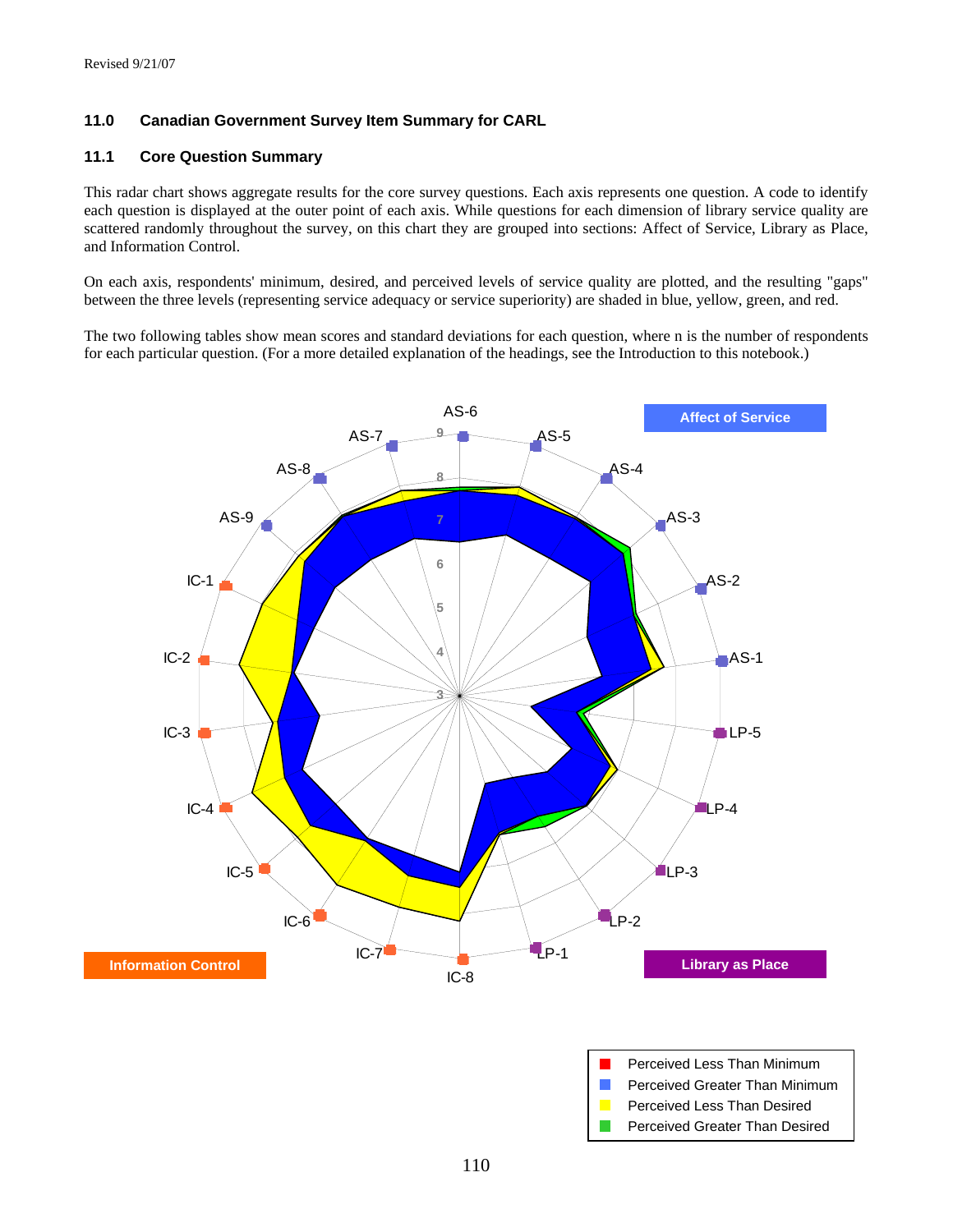| ID                       | <b>Question Text</b>                                                 | <b>Minimum</b><br><b>Mean</b> | <b>Desired</b><br>Mean | <b>Perceived</b><br><b>Mean</b> | <b>Adequacy</b><br><b>Mean</b> | <b>Superiority</b><br><b>Mean</b> | $\mathbf n$ |
|--------------------------|----------------------------------------------------------------------|-------------------------------|------------------------|---------------------------------|--------------------------------|-----------------------------------|-------------|
| <b>Affect of Service</b> |                                                                      |                               |                        |                                 |                                |                                   |             |
| $AS-1$                   | Employees who instill confidence in<br>users                         | 6.29                          | 7.71                   | 7.43                            | 1.14                           | $-0.28$                           | 494         |
| $AS-2$                   | Giving users individual attention                                    | 6.21                          | 7.38                   | 7.46                            | 1.25                           | 0.08                              | 517         |
| $AS-3$                   | Employees who are consistently<br>courteous                          | 6.98                          | 7.96                   | 8.16                            | 1.18                           | 0.20                              | 519         |
| $AS-4$                   | Readiness to respond to users' questions                             | 6.77                          | 7.89                   | 7.82                            | 1.05                           | $-0.07$                           | 517         |
| $AS-5$                   | Employees who have the knowledge to<br>answer user questions         | 6.84                          | 7.97                   | 7.77                            | 0.94                           | $-0.20$                           | 519         |
| $AS-6$                   | Employees who deal with users in a<br>caring fashion                 | 6.52                          | 7.68                   | 7.78                            | 1.26                           | 0.09                              | 507         |
| $AS-7$                   | Employees who understand the needs of<br>their users                 | 6.73                          | 7.87                   | 7.65                            | 0.92                           | $-0.22$                           | 514         |
| $AS-8$                   | Willingness to help users                                            | 6.74                          | 7.90                   | 7.92                            | 1.18                           | 0.02                              | 517         |
| $AS-9$                   | Dependability in handling users' service<br>problems                 | 6.78                          | 7.87                   | 7.70                            | 0.92                           | $-0.18$                           | 455         |
|                          | <b>Information Control</b>                                           |                               |                        |                                 |                                |                                   |             |
| $IC-1$                   | Making electronic resources accessible<br>from my home or office     | 6.68                          | 8.00                   | 7.08                            | 0.40                           | $-0.92$                           | 503         |
| $IC-2$                   | A library Web site enabling me to locate<br>information on my own    | 6.82                          | 8.10                   | 6.87                            | 0.05                           | $-1.22$                           | 514         |
| $IC-3$                   | The printed library materials I need for<br>my work                  | 6.23                          | 7.33                   | 7.22                            | 0.99                           | $-0.11$                           | 492         |
| $IC-4$                   | The electronic information resources I<br>need                       | 6.98                          | 8.23                   | 7.39                            | 0.41                           | $-0.83$                           | 521         |
| $IC-5$                   | Modern equipment that lets me easily<br>access needed information    | 6.76                          | 7.89                   | 7.50                            | 0.74                           | $-0.39$                           | 474         |
| $IC-6$                   | Easy-to-use access tools that allow me<br>to find things on my own   | 6.88                          | 8.14                   | 6.95                            | 0.08                           | $-1.19$                           | 506         |
| $IC-7$                   | Making information easily accessible<br>for independent use          | 6.82                          | 8.01                   | 7.26                            | 0.44                           | $-0.75$                           | 490         |
| $IC-8$                   | Print and/or electronic journal<br>collections I require for my work | 7.01                          | 8.14                   | 7.38                            | 0.37                           | $-0.75$                           | 499         |
| <b>Library as Place</b>  |                                                                      |                               |                        |                                 |                                |                                   |             |
| $LP-1$                   | Library space that inspires study and<br>learning                    | 5.08                          | 6.31                   | 6.24                            | 1.16                           | $-0.07$                           | 425         |
| $LP-2$                   | Quiet space for individual activities                                | 5.21                          | 6.28                   | 6.58                            | 1.36                           | 0.30                              | 392         |
| $LP-3$                   | A comfortable and inviting location                                  | 5.63                          | 6.80                   | 6.84                            | 1.21                           | 0.04                              | 426         |
| $LP-4$                   | A getaway for study, learning, or<br>research                        | 5.84                          | 6.98                   | 6.80                            | 0.96                           | $-0.19$                           | 435         |
| $LP-5$                   | Community space for group learning<br>and group study                | 4.64                          | 5.69                   | 5.85                            | 1.21                           | 0.15                              | 340         |
| <b>Overall:</b>          |                                                                      | 6.38                          | 7.55                   | 7.26                            | 0.87                           | $-0.29$                           | 531         |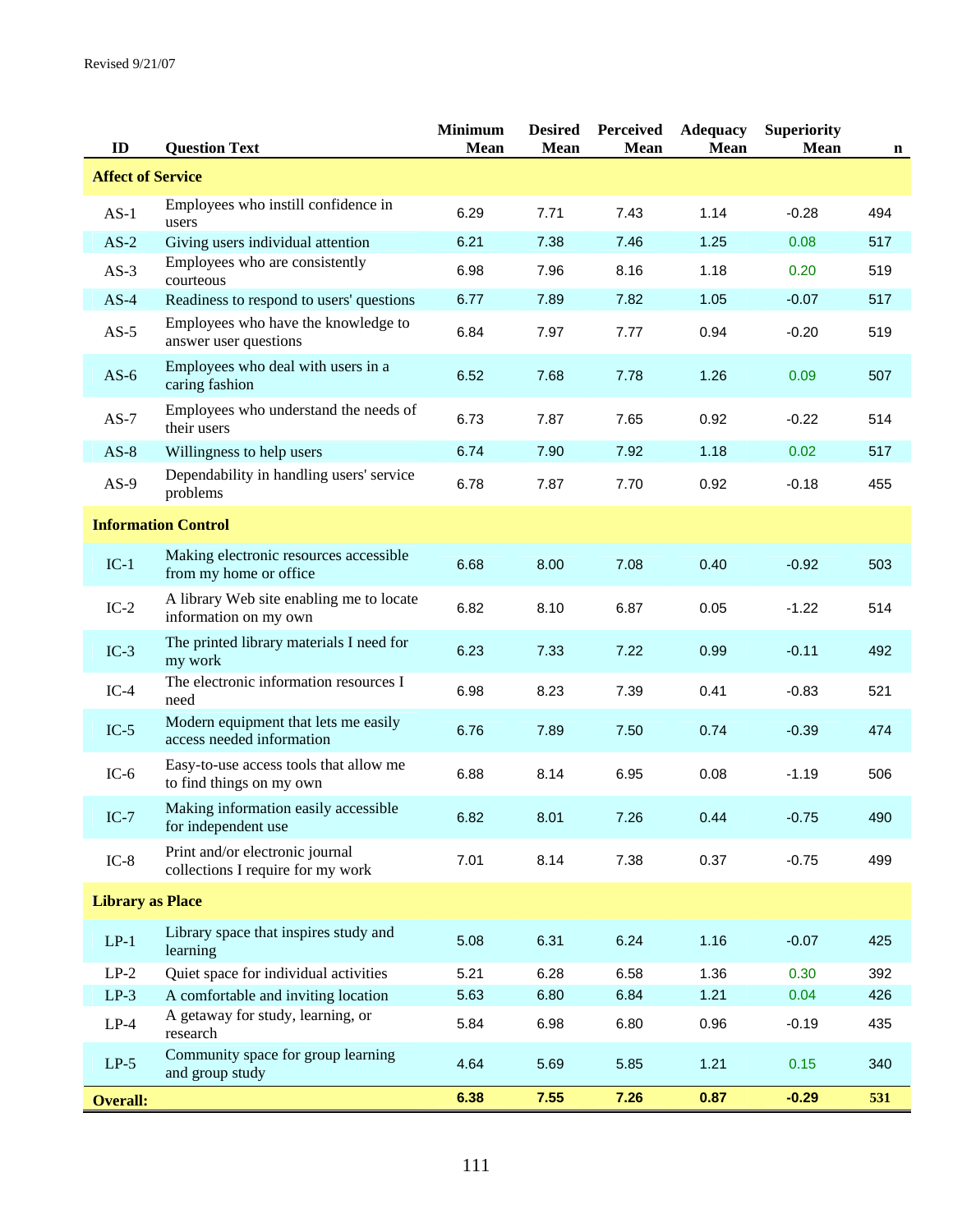| ID                       | <b>Question Text</b>                                                 | <b>Minimum</b><br><b>SD</b> | <b>Desired</b><br><b>SD</b> | Perceived<br><b>SD</b> | <b>Adequacy</b><br><b>SD</b> | <b>Superiority</b><br><b>SD</b> | $\mathbf n$ |
|--------------------------|----------------------------------------------------------------------|-----------------------------|-----------------------------|------------------------|------------------------------|---------------------------------|-------------|
| <b>Affect of Service</b> |                                                                      |                             |                             |                        |                              |                                 |             |
| $AS-1$                   | Employees who instill confidence in<br>users                         | 1.68                        | 1.43                        | 1.58                   | 1.67                         | 1.55                            | 494         |
| $AS-2$                   | Giving users individual attention                                    | 1.80                        | 1.51                        | 1.61                   | 1.73                         | 1.51                            | 517         |
| $AS-3$                   | Employees who are consistently<br>courteous                          | 1.62                        | 1.28                        | 1.17                   | 1.53                         | 1.26                            | 519         |
| $AS-4$                   | Readiness to respond to users' questions                             | 1.54                        | 1.23                        | 1.37                   | 1.64                         | 1.47                            | 517         |
| $AS-5$                   | Employees who have the knowledge to<br>answer user questions         | 1.48                        | 1.14                        | 1.36                   | 1.68                         | 1.43                            | 519         |
| $AS-6$                   | Employees who deal with users in a<br>caring fashion                 | 1.73                        | 1.37                        | 1.38                   | 1.70                         | 1.44                            | 507         |
| $AS-7$                   | Employees who understand the needs of<br>their users                 | 1.58                        | 1.21                        | 1.38                   | 1.66                         | 1.49                            | 514         |
| $AS-8$                   | Willingness to help users                                            | 1.51                        | 1.19                        | 1.29                   | 1.60                         | 1.30                            | 517         |
| $AS-9$                   | Dependability in handling users' service<br>problems                 | 1.53                        | 1.21                        | 1.36                   | 1.50                         | 1.32                            | 455         |
|                          | <b>Information Control</b>                                           |                             |                             |                        |                              |                                 |             |
| $IC-1$                   | Making electronic resources accessible<br>from my home or office     | 1.81                        | 1.40                        | 1.91                   | 1.96                         | 1.94                            | 503         |
| $IC-2$                   | A library Web site enabling me to locate<br>information on my own    | 1.55                        | 1.22                        | 1.71                   | 2.03                         | 1.88                            | 514         |
| $IC-3$                   | The printed library materials I need for<br>my work                  | 1.88                        | 1.77                        | 1.66                   | 1.73                         | 1.67                            | 492         |
| $IC-4$                   | The electronic information resources I<br>need                       | 1.49                        | 1.06                        | 1.49                   | 1.77                         | 1.60                            | 521         |
| $IC-5$                   | Modern equipment that lets me easily<br>access needed information    | 1.61                        | 1.35                        | 1.40                   | 1.75                         | 1.59                            | 474         |
| $IC-6$                   | Easy-to-use access tools that allow me to<br>find things on my own   | 1.50                        | 1.13                        | 1.65                   | 1.99                         | 1.82                            | 506         |
| $IC-7$                   | Making information easily accessible for<br>independent use          | 1.51                        | 1.16                        | 1.59                   | 1.84                         | 1.67                            | 490         |
| $IC-8$                   | Print and/or electronic journal collections<br>I require for my work | 1.61                        | 1.30                        | 1.56                   | 1.85                         | 1.68                            | 499         |
| <b>Library as Place</b>  |                                                                      |                             |                             |                        |                              |                                 |             |
| $LP-1$                   | Library space that inspires study and<br>learning                    | 2.25                        | 2.17                        | 1.94                   | 2.32                         | 2.39                            | 425         |
| $LP-2$                   | Quiet space for individual activities                                | 2.26                        | 2.26                        | 1.81                   | 2.12                         | 2.13                            | 392         |
| $LP-3$                   | A comfortable and inviting location                                  | 2.10                        | 1.94                        | 1.73                   | 2.17                         | 2.08                            | 426         |
| $LP-4$                   | A getaway for study, learning, or<br>research                        | 2.09                        | 2.07                        | 1.73                   | 1.95                         | 1.95                            | 435         |
| $LP-5$                   | Community space for group learning and<br>group study                | 2.32                        | 2.39                        | 2.06                   | 2.28                         | 2.37                            | 340         |
| <b>Overall:</b>          |                                                                      | 1.75                        | 1.49                        | 1.58                   | 1.84                         | 1.71                            | 531         |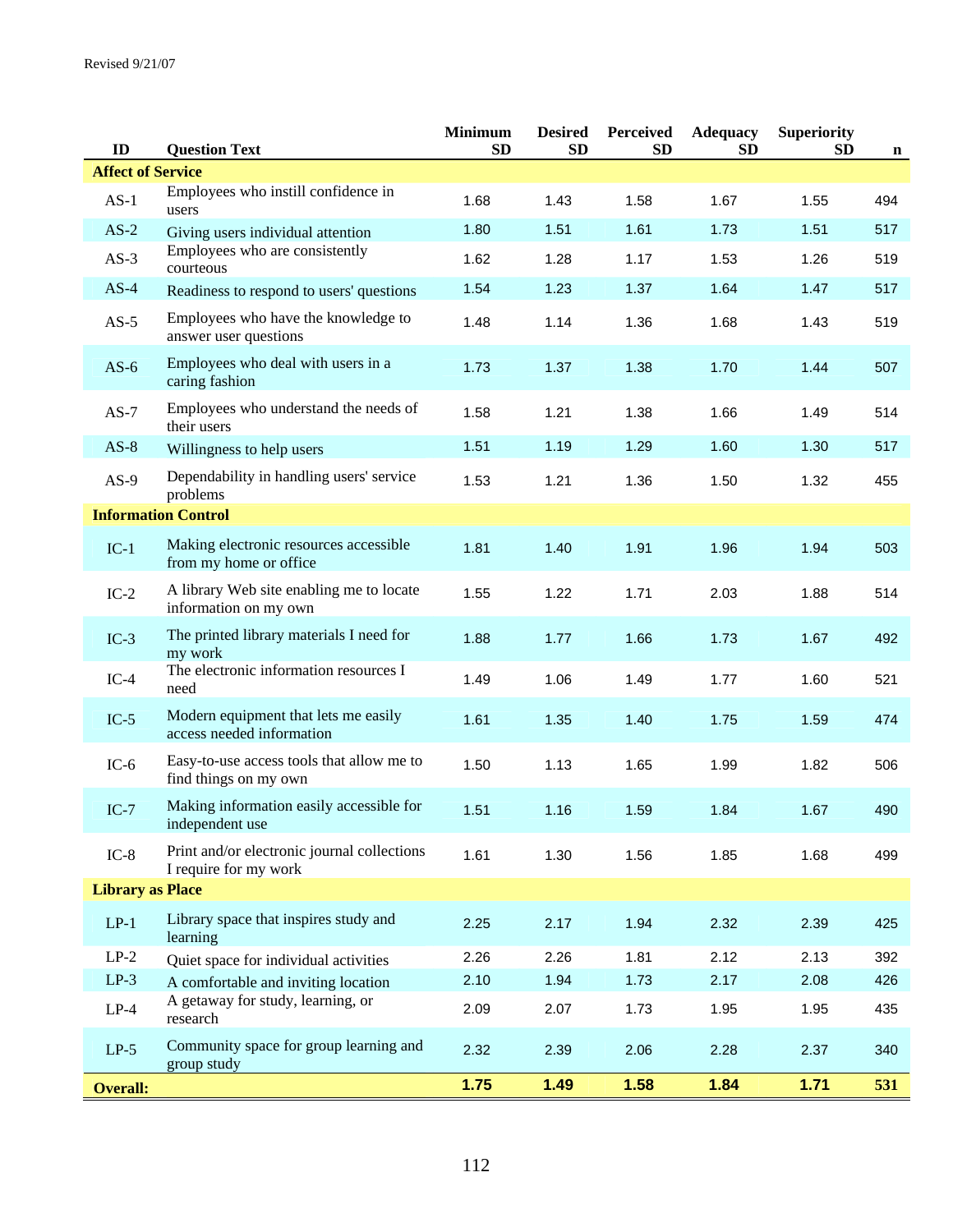## **11.2 Core Questions Dimensions Summary**

On the chart below, scores for each dimension of library service quality have been plotted graphically. The exterior bars represent the range of minimum to desired mean scores for each dimension. The interior bars represent the range of minimum to perceived mean scores (the service adequacy gap for each dimension of library service quality.



- **Range from Minimum to Desired**
- **Range from Minimum to Perceived ("Adequacy Gap")**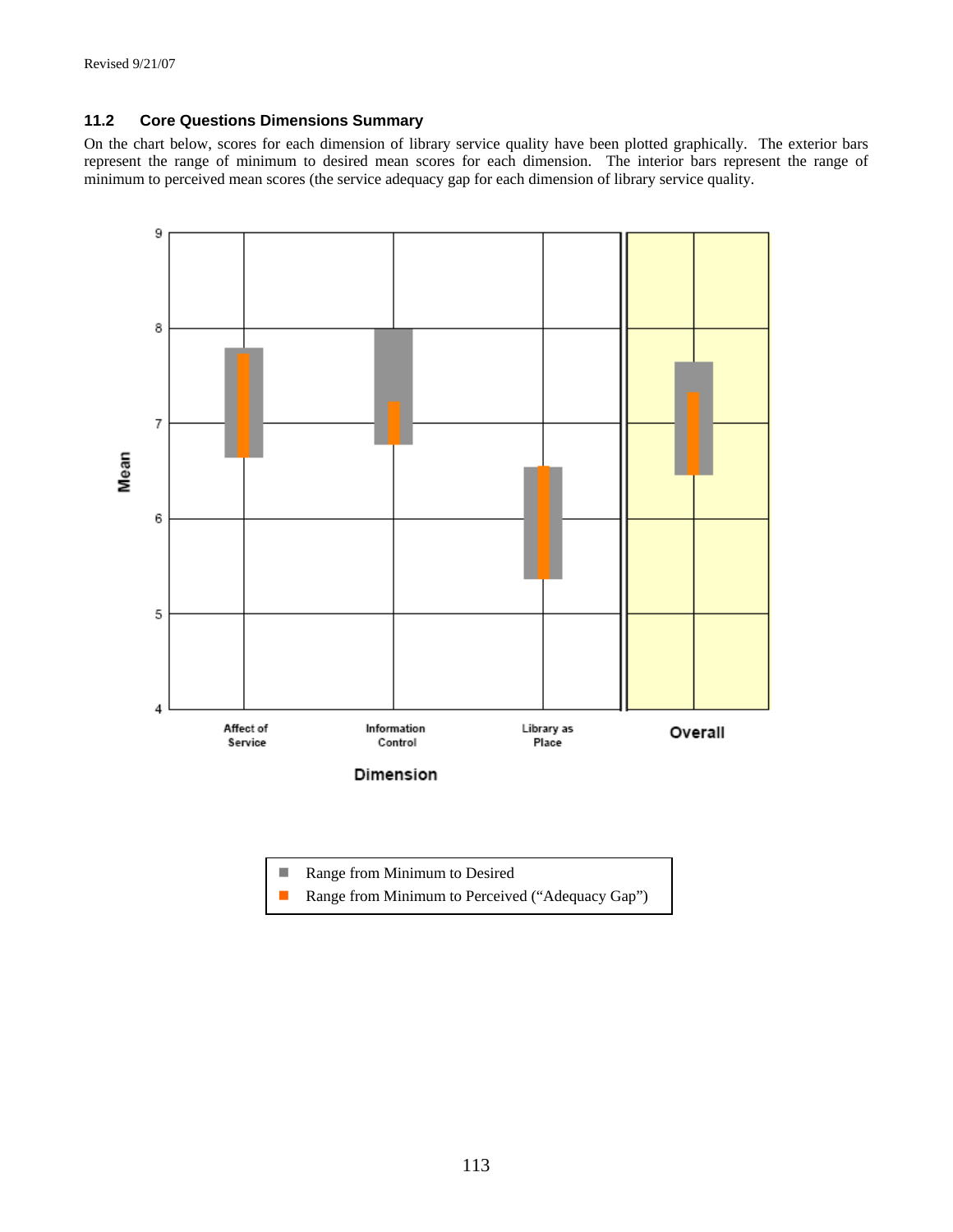The following table displays mean scores for each dimension of library service quality measured by the LibQUAL+® survey, where n is the number of respondents for each particular dimension. (For a more detailed explanation of the headings, see the Introduction to this notebook.) A complete listing of the survey questions and their dimensions can be found in Appendix A.

|                     | <b>Minimum</b> | <b>Desired</b> | <b>Perceived</b> | <b>Adequacy</b> | <b>Superiority</b> |     |
|---------------------|----------------|----------------|------------------|-----------------|--------------------|-----|
| <b>Dimension</b>    | <b>Mean</b>    | <b>Mean</b>    | <b>Mean</b>      | <b>Mean</b>     | <b>Mean</b>        |     |
| Affect of Service   | 6.64           | 7.80           | 7.73             | 1.09            | $-0.06$            | 531 |
| Information Control | 6.78           | 7.99           | 7.22             | 0.44            | $-0.76$            | 531 |
| Library as Place    | 5.37           | 6.53           | 6.54             | 1.18            | 0.01               | 492 |
| <b>Overall:</b>     | 6.46           | 7.64           | 7.32             | 0.86            | $-0.32$            | 531 |

The following table displays standard deviation for each dimension of library service quality measured by the LibQUAL+® survey, where n is the number of respondents for each particular dimension. (For a more detailed explanation of the headings, see the Introduction to this notebook.) A complete listing of the survey questions and their dimensions can be found in Appendix A.

|                            | <b>Minimum</b> | <b>Desired</b> | <b>Perceived</b> | <b>Adequacy</b> | <b>Superiority</b> |     |
|----------------------------|----------------|----------------|------------------|-----------------|--------------------|-----|
| <b>Dimension</b>           | <b>SD</b>      | <b>SD</b>      | <b>SD</b>        | <b>SD</b>       | <b>SD</b>          | n   |
| Affect of Service          | 1.35           | 1.02           | 1.19             | 1.34            | 1.14               | 531 |
| <b>Information Control</b> | .27            | 0.94           | .28              | 1.46            | 1.35               | 531 |
| Library as Place           | l.93           | 1.86           | 1.58             | 1.78            | 1.81               | 492 |
| <b>Overall:</b>            | 1.27           | 0.97           | 1.14             | 1.28            | 1.12               | 531 |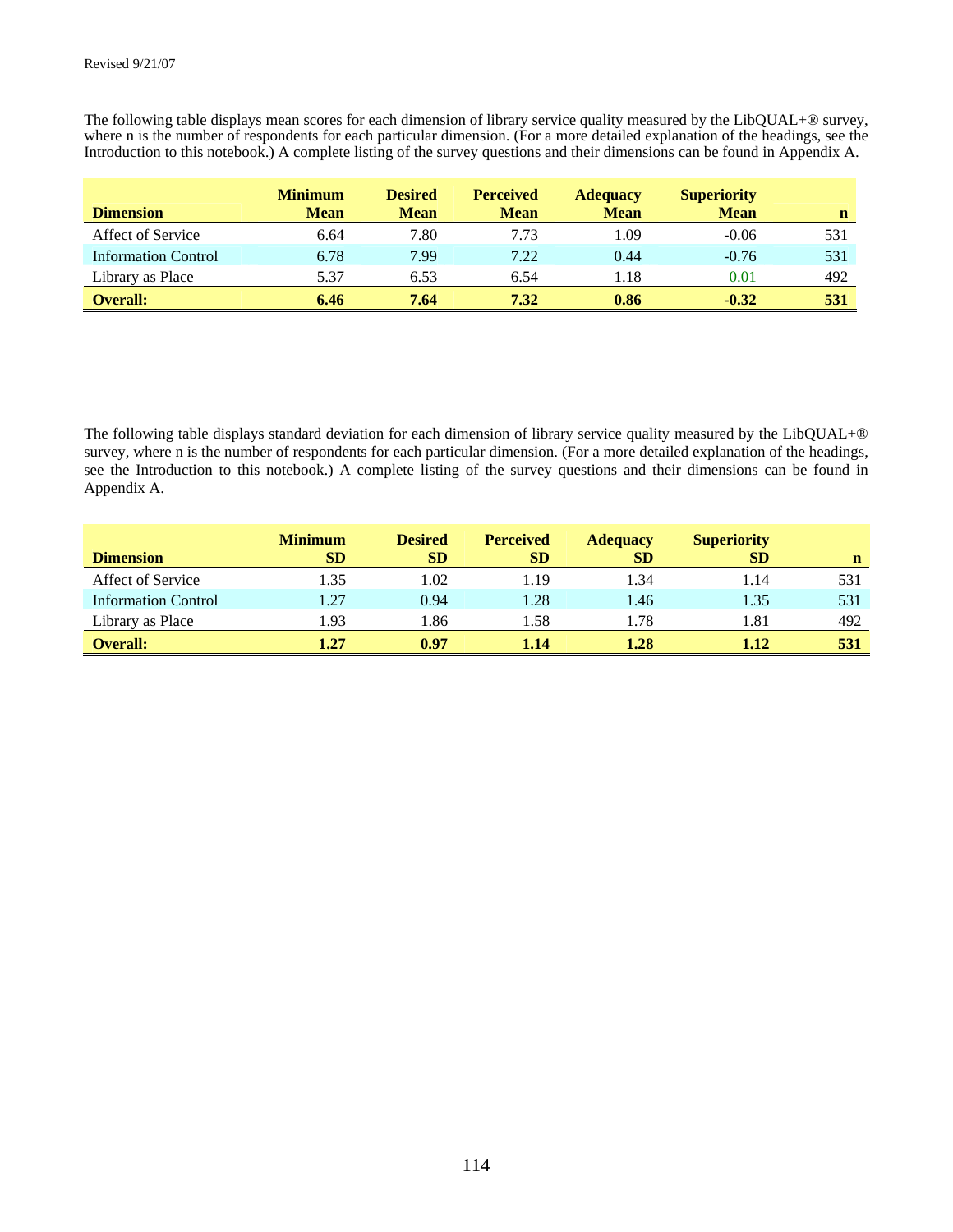## **11.3 Local Questions Summary**

This table shows mean scores for each of the local questions added by the individual libraries or consortium, where n is the number of respondents for each particular question. (For a more detailed explanation of the headings, see the Introduction of the notebook.)

| <b>Question Text</b>                                                                                            | <b>Minimum</b><br><b>Mean</b> | <b>Desired</b><br><b>Mean</b> | <b>Perceived</b><br><b>Mean</b> | <b>Adequacy</b><br><b>Mean</b> | <b>Superiority</b><br><b>Mean</b> | $\mathbf{n}$ |
|-----------------------------------------------------------------------------------------------------------------|-------------------------------|-------------------------------|---------------------------------|--------------------------------|-----------------------------------|--------------|
| Ability to navigate library Web pages<br>easily                                                                 | 6.93                          | 8.10                          | 6.77                            | $-0.16$                        | $-1.33$                           | 511          |
| Adequate hours of service                                                                                       | 6.27                          | 7.42                          | 7.36                            | 1.08                           | $-0.06$                           | 368          |
| Convenient service hours                                                                                        | 6.44                          | 7.47                          | 7.57                            | 1.13                           | 0.10                              | 88           |
| Ease and timeliness in getting materials<br>from other libraries                                                | 6.51                          | 7.87                          | 7.52                            | 1.01                           | $-0.35$                           | 401          |
| Librarians teaching me how to effectively<br>use the electronically available databases,<br>journals, and books | 6.57                          | 7.71                          | 7.45                            | 0.88                           | $-0.26$                           | 86           |
| Library keeping me informed about all of<br>its services                                                        | 6.10                          | 7.26                          | 7.01                            | 0.91                           | $-0.25$                           | 100          |
| Making me aware of library resources<br>and services                                                            | 6.06                          | 7.36                          | 6.98                            | 0.92                           | $-0.38$                           | 423          |
| Teaching me how to access, evaluate, and<br>use information                                                     | 5.76                          | 7.09                          | 6.87                            | 1.11                           | $-0.23$                           | 416          |
| Timely document delivery / interlibrary<br>loan                                                                 | 6.82                          | 8.14                          | 7.86                            | 1.04                           | $-0.28$                           | 93           |

| <b>Question Text</b>                                                                                            | <b>Minimum</b><br><b>SD</b> | <b>Desired</b><br><b>SD</b> | <b>Perceived</b><br><b>SD</b> | <b>Adequacy</b><br><b>SD</b> | <b>Superiority</b><br><b>SD</b> | $\mathbf n$ |
|-----------------------------------------------------------------------------------------------------------------|-----------------------------|-----------------------------|-------------------------------|------------------------------|---------------------------------|-------------|
| Ability to navigate library Web pages<br>easily                                                                 | 1.46                        | 1.14                        | 1.77                          | 2.01                         | 1.94                            | 511         |
| Adequate hours of service                                                                                       | 1.81                        | 1.58                        | 1.54                          | 1.73                         | 1.52                            | 368         |
| Convenient service hours                                                                                        | 1.47                        | 1.69                        | 1.17                          | 1.33                         | 1.42                            | 88          |
| Ease and timeliness in getting materials<br>from other libraries                                                | 1.60                        | 1.21                        | 1.47                          | 1.77                         | 1.49                            | 401         |
| Librarians teaching me how to effectively<br>use the electronically available databases,<br>journals, and books | 1.56                        | 1.56                        | 1.58                          | 1.40                         | 1.21                            | 86          |
| Library keeping me informed about all of<br>its services                                                        | 1.44                        | 1.44                        | 1.45                          | 1.61                         | 1.49                            | 100         |
| Making me aware of library resources<br>and services                                                            | 1.82                        | 1.62                        | 1.71                          | 1.91                         | 1.84                            | 423         |
| Teaching me how to access, evaluate, and<br>use information                                                     | 1.98                        | 1.86                        | 1.74                          | 2.03                         | 2.04                            | 416         |
| Timely document delivery / interlibrary<br>loan                                                                 | 1.23                        | 1.05                        | 1.18                          | 1.37                         | 1.25                            | 93          |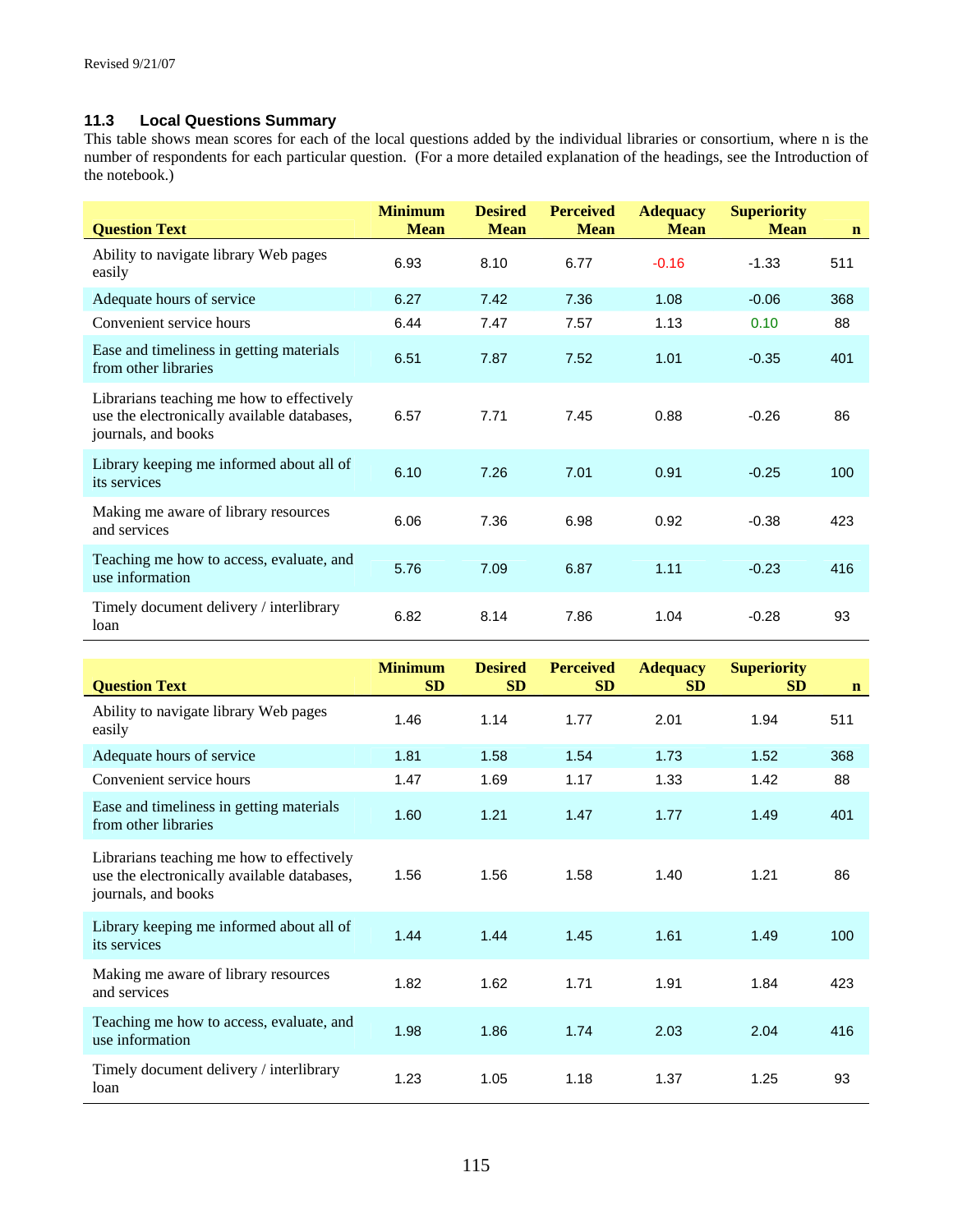## **11.4 General Satisfaction Questions Summary**

This table displays mean score and standard deviation for each of the general satisfaction questions: Satisfaction with Treatment, Satisfaction with Support, and Satisfaction with Overall Quality of Service, where n is the number of respondents for each particular question. These scores are calculated from responses to the general satisfaction questions on the LibQUAL+® survey, in which respondents rated their levels of general satisfaction on a scale from 1-9.

| <b>Satisfaction Question</b>                                                                         | <b>Mean</b> | <b>SD</b> |     |
|------------------------------------------------------------------------------------------------------|-------------|-----------|-----|
| In general, I am satisfied with the way in which I am treated at the library.                        | 8.01        | 1.24      | 530 |
| In general, I am satisfied with library support for my learning, research, and/or teaching<br>needs. | 7.68        | 1.44      | 529 |
| How would you rate the overall quality of the service provided by the library?                       | 7.79        | 1.20      | 531 |

### **11.5 Information Literacy Outcomes Questions Summary**

This table displays mean score and standard deviation for each of the information literacy outcomes questions, where n is the number of respondents for each particular question. These scores are calculated from responses to the information literacy outcomes questions on the LibQUAL+® survey, in which respondents rated their levels of general satisfaction on a scale from 1-9 with 1 being "strongly disagree" and 9 being "strongly agree."

| <b>Information Literacy Outcome Ouestion</b>                                        | <b>Mean</b> | <b>SD</b> | $\mathbf n$ |
|-------------------------------------------------------------------------------------|-------------|-----------|-------------|
| The library helps me stay abreast of developments in my field(s) of interest.       | 7.17        | 1.72      | 531         |
| The library aids my advancement in my academic discipline.                          | 7.07        | 1.79      | 531         |
| The library enables me to be more efficient in my academic pursuits.                | 7.15        | 1.75      | 528         |
| The library helps me distinguish between trustworthy and untrustworthy information. | 6.06        | 1.99      | 530         |
| The library provides me with the information skills I need in my work or study.     | 6.68        | 1.75      | 529         |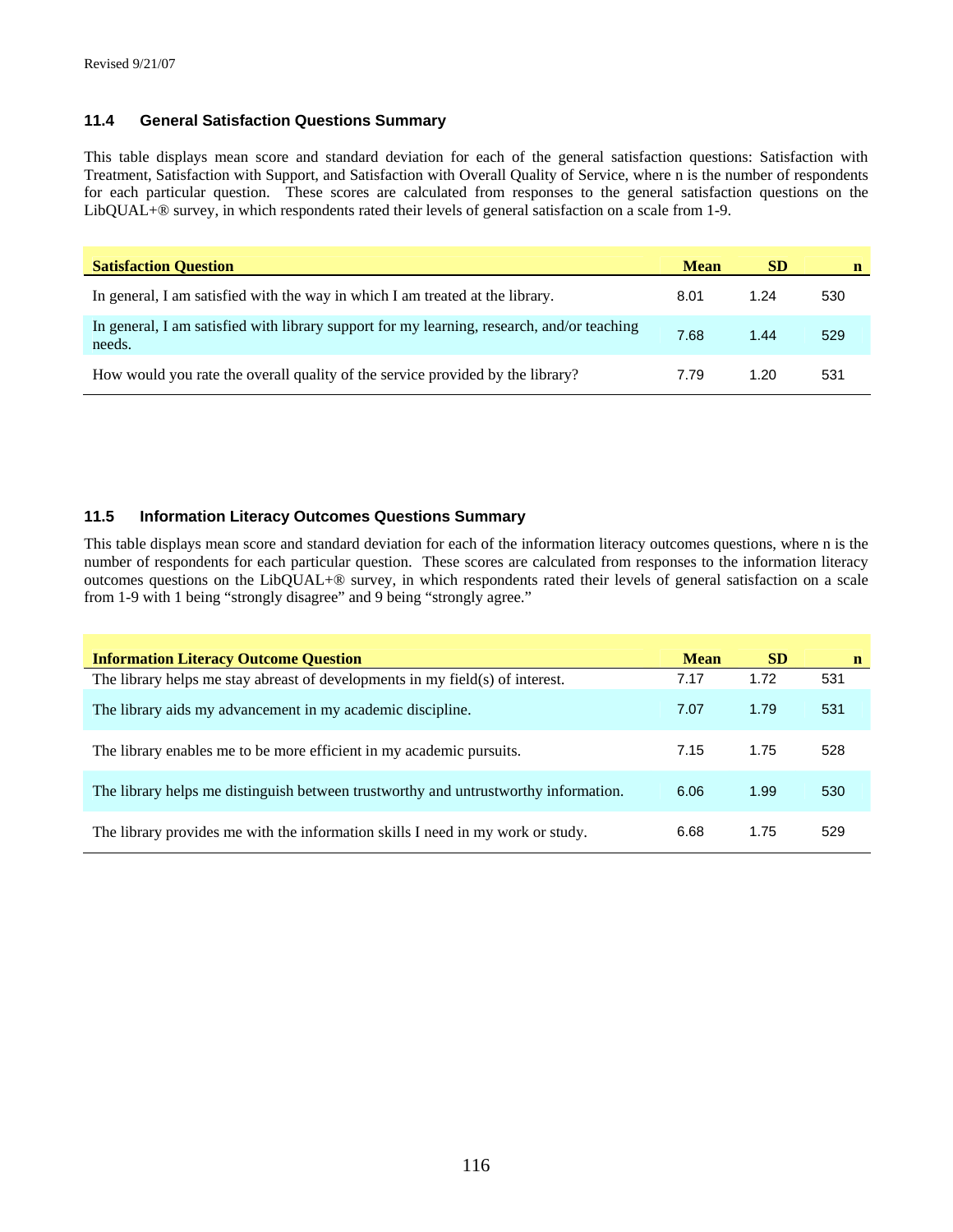# **11.6 Library Use Summary**

On the chart below, scores for each dimension of library service quality have been plotted graphically. The exterior bars represent the range minimum to desired mean scores for each dimension. The interior bars represent the range of minimum to perceived mean scores (the service adequacy gap for each dimension of library service quality.



|                                                                                   | <b>Daily</b> | Weekly | <b>Monthly</b> | <b>Ouarterly</b> | <b>Never</b> | n / %   |
|-----------------------------------------------------------------------------------|--------------|--------|----------------|------------------|--------------|---------|
| How often do you use resources on library<br>premises?                            | 48           | 117    | 129            | 141              | 96           | 531     |
|                                                                                   | 9.04%        | 22.03% | 24.29%         | 26.55%           | 18.08%       | 100.00% |
| How often do you access library resources<br>through a library Web page?          | 158          | 186    | 90             | 59               | 37           | 530     |
|                                                                                   | 29.81%       | 35.09% | 16.98%         | 11.13%           | 6.98%        | 100.00% |
| How often do you use Yahoo™, Google™,<br>or non-library gateways for information? | 372          | 102    | 31             | 13               | 13           | 531     |
|                                                                                   | 70.06%       | 19.21% | 5.84%          | 2.45%            | 2.45%        | 100.00% |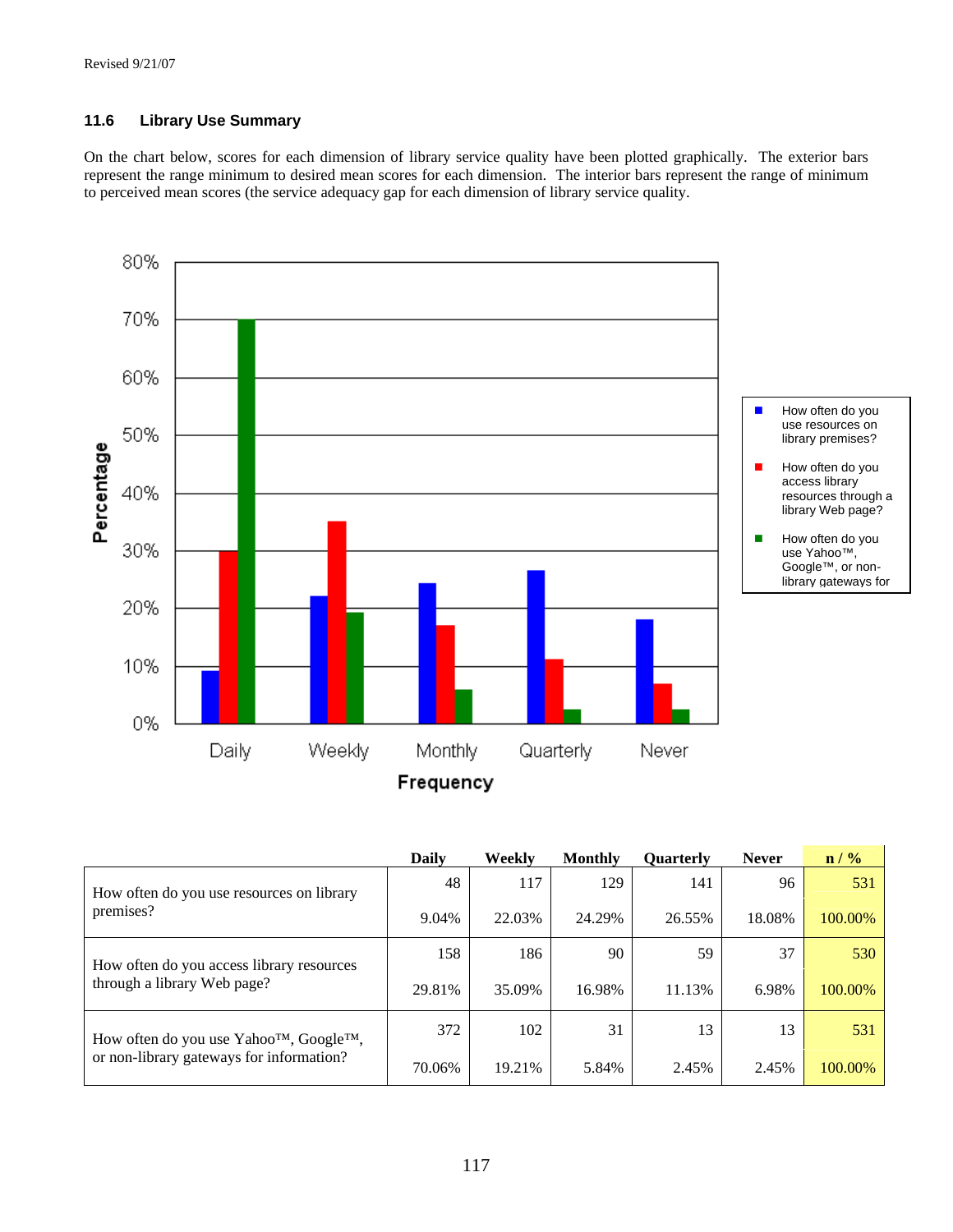Revised 9/21/07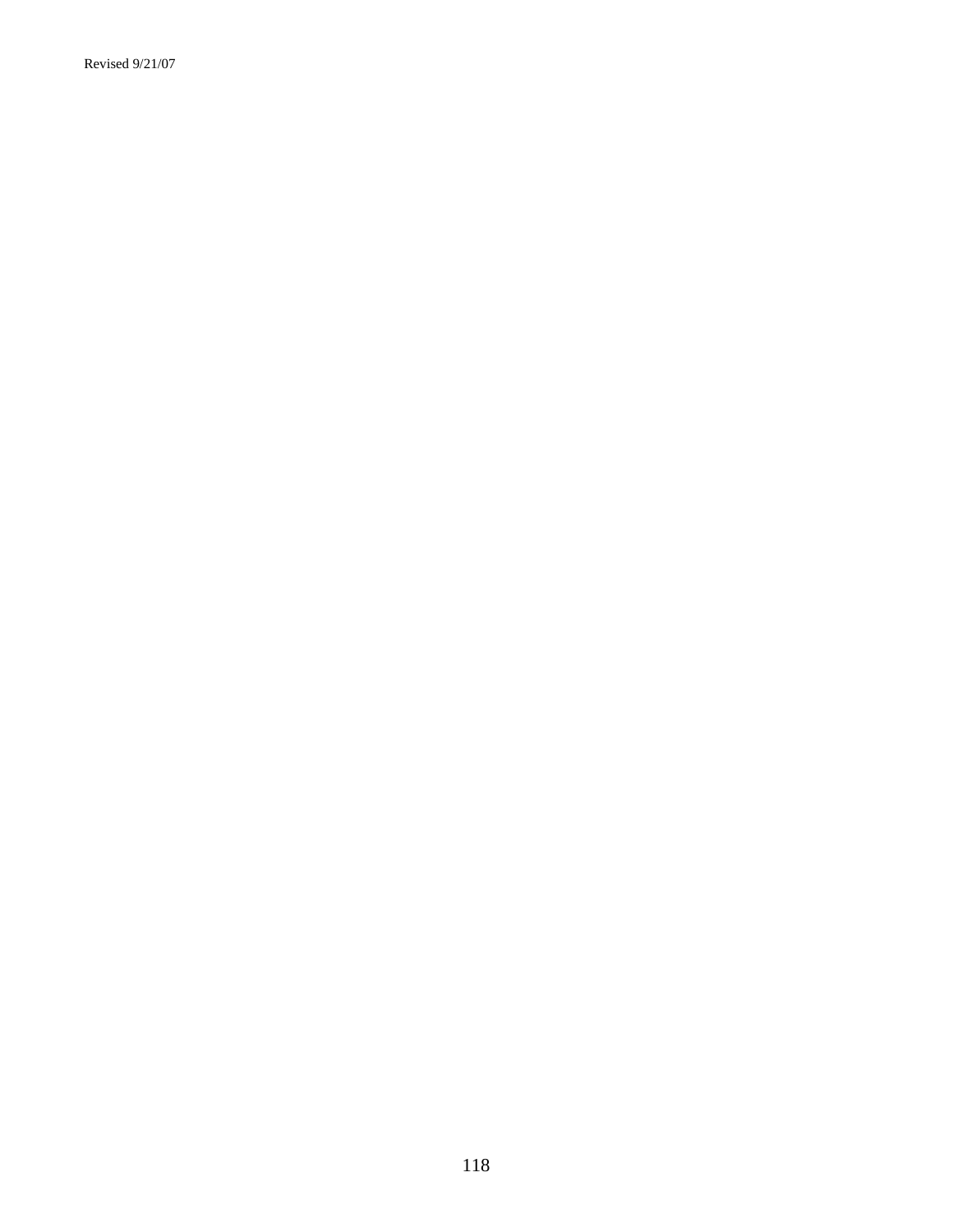## **12 Appendix A: LibQUAL+® Dimensions**

LibQUAL+® measures dimensions of perceived library quality---that is, each survey question is part of a broader category (a dimension), and scores within those categories are analyzed in order to derive more general information about library users' perceptions of service. These dimensions were first based on the original SERVQUAL survey instrument (the framework for the LibQUAL+® survey tool; for more information on the origins of LibQUAL+®, go to <http://www.libqual.org/Publications/>). The LibQUAL+® survey dimensions have evolved with each iteration, becoming more refined and focused for application to the library context. Dimensions for each iteration of the LibQUAL+® survey are outlined below.

### **LibQUAL+® 2000 Dimensions**

The 2000 iteration of the LibQUAL+® survey, which had 41 questions, measured eight separate dimensions:

- Assurance (the knowledge and courtesy of employees, and their ability to convey trust and confidence)
- Empathy (caring, individual attention)
- Library as Place (library as a sanctuary/haven or site for learning and contemplation)
- Reliability (ability to perform the promised service dependably and accurately)
- Responsiveness (willingness to help customers and provide prompt service)
- Tangibles (appearance of physical facilities, equipment, personnel and communications materials)
- Instructions/Custom Items
- Self-Reliance

### **LibQUAL+® 2001 Dimensions**

After careful analysis of the results from the 2000 survey, the dimensions were further refined to re-ground the SERVQUAL items in the library context. Four sub-dimensions resulted for the 2001 iteration:

- Service Affect (nine items, such as "willingness to help users")
- Library as Place (five items, such as "a haven for quiet and solitude")
- Personal Control (six items, such as "website enabling me to locate information on my own"), and
- Information Access (five items, such as "comprehensive print collections" and "convenient business hours")

### **LibQUAL+® 2002 and 2003 Dimensions**

For the 2002 iteration of the LibQUAL+® survey, the dimensions were once again refined based on analysis of the previous year's results. While the four dimensions were retained, their titles were changed slightly to more clearly represent the questions and data. The same four dimensions were also used on the 2003 survey:

- Access to Information
- Affect of Service
- Library as Place
- Personal Control

### **LibQUAL+® 2004 - 2007 Dimensions**

After the 2003 survey was completed, factor and reliability analyses on the resulting data revealed that two of the dimensions measured by the survey-Access to Information and Personal Control-had collapsed into one. The following three dimensions have been measured since then: Affect of Service, Information Control, and Library as

Place. In addition, three core items were eliminated from the 2003 version of the survey, leaving 22 core items on the final survey instrument.

The list below displays the dimensions used to present the results in the 2007 notebooks, along with the questions that relate to each dimension. *(Note: The questions below are those used in the College and University implementation of the survey, American English version.)*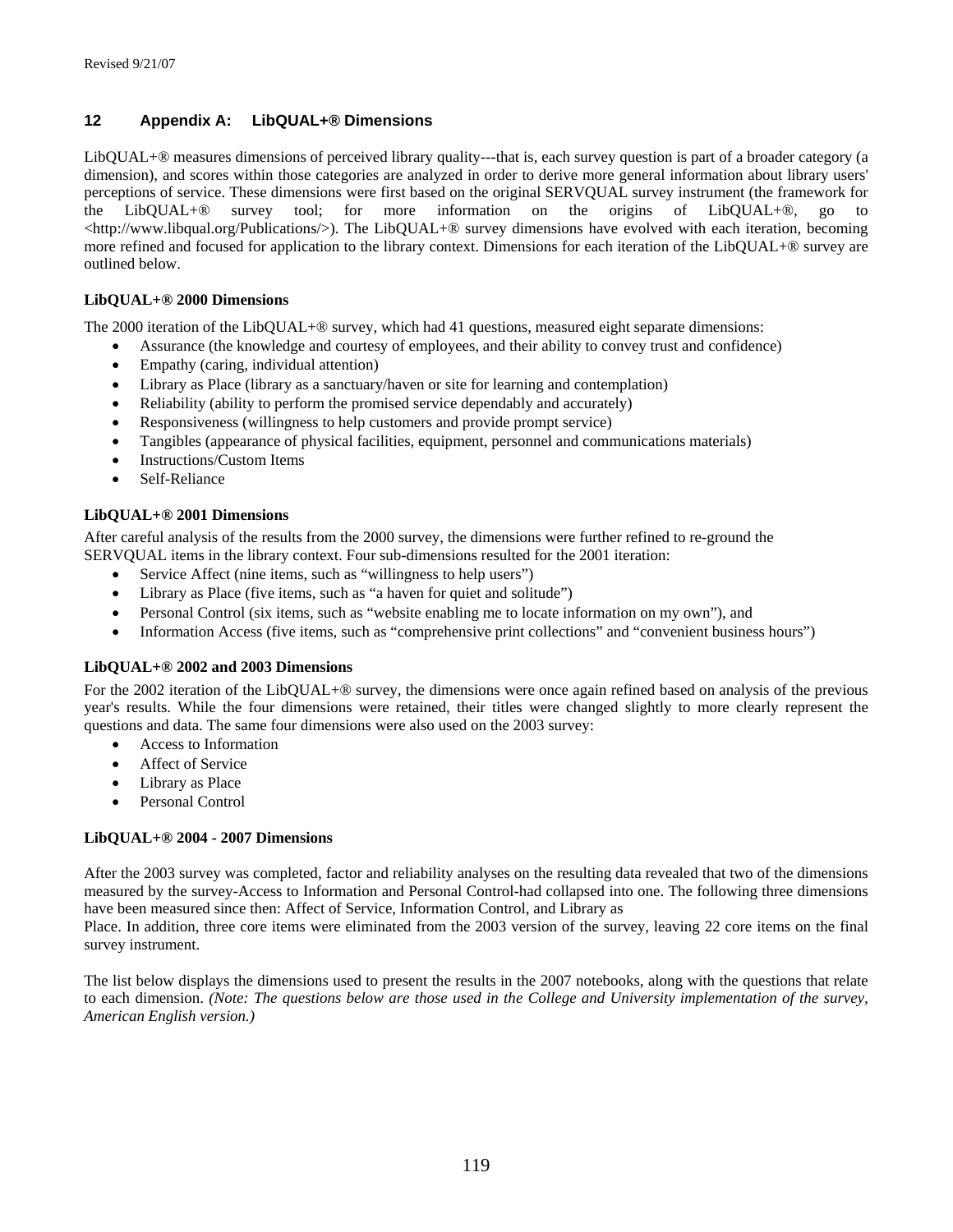### **Affect of Service**

[AS-1] Employees who instill confidence in users

[AS-2] Giving users individual attention

[AS-3] Employees who are consistently courteous

[AS-4] Readiness to respond to users' questions

[AS-5] Employees who have the knowledge to answer user questions

[AS-6] Employees who deal with users in a caring fashion

[AS-7] Employees who understand the needs of their users

[AS-8] Willingness to help users

[AS-9] Dependability in handling users' service problems

### **Information Control**

[IC-1] Making electronic resources accessible from my home or office

[IC-2] A library Web site enabling me to locate information on my own

[IC-3] The printed library materials I need for my work

[IC-4] The electronic information resources I need

[IC-5] Modern equipment that lets me easily access needed information

[IC-6] Easy-to-use access tools that allow me to find things on my own

[IC-7] Making information easily accessible for independent use

[IC-8] Print and/or electronic journal collections I require for my work

### **Library as Place**

[LP-1] Library space that inspires study and learning

[LP-2] Quiet space for individual activities

[LP-3] A comfortable and inviting location

[LP-4] A getaway for study, learning or research

[LP-5] Community space for group learning and group study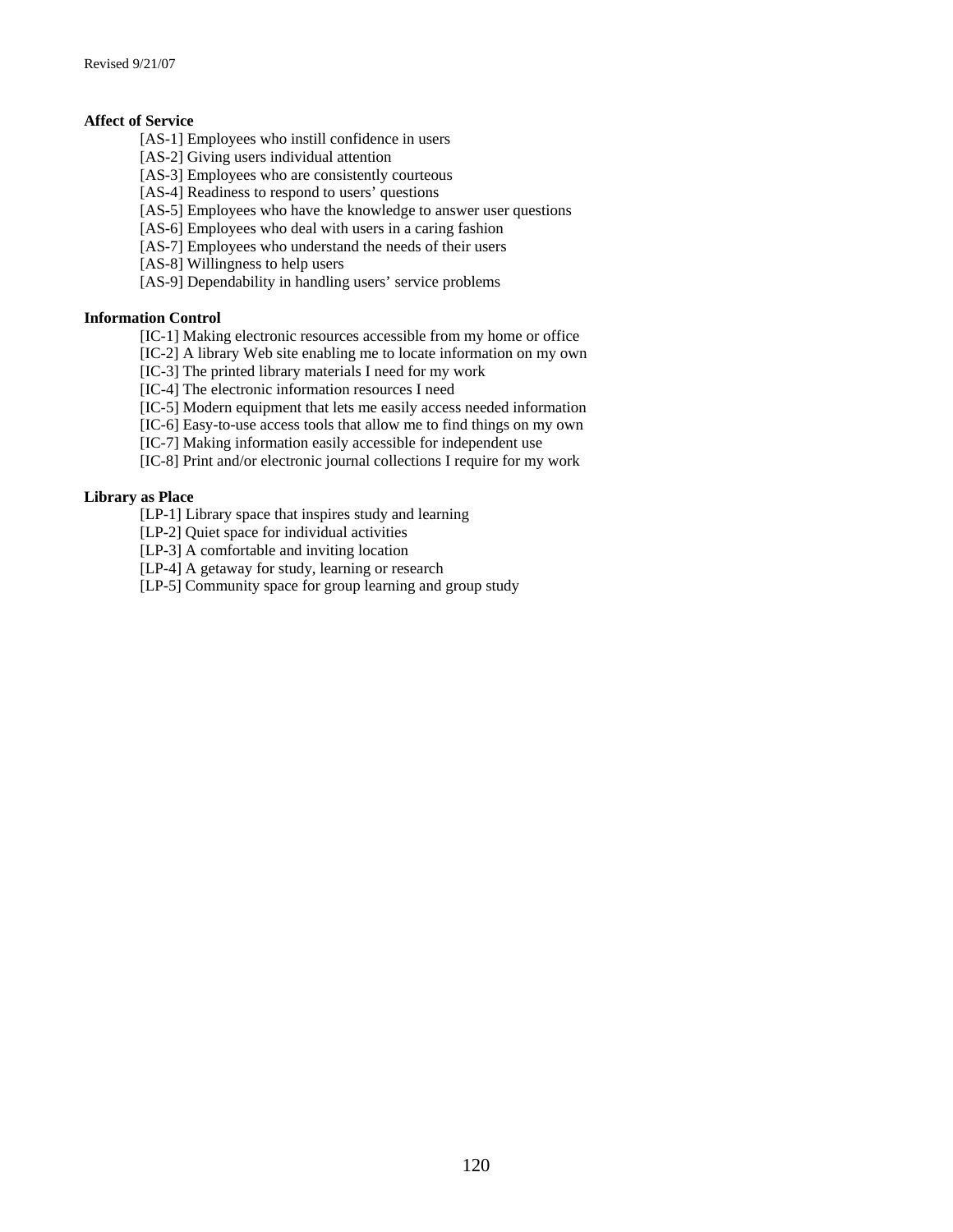Revised 9/21/07